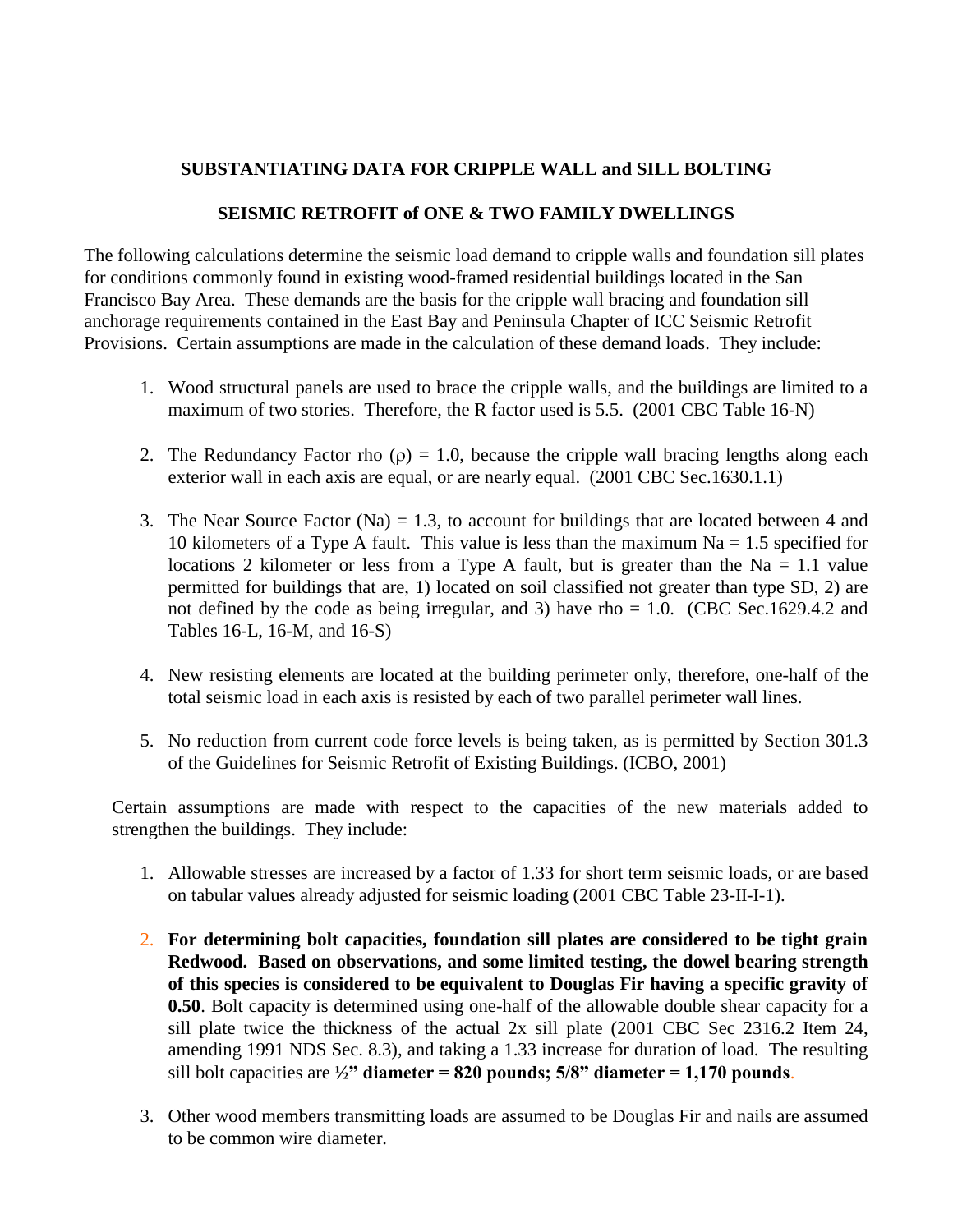The buildings used to develop the seismic forces assume a rectangular building footprint where:

- For one-story buildings the footprint sizes are: 1) 30 feet by 40 feet (1,200 square feet)
	- 2) 30 feet by 50 feet (1,500 square feet)

3) 36 feet by 56 feet (2,016 square feet)

- For two-story buildings the footprint sizes are: 1) 30 feet by 30 feet (1,800 square feet)
	- 2) 30 feet by 40 feet (2,400 square feet)
	- 3) 30 feet by 50 feet (3,000 square feet)

The following assumptions have also been made regarding the construction of the houses:

- 1. The floor to ceiling wall height is 8 feet.
- 2. The roof slope is 4:12, with gable ends occurring on the short (transverse) side, and two foot eave overhangs on all sides.
- 3. Four Cases of exterior and interior wall finish and roofing are considered.
- **A) Lightweight roofing (5 psf) of wood shake, wood shingle, or composition shingle, exterior wood sheathing or board finish, and ½" gypsum wallboard interior finish.**
- **B) Lightweight roofing, exterior wood sheathing or board finish, and gypsum lath and plaster interior finish. This is considered the definition of "Light Construction"**
- **C) Lightweight roofing, cement plaster (stucco) exterior finish, and gypsum lath and plaster interior finish.**
- **D) Heavy roofing (11 psf) of concrete or clay tile, cement plaster (stucco) exterior finish, and gypsum lath and plaster interior finish. This is considered the definition of "Heavy Construction. Certain types of clay tile using mortar setting for the tile will exceed this unit weight and therefore should be excluded from using these prescriptive methods.**
- 4. Interior partitions are framed with 2x4 studs at 16" o.c. with **either ½" gypsum wallboard (for 3A) or 3/8" gypsum lath and gypsum plaster (for 3B, 3C or 3D)** on each side. The lath and plaster is a heavier wall finish  $(4.5 \text{ psf})$  than standard  $\frac{1}{2}$ " thick gypsum wallboard (2.2 psf). Ceilings below attics and below a second floor are assumed to be **either ½" gypsum wallboard (for 3A) or 3/8" gypsum lath and gypsum plaster (for 3B, 3C or 3D).**
- 5. The assumed layout of interior walls in a single story building is two in the long (longitudinal) direction and three cross walls in the short (transverse) direction. The assumed layout of interior partitions in a two-story building are two in the long direction and three in the short direction at the upper floor level, and one in the long direction and two in the short direction at the first floor level.
- 6. Exterior walls are framed with 2x4 studs at 16" o.c. **with either wood board or panel siding (for 3A or 3B), or cement plaster (stucco) exterior wall finishes (for 3C or 3D)**. The interior finish of exterior walls is assumed to be **either ½" gypsum wallboard (for 3A) or 3/8" gypsum lath and gypsum plaster (for 3B, 3C or 3D).** Attic gable end walls are assumed to be unfinished on the interior face.
- 7. The site is assumed to have no slope along an exterior wall line greater than 1:10 and cripple walls are limited to 4 feet in height at any point.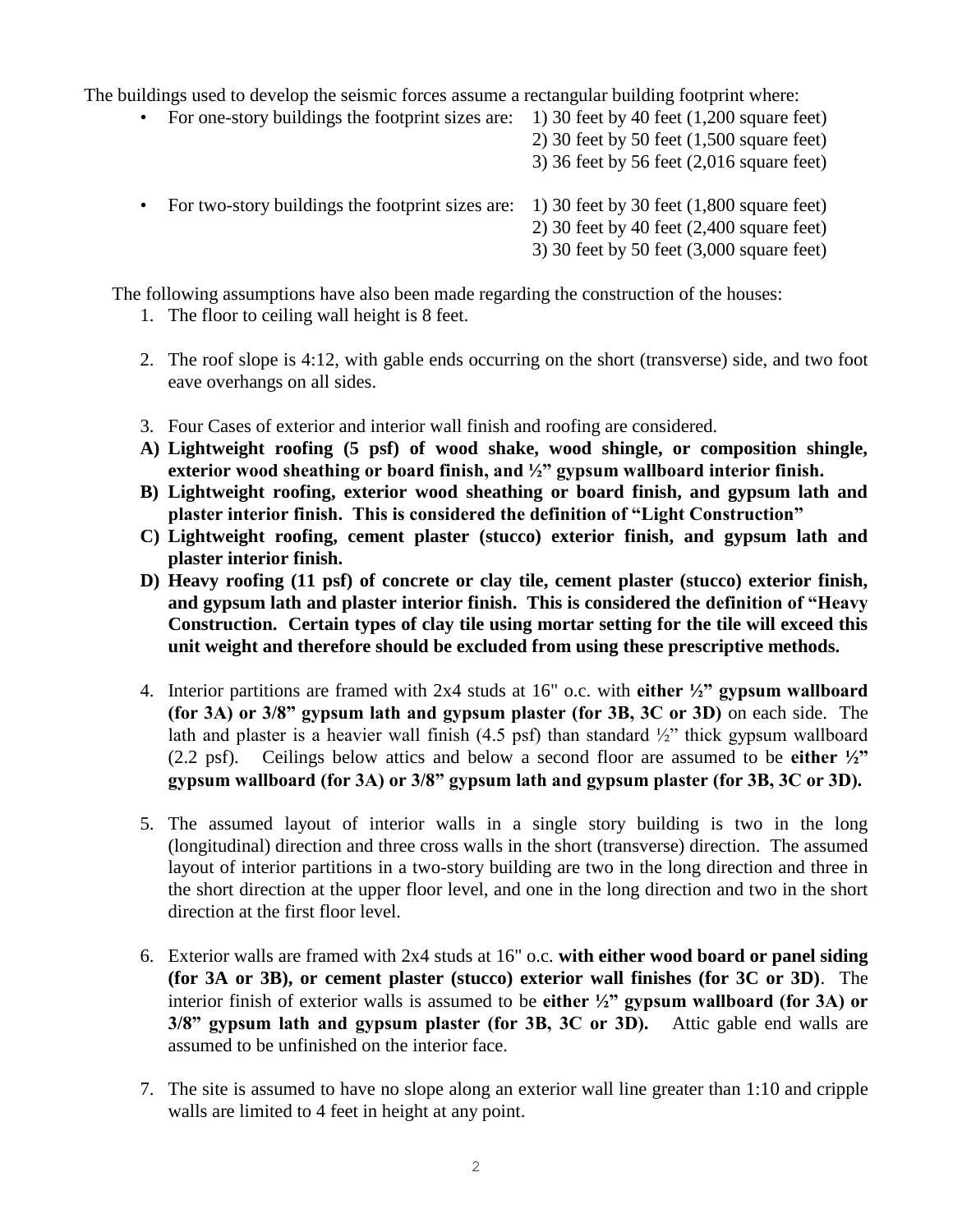# **TABLE 3A - SUMMARY OF UNIT LOADS**

The basic unit dead loads used to calculate the seismic loading demand for **Case 3A** are:

**Roof/ceiling system: Light roofing and gypsum board ceiling finish**. Light roofing is defined as wood shakes over spaced sheathing or wood shingles or composition shingles over solid sheathing. Vertical load adjustment for  $4:12$  roof slope  $= 1.054$ 

| Light roofing system:                          | $5.0$ psf |
|------------------------------------------------|-----------|
| Rafters & ceiling framing:                     | $2.5$ psf |
| Gypsum wallboard:                              | $2.2$ psf |
| Miscellaneous:                                 | $0.8$ psf |
| <b>Light roof Total:</b> $10.5 \times 1.054 =$ | 11.0 psf  |

### **Second floor/ceiling system: Gypsum wallboard is assumed to be the interior ceiling finish.**

| $2.2$ psf                                               |
|---------------------------------------------------------|
| $2.5$ psf                                               |
| $2.5$ psf                                               |
| Carpet and fiber pad or finished wood flooring: 1.5 psf |
|                                                         |

### **First floor system:**

| <b>First floor Total:</b>                       | $6.5$ psf $(7.0$ psf used) |
|-------------------------------------------------|----------------------------|
| $2 \times 10$ joists at 16" spacing:            | $2.5$ psf                  |
| 7/8" thick wood subflooring:                    | $2.5$ psf                  |
| Carpet and fiber pad or finished wood flooring: | $1.5$ psf                  |

# **Exterior walls: Wood siding or wood boards exterior finish and gypsum wallboard interior finish**

| <b>Exterior wall Total:</b>                      | 7.7 $psf^1(8 psf used)$ |
|--------------------------------------------------|-------------------------|
| Miscellaneous (insulation, piping, ducts, etc.): | $1.0$ psf               |
| Gypsum wallboard:                                | $2.2$ psf               |
| $2 \times 4$ studs at 16" spacing:               | $2.0$ psf               |
| 7/8" wood board siding over building paper:      | $2.5$ psf               |
|                                                  |                         |

**<sup>1</sup>** Attic gable wall weights are based on exterior finish and framing unit loads only. Cripple wall weights are based on exterior finish and framing plus interior ½" plywood.

## **Interior partitions: Gypsum wallboard interior finish**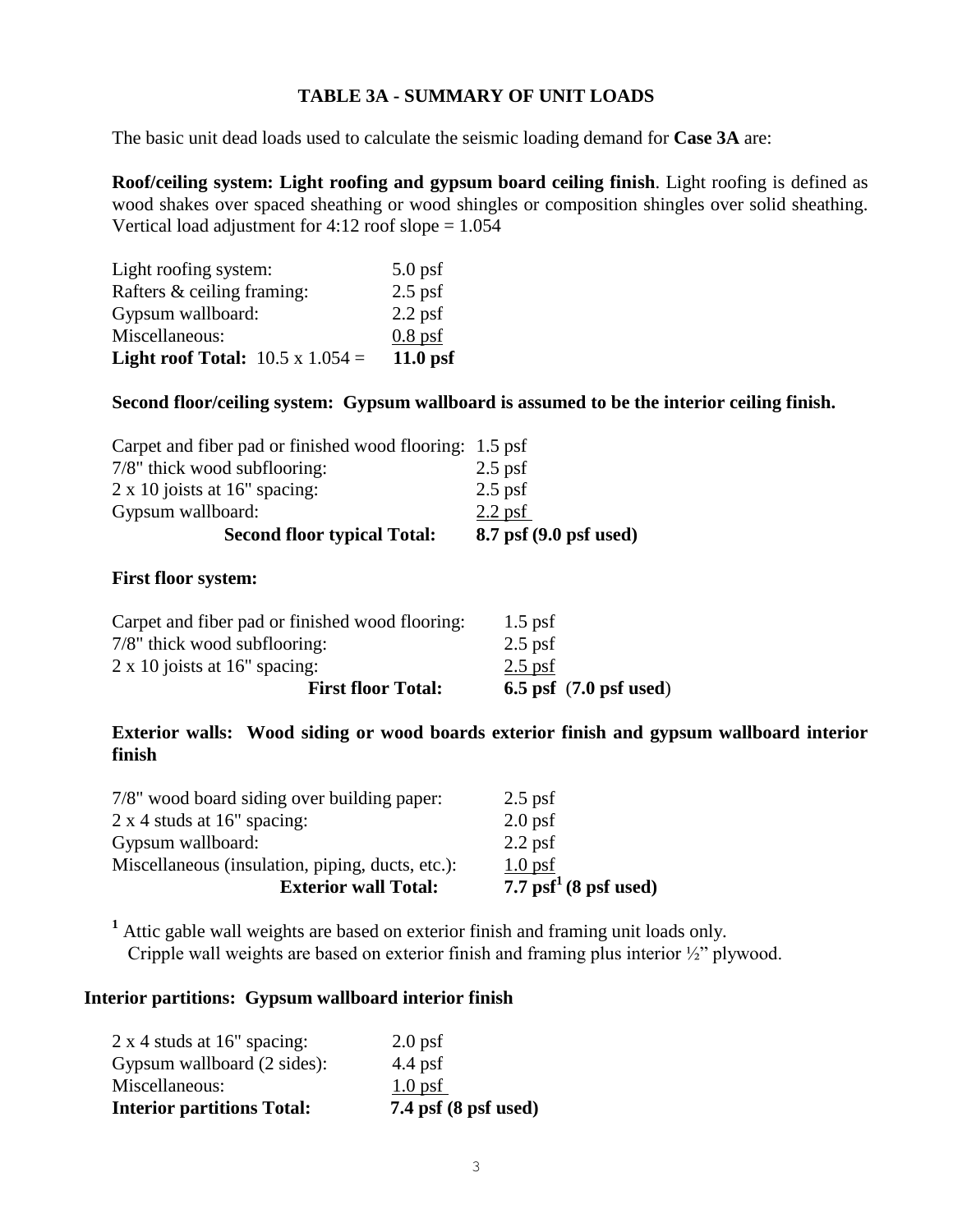# **TABLE 3B - SUMMARY OF UNIT LOADS**

The basic unit dead loads used to calculate the seismic loading demand for **Case 3B** are:

**Roof/ceiling system: Light roofing and gypsum lath and plaster ceiling finish.** Light roofing is defined as wood shakes over spaced sheathing or wood shingles or composition shingles over solid sheathing. Vertical load adjustment for  $4:12$  roof slope = 1.054

| Light roofing system:                          | $5.0 \,\mathrm{psf}$             |
|------------------------------------------------|----------------------------------|
| Rafters & ceiling framing:                     | $2.5$ psf                        |
| Gypsum lath and plaster:                       | $4.5$ psf                        |
| Miscellaneous:                                 | $0.8$ psf                        |
| <b>Light roof Total:</b> $12.8 \times 1.054 =$ | 13.5 psf $(14 \text{ psf used})$ |

# **Second floor/ceiling system: Gypsum lath and plaster interior ceiling finish.**

| <b>Second floor typical Total:</b>                      | $11.0$ psf |
|---------------------------------------------------------|------------|
| Gypsum lath and plaster:                                | $4.5$ psf  |
| $2 \times 10$ joists at 16" spacing:                    | $2.5$ psf  |
| 7/8" thick wood subflooring:                            | $2.5$ psf  |
| Carpet and fiber pad or finished wood flooring: 1.5 psf |            |

### **First floor system:**

| <b>First floor Total:</b>                       | $6.5$ psf $(7.0$ psf used) |
|-------------------------------------------------|----------------------------|
| $2 \times 10$ joists at 16" spacing:            | $2.5$ psf                  |
| 7/8" thick wood subflooring:                    | $2.5$ psf                  |
| Carpet and fiber pad or finished wood flooring: | $1.5$ psf                  |

**Exterior walls: Wood siding or wood boards exterior finish and gypsum lath and plaster interior finish**

| <b>Exterior wall Total:</b>                      | $10.0 \text{ psf}^1$ |
|--------------------------------------------------|----------------------|
| Miscellaneous (insulation, piping, ducts, etc.): | $1.0 \,\mathrm{psf}$ |
| Gypsum lath and plaster:                         | $4.5$ psf            |
| $2 \times 4$ studs at 16" spacing:               | $2.0$ psf            |
| 7/8" wood board siding over building paper:      | $2.5$ psf            |

**<sup>1</sup>** Attic gable wall weights are based on exterior finish and framing unit loads only. Cripple wall weights are based on exterior finish and framing plus interior ½" plywood.

## **Interior partitions: Gypsum lath and plaster is the interior finish**

| <b>TABLE 3C - SUMMARY OF UNIT LOADS</b> |  |  |
|-----------------------------------------|--|--|
| $12.0$ psf                              |  |  |
| $1.0$ psf                               |  |  |
| $9.0 \,\mathrm{psf}$                    |  |  |
| $2.0$ psf                               |  |  |
|                                         |  |  |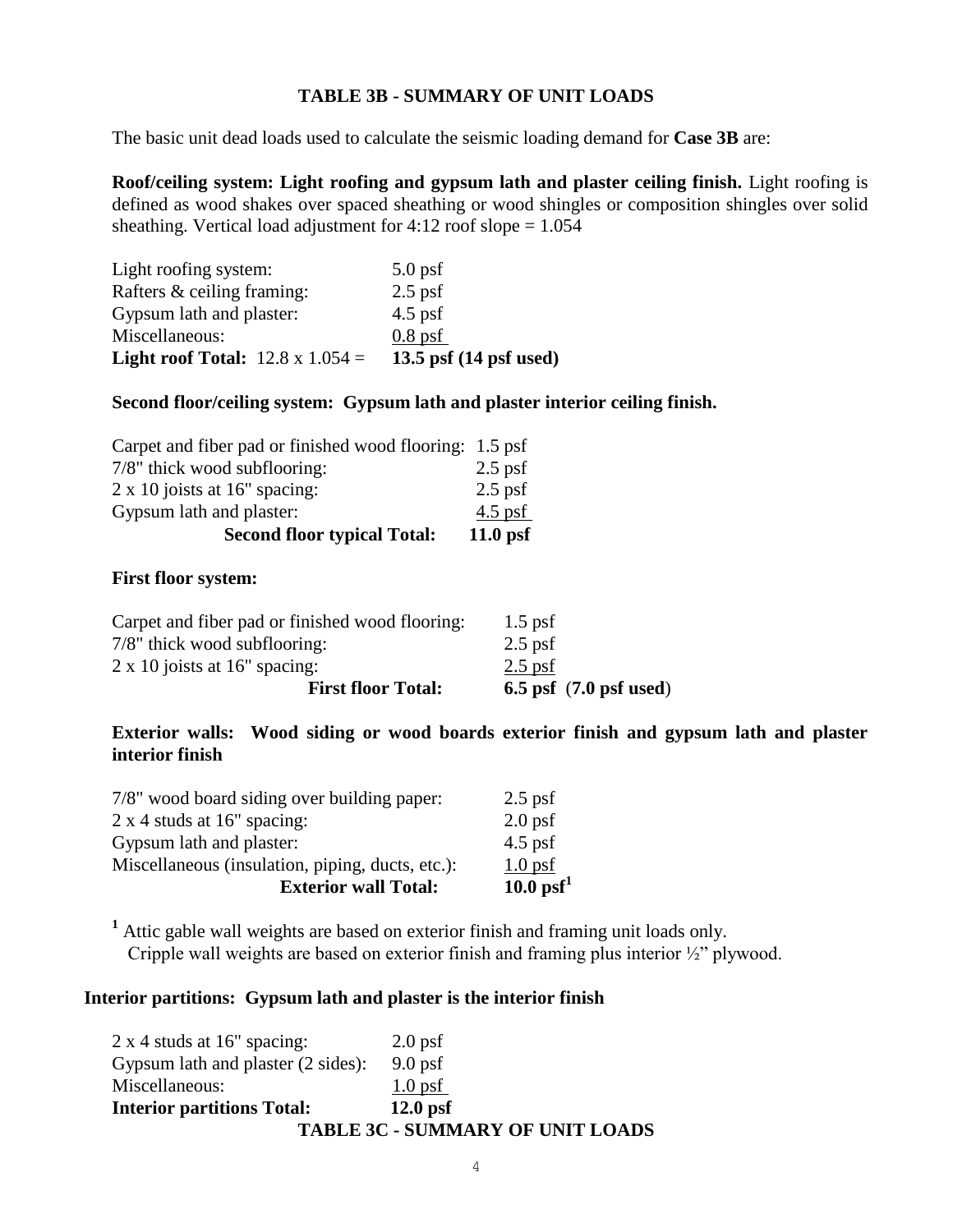The basic unit dead loads used to calculate the seismic loading demand for **Case 3C** are:

**Roof/ceiling system: Light roofing and gypsum lath and plaster ceiling finish.** Light roofing is defined as wood shakes over spaced sheathing or wood shingles or composition shingles over solid sheathing. Vertical load adjustment for  $4:12$  roof slope =  $1.054$ 

| Light roofing system:                          | $5.0$ psf                        |
|------------------------------------------------|----------------------------------|
| Rafters & ceiling framing:                     | $2.5$ psf                        |
| Gypsum lath and plaster:                       | $4.5$ psf                        |
| Miscellaneous:                                 | $0.8$ psf                        |
| <b>Light roof Total:</b> $12.8 \times 1.054 =$ | 13.5 psf $(14 \text{ psf used})$ |

### **Second floor/ceiling system: Gypsum lath and plaster interior ceiling finish.**

| <b>Second floor typical Total:</b>                      | $11.0$ psf |
|---------------------------------------------------------|------------|
| Gypsum lath and plaster:                                | $4.5$ psf  |
| $2 \times 10$ joists at 16" spacing:                    | $2.5$ psf  |
| 7/8" thick wood subflooring:                            | $2.5$ psf  |
| Carpet and fiber pad or finished wood flooring: 1.5 psf |            |

#### **First floor system:**

| <b>First floor Total:</b>                       | $6.5$ psf $(7.0$ psf used) |
|-------------------------------------------------|----------------------------|
| $2 \times 10$ joists at 16" spacing:            | $2.5$ psf                  |
| 7/8" thick wood subflooring:                    | $2.5$ psf                  |
| Carpet and fiber pad or finished wood flooring: | $1.5$ psf                  |

# **Exterior walls: Cement plaster exterior finish and gypsum lath and plaster interior finish**

| <b>Exterior wall Total:</b>                      | $17.0 \text{ psf}^1$  |
|--------------------------------------------------|-----------------------|
| Miscellaneous (insulation, piping, ducts, etc.): | $0.5$ psf             |
| Gypsum lath and plaster:                         | $4.5$ psf             |
| $2 \times 4$ studs at 16" spacing:               | $2.0$ psf             |
| 1" exterior cement plaster (stucco):             | $10.0 \,\mathrm{psf}$ |

**<sup>1</sup>** Attic gable wall weights are based on exterior finish and framing unit loads only. Cripple wall weights are based on exterior finish and framing plus interior ½" plywood.

### **Interior partitions: Gypsum lath and plaster is the interior finish**

| <b>Interior partitions Total:</b>  | $12.0$ psf           |
|------------------------------------|----------------------|
| Miscellaneous:                     | $1.0 \text{ psf}$    |
| Gypsum lath and plaster (2 sides): | $9.0 \,\mathrm{psf}$ |
| $2 \times 4$ studs at 16" spacing: | $2.0$ psf            |

# **TABLE 3D - SUMMARY OF UNIT LOADS**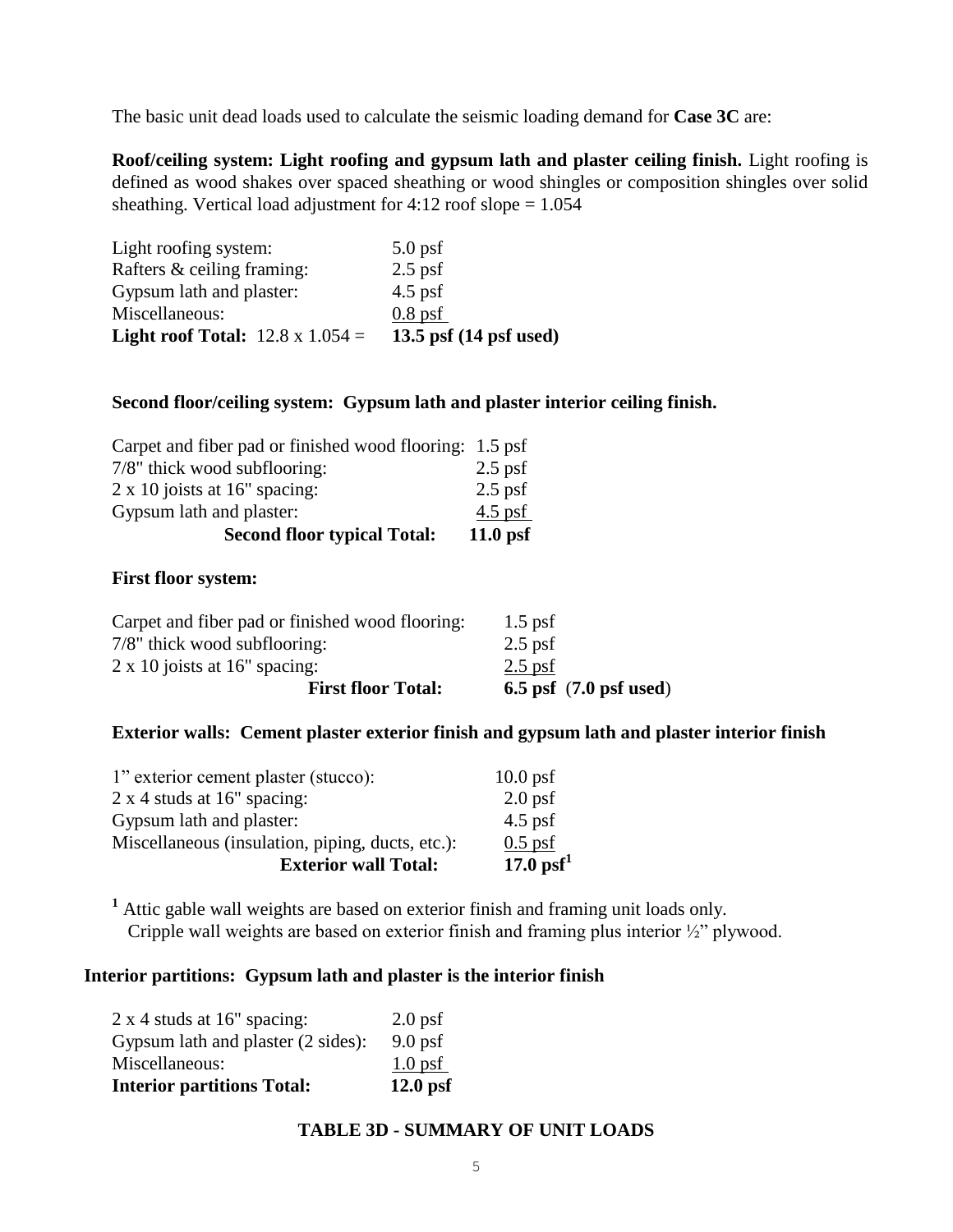The basic unit dead loads used to calculate the seismic loading demand for **Case 3D** are:

**Roof/ceiling system: Heavy roofing and gypsum lath and plaster ceiling finish.** Heavy roofing is defined as concrete tile or clay tile at 11 psf maximum over solid sheathing. Vertical load adjustment for 4:12 roof slope = 1.054 **NOTE: Clay tile roofing set in mortar will exceed this limit and should be excluded from using this prescriptive method**

| Heavy roofing system:                                          | $11.0 \,\mathrm{psf}$ |
|----------------------------------------------------------------|-----------------------|
| Rafters & ceiling framing:                                     | $2.5$ psf             |
| Gypsum lath and plaster:                                       | $4.5$ psf             |
| Miscellaneous:                                                 | $0.8$ psf             |
| Heavy roof Total: $18.8 \times 1.054 = 19.8$ psf (20 psf used) |                       |

### **Second floor/ceiling system: Gypsum lath and plaster interior ceiling finish.**

| <b>Second floor typical Total:</b>                      | $11.0$ psf |
|---------------------------------------------------------|------------|
| Gypsum lath and plaster:                                | $4.5$ psf  |
| $2 \times 10$ joists at 16" spacing:                    | $2.5$ psf  |
| 7/8" thick wood subflooring:                            | $2.5$ psf  |
| Carpet and fiber pad or finished wood flooring: 1.5 psf |            |

### **First floor system:**

| <b>First floor Total:</b>                       | $6.5$ psf $(7.0$ psf used) |
|-------------------------------------------------|----------------------------|
| $2 \times 10$ joists at 16" spacing:            | $2.5$ psf                  |
| 7/8" thick wood subflooring:                    | $2.5$ psf                  |
| Carpet and fiber pad or finished wood flooring: | $1.5$ psf                  |

# **Exterior walls: Cement plaster exterior finish and gypsum lath and plaster interior finish**

| $17.0 \text{ psf}^1$  |
|-----------------------|
| $0.5$ psf             |
| $4.5$ psf             |
| $2.0$ psf             |
| $10.0 \,\mathrm{psf}$ |
|                       |

**<sup>1</sup>** Attic gable wall weights are based on exterior finish and framing unit loads only. Cripple wall weights are based on exterior finish and framing plus interior ½" plywood.

### **Interior partitions: Gypsum lath and plaster is the interior finish**

| <b>Interior partitions Total:</b>  | $12.0$ psf           |
|------------------------------------|----------------------|
| Miscellaneous:                     | $1.0 \,\mathrm{psf}$ |
| Gypsum lath and plaster (2 sides): | $9.0 \,\mathrm{psf}$ |
| $2 \times 4$ studs at 16" spacing: | $2.0$ psf            |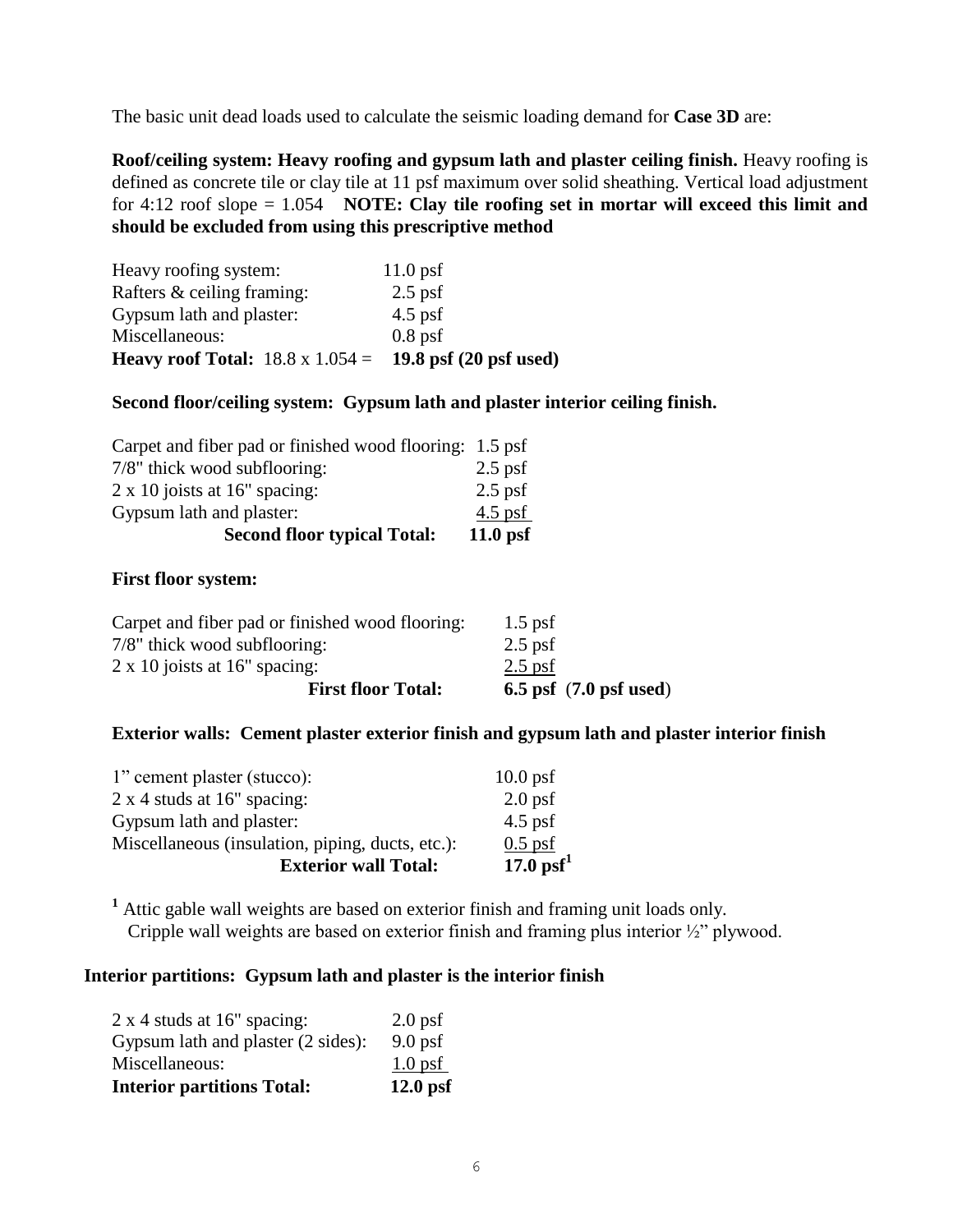### **Case 3A One Story Demand / Capacity Calculations for 30' x 50' (1,500 Sq. Ft.)**

Assume SD soil with Ca = 0.44; Na = 1.3; I = 1.00; and R = 5.5; Conversion to ASD force level:  $1/1.4$ Seismic  $V = 0.186$  W (2001 CBC Equation 30-5)

Dead loads (W) tributary to cripple wall level for 1,500 square feet total floor area:

Roof/Ceiling: 11.0 psf  $(34' \times 54') = 20.196$  kips

First floor: 7 psf  $(30' \times 50') = 10.50$  kips

Exterior Walls:

| 1st Story walls: | $8 \text{ psf} (8') (30' \text{ x } 2 + 50' \text{ x } 2) = 10.24 \text{ kips}$ |              |
|------------------|---------------------------------------------------------------------------------|--------------|
| Gable end walls: | 5 psf $(5' \times 30')$ 2 / 2 =                                                 | $0.75$ kips  |
| Cripple walls:   | 6 psf $(2')$ $(30' \times 2 + 50' \times 2)$                                    | $1.92$ kips  |
|                  |                                                                                 | $12.91$ kips |

Interior walls: 8 psf (8') (29' x 3 + 49' x 2) = 11.84 kips

Sum  $W = 20.2 + 10.5 + 12.9 + 11.84 = 55.45$  kips Total  $V = (0.186) W = 10.313$  kips V to each cripple wall line  $= 10.313 / 2 = 5.16$  kips

#### **Sill bolts needed in 2x sill along each exterior wall line:**

5,156 pounds / 820 pounds/bolt =  $7 - \frac{1}{2}$ " bolts, or 5,156 pounds / 1170 pounds/bolt = **5 - 5/8" bolts, or** 5,156 pounds / 1340 pounds per UFP10 = **4 UFP10**

**Length of cripple wall braced with 15/32" rated plywood sheathing w/ 8d @ 4" edge nailing:** V to each wall line / unit capacity = lineal feet of shear wall based on  $16$ " o.c. stud spacing 5,156 lbs / 380 plf = **14'-8"** 

#### **Overturning of 2 foot high cripple wall with 4 foot minimum panel length along gable end wall:**

V to 4 foot long panel = 5,156 pounds / 14.67 feet x 4.0 feet = 1,406 pounds w dead load to panel = 11 psf  $(1') + 7$  psf  $(1.33')/2$  + 5 psf  $(2.67')/2$  + 8 psf  $(8') + 6$  psf  $(2') = 98.3$  plf  $OTM = 1,406$  pounds x 2 foot wall height = 2,813 lb-ft  $RTM = 0.9$  x 98.3 plf (6 foot tributary length)(4 foot /2 moment arm) = 1,062 lb-ft OTM – RTM / panel length = (2,813 – 1,062) / 4 feet = **438 pounds uplift** Locate one new sill bolt with plate washer within 6 inches of each 4'-0" braced panel end studs

#### **Overturning of 2 foot high cripple wall with 4 foot minimum panel length along longitudinal wall:**

V to 4 foot long panel = 5,156 pounds / 14.67 feet x 4.0 feet = 1,406 pounds w dead load to panel = 11 psf  $(7.5') + 7$  psf  $(4') + 8$  psf  $(8') + 6$  psf  $(2') = 186.5$  plf  $OTM = 1,406$  pounds x 2 foot wall height = 2,813 lb-ft  $RTM = 0.9$  x 186.5 plf (6 foot tributary length)(4 foot /2 moment arm) = 2,014 lb-ft OTM – RTM / panel length = (2,813 – 2,014) / 4 feet = **200 pounds uplift** Locate one new sill bolt with plate washer within 6 inches of each 4'-0" braced panel end studs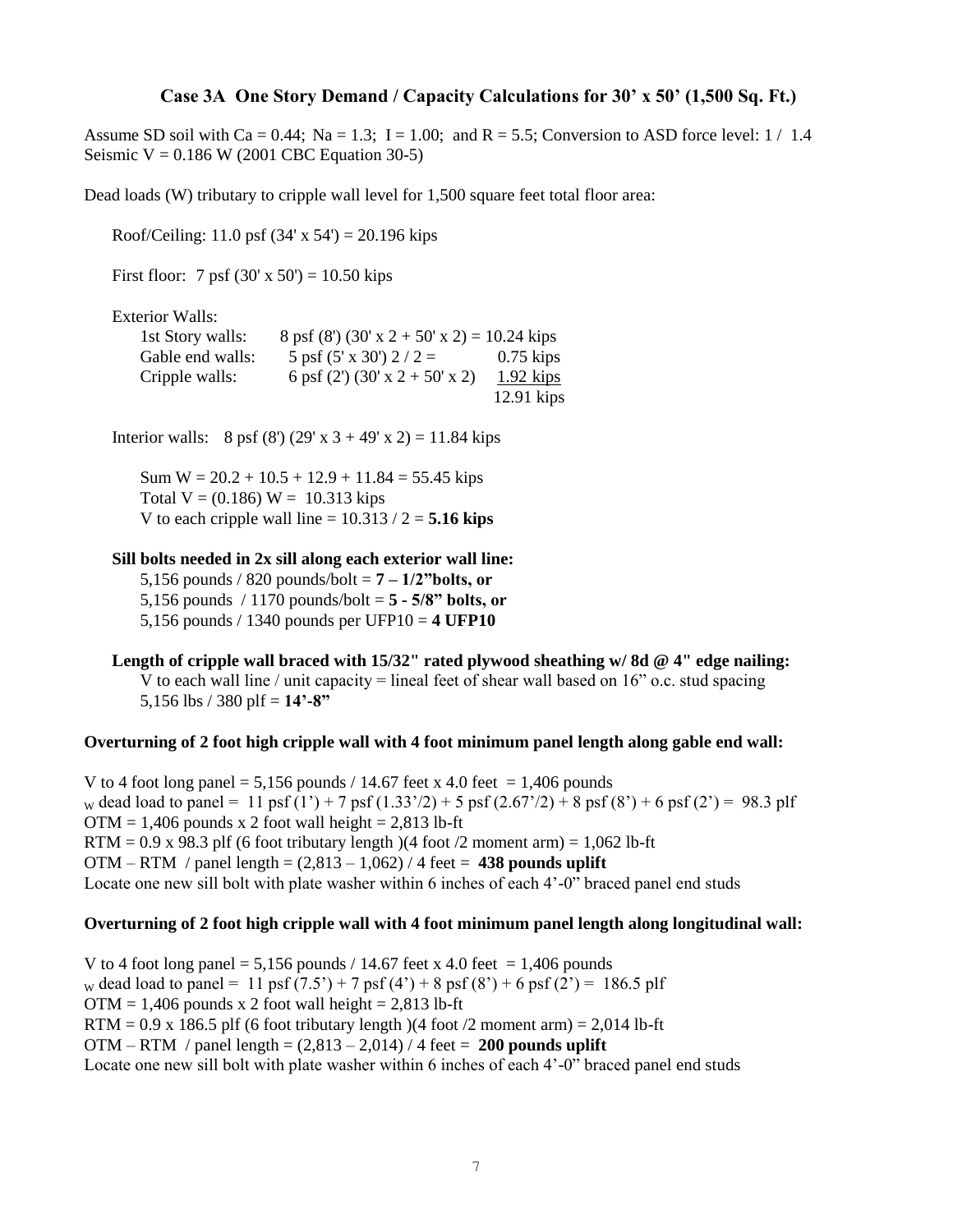### **Overturning of 2 foot high cripple wall with 8 foot minimum panel length along gable end wall:**

V to 8 foot long panel = 5,156 pounds / 14.67 feet x 8.0 feet = 2,812 pounds w dead load to panel = 11 psf (1') + 7 psf (1.33'/2) + 5psf (2.67'/2) + 8 psf (8') + 6 psf (2') = 98.3 plf  $OTM = 2,812$  pounds x 2 foot wall height = 5,625 lb-ft  $RTM = 0.9$  x 98.3 plf (10 foot tributary length)(8 foot /2 moment arm) = 3,439 lb-ft OTM – RTM / panel length = (5,625 – 3,539) / 8 feet = **261 pounds uplift** Locate one new sill bolt with plate washer within 6 inches of each 8'-0" panel end studs

### **Overturning of 2 foot high cripple wall with 8 foot minimum panel length along longitudinal wall:**

V to 8 foot long panel = 5,156 pounds / 14.67 feet x 8.0 feet = 2,812 pounds w dead load to panel = 11 psf  $(7.5') + 7$  psf  $(4') + 8$  psf  $(8') + 6$  psf  $(2') = 186.5$  plf  $OTM = 2,812$  pounds x 2 foot wall height = 5,625 lb-ft  $RTM = 0.9$  x 186.5 plf (10 foot tributary length)(8 foot /2 moment arm) = 6,714 lb-ft OTM – RTM / panel length =  $(5,625 - 6,714)$  / 8 feet = **NO uplift** 

### **Overturning of 2 foot high cripple wall with 14'-8" foot continuous panel length along gable end wall:**

V to  $14^\circ$ -8" long panel = 5,156 pounds w dead load to panel = 11 psf (1') + 7 psf (1.33'/2) + 5psf (2.67'/2) + 8 psf (8') + 6 psf (2') = 98.3 plf  $OTM = 5,156$  pounds x 2 foot wall height = 10,312 lb-ft RTM =  $0.9$  x 98.3 plf (16'-8" tributary length)(14.67 feet /2 moment arm) = 10,817 lb-ft OTM – RTM / panel length = (10,312 – 10,817) / 14.67 feet = **NO uplift**

### **Overturning of 4 foot high cripple wall with 8 foot minimum panel length along gable end wall**

V to 8 foot long panel =  $5,156$  pounds / 14.67 feet x 8.0 feet = 2,813 pounds w dead load to panel = 11 psf  $(1') + 7$  psf  $(1.33')$  /2 + 5psf  $(2.67')$  2 + 8 psf  $(8') + 6$  psf  $(4') = 110.3$  plf  $OTM = 2,813$  pounds x 4 foot wall height = 11,250 lb-ft  $RTM = 0.9$  x 110.3 plf (10 foot tributary length)(8 foot) /2 moment arm) = 3,972 lb-ft OTM – RTM / panel length = (11,250 – 3,972) / 8 feet = **910 pounds uplift** Locate two new sill bolts with plate washer within 6 inches of each 8'-0" panel end studs (one each side)

### **Overturning of 4 foot high cripple wall with 8 foot minimum panel length along longitudinal wall**

V to 8 foot long panel = 5,156 pounds / 14.67 feet x 8.0 feet = 2,813 pounds w dead load to panel = 11 psf  $(7.5') + 7$  psf  $(4') + 8$  psf  $(8') + 6$  psf  $(4') = 198.5$  plf  $OTM = 2,813$  pounds x 4 foot wall height = 11,250 lb-ft  $RTM = 0.9$  x 198.5 plf (10 foot tributary length)(8 foot) /2 moment arm) = 7,146 lb-ft OTM – RTM / panel length = (11,250 – 7,146) / 8 feet = **513 pounds uplift** Locate one new sill bolt with plate washer within 6 inches of each 8'-0" panel end studs

### **Overturning of 4 foot high cripple wall with 12 foot minumum panel length along gable end wall**

V to 12 foot long panel =  $5,156$  pounds / 14.67 feet x 12.0 feet = 4,218 pounds w dead load to panel = 11 psf  $(1') + 7$  psf  $(1.33')/2$  + 5psf  $(2.67')/2$  + 8 psf  $(8') + 6$  psf  $(4') = 110.3$  plf  $OTM = 4,218$  pounds x 4 feet wall height = 16,874 lb-ft  $RTM = 0.9$  x 110.3 plf (14 feet tributary length)(12 feet) /2 moment arm) = 8,341 lb-ft OTM – RTM / panel length = (16,874 – 8,341) / 12 feet = **711 pounds uplift** Locate two new sill bolts with plate washer within 6 inches of each braced 12'-0" panel end studs (one each side)

### **Overturning of 4 foot high cripple wall with 12 foot minimum panel length along longitudinal wall**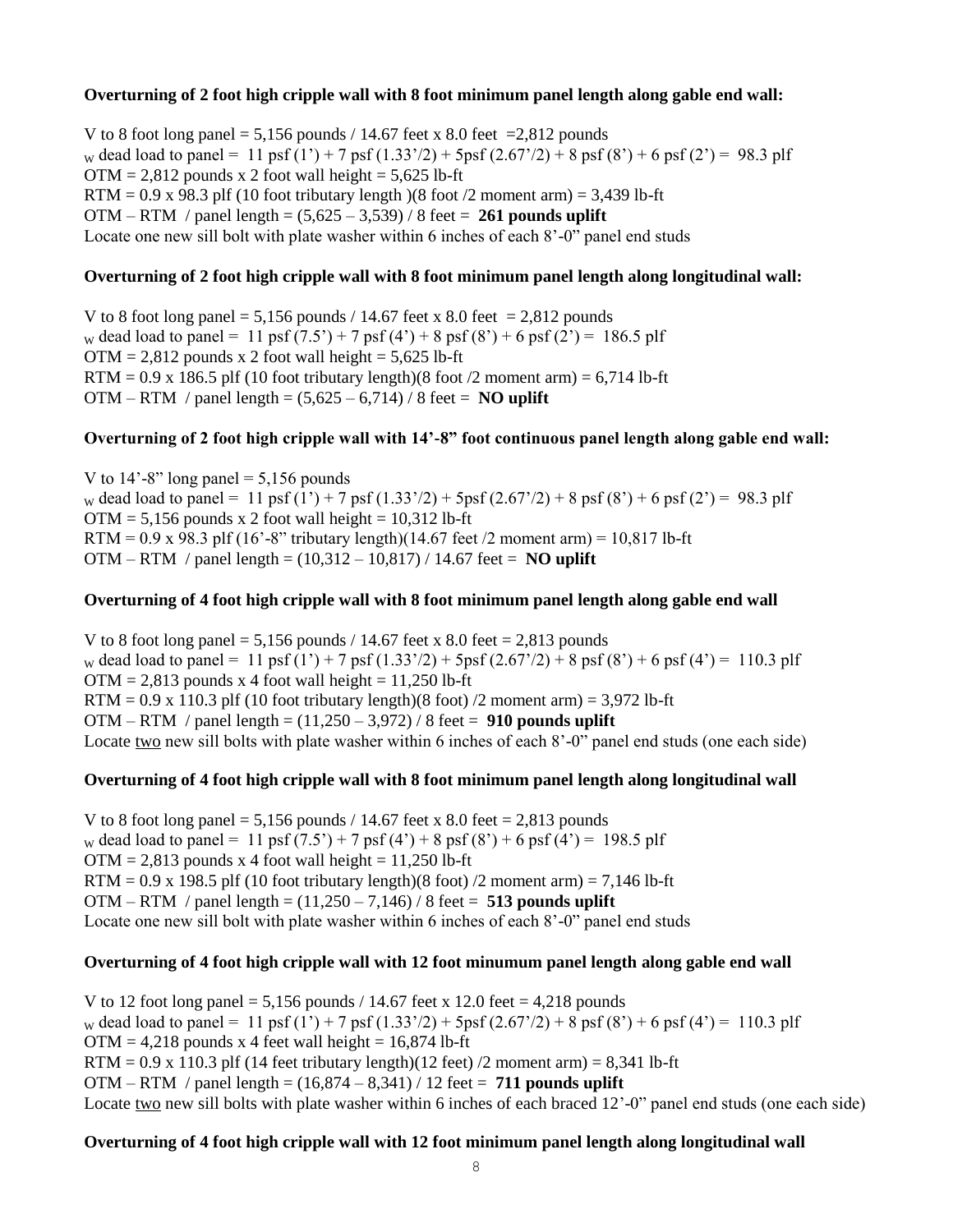V to 12 foot long panel = 5,156 pounds  $/$  14.67 feet x 12.0 feet = 4,218 pounds w dead load to panel = 11 psf  $(7.5') + 7$  psf  $(4') + 8$  psf  $(8') + 6$  psf  $(4') = 198.5$  plf  $OTM = 4,218$  pounds x 4 feet wall height = 16,874 lb-ft  $RTM = 0.9$  x 198.5 plf (14 feet tributary length)(12 feet) /2 moment arm) = 15,007 lb-ft OTM – RTM / panel length = (16,874 – 15,007) / 12 feet = **155 pounds uplift** Locate one new sill bolt with plate washer within 6 inches of each 12'-0" braced panel end studs

#### **Overturning of 4 foot high cripple wall with 14'-8" foot continuous panel length along gable end wall:**

V to  $14'$ -8" long panel = 5,156 pounds w dead load to panel = 11 psf  $(1') + 7$  psf  $(1.33')/2$  + 5psf  $(2.67')/2$  + 8 psf  $(8') + 6$  psf  $(4') = 110.3$  plf  $OTM = 5,156$  pounds x 4 foot wall height = 20,624 lb-ft RTM =  $0.9 \times 110.3$  plf (16'-8" tributary length)(14.67 feet /2 moment arm) = 12,137 lb-ft OTM – RTM / panel length = (20,624 – 12,137) / 14.67 feet = **579 pounds uplift** Locate one new sill bolt with plate washer within 6 inches of 14'-8" braced panel end studs

### **Overturning of 4 foot high cripple wall with 14'-8" foot continuous panel length along longitudinal wall:**

V to  $14'$ -8" long panel = 5,156 pounds w dead load to panel = 11 psf  $(7.5') + 7$  psf  $(4') + 8$  psf  $(8') + 6$  psf  $(4') = 198.5$  plf  $OTM = 5,156$  pounds x 4 foot wall height = 20,624 lb-ft RTM =  $0.9 \times 198.5$  plf (16'-8" tributary length)(14.67 feet /2 moment arm) =  $21,835$  lb-ft OTM – RTM / panel length = (20,624 – 21,835) / 14.67 feet = **NO uplift**

### **Shear Transfer Along Each Wall Line Connection between floor and top of cripple wall or foundation sill plate**

 $V = 5,156$  pounds / 450 pounds per connection =  $12 L70$  or A35, or  $V = 5,156$  pounds / 585 pounds per connection =  $9 L90$  or  $H10R$ 

**Transverse Wall Line = 30 feet = 172 plf Longitudinal Wall Line = 50 feet = 103 plf**

**Case 3A One Story Demand / Capacity Calculations for 30' x 40' (1,200 Sq. Ft.)** Dead loads (W) tributary to cripple wall level: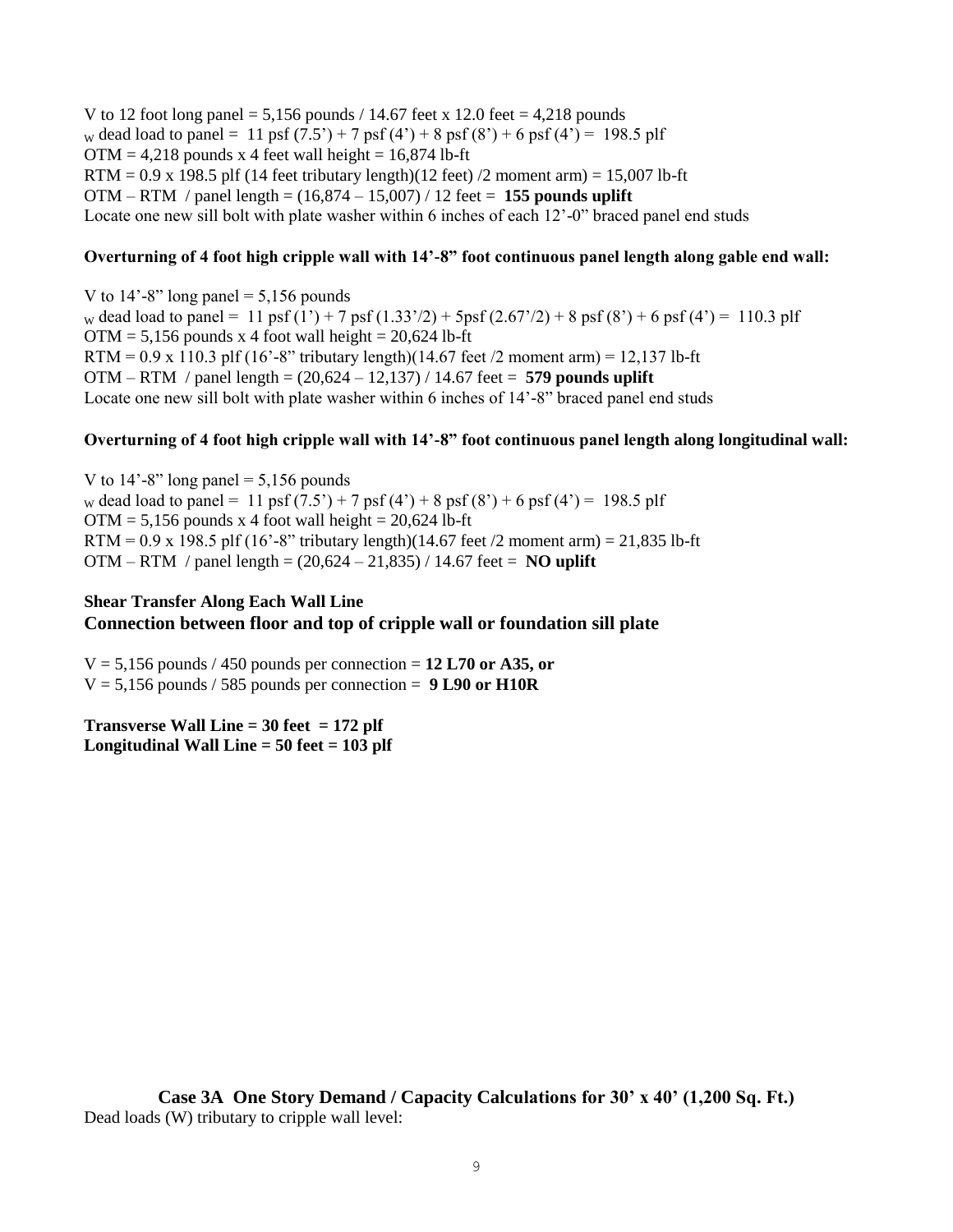Roof/Ceiling: 11 psf  $(34' \times 44') = 16.456$  kips

First floor: 7 psf  $(30 \times 40') = 8.4$  kips

Exterior Walls:

| $1st$ Story wall: | $8 \text{ psf} (8') (30' \text{ x } 2 + 40' \text{ x } 2) = 8.96 \text{ kips}$ |              |
|-------------------|--------------------------------------------------------------------------------|--------------|
| Gable end walls:  | 5 psf $(5' \times 30')$ 2 / 2 =                                                | $0.75$ kips  |
| Cripple walls     | 6 psf (2') (30' x 2 + 40' x 2) = 1.68 kips                                     |              |
|                   |                                                                                | $11.39$ kips |

Interior walls: 8 psf (8') (30' x 3 + 40' x 2) = 10.88 kips

Sum  $W = 16.456 + 8.4 + 11.39 + 10.88 = 47.126$  kips Total  $V = (0.186) W = 8.765$  kips V to each cripple wall line  $= 8.765 / 2 = 4.38$  kips

### **Sill bolts needed in 2x sill along each exterior wall line:**

4,383 pounds / 820 pounds/bolt = **6 – 1/2"bolts, or**  4,383 pounds/ 1,170 pounds/bolt = **4 - 5/8" bolts, or** 4,383 pounds/ 1,340 pounds/UFP10 = **4 UFP10**

**Length of cripple wall braced with 15/32" rated plywood sheathing w/ 8d @ 4" edge nailing:** V to each wall line / unit capacity = lineal feet of shear wall based on  $16$ " o.c. stud spacing 4,383 lbs / 380 plf = **12'-0"** 

#### **Overturning of 2 foot high cripple wall with 4 foot minimum panel length along gable end wall:**

V to 4 foot long panel = 4,383 pounds / 12 feet x 4.0 feet = 1,461 pounds w dead load to panel = 11 psf (1') + 7 psf (1.33'/2) = 5psf (2.67'/2) + 8 psf (8') + 6 psf (2') = 98.3 plf  $OTM = 1,461$  pounds x 2 foot wall height = 2,922 lb-ft RTM =  $0.9$  x 98.3 plf (6 foot tributary length)(4 foot /2 moment arm) = 1,062 lb-ft OTM – RTM / panel length =  $(2,922 - 1,062)$  / 4 feet = 465 pounds uplift Locate one new sill bolt with plate washer within 6 inches of both end studs of each 4'-0" braced panel

#### **Overturning of 2 foot high cripple wall with 4 foot minimum panel length along longitudinal wall:**

V to 4 foot long panel = 4,383 pounds / 12 feet x 4.0 feet = 1,461 pounds w dead load to panel = 11 psf  $(7.5') + 7$  psf  $(4') + 8$  psf  $(8') + 6$  psf  $(2') = 186.5$  plf  $OTM = 1,461$  pounds x 2 foot wall height = 2,922 lb-ft RTM =  $0.9$  x 186.5 plf (6 foot tributary length)(4 foot /2 moment arm) =  $2,014$  lb-ft OTM – RTM / panel length = (2,922 – 2,014) / 4 feet = **227 pounds uplift** Locate one new sill bolt with plate washer within 6 inches of both end studs of each 4'-0" braced panel

### **Overturning of 2 foot high cripple wall with 8 foot minimum panel length along gable end wall:**

V to 8 foot long panel = 4,383 pounds / 12 feet x 8.0 feet = 2,922 pounds w dead load to panel = 11 psf (1') + 7 psf (1.33'/2) = 5psf (2.67'/2) + 8 psf (8') + 6 psf (2') = 98.3 plf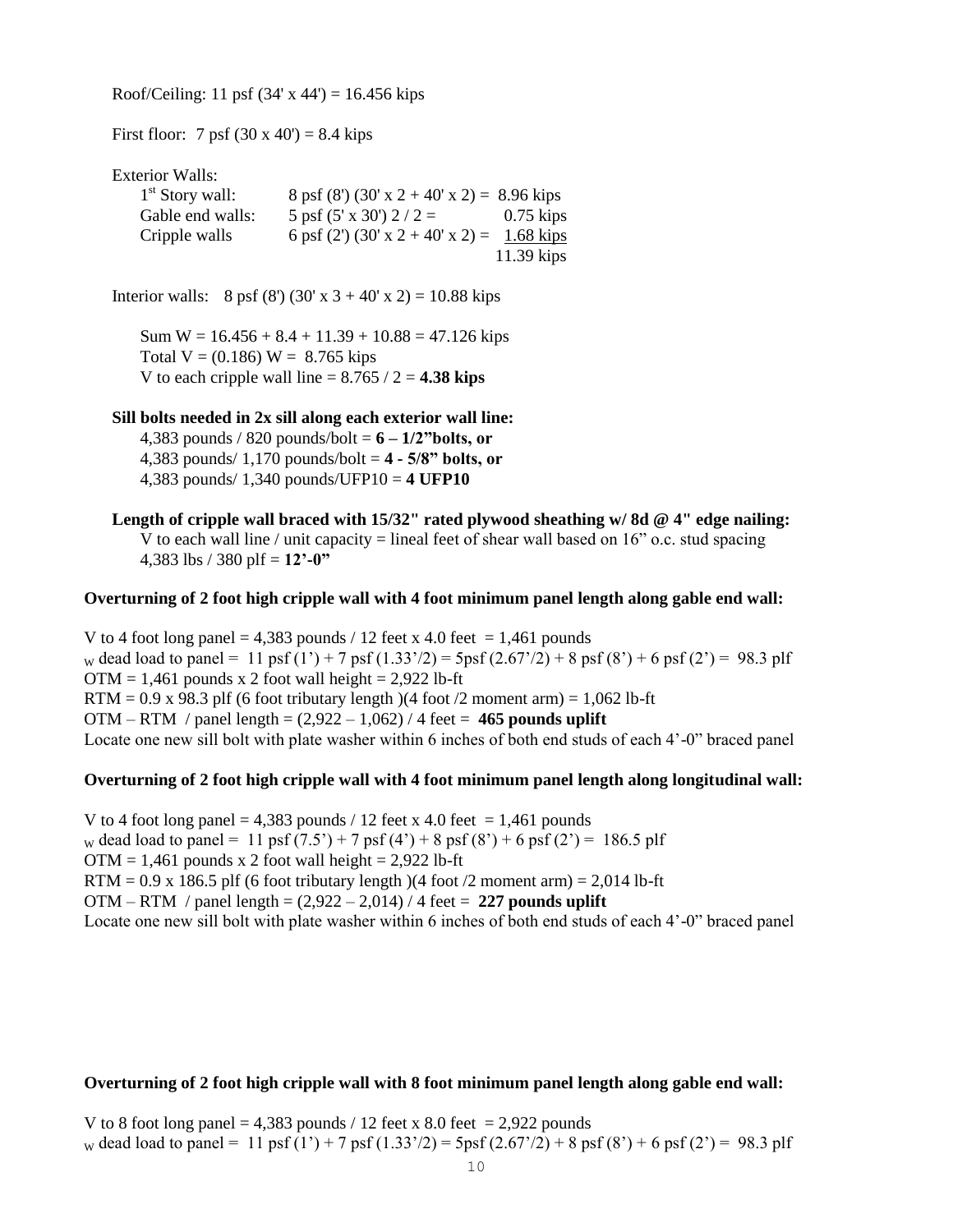$OTM = 2,922$  pounds x 2 foot wall height = 5,844 lb-ft  $RTM = 0.9$  x 98.3 plf (10 foot tributary length)(8 foot /2 moment arm) = 3,540 lb-ft OTM – RTM / panel length = (5,844 – 3,540) / 8 feet = **288 pounds uplift** Locate one new sill bolt with plate washer within 6 inches of both end studs of each 8'-0" braced panel

### **Overturning of 2 foot high cripple wall with 8 foot minimum panel length along longitudinal wall:**

V to 8 foot long panel = 4,383 pounds / 12 feet x 8.0 feet = 2,922 pounds w dead load to panel = 11 psf  $(7.5') + 7$  psf  $(4') + 8$  psf  $(8') + 6$  psf  $(2') = 186.5$  plf  $OTM = 2,922$  pounds x 2 foot wall height = 5,844 lb-ft  $RTM = 0.9$  x 186.5 plf (10 foot tributary length)(8 foot /2 moment arm) = 6,714 lb-ft OTM – RTM / panel length =  $(5,844 - 6,714)$  / 8 feet = **NO uplift** 

### **Overturning of 2 foot high cripple wall with 12 foot continuous panel length along gable end wall:**

V to 12 foot long panel  $= 4,383$  pounds w dead load to panel = 11 psf (1') + 7 psf (1.33'/2) + 5psf (2.67'/2) + 8 psf (8') + 6 psf (2') = 98.3 plf  $OTM = 4,383$  pounds x 2 foot wall height = 8,766 lb-ft RTM =  $0.9$  x 98.3 plf (14 foot tributary length)(12 feet /2 moment arm) = 7,434 lb-ft OTM – RTM / panel length = (8,766 – 7,434) / 12 feet = **111 pounds uplift** Locate one new sill bolt with plate washer within 6 inches of both end studs of each 12'-0" braced panel

# **Overturning of 4 foot high cripple wall with 8 foot minimum panel length along gable end wall**

V to 8 foot long panel = 4,383 pounds / 12 feet x 8.0 feet = 2,922 pounds w dead load to panel = 11 psf  $(1') + 7$  psf  $(1.33')$  /2) + 5psf  $(2.67')$  2) + 8 psf  $(8')$  + 6 psf  $(4')$  = 110.3 plf  $OTM = 2,922$  pounds x 4 foot wall height = 11,688 lb-ft  $RTM = 0.9$  x 110.3 plf (10 foot tributary length)(8 foot) /2 moment arm) = 3,972 lb-ft OTM – RTM / panel length = (11,688 – 3,972) / 8 feet = **965 pounds uplift** Locate two new sill bolts with plate washer within 6 inches of each end stud of each 8'-0" panel (one each side)

### **Overturning of 4 foot high cripple wall with 8 foot minimum panel length along longitudinal wall**

V to 8 foot long panel = 4,383 pounds / 12 feet x 8.0 feet = 2,922 pounds w dead load to panel = 11 psf  $(7.5') + 7$  psf  $(4') + 8$  psf  $(8') + 6$  psf  $(4') = 198.5$  plf  $OTM = 2,922$  pounds x 4 foot wall height = 11,688 lb-ft RTM =  $0.9$  x 198.5 plf (10 foot tributary length)(8 foot) /2 moment arm) = 7,146 lb-ft OTM – RTM / panel length = (11,688 – 7,146) / 8 feet = **568 pounds uplift** Locate one new sill bolt with plate washer within 6 inches of each end stud at 8'-0" panels

# **Overturning of 4 foot high cripple wall with 12 foot minimum panel length along gable end wall**

V to 12 foot long panel  $= 4,383$  pounds w dead load to panel = 11 psf (1') + 7 psf (1.33'/2) + 5psf (2.67'/2) + 8 psf (8') + 6 psf (4') = 110.3 plf  $OTM = 4,383$  pounds x 4 foot wall height = 17,532 lb-ft  $RTM = 0.9$  x 110.3 plf (14 foot tributary length)(12 foot) /2 moment arm) = 8,341 lb-ft OTM – RTM / panel length = (17,532 – 8,341) / 12 feet = **766 pounds uplift** Locate two new sill bolts with plate washer within 6 inches of each end stud of each 12'-0" panel (one each side) **Overturning of 4 foot high cripple wall with 12 foot minimum panel length along longitudinal wall** 

V to 12 foot long panel  $= 4,383$  pounds w dead load to panel = 11 psf  $(7.5') + 7$  psf  $(4') + 8$  psf  $(8') + 6$  psf  $(4') = 198.5$  plf  $OTM = 4,383$  pounds x 4 foot wall height = 17,532 lb-ft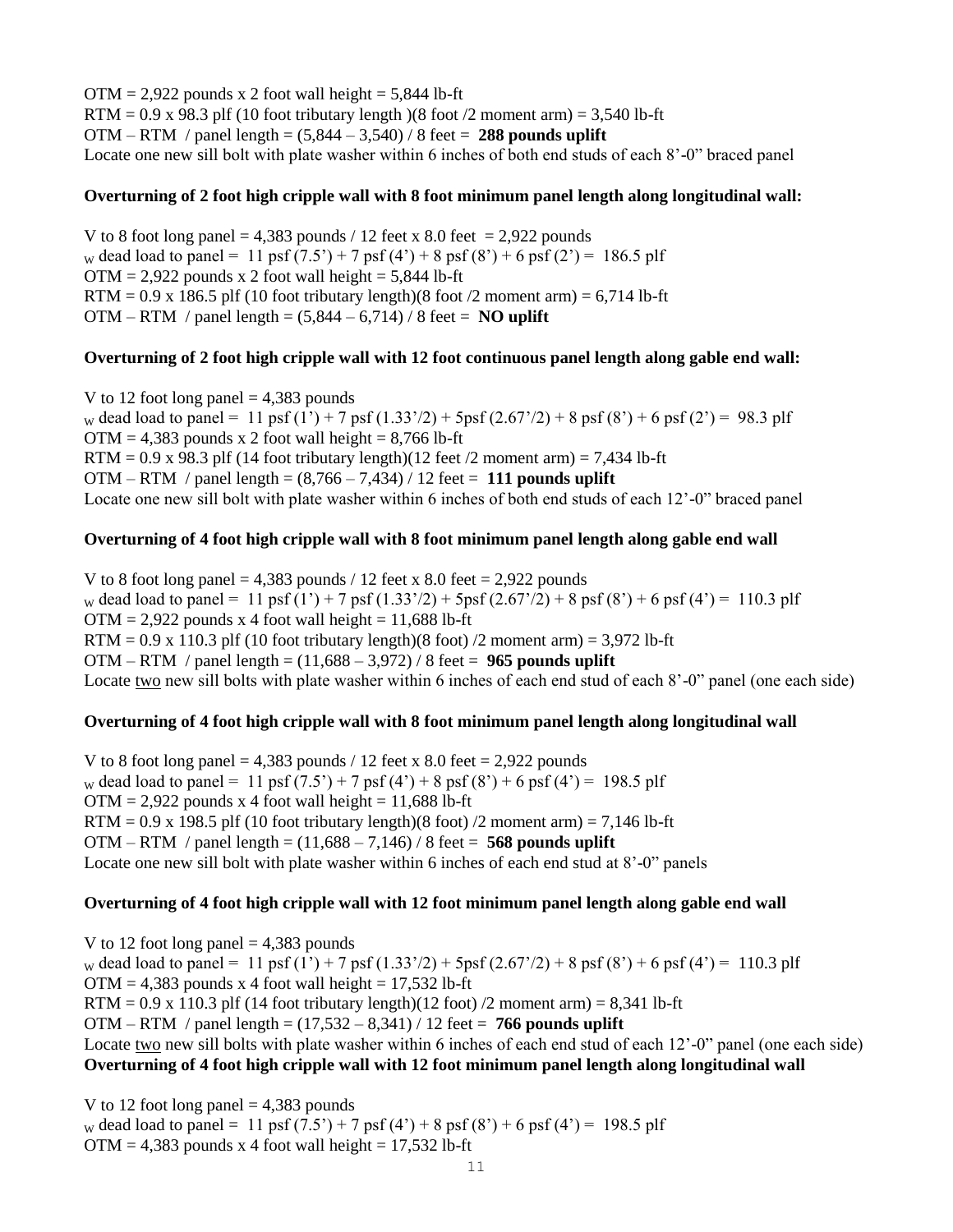$RTM = 0.9$  x 198.5 plf (14 foot tributary length)(12 foot) /2 moment arm) = 15,007 lb-ft OTM – RTM / panel length = (17,532 – 15,007) / 12 feet = **210 pounds uplift** Locate one new sill bolt with plate washer within 6 inches of each end stud at 12'-0" panels

### **Shear Transfer Along Each Wall Line Connection between floor and top of cripple wall or floor and foundation sill plate**

 $V = 4,383$  pounds / 450 pounds per connection = 10 L70 or A35; or  $V = 4,383$  pounds / 585 pounds per connection = **8 L90 or H10R** 

**Transverse Wall Line = 30 feet = 146 plf Longitudinal Wall Line = 40 feet = 110 plf**

**Case 3A One Story Demand / Capacity Calculations for 36' x 56' = 2,016 square feet**

Dead loads (W) tributary to cripple wall level: Roof/Ceiling: 11 psf  $(40' \times 60') = 26.40$  kips

.

First floor: 7 psf  $(36 \times 56') = 14.11$  kips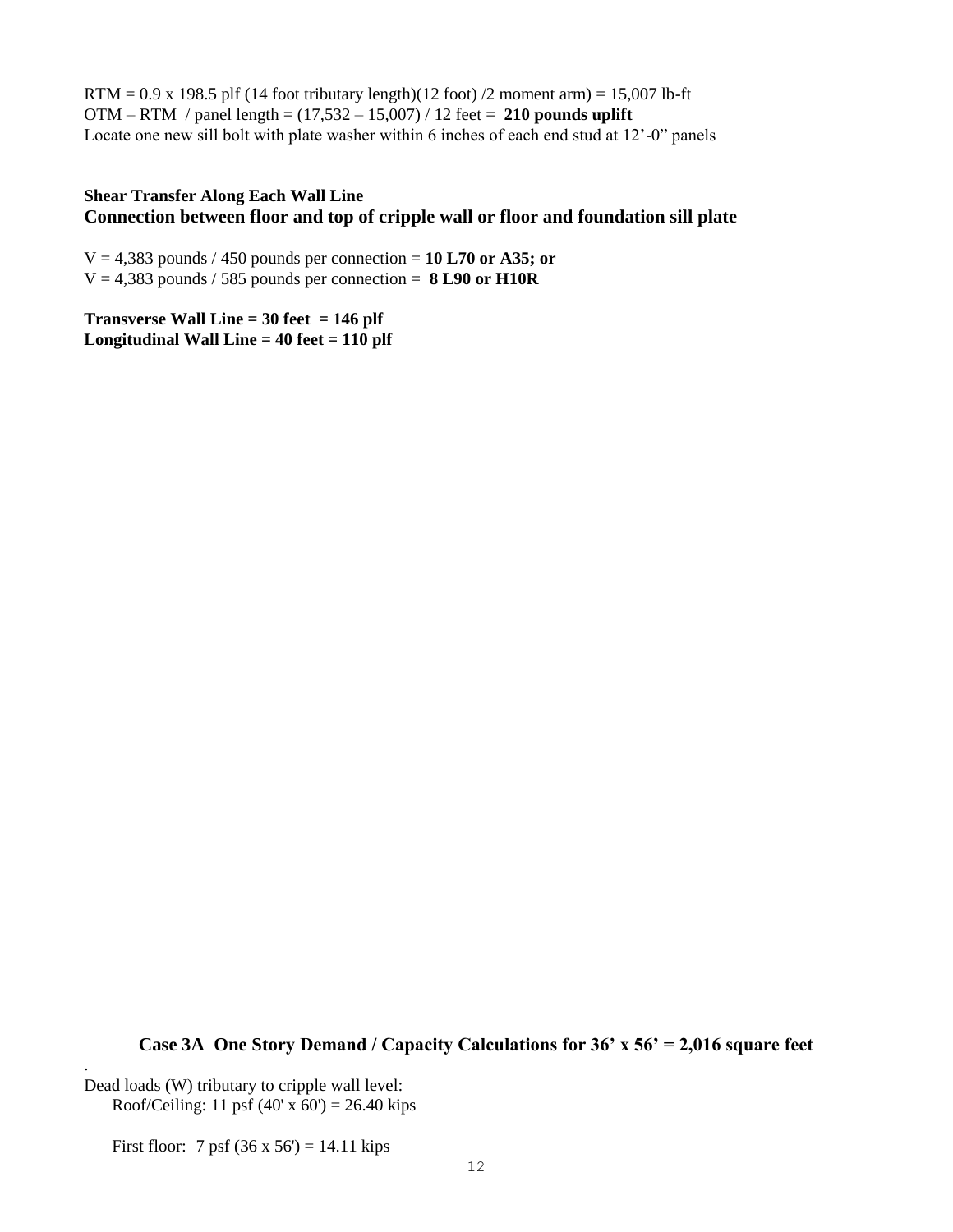Exterior Walls:  $1<sup>st</sup>$  Story wall:  $8 \text{ psf } (8') (36' \text{ x } 2 + 56' \text{ x } 2) = 11.776 \text{ kips}$ Gable end walls:  $5 \text{ psf } (6' \text{ x } 36') 2 / 2 = 1.08 \text{ kips}$ Cripple walls 6 psf (2') (36' x 2 + 56' x 2) = 2.21 kips 15.064 kips

Interior wall: 8 psf (8') (35' x 3 + 55' x 2) = 13.76 kips

Sum  $W = 20.4 + 14.11 + 15.06 + 13.76 = 69.336$  kips Total  $V = (0.186) W = 12.90$  kips V to each cripple wall line  $= 12.90 / 2 = 6.45$  kips

#### **Sill bolts needed in 2x sill along each exterior wall line:**

6,448 pounds / 820 pounds/bolt = **8 – 1/2"bolts or**  6,448 pounds / 1170 pounds/bolt =  $6 - 5/8$ " bolts, or 6,448 pounds / 1340 pounds/bolt = **5 UFP10**

**Length of cripple wall braced with 15/32" rated plywood sheathing w/ 8d @ 4" edge nailing:** V to each wall line / unit capacity = lineal feet of shear wall based on  $16$ " o.c. stud spacing 6,448 lbs / 380 plf = **17'-4"** 

#### **Overturning of 2 foot high cripple wall with 4 foot minimum panel length along gable end wall:**

V to 4 foot long panel =  $6,448$  pounds / 17.33 feet x 4.0 feet = 1,488 pounds w dead load to panel = 11 psf  $(1') + 7$  psf  $(1.33')/2$  = 5 psf  $(2.67')/2$  + 8 psf  $(8') + 6$  psf  $(2') = 98.3$  plf  $OTM = 1,488$  pounds x 2 foot wall height = 2,976 lb-ft RTM =  $0.9$  x 98.3 plf (6 foot tributary length)(4 foot /2 moment arm) =  $1,062$  lb-ft OTM – RTM / panel length =  $(2.976 - 1.062)$  / 4 feet = 478 pounds uplift Locate one new sill bolt with plate washer within 6 inches of both end studs of each 4'-0" braced panel

#### **Overturning of 2 foot high cripple wall with 4 foot minimum panel length along longitudinal wall:**

V to 4 foot long panel =  $6,448$  pounds / 17.33 feet x 4.0 feet = 1,488 pounds w dead load to panel = 11 psf  $(9') + 7$  psf  $(4') + 8$  psf  $(8') + 6$  psf  $(2') = 203$  plf  $OTM = 1,488$  pounds x 2 foot wall height = 2,976 lb-ft RTM =  $0.9$  x 203 plf (6 foot tributary length)(4 foot /2 moment arm) =  $2,192$  lb-ft OTM – RTM / panel length = (2,976 – 2,192) / 4 feet = **196 pounds uplift** Locate one new sill bolt with plate washer within 6 inches of both end studs of each 4'-0" braced panel

#### **Overturning of 2 foot high cripple wall with 8 foot minimum panel length along gable end wall:**

V to 8 foot long panel =  $6,448$  pounds / 17.33 feet x 8.0 feet = 2,976 pounds w dead load to panel = 11 psf  $(1') + 7$  psf  $(1.33')/2$  = 5psf  $(2.67')/2$  + 8 psf  $(8') + 6$  psf  $(2') = 98.3$  plf  $OTM = 2,976$  pounds x 2 foot wall height = 5,952 lb-ft  $RTM = 0.9$  x 98.3 plf (10 foot tributary length)(8 foot /2 moment arm) = 3,540 lb-ft OTM – RTM / panel length = (5,952 – 3,540) / 8 feet = **302 pounds uplift**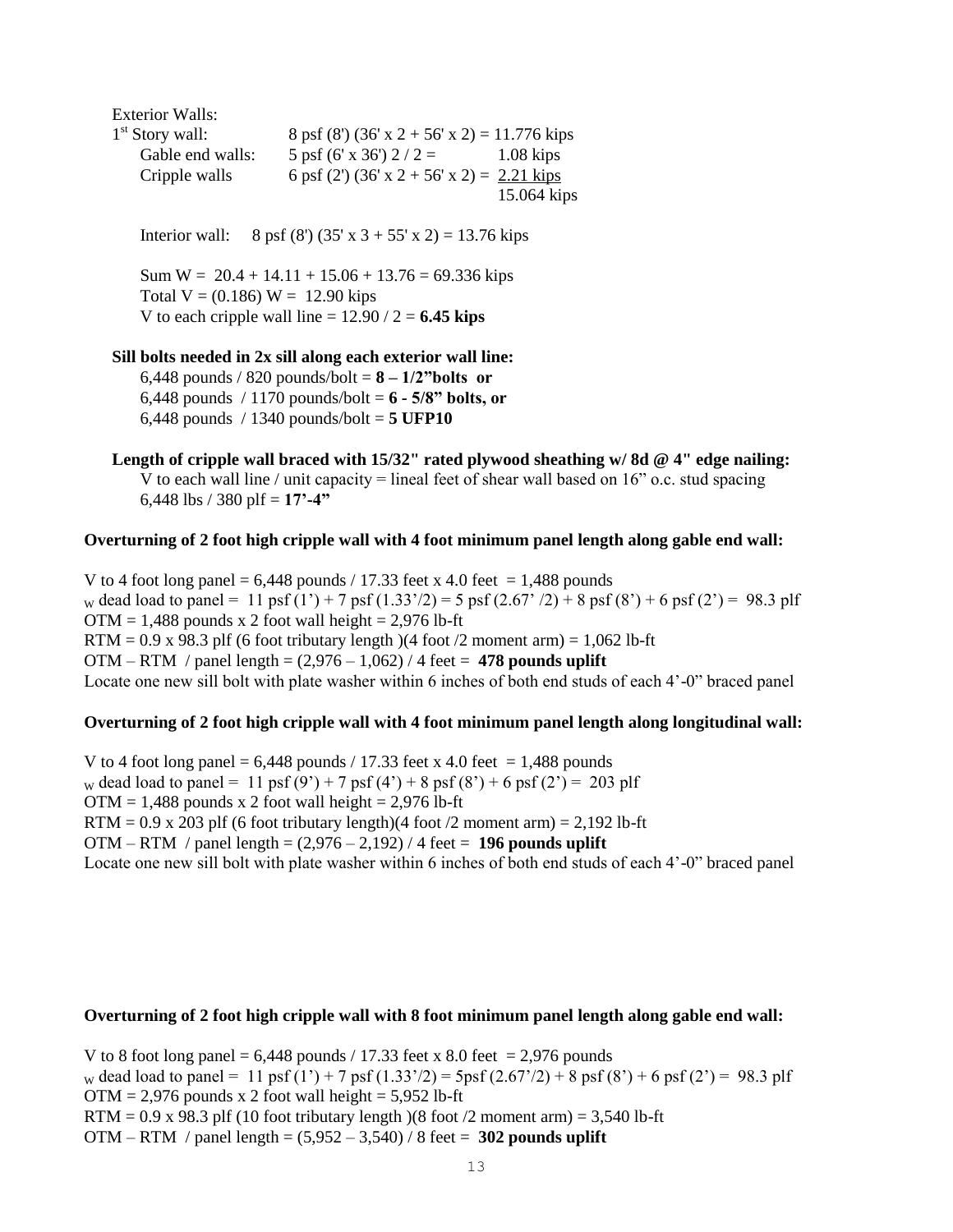Locate one new sill bolt with plate washer within 6 inches of both end studs of each 8'-0" braced panel

### **Overturning of 2 foot high cripple wall with 8 foot minimum panel length along longitudinal wall:**

V to 8 foot long panel =  $6,448$  pounds / 17.33 feet x 8.0 feet = 2,976 pounds w dead load to panel = 11 psf (9) + 7 psf (4') + 8 psf (8') + 6 psf (2') = 203 plf  $OTM = 2,976$  pounds x 2 foot wall height = 5,952 lb-ft  $RTM = 0.9$  x 203 plf (10 foot tributary length)(8 foot /2 moment arm) = 7,308 lb-ft OTM – RTM / panel length =  $(5,952 - 7,308)$  / 8 feet = **NO uplift** 

# **Overturning of 2 foot high cripple wall with 12 foot minimum panel length along gable end wall:**

V to 12 foot long panel =  $6,448$  pounds  $/17.33 \times 12.0$  feet = 4,464 pounds w dead load to panel = 11 psf  $(1') + 7$  psf  $(1.33')/2$  + 5 psf  $(2.67')/2$  + 8 psf  $(8') + 6$  psf  $(2') = 98.3$  plf  $OTM = 4,464$  pounds x 2 foot wall height = 8,928 lb-ft RTM =  $0.9$  x 98.3 plf (14 tributary length)(12 feet /2 moment arm) = 7,434 lb-ft OTM – RTM / panel length = (8,928 – 7,434) / 12 feet = **125 pounds uplift** Locate one new sill bolt with plate washer within 6 inches of both end studs of each 12'-0" braced panel.

### **Overturning of 2 foot high cripple wall with 16 foot minimum panel length along gable end wall:**

V to 16 foot long panel =  $6,448$  pounds / 17.33 x 16.0 feet = 5,952 pounds w dead load to panel = 11 psf (1') + 7 psf (1.33'/2) + 5 psf (2.67'/2) + 8 psf (8') + 6 psf (2') = 98.3 plf  $OTM = 5.952$  pounds x 2 foot wall height = 11.904 lb-ft RTM =  $0.9 \times 98.3$  plf (18 feet tributary length)(16 feet /2 moment arm) = 12,744 lb-ft OTM – RTM / panel length = (11,904 – 12,744) / 16 feet = **NO uplift**

### **Overturning of 4 foot high cripple wall with 8 foot minimum panel length along gable end wall**

V to 8 foot long panel =  $6,448$  pounds / 17.33 feet x 8.0 feet = 2,976 pounds w dead load to panel = 11 psf  $(1') + 7$  psf  $(1.33')/2$  + 5psf  $(2.67')/2$  + 8 psf  $(8') + 6$  psf  $(4') = 110.3$  plf  $OTM = 2,976$  pounds x 4 foot wall height = 11,904 lb-ft  $RTM = 0.9$  x 110.3 plf (10 foot tributary length)(8 foot) /2 moment arm) = 3,972 lb-ft OTM – RTM / panel length = (11,904 – 3,972) / 8 feet = **991 pounds uplift** Locate two new sill bolts with plate washer within 6 inches of each end stud of each 8'-0" panel (one each side)

### **Overturning of 4 foot high cripple wall with 8 foot minimum panel length along longitudinal wall**

V to 8 foot long panel =  $6,448$  pounds / 17.33 feet x 8.0 feet = 2,976 pounds w dead load to panel = 11 psf (9) + 7 psf (4') + 8 psf (8') + 6 psf (4') = 215 plf  $OTM = 2,976$  pounds x 4 foot wall height = 11,904 lb-ft RTM =  $0.9$  x 215 plf (10 foot tributary length)(8 foot) /2 moment arm) = 7,740 lb-ft OTM – RTM / panel length = (11,904 – 7,740) / 8 feet = **520 pounds uplift** Locate one new sill bolt with plate washer within 6 inches of each end stud at 8'-0" panels

### **Overturning of 4 foot high cripple wall with 12 foot minimum panel length along gable end walls**

V to 12 foot long panel =  $6,448$  pounds / 17.33 feet x 12.0 feet = 4,464 pounds w dead load to panel = 11 psf  $(1') + 7$  psf  $(1.33')$  /2 + 5psf  $(2.67')$  2 + 8 psf  $(8')$  + 6 psf  $(4')$  = 110.3 plf  $OTM = 4,464$  pounds x 4 foot wall height = 17,857 lb-ft  $RTM = 0.9$  x 110.3 plf (14 foot tributary length)(12 foot) /2 moment arm) = 8,341 lb-ft OTM – RTM / panel length = (17,857 – 8,341) / 12 feet = **793 pounds uplift** Locate two new sill bolts with plate washer within 6 inches of each end stud of each 12' panel (one each side)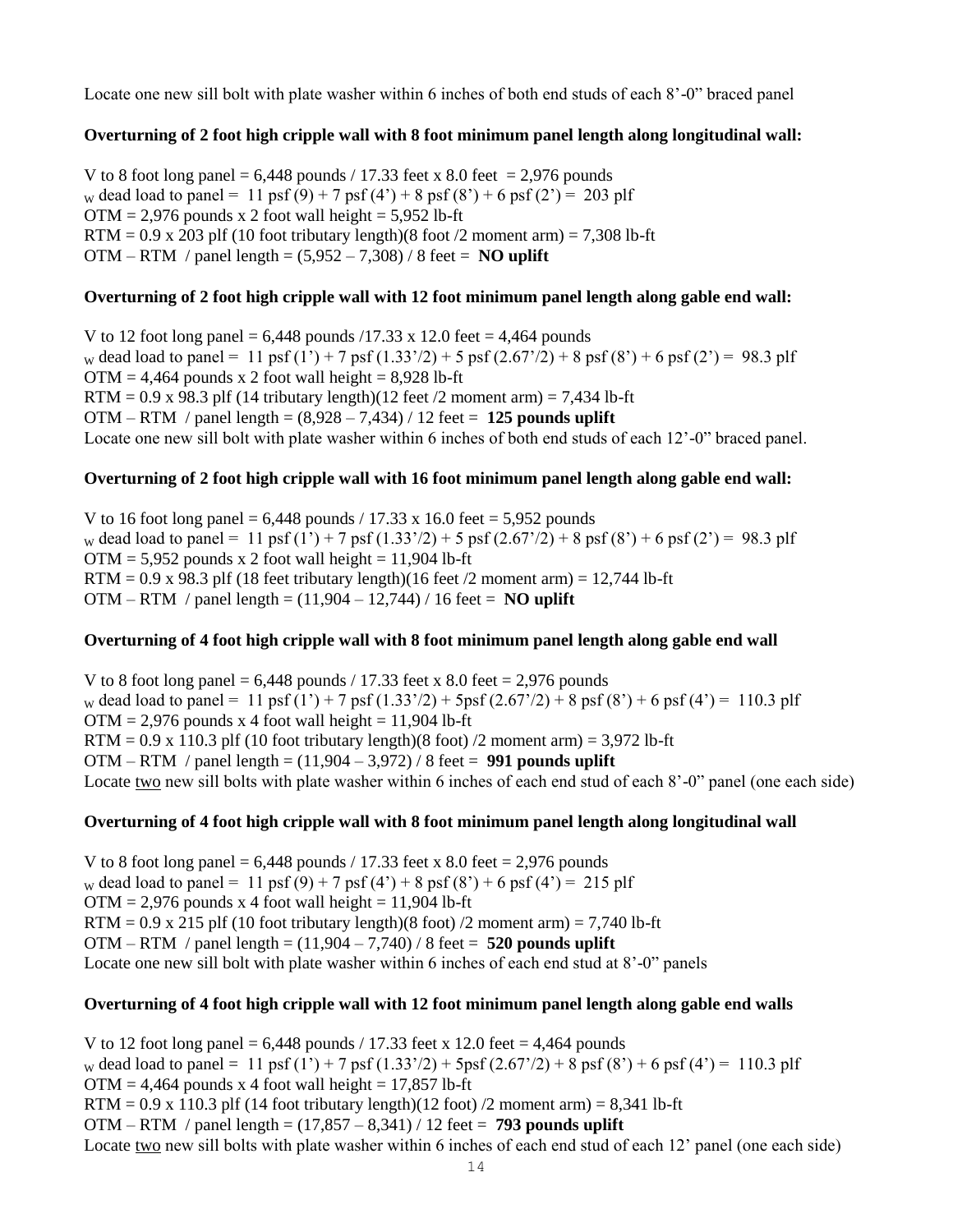#### **Overturning of 4 foot high cripple wall with 12 foot minimum panel length along longitudinal walls**

V to 12 foot long panel =  $6,448$  pounds / 17.33 feet x 12.0 feet = 4,464 pounds w dead load to panel = 11 psf (9) + 7 psf (4') + 8 psf (8') + 6 psf (4') = 215 plf  $OTM = 4,464$  pounds x 4 foot wall height = 17,857 lb-ft  $RTM = 0.9$  x 215 plf (14 foot tributary length)(12 foot) /2 moment arm) = 16,254 lb-ft OTM – RTM / panel length = (17,857 – 16,254) / 12 feet = **133 pounds uplift** Locate one new sill bolt with plate washer within 6 inches of each end stud at 12'-0" panel

### **Overturning of 4 foot high cripple wall with 17'-4" foot continuous panel length along gable end walls**

V to 17'-4" long panel =  $6,448$  pounds w dead load to panel = 11 psf  $(1') + 7$  psf  $(1.33')$  /2 + 5psf  $(2.67')$  2 + 8 psf  $(8') + 6$  psf  $(4')$  = 110.3 plf  $OTM = 6,448$  pounds x 4 foot wall height = 25,793 lb-ft RTM =  $0.9 \times 110.3$  plf (19'-4" tributary length)(17.33 feet) /2 moment arm) = 16.638 lb-ft OTM – RTM / panel length = (25,793– 16,638) / 17.33 feet = **528 pounds uplift** Locate one new sill bolt with plate washer within 6 inches of each end stud of each 17'-4" panel

### **Overturning of 4 foot high cripple wall with 17'-4" foot continuous panel length along longitudinal wall**

V to 17'-4" long panel  $= 6,448$  pounds w dead load to panel = 11 psf (9) + 7 psf (4') + 8 psf (8') + 6 psf (4') = 215 plf  $OTM = 6,448$  pounds x 4 foot wall height = 25,793 lb-ft RTM =  $0.9 \times 215$  plf (19'-4" tributary length)(17.33 feet) /2 moment arm) =  $32,422$  lb-ft OTM – RTM / panel length = (25,793 – 32,422) / 17.33 feet = **NO uplift**

# **Shear Transfer Along Each Wall Line Connection between floor and top of cripple wall or floor and foundation sill plate**

 $V = 6,448$  pounds / 450 pounds per connection = 15 L70 or A35, or  $V = 6,448$  pounds / 585 pounds per connection = 11 L90 or H10R

**Transverse Wall Line = 36 feet = 179 plf Longitudinal Wall Line = 56 feet = 115 plf**

# **Case 3B One Story Demand / Capacity Calculations for 30' x 50' (1,500 Sq. Ft.)**

Assume SD soil with Ca = 0.44; Na = 1.3; I = 1.00; and R = 5.5; Conversion to ASD force level:  $1/1.4$ Seismic  $V = 0.186$  W (2001 CBC Equation 30-5)

Dead loads (W) tributary to cripple wall level for 1,500 square feet total floor area:

Roof/Ceiling: 14 psf  $(34' \times 54') = 25.704$  kips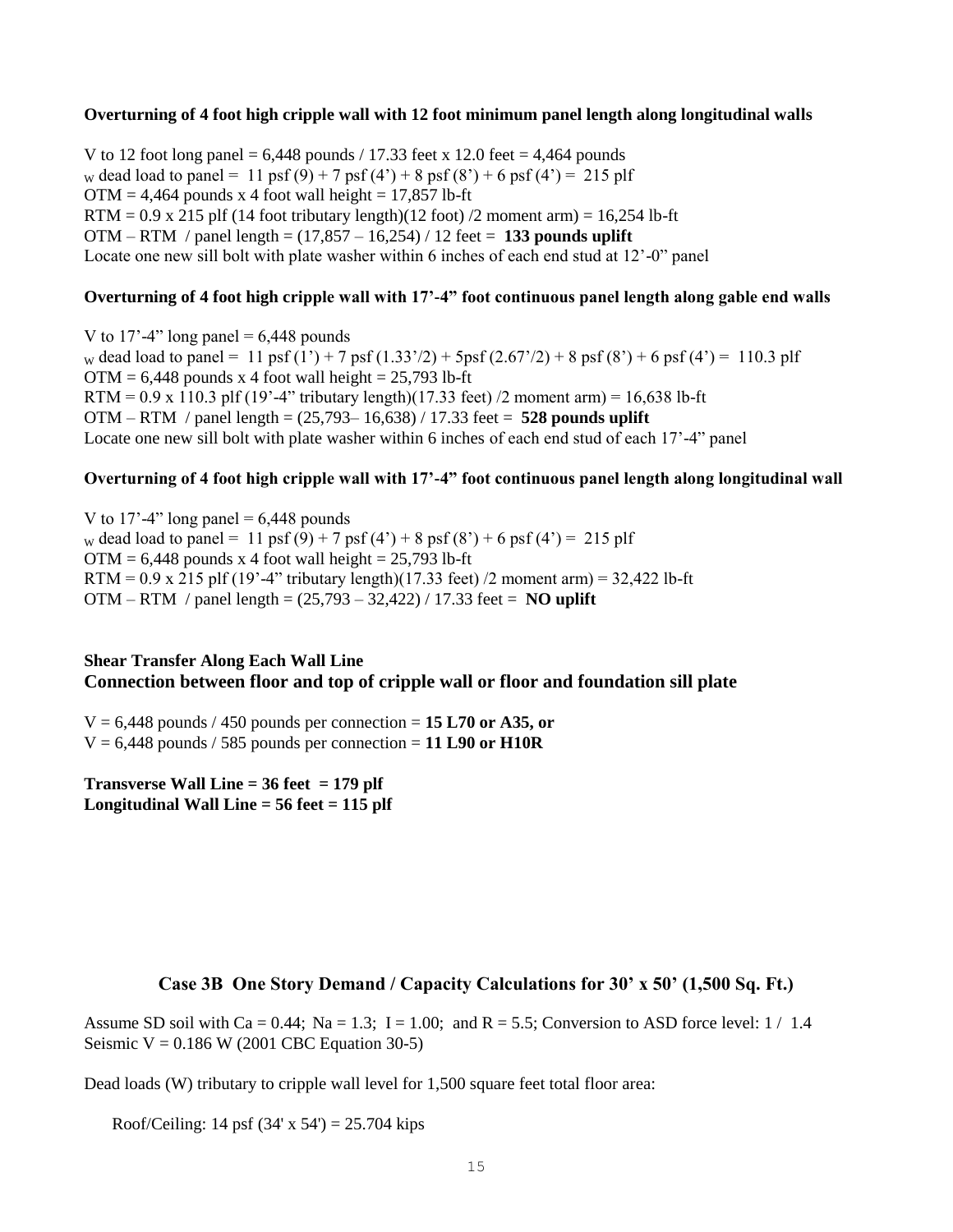First floor: 7 psf  $(30' \times 50') = 10.50$  kips

Exterior Walls:

| 1st Story walls: | 10 psf (8') (30' x 2 + 50' x 2) = 12.80 kips |              |
|------------------|----------------------------------------------|--------------|
| Gable end walls: | 5 psf $(5' \times 30')$ 2 / 2 =              | $0.75$ kips  |
| Cripple walls:   | 6 psf $(2')$ $(30' \times 2 + 50' \times 2)$ | $1.92$ kips  |
|                  |                                              | $15.47$ kips |

Interior walls: 12 psf (8') (29' x  $3 + 49'$  x 2) = 17.76 kips

Sum  $W = 25.7 + 10.5 + 15.47 + 17.76 = 69.434$  kips Total  $V = (0.186) W = 12.915$  kips V to each cripple wall line  $= 12.915 / 2 = 6.46$  kips

#### **Sill bolts needed in 2x sill along each exterior wall line:**

6,457 pounds / 820 pounds/bolt = **8 – 1/2"bolts or**  6,457 pounds / 1170 pounds/bolt = **6 - 5/8" bolts** 6,457 pounds / 1340 pounds/UFP10 = **5 UFP10**

**Length of cripple wall braced with 15/32" rated plywood sheathing w/ 8d @ 4" edge nailing:** V to each wall line / unit capacity = lineal feet of shear wall based on  $16$ " o.c. stud spacing 6,457 lbs / 380 plf = **17'-4"** 

#### **Overturning of 2 foot high cripple wall with 4 foot minimum panel length along gable end wall:**

V to 4 foot long panel =  $6,457$  pounds / 17.33 feet x 4.0 feet = 1,490 pounds w dead load to panel = 14 psf  $(1') + 7$  psf  $(1.33')/2$  + 5psf  $(2.67')/2$  + 10 psf  $(8') + 6$  psf  $(2') = 117.3$  plf  $OTM = 1,490$  pounds x 2 foot wall height = 2,980 lb-ft  $RTM = 0.9$  x 117.3 plf (6 foot tributary length) (4 foot /2 moment arm) = 1,267 lb-ft OTM – RTM / panel length = (2,980 – 1,267) / 4 feet = **428 pounds uplift** Locate one new sill bolt with plate washer within 6 inches of each 4'-0" braced panel end studs

### **Overturning of 2 foot high cripple wall with 4 foot minimum panel length along longitudinal wall:**

V to 4 foot long panel =  $6,457$  pounds / 17.33 feet x 4.0 feet = 1,490 pounds w dead load to panel = 14 psf  $(7.5') + 7$  psf  $(4') + 10$  psf  $(8') + 6$  psf  $(2') = 225$  plf  $OTM = 1,490$  pounds x 2 foot wall height = 2,980 lb-ft RTM =  $0.9$  x 225 plf (6 foot tributary length )(4 foot /2 moment arm) = 2,430 lb-ft OTM – RTM / panel length = (2,980 – 2,430) / 4 feet = **139 pounds uplift** Locate one new sill bolt with plate washer within 6 inches of each 4'-0" braced panel end studs

#### **Overturning of 2 foot high cripple wall with 8 foot minimum panel length along gable end wall:**

V to 8 foot long panel =  $6,457$  pounds / 17.33 feet x 8.0 feet = 2,980 pounds w dead load to panel = 14 psf (1') + 7 psf (1.33'/2) + 5psf (2.67'/2) + 10 psf (8') + 6 psf (2') = 117.3 plf  $OTM = 2,980$  pounds x 2 foot wall height = 5,961 lb-ft RTM =  $0.9 \times 117.3$  plf (10 foot tributary length)(8 foot /2 moment arm) = 4,224 lb-ft OTM – RTM / panel length = (5,961 – 4,224) / 8 feet = **217 pounds uplift** Locate one new sill bolt with plate washer within 6 inches of each 8'-0" braced panel end studs

### **Overturning of 2 foot high cripple wall with 8 foot minimum panel length along longitudinal wall:**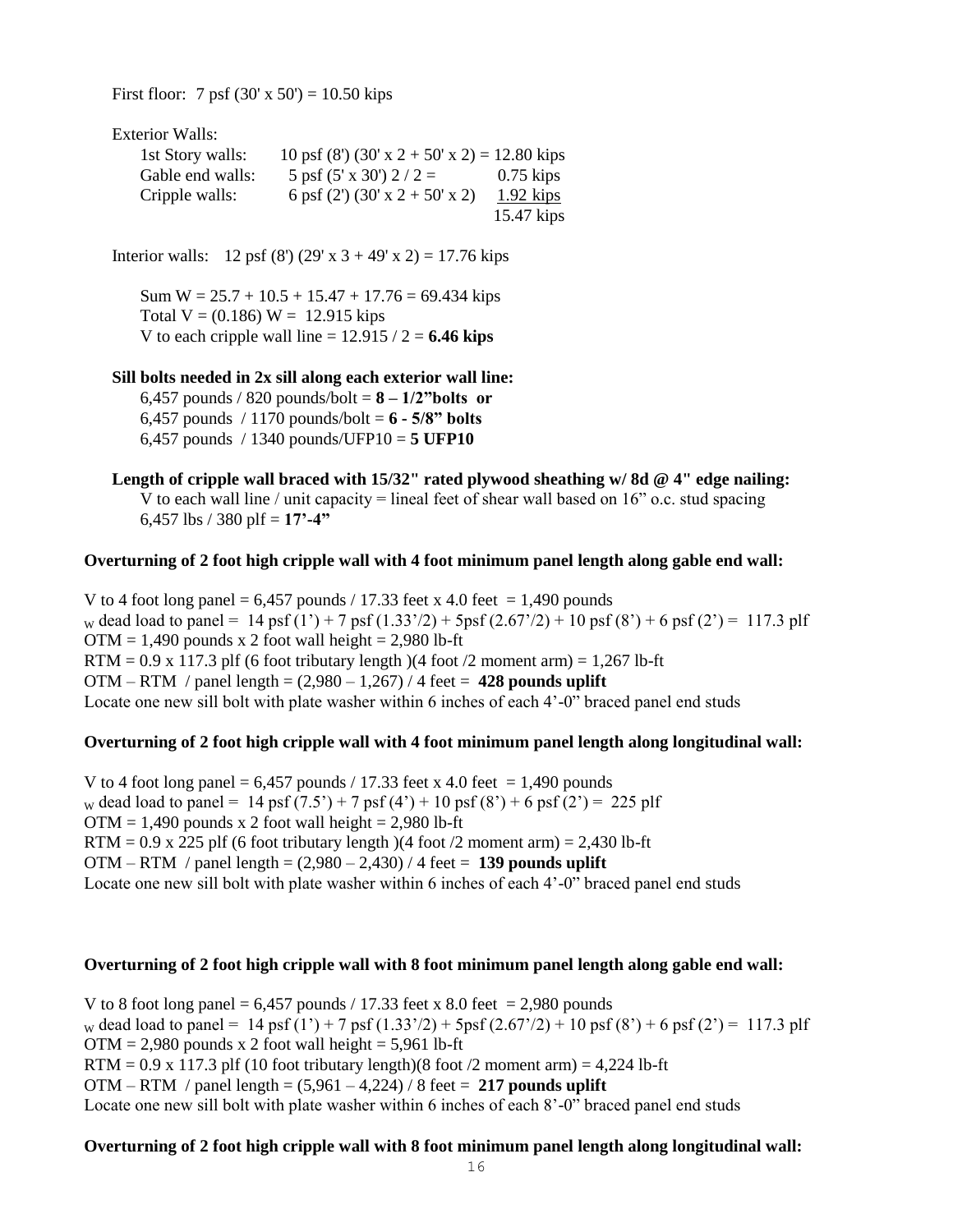V to 8 foot long panel =  $6,457$  pounds / 17.33 feet x 8.0 feet = 2,980 pounds w dead load to panel = 14 psf  $(7.5') + 7$  psf  $(4') + 10$  psf  $(8') + 6$  psf  $(2') = 225$  plf  $OTM = 2,980$  pounds x 2 foot wall height = 5,961 lb-ft RTM =  $0.9$  x 225 plf (10 foot tributary length)(8 foot /2 moment arm) =  $8,100$  lb-ft OTM – RTM / panel length =  $(5,961 - 8,100)$  / 4 feet = **NO uplift** 

### **Overturning of 2 foot high cripple wall with 12 foot minimum panel length along gable end wall:**

V to 12 foot long panel =  $6,457$  pounds / 17.33 feet x 12.0 feet = 4,470 pounds w dead load to panel = 14 psf  $(1') + 7$  psf  $(1.33')/2$  + 5 psf  $(2.67')/2$  + 10 psf  $(8') + 6$  psf  $(2') = 117.3$  plf  $OTM = 4,470$  pounds x 2 foot wall height = 8,941 lb-ft RTM =  $0.9 \times 117.3$  plf (14 foot tributary length)(12 foot /2 moment arm) = 8,870 lb-ft OTM – RTM / panel length = (8,941 – 8,870) / 12 feet = **6 pounds uplift (Neglect)**

### **Overturning of 4 foot high cripple wall with 8 foot minimum panel length along gable end wall**

V to 8 foot long panel =  $6,457$  pounds / 17.33 feet x 8.0 feet = 2,980 pounds w dead load to panel = 14 psf  $(1') + 7$  psf  $(1.33')/2$  + 5 psf  $(2.67')/2$  + 10 psf  $(8') + 6$  psf  $(4') = 129.3$  plf  $OTM = 2,980$  pounds x 4 foot wall height = 11,921 lb-ft RTM =  $0.9 \times 129.3$  plf (10 foot tributary length)(8 foot) /2 moment arm) = 4,656 lb-ft OTM – RTM / panel length = (11,921 – 4,656) / 8 feet = **908 pounds uplift** Locate two new sill bolts with plate washer within 6 inches of each 8'-0" panel end studs (one each side)

### **Overturning of 4 foot high cripple wall with 8 foot minimum panel length along longitudinal wall**

V to 8 foot long panel =  $6,457$  pounds / 17.33 feet x 8.0 feet = 2,980 pounds w dead load to panel = 14 psf  $(7.5') + 7$  psf  $(4') + 10$  psf  $(8') + 6$  psf  $(4') = 237$  plf  $OTM = 2,980$  pounds x 4 foot wall height = 11,921 lb-ft RTM =  $0.9 \times 237$  plf (10 foot tributary length)(8 foot) /2 moment arm) =  $8,532$  lb-ft OTM – RTM / panel length = (11,921 – 8,532) / 8 feet = **424 pounds uplift** Locate one new sill bolt with plate washer within 6 inches of each 8'-0" panel end studs

# **Overturning of 4 foot high cripple wall with 12 foot minimum panel length along gable end wall**

V to 12 foot long panel =  $6,457$  pounds / 17.33 feet x 12.0 feet = 4,470 pounds w dead load to panel = 14 psf (1') + 7 psf (1.33'/2) + 5 psf (2.67'/2) + 10 psf (8') + 6 psf (4') = 129.3 plf  $OTM = 4,470$  pounds x 4 foot wall height = 17,882 lb-ft  $RTM = 0.9$  x 129.3 plf (14 foot tributary length)(12 foot) /2 moment arm) = 9,778 lb-ft OTM – RTM / panel length = (17,882 – 9,778) / 12 feet = **675 pounds uplift** Locate two new sill bolts with plate washer within 6 inches of each 12'-0" panel end studs (one each side)

# **Overturning of 4 foot high cripple wall with 12 foot minimum panel length along longitudinal wall**

V to 12 foot long panel =  $6,457$  pounds / 17.33 feet x 12.0 feet = 4,470 pounds w dead load to panel = 14 psf  $(7.5') + 7$  psf  $(4') + 10$  psf  $(8') + 6$  psf  $(4') = 237$  plf  $OTM = 4,470$  pounds x 4 foot wall height = 17,882 lb-ft  $RTM = 0.9$  x 237 plf (14 foot tributary length)(12 foot) /2 moment arm) = 17,917 lb-ft OTM – RTM / panel length = (17,882 – 17,917) / 12 feet = **NO uplift**

# **Overturning of 4 foot high cripple wall with 17'-4" foot minimum panel length along gable end wall**

V to 17'-4" long panel =  $6,457$  pounds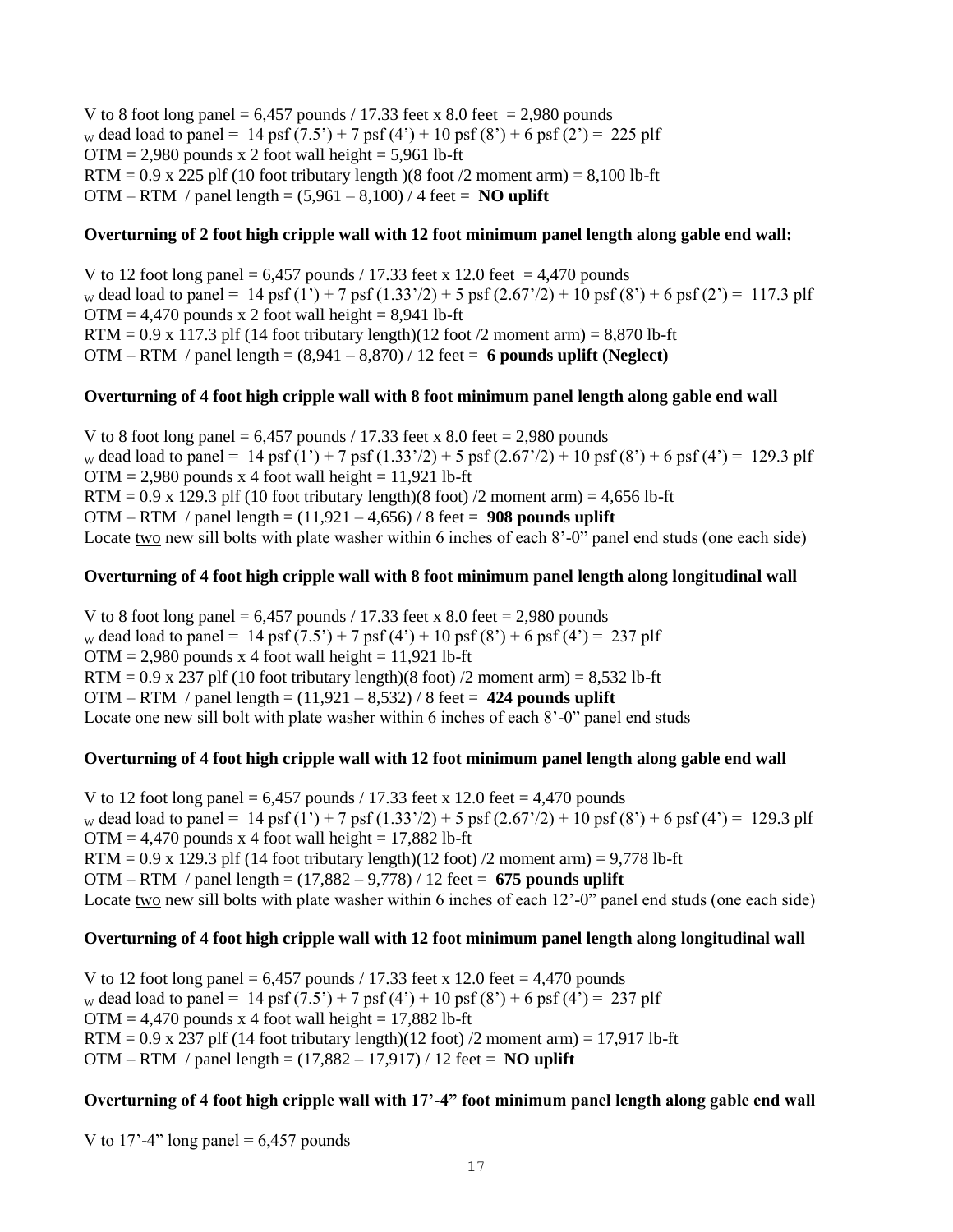w dead load to panel = 14 psf  $(1') + 7$  psf  $(1.33')/2$  + 5 psf  $(2.67')/2$  + 10 psf  $(8') + 6$  psf  $(4') = 129.3$  plf  $OTM = 6,457$  pounds x 4 foot wall height = 25,829 lb-ft RTM =  $0.9 \times 129.3$  plf (19'-4" tributary length)(17.33 foot) /2 moment arm) = 19,503 lb-ft OTM – RTM / panel length = (25,829 – 19,503) / 17.33 feet = **365 pounds uplift** Locate one new sill bolt with plate washer within 6 inches of each 17'-4" panel end studs (one each side)

### **Shear Transfer Along Each Wall Line Connection between floor and top of cripple wall or floor and foundation sill plate**

V = 6,457 pounds / 450 pounds per connection = **15 L70 or A35, or**   $V = 6,457$  pounds / 585 pounds per connection = 11 L90 or H10R

**Transverse Wall Line = 30 feet = 215 plf Longitudinal Wall Line = 50 feet = 129 plf**

**Case 3B One Story Demand / Capacity Calculations for 30' x 40' (1,200 Sq. Ft.)** Dead loads (W) tributary to cripple wall level:

Roof/Ceiling: 14 psf  $(34' \times 44') = 20.944$  kips

First floor: 7 psf  $(30 \times 40') = 8.4$  kips

Exterior Walls:

 $1<sup>st</sup>$  Story wall:  $10 \text{ psf (8')} (30' \text{ x } 2 + 40' \text{ x } 2) = 11.20 \text{ kips}$ Gable end walls:  $5 \text{ psf } (5 \times 30')$   $2 / 2 = 0.75 \text{ kips}$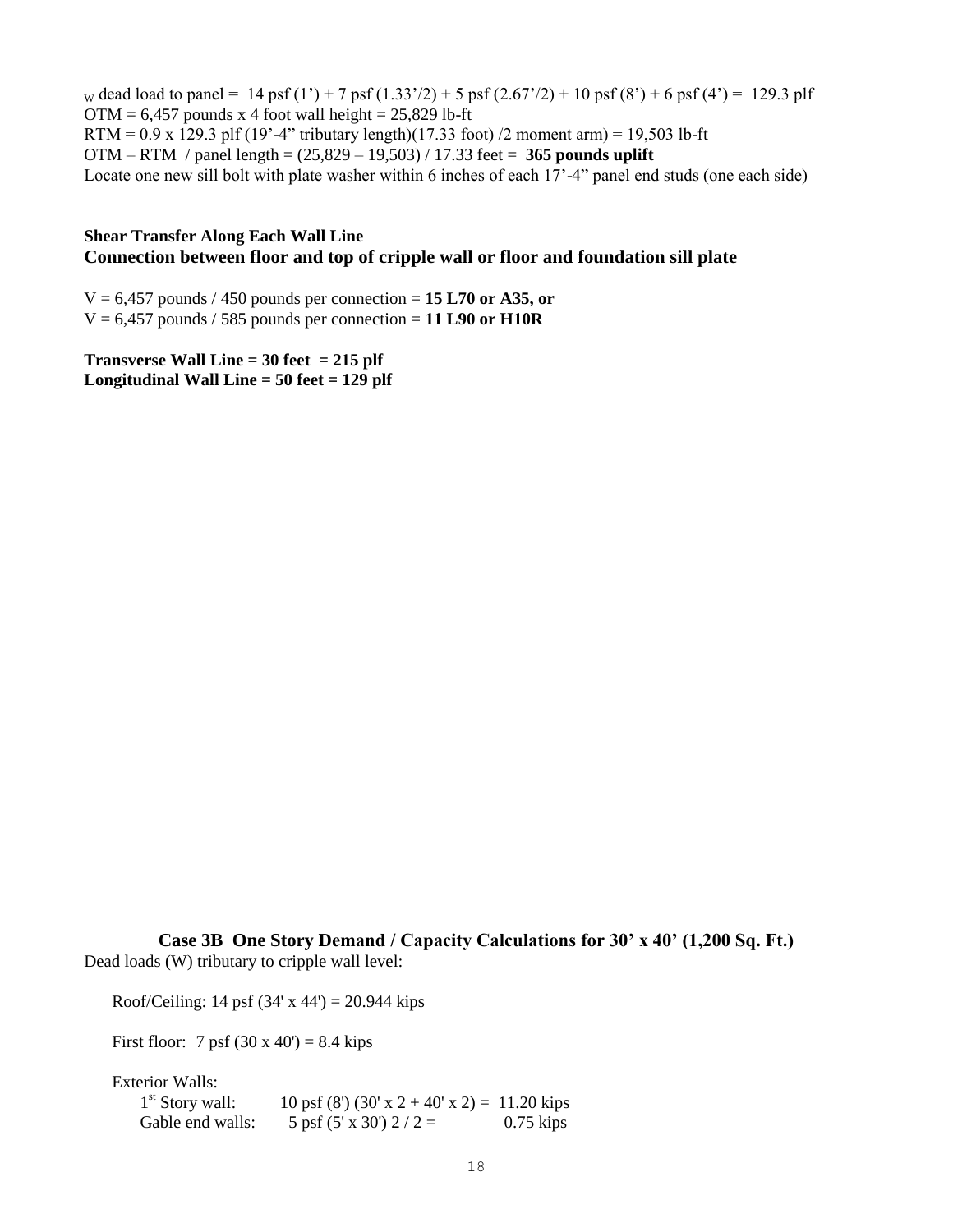Cripple walls 6 psf (2') (30' x 2 + 40' x 2) =  $1.68 \text{ kips}$ 13.63 kips

Interior walls: 12 psf (8') (30' x  $3 + 40'$  x 2) = 16.32 kips

Sum  $W = 20.944 + 8.4 + 13.63 + 16.32 = 59.294$  kips Total  $V = (0.186) W = 11.028$  kips V to each cripple wall line  $= 11.028 / 2 = 5.51$  kips

# **Sill bolts needed in 2x sill along each exterior wall line:** 5,514 pounds / 820 pounds/bolt = **7 – 1/2"bolts or**  5,514 pounds/ 1,170 pounds/bolt = **5 - 5/8" bolts**

5,514 pounds / 1,340 pounds/UFP10 = **5 UFP10**

**Length of cripple wall braced with 15/32" rated plywood sheathing w/ 8d @ 4" edge nailing:** V to each wall line / unit capacity = lineal feet of shear wall based on  $16"$  o.c. stud spacing 5,514 lbs / 380 plf =  $14'$ -8"

#### **Overturning of 2 foot high cripple wall with 4 foot minimum panel length along gable end wall:**

V to 4 foot long panel = 5,514 pounds / 14.67 feet x 4.0 feet = 1,504 pounds w dead load to panel = 14 psf (1') + 7 psf (1.33'/2) = 5 psf (2.67'/2) + 10 psf (8') + 6 psf (2') = 117.3 plf  $OTM = 1.504$  pounds x 2 foot wall height = 3,008 lb-ft  $RTM = 0.9 \times 117.3$  plf (6 foot tributary length)(4 foot /2 moment arm) = 1,267 lb-ft OTM – RTM / panel length = (3,008 – 1,267) / 4 feet = **435 pounds uplift** Locate one new sill bolt with plate washer within 6 inches of both end studs of each 4'-0" braced panel

### **Overturning of 2 foot high cripple wall with 4 foot minimum panel length along longitudinal wall:**

V to 4 foot long panel =  $5,514$  pounds / 14.67 feet x 4.0 feet = 1,504 pounds w dead load to panel = 14 psf  $(7.5') + 7$  psf  $(4') + 10$  psf  $(8') + 6$  psf  $(2') = 225$  plf  $OTM = 1,504$  pounds x 2 foot wall height = 3,008 lb-ft RTM =  $0.9$  x 225 plf (6 foot tributary length)(4 foot /2 moment arm) = 2,430 lb-ft OTM – RTM / panel length =  $(3,008 - 2,430)$  / 4 feet = 144 pounds uplift Locate one new sill bolt with plate washer within 6 inches of both end studs of each 4'-0" braced panel

### **Overturning of 2 foot high cripple wall with 8 foot minimum panel length along gable end wall:**

V to 8 foot long panel = 5,514 pounds / 14.67 feet x 8.0 feet = 3,008 pounds w dead load to panel = 14 psf  $(1') + 7$  psf  $(1.33')/2$  = 5 psf  $(2.67')/2$  + 10 psf  $(8') + 6$  psf  $(2') = 117.3$  plf  $OTM = 3,008$  pounds x 2 foot wall height = 6,016 lb-ft RTM =  $0.9 \times 117.3$  plf (10 foot tributary length) (8 foot /2 moment arm) = 4,224 lb-ft OTM – RTM / panel length = (6,016 – 4,224) / 8 feet = **224 pounds uplift** Locate one new sill bolt with plate washer within 6 inches of both end studs of each 8'-0" braced panel

### **Overturning of 2 foot high cripple wall with 8 foot minimum panel length along longitudinal wall:**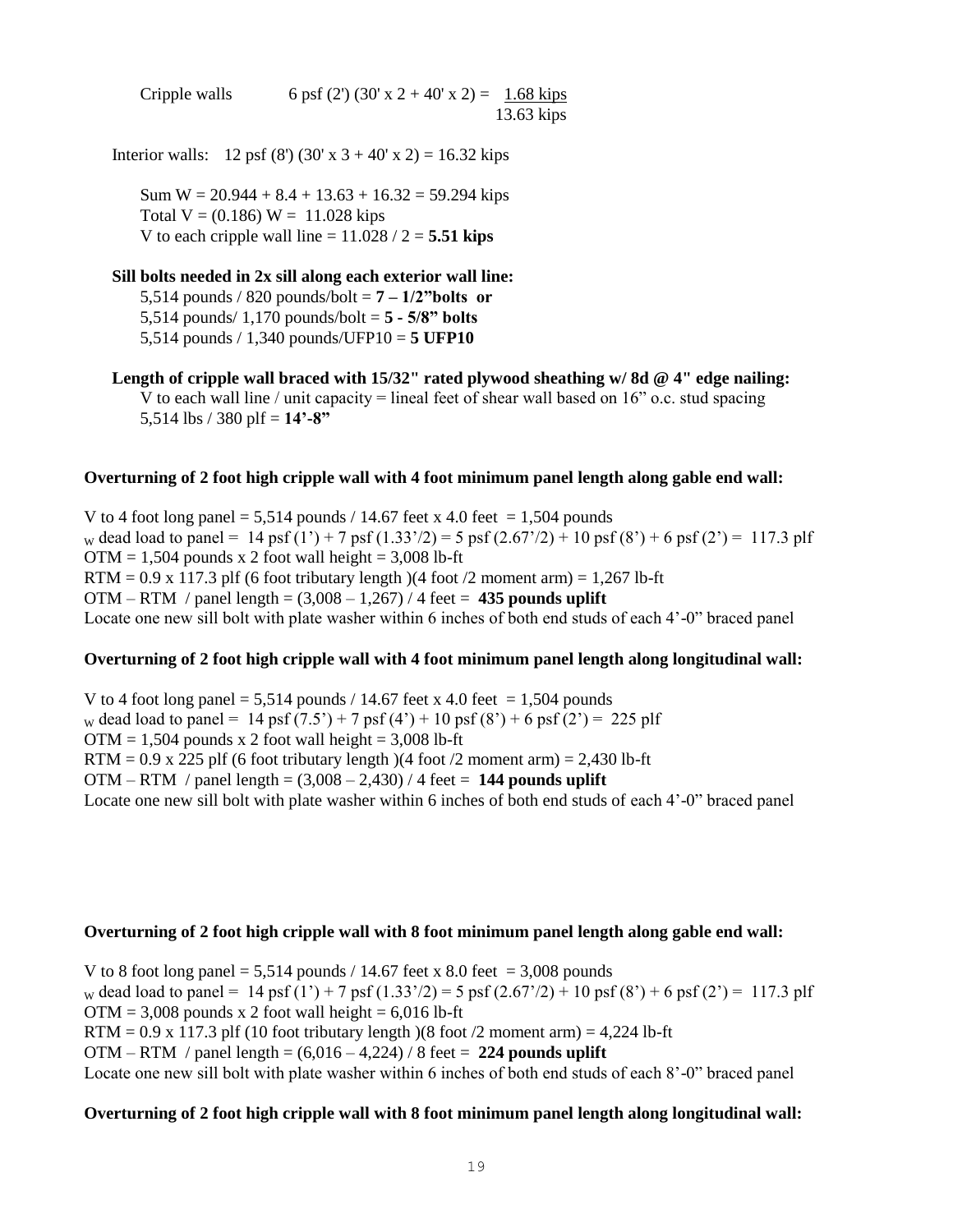V to 8 foot long panel =  $5,514$  pounds / 14.67 feet x 8.0 feet =  $3,008$  pounds w dead load to panel = 14 psf  $(7.5') + 7$  psf  $(4') + 10$  psf  $(8') + 6$  psf  $(2') = 225$  plf  $OTM = 3,008$  pounds x 2 foot wall height = 6,016 lb-ft RTM =  $0.9$  x 225 plf (10 foot tributary length)(8 foot /2 moment arm) =  $8,100$  lb-ft OTM – RTM / panel length =  $(6,016 - 8,100)$  / 8 feet = **NO uplift** 

### **Overturning of 2 foot high cripple wall with 12 foot minimum panel length along gable end wall:**

V to 12 foot long panel =  $5,514$  pounds  $/14.67$  feet x 12.0 feet =  $4,512$  pounds w dead load to panel = 14 psf (1') + 7 psf (1.33'/2) = 5 psf (2.67'/2) + 10 psf (8') + 6 psf (2') = 117.3 plf  $OTM = 4,512$  pounds x 2 foot wall height = 9,023 lb-ft RTM =  $0.9$  x 117.3 plf (14 feet tributary length)(12 feet /2 moment arm) =  $8,870$  lb-ft OTM – RTM / panel length = (9,023 – 8,870) / 12 feet = **13 pounds uplift (Neglect)**

### **Overturning of 4 foot high cripple wall with 8 foot minimum panel length along gable end wall**

V to 8 foot long panel  $= 5,514$  pounds / 14.67 feet x 8.0 feet  $= 3,008$  pounds w dead load to panel = 14 psf (1') + 7 psf (1.33'/2) + 5psf (2.67'/2) + 10 psf (8') + 6 psf (4') = 129.3 plf  $OTM = 3,008$  pounds x 4 foot wall height = 12,031 lb-ft RTM =  $0.9 \times 129.3$  plf (10 foot tributary length)(8 foot) /2 moment arm) = 4,656 lb-ft OTM – RTM / panel length = (12,031 – 4,656) / 8 feet = **922 pounds uplift** Locate two new sill bolts with plate washer within 6 inches of each 8'-0" panel end studs (one each side)

### **Overturning of 4 foot high cripple wall with 8 foot minimum panel length along longitudinal wall**

V to 8 foot long panel =  $5,514$  pounds / 14.67 feet x 8.0 feet = 3,008 pounds w dead load to panel = 14 psf  $(7.5') + 7$  psf  $(4') + 10$  psf  $(8') + 6$  psf  $(4') = 237$  plf  $OTM = 3,008$  pounds x 4 foot wall height = 12,031 lb-ft RTM =  $0.9$  x 237 plf (10 foot tributary length)(8 foot) /2 moment arm) = 8,532 lb-ft OTM – RTM / panel length = (12,031 – 8,532) / 8 feet = **437 pounds uplift** Locate one new sill bolt with plate washer within 6 inches of each 8'-0" panel end studs

# **Overturning of 4 foot high cripple wall with 12 foot minimum panel length along gable end wall**

V to 12 foot long panel  $= 5.514$  pounds / 14.67 feet x 12.0 feet  $= 4.512$  pounds w dead load to panel = 14 psf (1') + 7 psf (1.33'/2) + 5 psf (2.67'/2) + 10 psf (8') + 6 psf (4') = 129.3 plf  $OTM = 4,512$  pounds x 4 feet wall height = 18,047 lb-ft RTM =  $0.9 \times 129.3$  plf (14 feet tributary length)(12 feet) /2 moment arm) =  $9,778$  lb-ft OTM – RTM / panel length = (18,047 – 9,778) / 12 feet = **689 pounds uplift** Locate two new sill bolts with plate washer within 6 inches of each 12'-0" braced panel end studs (one each side)

### **Overturning of 4 foot high cripple wall with 12 foot minimum panel length along longitudinal wall**

V to 12 foot long panel =  $5,514$  pounds / 14.67 feet x 12.0 feet = 4,512 pounds w dead load to panel = 14 psf  $(7.5') + 7$  psf  $(4') + 10$  psf  $(8') + 6$  psf  $(4') = 237$  plf  $OTM = 4,512$  pounds x 4 feet wall height = 18,047 lb-ft RTM =  $0.9 \times 237$  plf (14 feet tributary length)(12 feet) /2 moment arm) = 17,917 lb-ft OTM – RTM / panel length = (18,047 – 17,917) / 12 feet = **11 pounds uplift (Neglect)** 

### **Overturning of 4 foot high cripple wall with 14'-8" foot continuous panel length along gable end wall:**

V to  $14'$ -8" long panel = 5,514 pounds w dead load to panel = 14 psf (1') + 7 psf (1.33'/2) + 5 psf (2.67'/2) + 10 psf (8') + 6 psf (4') = 129.3 plf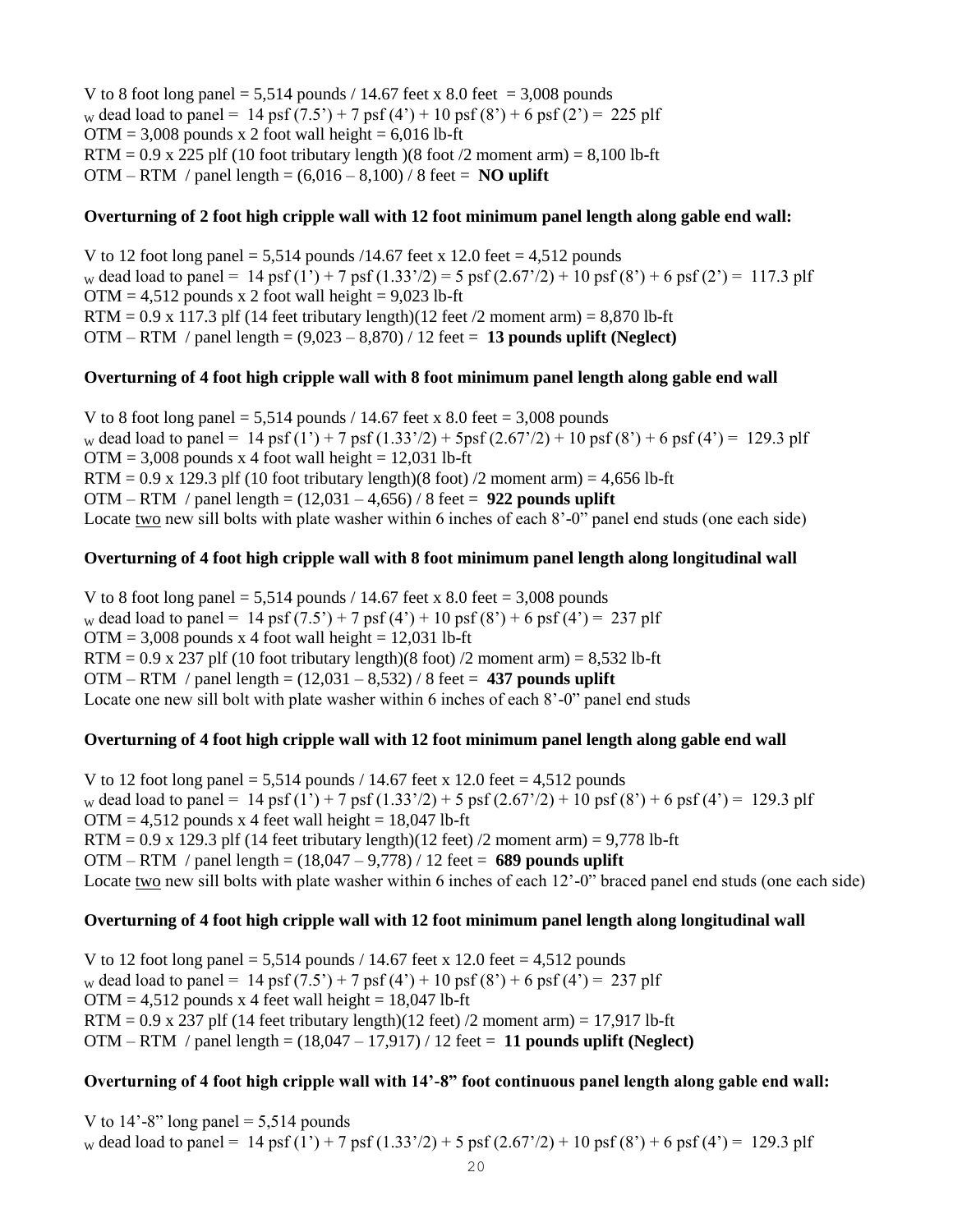$OTM = 5,156$  pounds x 4 foot wall height = 22,057 lb-ft RTM =  $0.9 \times 129.3$  plf (16'-8" tributary length)(14.67 feet /2 moment arm) = 14,223 lb-ft OTM – RTM / panel length = (22,057 – 14,223) / 14.67 feet = **533 pounds uplift** Locate one new sill bolt with plate washer within 6 inches of 14'-8" braced panel end studs

### **Overturning of 4 foot high cripple wall with 14'-8" foot continuous panel length along longitudinal wall:**

V to  $14'$ -8" long panel = 5,514 pounds w dead load to panel = 14 psf  $(7.5') + 7$  psf  $(4') + 10$  psf  $(8') + 6$  psf  $(4') = 237$  plf  $OTM = 5,156$  pounds x 4 foot wall height = 22,057 lb-ft RTM =  $0.9 \times 237$  plf (16'-8" tributary length)(14.67 feet /2 moment arm) = 26,070 lb-ft OTM – RTM / panel length = (22,057 – 26,070) / 14.67 feet = **NO uplift**

# **Shear Transfer Along Each Wall Line Connection between floor and top of cripple wall or floor and foundation sill plate**

 $V = 5,514$  pounds / 450 pounds per connection = 13 L70 or A35, or  $V = 5,514$  pounds / 585 pounds per connection = 10 L90 or H10R

**Transverse Wall Line = 30 feet = 184 plf Longitudinal Wall Line = 40 feet = 138 plf**

### **Case 3B One Story Demand / Capacity Calculations for 36' x 56' = 2,016 square feet.**

Dead loads (W) tributary to cripple wall level: Roof/Ceiling: 14 psf  $(40' \times 60') = 33.60$  kips

First floor: 7 psf  $(36 \times 56') = 14.11$  kips

Exterior Walls:

.

| $1st$ Story wall: | 10 psf (8') (36' x 2 + 56' x 2) = 14.72 kips         |             |
|-------------------|------------------------------------------------------|-------------|
| Gable end walls:  | 5 psf (6' x 36') $2/2 =$                             | $1.08$ kips |
| Cripple walls     | 6 psf (2') (36' x 2 + 56' x 2) = $2.21 \text{ kips}$ |             |
|                   |                                                      | 18.008 kips |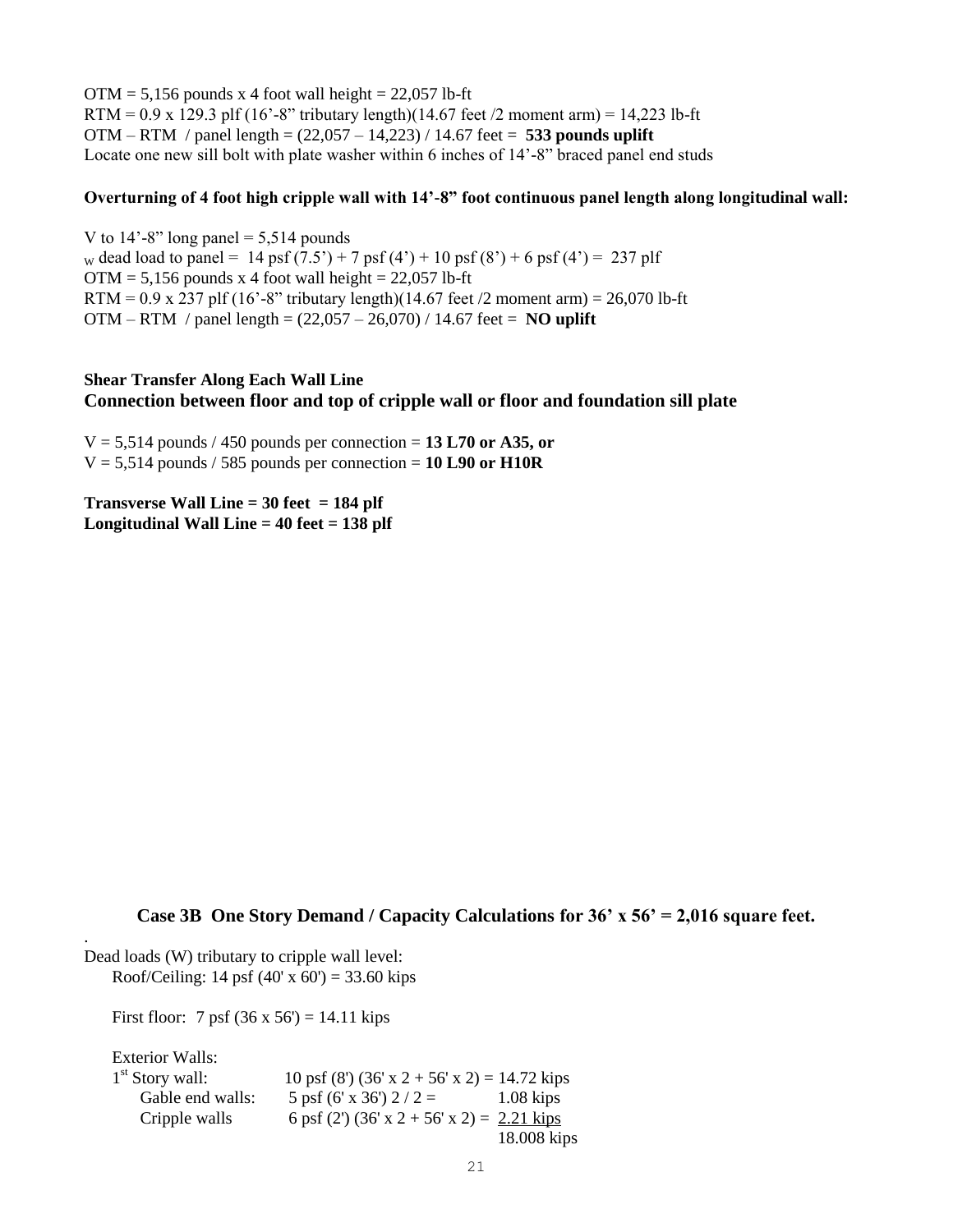Interior wall: 12 psf (8') (35' x 3 + 55' x 2) = 20.64 kips

Sum  $W = 33.6 + 14.11 + 18.0 + 20.64 = 86.36$  kips Total  $V = (0.186) W = 16.063$  kips V to each cripple wall line  $= 16.063 / 2 = 8.03$  kips

# **Sill bolts needed in 2x sill along each exterior wall line:**

8,032 pounds / 820 pounds/bolt = **10 – 1/2"bolts or**  8,032 pounds / 1170 pounds/bolt = **7 - 5/8" bolts** 8,032 pounds / 1340 pounds/UFP10 = **6 UFP10**

**Length of cripple wall braced with 15/32" rated plywood sheathing w/ 8d @ 4" edge nailing:** V to each wall line / unit capacity = lineal feet of shear wall based on  $16"$  o.c. stud spacing 8,032 lbs / 380 plf = **21'-4"** 

#### **Overturning of 2 foot high cripple wall with 4 foot minimum panel length along gable end wall:**

V to 4 foot long panel =  $8,032$  pounds / 21.33 feet x 4.0 feet = 1,506 pounds w dead load to panel = 14 psf  $(1') + 7$  psf  $(1.33')/2$  = 5 psf  $(2.67')/2$  + 10 psf  $(8') + 6$  psf  $(2') = 117.3$  plf  $OTM = 1,506$  pounds x 2 foot wall height = 3,012 lb-ft RTM =  $0.9$  x 117.3 plf (6 foot tributary length)(4 foot /2 moment arm) = 1,267 lb-ft OTM – RTM / panel length =  $(3,012 – 1,267)$  / 4 feet = 436 pounds uplift Locate one new sill bolt with plate washer within 6 inches of both end studs of each 4'-0" braced panel

#### **Overturning of 2 foot high cripple wall with 4 foot minimum panel length along longitudinal wall:**

V to 4 foot long panel =  $8,032$  pounds / 21.33 feet x 4.0 feet = 1,506 pounds w dead load to panel = 14 psf (9') + 7 psf (4') + 10 psf (8') + 6 psf (2') = 246 plf  $OTM = 1,506$  pounds x 2 foot wall height = 3,012 lb-ft RTM =  $0.9$  x 246 plf (6 foot tributary length)(4 foot /2 moment arm) = 2,657 lb-ft OTM – RTM / panel length = (3,012 – 2,657) / 4 feet = **89 pounds uplift**  Locate one new sill bolt with plate washer within 6 inches of both end studs of each 4'-0" braced panel

#### **Overturning of 2 foot high cripple wall with 8 foot minimum panel length along gable end wall:**

V to 8 foot long panel =  $8,032$  pounds / 21.33 feet x 8.0 feet = 3,012 pounds w dead load to panel = 14 psf  $(1') + 7$  psf  $(1.33')/2$  = 5 psf  $(2.67')/2$  + 10 psf  $(8') + 6$  psf  $(2') = 117.3$  plf  $OTM = 3,012$  pounds x 2 foot wall height = 6,024 lb-ft RTM =  $0.9 \times 117.3$  plf (10 foot tributary length) (8 foot /2 moment arm) = 4,224 lb-ft OTM – RTM / panel length = (6,024 – 4,224) / 8 feet = **225 pounds uplift** Locate one new sill bolt with plate washer within 6 inches of both end studs of each 8'-0" braced panel

### **Overturning of 2 foot high cripple wall with 8 foot minimum panel length along longitudinal wall:**

V to 8 foot long panel =  $8,032$  pounds / 21.33 feet x 8.0 feet = 3,012 pounds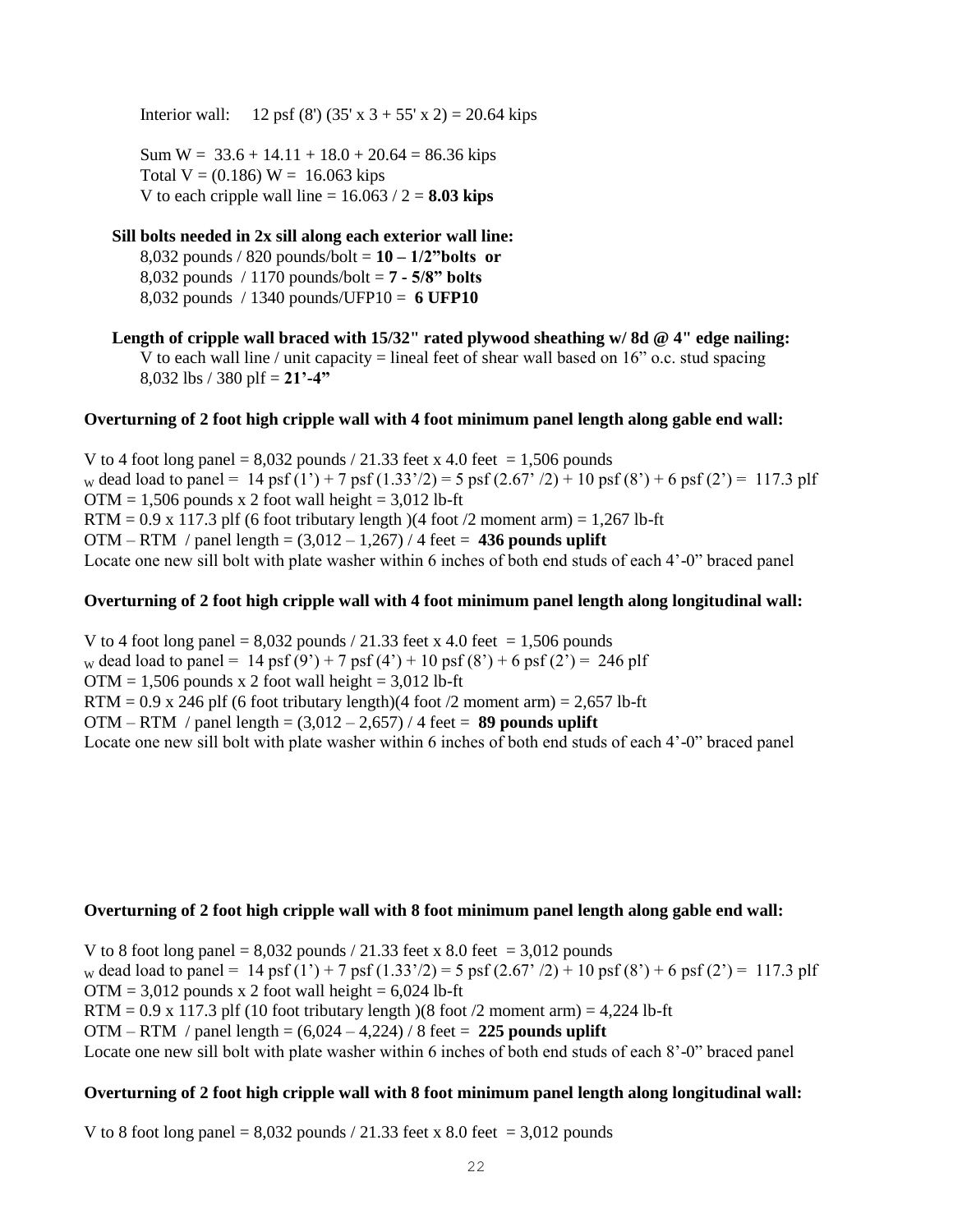w dead load to panel = 14 psf  $(9') + 7$  psf  $(4') + 10$  psf  $(8') + 6$  psf  $(2') = 246$  plf  $OTM = 3.012$  pounds x 2 foot wall height = 6.024 lb-ft  $RTM = 0.9$  x 246 plf (10 foot tributary length)(8 foot /2 moment arm) = 8,856 lb-ft OTM – RTM / panel length =  $(6,024 - 8,856)$  / 8 feet = **NO uplift** 

### **Overturning of 2 foot high cripple wall with 12 foot continuous panel length along gable end wall:**

V to 12 foot long panel =  $8,032$  pounds  $/21.33 \times 12.0$  feet = 4,518 pounds w dead load to panel = 14 psf  $(1') + 7$  psf  $(1.33')/2$  = 5 psf  $(2.67')/2$  + 10 psf  $(8') + 6$  psf  $(2') = 117.3$  plf  $OTM = 4,518$  pounds x 2 foot wall height = 9,035 lb-ft RTM =  $0.9 \times 117.3$  plf (14 tributary length)(12 feet /2 moment arm) =  $8,870$  lb-ft OTM – RTM / panel length = (9,035 – 8,870) / 12 feet = **14 pounds uplift (Neglect)**

### **Overturning of 4 foot high cripple wall with 8 foot minimum panel length along gable end wall**

V to 8 foot long panel =  $8,032$  pounds / 21.33 feet x 8.0 feet = 3,012 pounds w dead load to panel = 14 psf  $(1') + 7$  psf  $(1.33')/2$  = 5 psf  $(2.67')/2$  + 10 psf  $(8') + 6$  psf  $(4') = 129.3$  plf  $OTM = 3,012$  pounds x 4 foot wall height = 12,047 lb-ft RTM =  $0.9 \times 129.3$  plf (10 foot tributary length)(8 foot) /2 moment arm) = 4,656 lb-ft OTM – RTM / panel length = (12,047 – 4,656) / 8 feet = **924 pounds uplift** Locate two new sill bolts with plate washer within 6 inches of each end stud of each 8'-0" panel (one each side)

### **Overturning of 4 foot high cripple wall with 8 foot minimum panel length along longitudinal wall**

V to 8 foot long panel =  $8,032$  pounds / 21.33 feet x 8.0 feet = 3,012 pounds w dead load to panel = 14 psf  $(9') + 7$  psf  $(4') + 10$  psf  $(8') + 6$  psf  $(4') = 258$  plf  $OTM = 3,012$  pounds x 4 foot wall height = 12,047 lb-ft RTM =  $0.9$  x 258 plf (10 foot tributary length)(8 foot) /2 moment arm) =  $9,288$  lb-ft OTM – RTM / panel length = (12,047 – 9,288) / 8 feet = **345 pounds uplift** Locate one new sill bolt with plate washer within 6 inches of each end stud at 8'-0" panels

### **Overturning of 4 foot high cripple wall with 12 foot minimum panel length along gable end walls**

V to 12 foot long panel =  $8,032$  pounds / 21.33 feet x 12.0 feet = 4,518 pounds w dead load to panel = 14 psf (1') + 7 psf (1.33'/2) = 5 psf (2.67' /2) + 10 psf (8') + 6 psf (4') = 129.3 plf  $OTM = 4,518$  pounds x 4 foot wall height = 18,071 lb-ft RTM =  $0.9$  x 129.3 plf (14 foot tributary length)(12 foot) /2 moment arm) =  $9,778$  lb-ft OTM – RTM / panel length = (18,071 – 9,778) / 12 feet = **691 pounds uplift** Locate two new sill bolts with plate washer within 6 inches of each end stud of each 12' panel (one each side)

### **Overturning of 4 foot high cripple wall with 12 foot minimum panel length along longitudinal walls**

V to 12 foot long panel =  $8,032$  pounds  $/$  17.33 feet x 12.0 feet = 4,518 pounds w dead load to panel = 14 psf  $(9') + 7$  psf  $(4') + 10$  psf  $(8') + 6$  psf  $(4') = 258$  plf  $OTM = 4,518$  pounds x 4 foot wall height = 18,071 lb-ft RTM =  $0.9 \times 258$  plf (14 foot tributary length)(12 foot) /2 moment arm) = 19,505 lb-ft OTM – RTM / panel length = (18,071 – 19,505) / 12 feet = **NO uplift**

### **Overturning of 4 foot high cripple wall with 16 foot minimum panel length along gable end walls**

V to 16 foot long panel =  $8,032$  pounds  $/ 21.33$  feet x 16.0 feet = 6,024 pounds w dead load to panel = 14 psf (1') + 7 psf (1.33'/2) = 5 psf (2.67' /2) + 10 psf (8') + 6 psf (4') = 129.3 plf  $OTM = 6,024$  pounds x 4 foot wall height = 24,094 lb-ft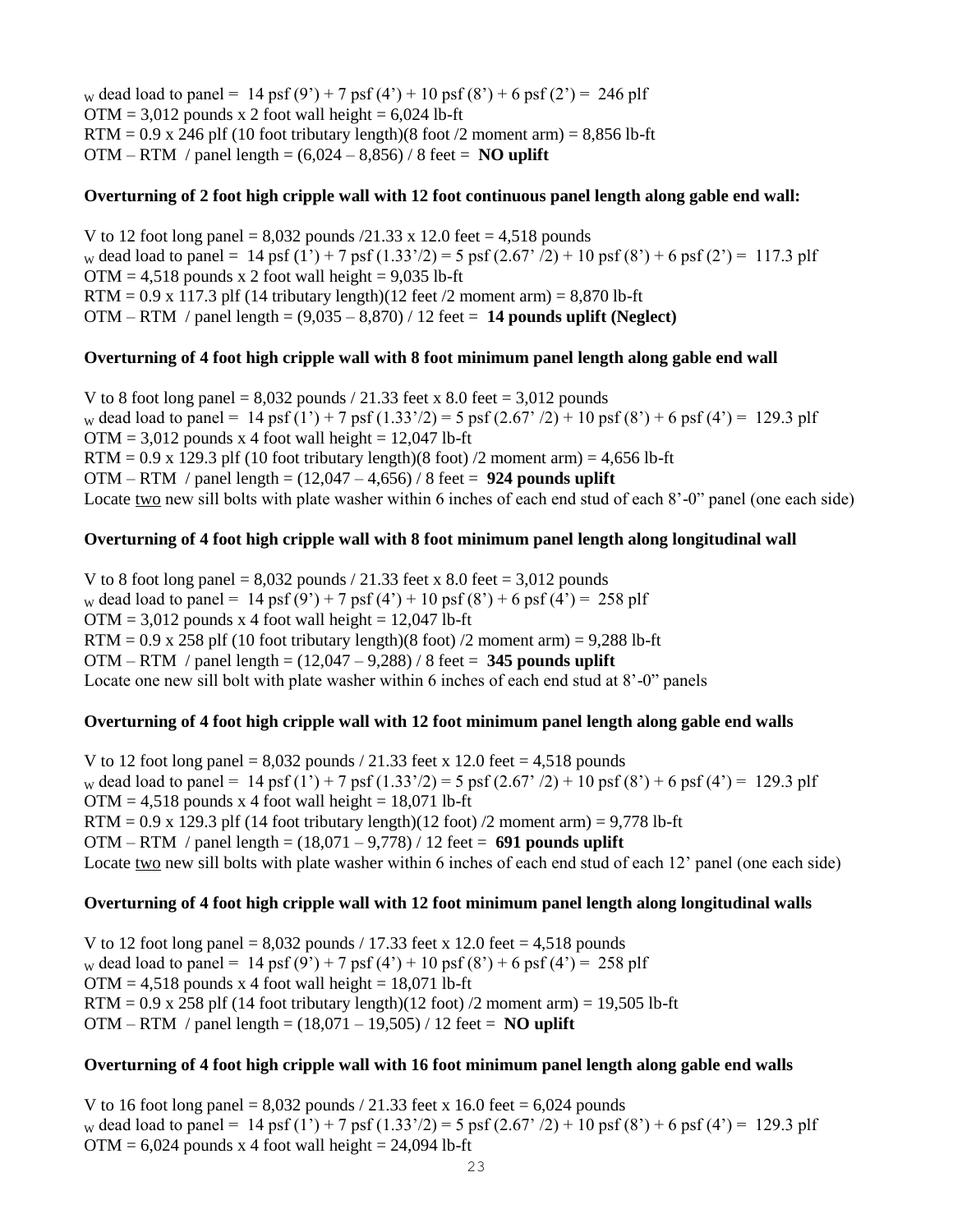RTM =  $0.9 \times 129.3$  plf (18 foot tributary length)(16 foot) /2 moment arm) = 16,762 lb-ft OTM – RTM / panel length = (24,094 – 16,762) / 16 feet = **458 pounds uplift** Locate one new sill bolt with plate washer within 6 inches of each end stud of each 16' panel

### **Overturning of 4 foot high cripple wall with 21'-4" foot continuous panel length along gable end walls**

V to 21'-4" long panel  $= 8,034$  pounds w dead load to panel = 14 psf (1') + 7 psf (1.33'/2) = 5 psf (2.67' /2) + 10 psf (8') + 6 psf (4') = 129.3 plf  $OTM = 8,032$  pounds x 4 foot wall height = 32,126 lb-ft RTM =  $0.9 \times 129.3$  plf (23'-4" tributary length)(21.33 foot) /2 moment arm) = 28,971 lb-ft OTM – RTM / panel length = (32,126 – 28,971) / 21.33 feet = **148 pounds uplift** Locate one new sill bolt with plate washer within 6 inches of each end stud of each 21'-4" panel

### **Shear Transfer Along Each Wall Line Connection between floor and top of cripple wall or floor and foundation sill plate**

 $V = 8,032$  pounds / 450 pounds per connection = 18 L70 or A35, or  $V = 8,032$  pounds / 585 pounds per connection = **14 L90 or H10R** 

**Transverse Wall Line = 36 feet = 223 plf Longitudinal Wall Line = 56 feet = 143 plf**

# **Case 3C One Story Demand / Capacity Calculations for 30' x 50' (1,500 Sq. Ft.)**

Assume SD soil with Ca = 0.44; Na = 1.3; I = 1.00; and R = 5.5; Conversion to ASD force level:  $1/1.4$ Seismic  $V = 0.186$  W (2001 CBC Equation 30-5)

Dead loads (W) tributary to cripple wall level for 1,500 square feet total floor area:

Roof/Ceiling: 14 psf  $(34' \times 54') = 25.704$  kips

First floor: 7 psf  $(30' \times 50') = 10.50$  kips

Exterior Walls: 1st Story walls: 17 psf  $(8') (30' x 2 + 50' x 2) = 21.760$  kips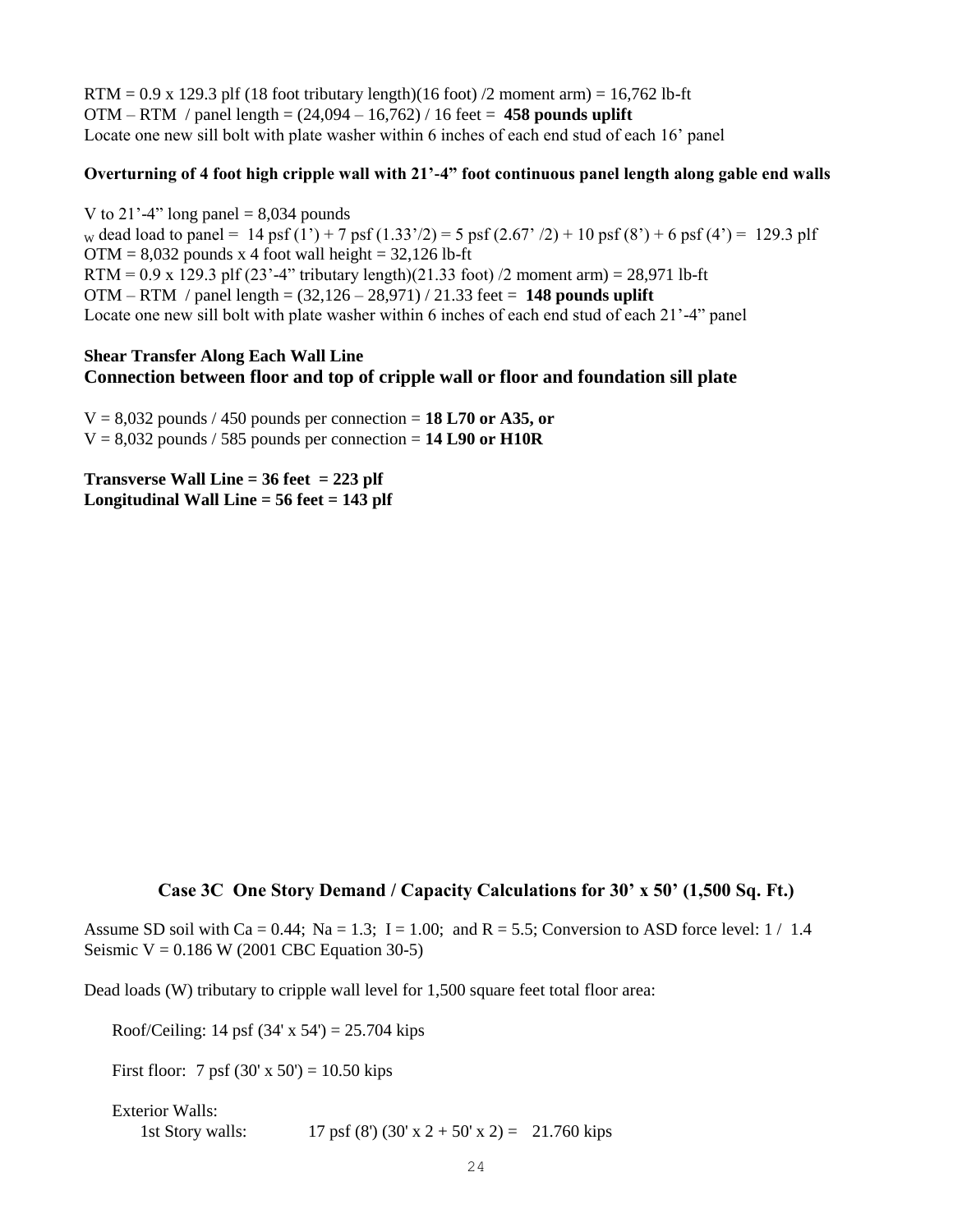| Deduct for windows: | $-7$ psf (150 sq. ft)             | $\langle$ -1.05 kips $>$ |
|---------------------|-----------------------------------|--------------------------|
| Gable end walls:    | 12 psf $(5' \times 30')$ 2 / 2 =  | $1.80$ kips              |
| Cripple walls:      | 13.5 psf (2') (30' x 2 + 50' x 2) | 4.320 kips               |
|                     |                                   | 26.830 kips              |

Interior walls: 12 psf (8') (29' x 3 + 49' x 2) = 17.76 kips

Sum  $W = 25.7$  04+ 10.5 + 26.83 + 17.76 = 80.794 kips Total  $V = (0.186) W = 15.028$  kips V to each cripple wall line  $= 15.0 - 28 / 2 = 7.51$  kips

#### **Sill bolts needed in 2x sill along each exterior wall line:**

7,514 pounds / 820 pounds/bolt = **10 – 1/2"bolts or**  7,514 pounds / 1170 pounds/bolt = **7 - 5/8" bolts** 7,514 pounds / 1340 pounds/UFP10 = **6 UFP10**

### **Length of cripple wall braced with 15/32" rated plywood sheathing w/ 8d @ 4" edge nailing:**

V to each wall line / unit capacity = lineal feet of shear wall based on  $16$ " o.c. stud spacing 7,514 lbs / 380 plf =  $20$ <sup>2</sup>-0<sup>2</sup>

#### **Overturning of 2 foot high cripple wall with 4 foot minimum panel length along gable end wall:**

V to 4 foot long panel = 7,514 pounds / 20 feet x 4.0 feet = 1,503 pounds w dead load to panel = 14 psf (1') + 7 psf (1.33'/2) + 12 psf (2.67'/2) + 17 psf (8') + 13.5 psf (2') = 197.7 plf  $OTM = 1,503$  pounds x 2 foot wall height = 3,005 lb-ft RTM =  $0.9$  x 197.7 plf (6 foot tributary length)(4 foot /2 moment arm) =  $2,135$  lb-ft OTM – RTM / panel length = (3,005 – 2,135) / 4 feet = **218 pounds uplift** Locate one new sill bolt with plate washer within 6 inches of each 4'-0" braced panel end studs

### **Overturning of 2 foot high cripple wall with 4 foot minimum panel length along longitudinal wall:**

V to 4 foot long panel = 7,514 pounds / 20 feet x 4.0 feet = 1,503 pounds w dead load to panel = 14 psf  $(7.5') + 7$  psf  $(4') + 17$  psf  $(8') + 13.5$  psf  $(2') = 296$  plf  $OTM = 1,503$  pounds x 2 foot wall height = 3,005 lb-ft RTM =  $0.9$  x 296 plf (6 foot tributary length)(4 foot /2 moment arm) = 3,197 lb-ft OTM – RTM / panel length =  $(3,005 - 3,197)$  / 4 feet = **NO uplift** 

#### **Overturning of 2 foot high cripple wall with 8 foot minimum panel length along gable end wall:**

V to 8 foot long panel = 7,514 pounds / 20 feet x 8.0 feet = 3,006 pounds w dead load to panel = 14 psf (1') + 7 psf (1.33'/2) + 12 psf (2.67'/2) + 17 psf (8') + 13.5 psf (2') = 197.7 plf  $OTM = 3,006$  pounds x 2 foot wall height = 6,011 lb-ft RTM =  $0.9 \times 197.7$  plf (10 foot tributary length)(8 foot /2 moment arm) = 7,116 lb-ft OTM – RTM / panel length =  $(6,011 - 7,116)$  / 8 feet = **NO uplift** 

### **Overturning of 4 foot high cripple wall with 8 foot minimum panel length along gable end wall**

V to 8 foot long panel = 7,514 pounds  $/$  20 feet x 8.0 feet = 3,006 pounds w dead load to panel = 14 psf (1') + 7 psf (1.33'/2) + 12 psf (2.67'/2) + 17 psf (8') + 13.5 psf (4') = 224.7 plf  $OTM = 3,006$  pounds x 4 foot wall height = 12,022 lb-ft RTM =  $0.9 \times 224.7$  plf (10 foot tributary length)(8 foot) /2 moment arm) = 8,089 lb-ft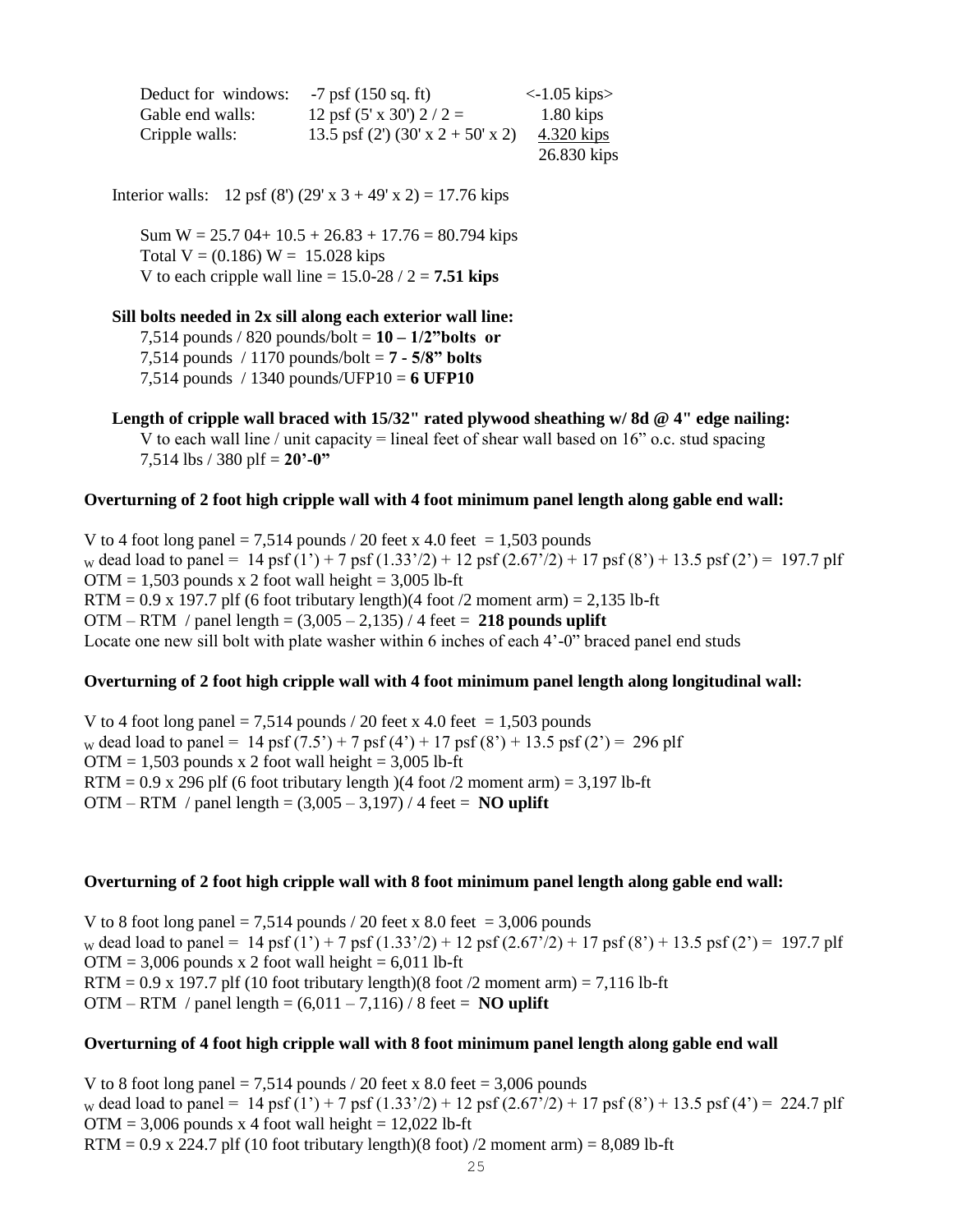OTM – RTM / panel length = (12,022 – 8,089) / 8 feet = **492 pounds uplift** Locate one new sill bolt with plate washer within 6 inches of each 8'-0" panel end studs

### **Overturning of 4 foot high cripple wall with 8 foot minimum panel length along longitudinal wall**

V to 8 foot long panel = 7,514 pounds  $/$  20 feet x 8.0 feet = 3,006 pounds w dead load to panel = 14 psf  $(7.5') + 7$  psf  $(4') + 17$  psf  $(8') + 13.5$  psf  $(4') = 323$  plf  $OTM = 3,006$  pounds x 4 foot wall height = 12,022 lb-ft  $RTM = 0.9$  x 323 plf (10 foot tributary length)(8 foot) /2 moment arm) = 11,628 lb-ft OTM – RTM / panel length = (12,022 – 11,628) / 8 feet = **49 pounds uplift (Neglect)**

#### **Overturning of 4 foot high cripple wall with 12 foot minimum panel length along gable end wall**

V to 12 foot long panel = 7,514 pounds / 20 feet x 12.0 feet = 4,508 pounds w dead load to panel = 14 psf (1') + 7 psf (1.33'/2) + 12 psf (2.67'/2) + 17 psf (8') + 13.5 psf (4') = 224.7 plf  $OTM = 4,508$  pounds x 4 foot wall height = 18,033 lb-ft RTM =  $0.9 \times 224.7$  plf (14 foot tributary length)(12 foot) /2 moment arm) = 16,945 lb-ft OTM – RTM / panel length = (18,033 – 16,985) / 12 feet = **87 pounds uplift (perhaps could Neglect)** Locate one new sill bolt with plate washer within 6 inches of each 12'-0" panel end studs

### **Overturning of 4 foot high cripple wall with 12 foot minimum panel length along longitudinal wall**

V to 12 foot long panel = 7,514 pounds / 20 feet x 12.0 feet = 4,508 pounds w dead load to panel = 14 psf  $(7.5') + 7$  psf  $(4') + 17$  psf  $(8') + 13.5$  psf  $(4') = 323$  plf  $OTM = 4,508$  pounds x 4 foot wall height = 18,033 lb-ft RTM =  $0.9 \times 323$  plf (14 foot tributary length)(12 foot) /2 moment arm) =  $24,419$  lb-ft OTM – RTM / panel length = (18,033 – 24,419) / 12 feet = **NO uplift**

# **Shear Transfer Along Each Wall Line**

### **Connection between floor and top of cripple wall or floor and foundation sill plate**

 $V = 7,514$  pounds / 450 pounds per connection = 17 L70 or A35, or  $V = 7,514$  pounds / 585 pounds per connection = 13 L90 or H10R

**Transverse Wall Line = 30 feet = 250 plf Longitudinal Wall Line = 50 feet = 150 plf**

**Case 3C One Story Demand / Capacity Calculations for 30' x 40' (1,200 Sq. Ft.)** Dead loads (W) tributary to cripple wall level:

Roof/Ceiling: 14 psf  $(34' \times 44') = 20.944$  kips

First floor: 7 psf  $(30 \times 40') = 8.4$  kips

Exterior Walls:

| $1st$ Story wall:   | 17 psf (8') (30' x 2 + 40' x 2) = 19.040 kips |                          |
|---------------------|-----------------------------------------------|--------------------------|
| Deduct for Windows: | $-7$ psf (130 sq. ft.)                        | $\langle$ -0.91 kips $>$ |
| Gable end walls:    | 12 psf $(5' \times 30')$ 2 / 2 =              | $1.80$ kips              |
| Cripple walls       | 13.5 psf (2') (30' x 2 + 40' x 2) = 3.78 kips |                          |
|                     |                                               | 23.71 kips               |

Interior walls: 12 psf (8') (30' x 3 + 40' x 2) = 16.32 kips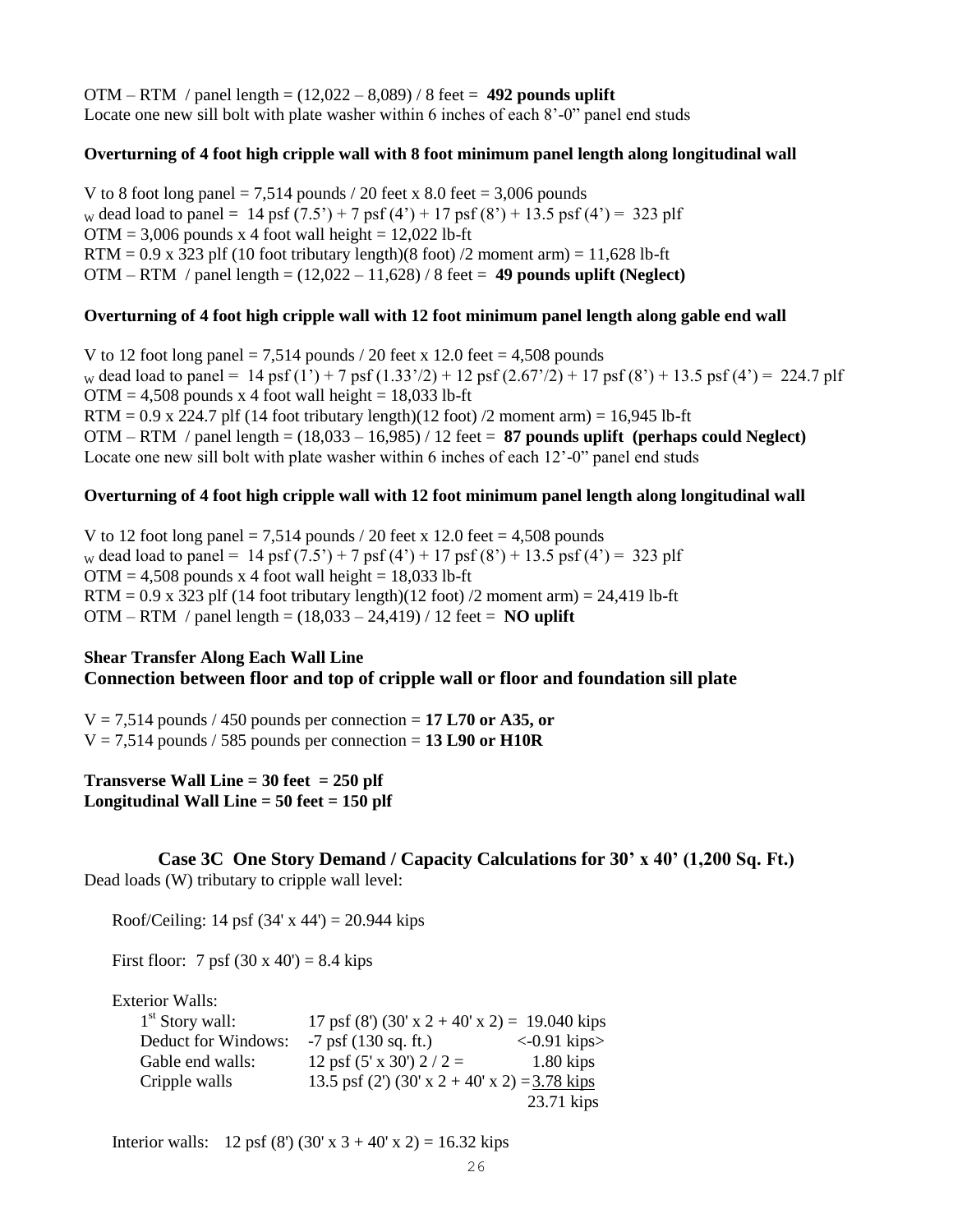Sum  $W = 20.944 + 8.4 + 23.71 + 16.32 = 69.374$  kips Total  $V = (0.186) W = 12.904$  kips V to each cripple wall line  $= 12.904 / 2 = 6.45$  kips

### **Sill bolts needed in 2x sill along each exterior wall line:**

6,452 pounds / 820 pounds/bolt = **8 – 1/2"bolts or**  6,452 pounds/ 1,170 pounds/bolt = **6 - 5/8" bolts**  6,452 pounds/ 1,340 pounds/UFP10 = **5 UFP10**

**Length of cripple wall braced with 15/32" rated plywood sheathing w/ 8d @ 4" edge nailing:** V to each wall line / unit capacity = lineal feet of shear wall based on  $16$ " o.c. stud spacing 6,452 lbs / 380 plf = **17'-4"** 

### **Overturning of 2 foot high cripple wall with 4 foot minimum panel length along gable end wall:**

V to 4 foot long panel =  $6,452$  pounds / 17.33 feet x 4.0 feet = 1,489 pounds w dead load to panel = 14 psf (1') + 7 psf (1.33'/2) = 12 psf (2.67'/2) + 17 psf (8') + 13.5 psf (2') = 197.7 plf  $OTM = 1,489$  pounds x 2 foot wall height = 2,978 lb-ft RTM =  $0.9$  x 197.7 plf (6 foot tributary length)(4 foot /2 moment arm) =  $2,135$  lb-ft OTM – RTM / panel length = (2,978 – 2,135) / 4 feet = **211 pounds uplift** Locate one new sill bolt with plate washer within 6 inches of both end studs of each 4'-0" braced panel

### **Overturning of 2 foot high cripple wall with 4 foot minimum panel length along longitudinal wall:**

V to 4 foot long panel =  $6,452$  pounds / 17.33 feet x 4.0 feet = 1,489 pounds w dead load to panel = 14 psf  $(7.5') + 7$  psf  $(4') + 17$  psf  $(8') + 13.5$  psf  $(2') = 296$  plf  $OTM = 1,489$  pounds x 2 foot wall height = 2,978 lb-ft RTM =  $0.9$  x 296 plf (6 foot tributary length)(4 foot /2 moment arm) = 3,197 lb-ft OTM – RTM / panel length =  $(2,978 - 3,197)$  / 4 feet = **NO** uplift

### **Overturning of 2 foot high cripple wall with 8 foot minimum panel length along gable end wall:**

V to 8 foot long panel =  $6,452$  pounds / 17.33 feet x 8.0 feet = 2,978 pounds w dead load to panel = 14 psf (1') + 7 psf (1.33'/2) = 12 psf (2.67'/2) + 17 psf (8') + 13.5 psf (2') = 197.7 plf  $OTM = 1,978$  pounds x 2 foot wall height = 5,955 lb-ft RTM =  $0.9$  x 197.7 plf (10 foot tributary length)(8 foot /2 moment arm) = 7,116 lb-ft OTM – RTM / panel length =  $(5,955 - 7,116)$  / 4 feet = **NO uplift** 

### **Overturning of 4 foot high cripple wall with 8 foot minimum panel length along gable end wall**

V to 8 foot long panel =  $6,452$  pounds / 17.33 feet x 8.0 feet = 2,978 pounds w dead load to panel = 14 psf (1') + 7 psf (1.33'/2) + 12 psf (2.67'/2) + 17 psf (8') + 13.5 psf (4') = 224.7 plf  $OTM = 2.978$  pounds x 4 foot wall height = 11.911 lb-ft RTM =  $0.9 \times 224.7$  plf (10 foot tributary length)(8 foot) /2 moment arm) = 8,088 lb-ft OTM – RTM / panel length = (11,911 – 8,088) / 8 feet = **478 pounds uplift**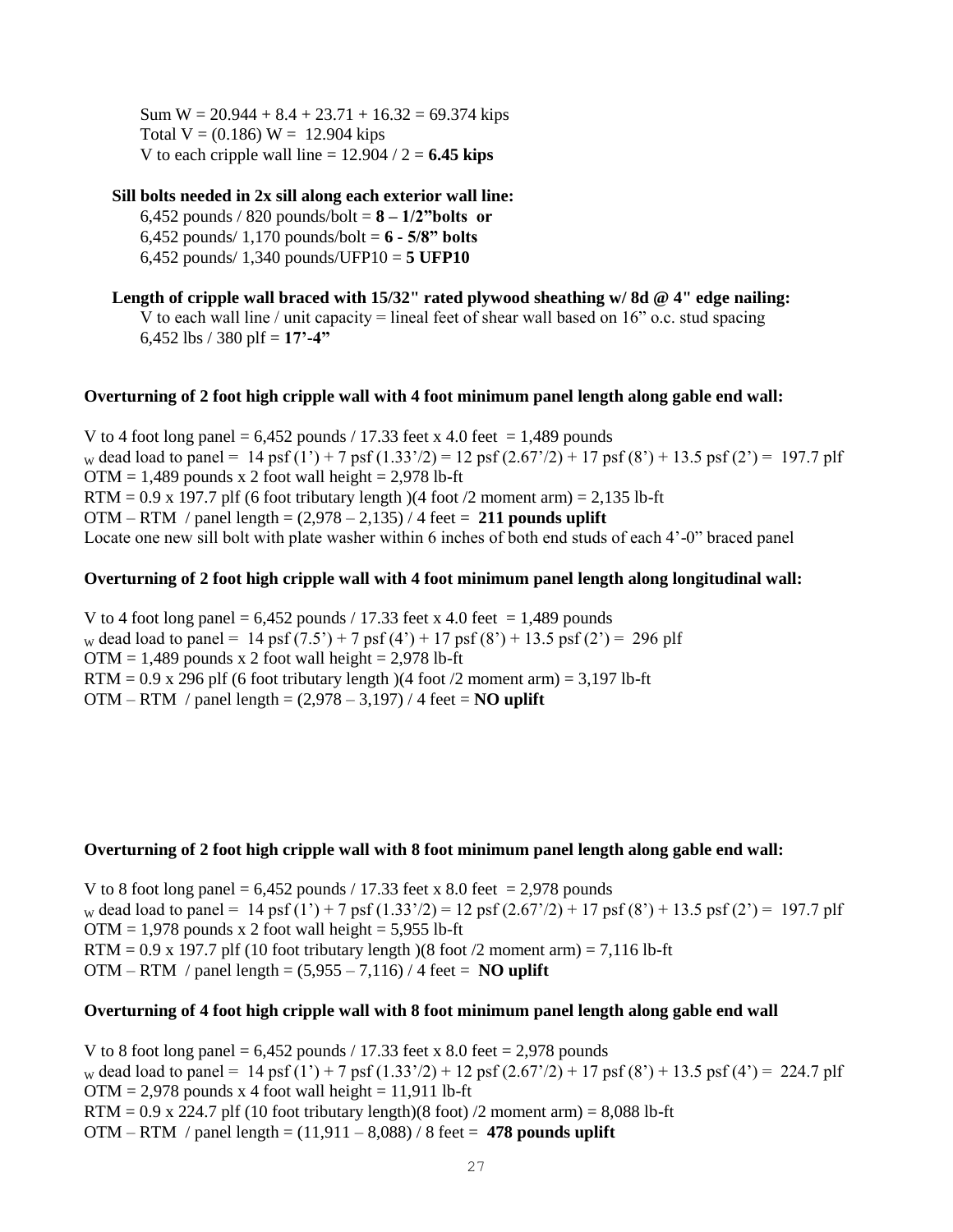Locate one new sill bolt with plate washer within 6 inches of each 8'-0" panel end studs

### **Overturning of 4 foot high cripple wall with 8 foot minimum panel length along longitudinal wall**

V to 8 foot long panel =  $6,452$  pounds / 17.33 feet x 8.0 feet = 2,978 pounds w dead load to panel = 14 psf  $(7.5') + 7$  psf  $(4') + 17$  psf  $(8') + 13.5$  psf  $(4') = 323$  plf  $OTM = 2,978$  pounds x 4 foot wall height = 11,911 lb-ft RTM =  $0.9 \times 323$  plf (10 foot tributary length)(8 foot) /2 moment arm) = 11,628 lb-ft OTM – RTM / panel length = (11,911 – 11,628) / 8 feet = **35 pounds uplift (Neglect)**

### **Overturning of 4 foot high cripple wall with 12 foot minimum panel length along gable end wall**

V to 12 foot long panel =  $6,452$  pounds / 17.33 feet x 12.0 feet = 4,467 pounds w dead load to panel = 14 psf (1') + 7 psf (1.33'/2) + 12 psf (2.67'/2) + 17 psf (8') + 13.5 psf (4') = 224.7 plf  $OTM = 4,467$  pounds x 4 foot wall height = 17,866 lb-ft RTM =  $0.9 \times 224.7$  plf (14 foot tributary length)(12 foot) /2 moment arm) = 16,985 lb-ft OTM – RTM / panel length = (17,866 – 16,985) / 12 feet = **74 pounds uplift (perhaps could Neglect)** Locate one new sill bolt with plate washer within 6 inches of each 12'-0" panel end studs

### **Shear Transfer Along Each Wall Line Connection between floor and top of cripple wall or floor and foundation sill plate**

V = 6,452 pounds / 450 pounds per connection = **15 L70 or A35, or**   $V = 6,452$  pounds / 585 pounds per connection = 11 L90 or H10R

**Transverse Wall Line = 30 feet = 215 plf Longitudinal Wall Line = 40 feet = 161 plf**

# **Case 3C One Story Demand / Capacity Calculations for 36' x 56' = 2,016 square feet.**

Dead loads (W) tributary to cripple wall level: Roof/Ceiling: 14 psf  $(40' \times 60') = 33.60$  kips

.

First floor: 7 psf  $(36 \times 56') = 14.112$  kips Exterior Walls:  $1<sup>st</sup>$  Story wall: 17 psf (8') (36' x 2 + 56' x 2) = 25.024 kips Deduct for windows  $-7$  psf (210 sq. ft.) =  $\langle -1.470 \text{ kips} \rangle$ Gable end walls:  $12 \text{ psf } (6' \text{ x } 36') 2 / 2 = 2.592 \text{ kips}$ Cripple walls 13.5 psf (2') (36' x 2 + 56' x 2) = 4.968 kips 31.114 kips

Interior wall: 12 psf (8') (35' x 3 + 55' x 2) = 20.64 kips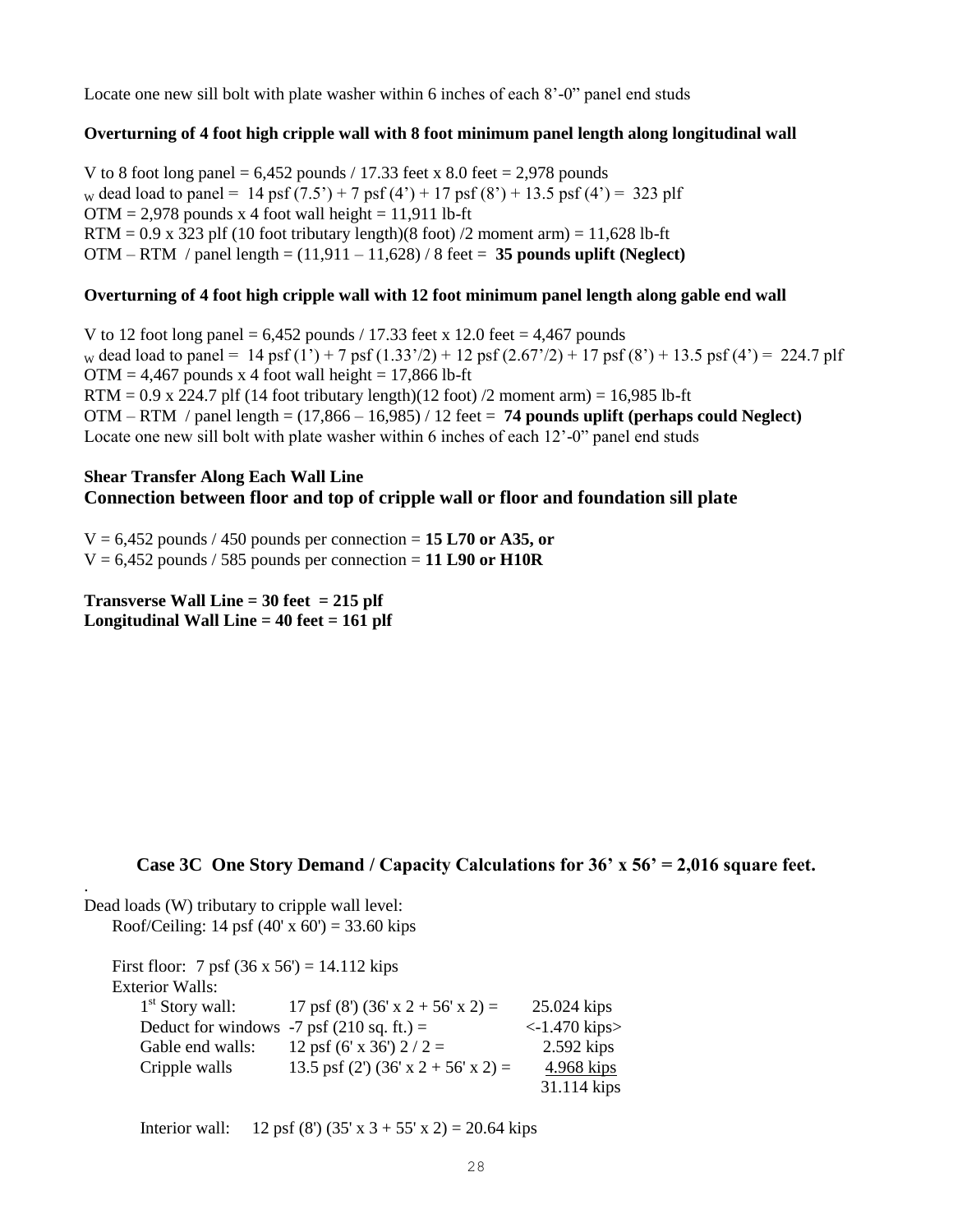Sum  $W = 33.60 + 14.11 + 31.11 + 20.64 = 99.47$  kips Total  $V = (0.186) W = 18.501$  kips V to each cripple wall line  $= 18.501 / 2 = 9.25$  kips

**Sill bolts needed in 2x sill along each exterior wall line:** 9,250 pounds / 820 pounds/bolt = **12 – 1/2"bolts or**  9,250 pounds / 1170 pounds/bolt = **8 - 5/8" bolts** 9,250 pounds / 1340 pounds/UFP10 = **7 UFP10**

**Length of cripple wall braced with 15/32" rated plywood sheathing w/ 8d @ 4" edge nailing:** V to each wall line / unit capacity = lineal feet of shear wall based on  $16$ " o.c. stud spacing 9,250 lbs / 380 plf = **25'-4"** 

#### **Overturning of 2 foot high cripple wall with 4 foot minimum panel length along gable end wall:**

V to 4 foot long panel = 9,250 pounds / 25.33 feet x 4.0 feet = 1,461 pounds w dead load to panel = 14 psf  $(1') + 7$  psf  $(1.33')/2$  = 12 psf  $(2.67')/2$  + 17 psf  $(8') + 13.5$  psf  $(2') = 197.7$  plf  $OTM = 1,461$  pounds x 2 foot wall height = 2,921 lb-ft  $RTM = 0.9$  x 197.7 plf (6 foot tributary length) (4 foot /2 moment arm) = 2,135 lb-ft OTM – RTM / panel length = (2,921 – 2,135) / 4 feet = **197 pounds uplift** Locate one new sill bolt with plate washer within 6 inches of both end studs of each 4'-0" braced panel

### **Overturning of 2 foot high cripple wall with 4 foot minimum panel length along longitudinal wall:**

V to 4 foot long panel =  $9,250$  pounds / 25.33 feet x 4.0 feet = 1,461 pounds w dead load to panel = 14 psf  $(9') + 7$  psf  $(4') + 17$  psf  $(8') + 13.5$  psf  $(2') = 317$  plf  $OTM = 1,461$  pounds x 2 foot wall height = 2,921 lb-ft RTM =  $0.9$  x 317 plf (6 foot tributary length)(4 foot /2 moment arm) = 3,424 lb-ft OTM – RTM / panel length =  $(2.921 - 3.424)$  / 4 feet = **NO uplift** 

### **Overturning of 2 foot high cripple wall with 8 foot minimum panel length along gable end wall:**

V to 8 foot long panel = 9,250 pounds / 25.33 feet x 8.0 feet = 2,921 pounds w dead load to panel = 14 psf  $(1') + 7$  psf  $(1.33')/2$  = 12 psf  $(2.67')/2$  + 17 psf  $(8') + 13.5$  psf  $(2') = 197.7$  plf  $OTM = 2.921$  pounds x 2 foot wall height = 5,842 lb-ft RTM =  $0.9 \times 197.7$  plf (10 foot tributary length) (8 foot /2 moment arm) = 7,116 lb-ft OTM – RTM / panel length = (5,842 – 7,116) / 4 feet = **NO uplift Overturning of 4 foot high cripple wall with 8 foot minimum panel length along gable end wall** 

V to 8 foot long panel = 9,250 pounds / 25.33 feet x 8.0 feet = 2,921 pounds w dead load to panel = 14 psf (1') + 7 psf (1.33'/2) = 12 psf (2.67' /2) + 17 psf (8') + 13.5 psf (4') = 224.7 plf  $OTM = 2,921$  pounds x 4 foot wall height = 11,685 lb-ft RTM =  $0.9$  x 224.7 plf (10 foot tributary length)(8 foot) /2 moment arm) = 8,088 lb-ft OTM – RTM / panel length = (11,685 – 8,088) / 8 feet = **450 pounds uplift** Locate one new sill bolt with plate washer within 6 inches of each end stud of each 8'-0" panel

### **Overturning of 4 foot high cripple wall with 8 foot minimum panel length along longitudinal wall**

V to 8 foot long panel =  $9,250$  pounds  $/ 25.33$  feet x 8.0 feet = 2,921 pounds w dead load to panel = 14 psf  $(9') + 7$  psf  $(4') + 17$  psf  $(8') + 13.5$  psf  $(4') = 344$  plf  $OTM = 2,921$  pounds x 4 foot wall height = 11,685 lb-ft  $RTM = 0.9$  x 344 plf (10 foot tributary length)(8 foot) /2 moment arm) = 12,384 lb-ft OTM – RTM / panel length = (11,685 – 12,384) / 8 feet = **NO uplift**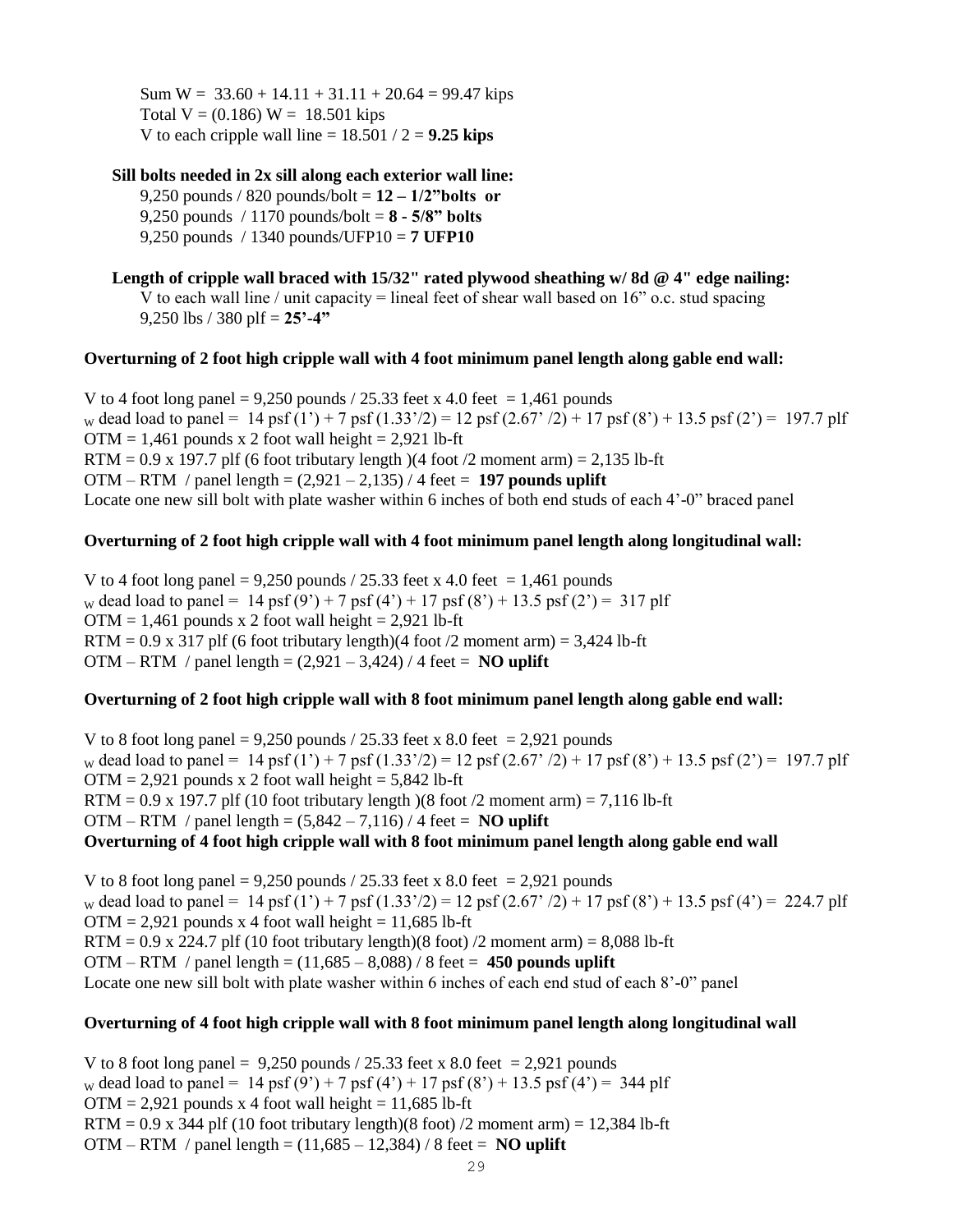#### **Overturning of 4 foot high cripple wall with 12 foot minimum panel length along gable end wall**

V to 12 foot long panel =  $9,250$  pounds / 25.33 feet x 12.0 feet = 4,382 pounds w dead load to panel = 14 psf (1') + 7 psf (1.33'/2) = 12 psf (2.67' /2) + 17 psf (8') + 13.5 psf (4') = 224.7 plf  $OTM = 4,382$  pounds x 4 foot wall height = 17,527 lb-ft  $RTM = 0.9$  x 224.7 plf (14 foot tributary length)(12 foot) /2 moment arm) = 16,985 lb-ft OTM – RTM / panel length = (18,260 – 16,985) / 12 feet = **45 pounds uplift (Neglect)**

# **Shear Transfer Along Each Wall Line Connection between floor and top of cripple wall or floor and foundation sill plate**

V = 9,250 pounds / 450 pounds per connection = **21 L70 or A35, or**   $V = 9,250$  pounds / 585 pounds per connection = **16 L90 or H10R** 

**Transverse Wall Line = 36 feet = 257 plf Longitudinal Wall Line = 56 feet = 165 plf**

### **Case 3D One Story Demand / Capacity Calculations for 30' x 50' (1,500 Sq. Ft.)**

Assume SD soil with Ca = 0.44; Na = 1.3; I = 1.00; and R = 5.5; Conversion to ASD force level:  $1/1.4$ Seismic  $V = 0.186$  W (2001 CBC Equation 30-5)

Dead loads (W) tributary to cripple wall level for 1,500 square feet total floor area:

Roof/Ceiling: 20 psf  $(34' \times 54') = 36.72$  kips

First floor: 7 psf  $(30' \times 50') = 10.50$  kips

Exterior Walls:

| 1st Story walls:    | 17 psf (8') (30' x 2 + 50' x 2) = 21.760 kips   |                          |
|---------------------|-------------------------------------------------|--------------------------|
| Deduct for windows: | $-7$ psf (150 sq. ft)                           | $\langle$ -1.05 kips $>$ |
| Gable end walls:    | 12 psf $(5' \times 30')$ 2 / 2 =                | $1.80$ kips              |
| Cripple walls:      | 13.5 psf $(2')$ $(30' \times 2 + 50' \times 2)$ | 4.320 kips               |
|                     |                                                 | 26.830 kips              |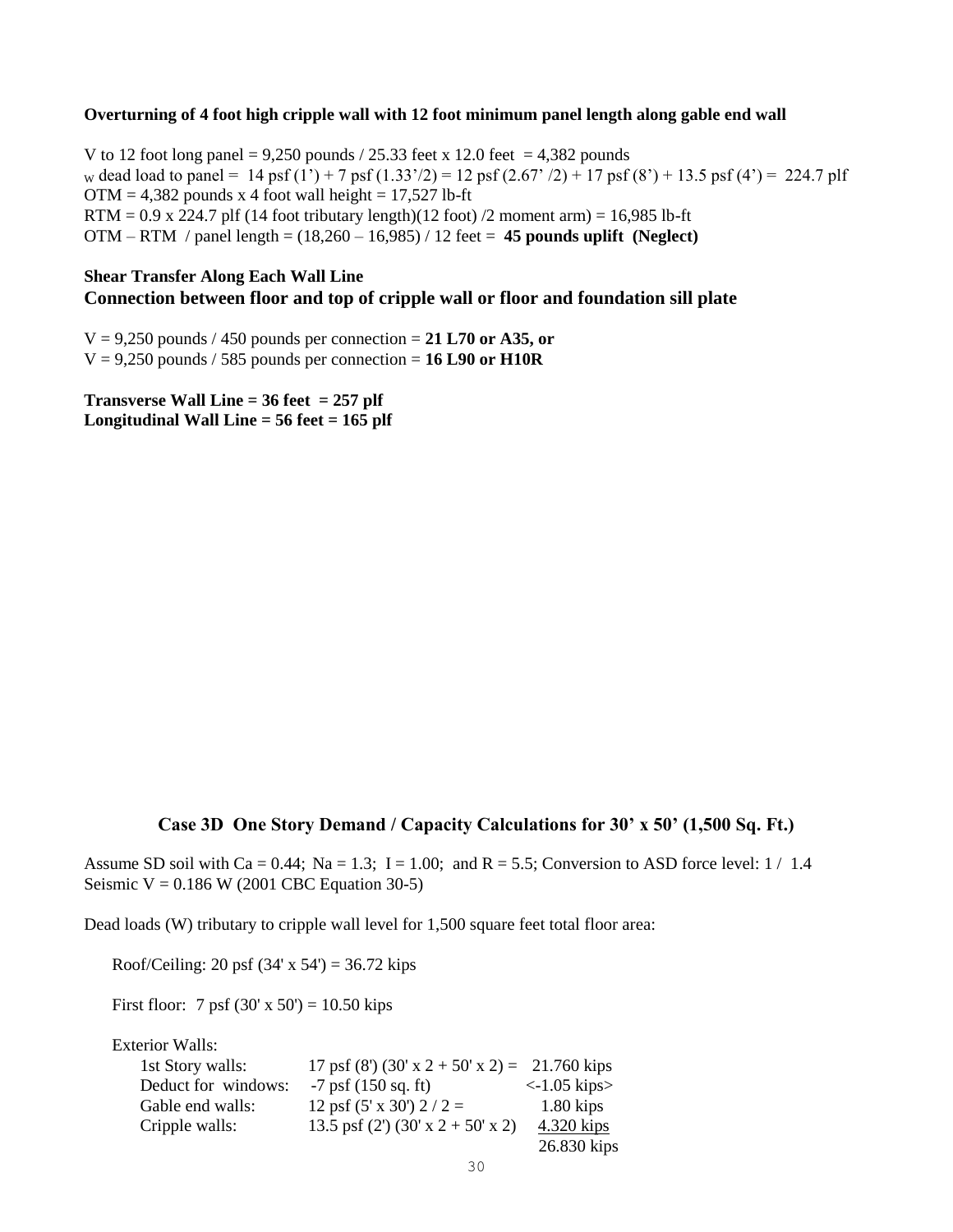Interior walls: 12 psf (8') (29' x  $3 + 49'$  x 2) = 17.76 kips

Sum  $W = 36.72 + 10.5 + 26.83 + 17.76 = 91.81$  kips Total  $V = (0.186) W = 17.077$  kips V to each cripple wall line  $= 17.077 / 2 = 8.36$  kips

# **Sill bolts needed in 2x sill along each exterior wall line:** 8,538 pounds / 820 pounds/bolt = **11 – 1/2"bolts or**  8,538 pounds / 1170 pounds/bolt = **8 - 5/8" bolts** 8,538 pounds / 1340 pounds/UFP10 = **7 UFP10**

**Length of cripple wall braced with 15/32" rated plywood sheathing w/ 8d @ 4" edge nailing:** V to each wall line / unit capacity = lineal feet of shear wall based on  $16$ " o.c. stud spacing 8,538 lbs / 380 plf = **22'-8"** 

### **Overturning of 2 foot high cripple wall with 4 foot minimum panel length along gable end wall:**

V to 4 foot long panel =  $8,538$  pounds / 22.67 feet x 4.0 feet = 1,507 pounds w dead load to panel = 20 psf  $(1') + 7$  psf  $(1.33')$  + 12 psf  $(2.67')$  + 17 psf  $(8') + 13.5$  psf  $(2')$  = 203.67 plf  $OTM = 1,507$  pounds x 2 foot wall height = 3,014 lb-ft RTM =  $0.9$  x 203.67 plf (6 foot tributary length)(4 foot /2 moment arm) = 2,200 lb-ft OTM – RTM / panel length = (3,014 – 2,200) / 4 feet = **203 pounds uplift** Locate one new sill bolt with plate washer within 6 inches of each 4'-0" braced panel end studs

### **Overturning of 2 foot high cripple wall with 4 foot minimum panel length along longitudinal wall:**

V to 4 foot long panel =  $8,538$  pounds / 22.67 feet x 4.0 feet = 1,507 pounds w dead load to panel = 20 psf  $(7.5') + 7$  psf  $(4') + 17$  psf  $(8') + 13.5$  psf  $(2') = 341$  plf  $OTM = 1,507$  pounds x 2 foot wall height = 3,014 lb-ft RTM =  $0.9$  x 341 plf (6 foot tributary length)(4 foot /2 moment arm) = 3,683 lb-ft OTM – RTM / panel length =  $(3,014 - 3,683)$  / 4 feet = **NO uplift** 

### **Overturning of 2 foot high cripple wall with 8 foot minimum panel length along gable end wall:**

V to 8 foot long panel =  $8,538$  pounds / 22.67 feet x 8.0 feet =  $3,014$  pounds w dead load to panel = 20 psf (1') + 7 psf (1.33'/2) + 12 psf (2.67'/2) + 17 psf (8') + 13.5 psf (2') = 203.67 plf  $OTM = 3,014$  pounds x 2 foot wall height = 6,027 lb-ft RTM =  $0.9$  x 203.7 plf (10 foot tributary length)(8 foot /2 moment arm) = 7,332 lb-ft OTM – RTM / panel length =  $(6,027 - 7,332)$  / 8 feet = **No uplift** 

### **Overturning of 4 foot high cripple wall with 8 foot minimum panel length along gable end wall**

V to 8 foot long panel =  $8,538$  pounds / 22.67 feet x 8.0 feet = 3,014 pounds w dead load to panel = 20 psf (1') + 7 psf (1.33'/2) + 12 psf (2.67'/2) + 17 psf (8') + 13.5 psf (4') = 230.67 plf  $OTM = 3,014$  pounds x 4 foot wall height = 12,054 lb-ft  $RTM = 0.9$  x 230.7 plf (10 foot tributary length)(8 foot) /2 moment arm) = 8,304 lb-ft OTM – RTM / panel length = (12,054 – 8,304) / 8 feet = **469 pounds uplift** Locate one new sill bolt with plate washer within 6 inches of each 8'-0" panel end studs

### **Overturning of 4 foot high cripple wall with 8 foot minimum panel length along longitudinal wall**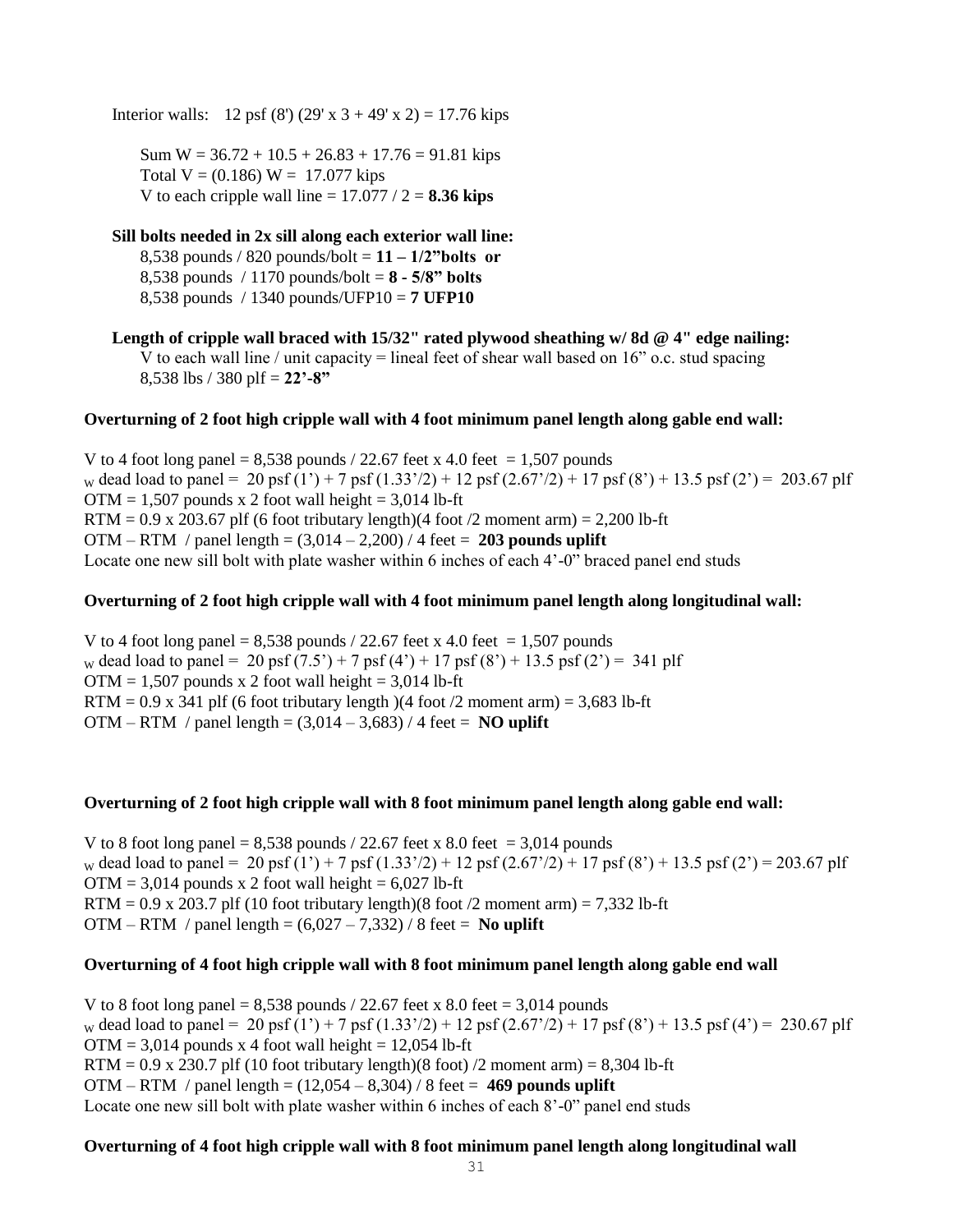V to 8 foot long panel =  $8,538$  pounds / 22.67 feet x 8.0 feet = 3,014 pounds w dead load to panel = 20 psf  $(7.5') + 7$  psf  $(4') + 17$  psf  $(8') + 13.5$  psf  $(4') = 368$  plf  $OTM = 3,014$  pounds x 4 foot wall height = 12,054 lb-ft  $RTM = 0.9$  x 368 plf (10 foot tributary length)(8 foot) /2 moment arm) = 13,248 lb-ft OTM – RTM / panel length = (12,054 – 13,248) / 8 feet = **NO uplift**

#### **Overturning of 4 foot high cripple wall with 12 foot minimum panel length along gable end wall**

V to 12 foot long panel =  $8,538$  pounds / 22.67 feet x 12.0 feet = 4,520 pounds w dead load to panel = 20 psf (1') + 7 psf (1.33'/2) + 12 psf (2.67'/2) + 17 psf (8') + 13.5 psf (4') = 230.67 plf  $OTM = 4,520$  pounds x 4 foot wall height = 18,081 lb-ft RTM =  $0.9 \times 230.7$  plf (14 foot tributary length)(12 foot) /2 moment arm) = 17,438 lb-ft OTM – RTM / panel length = (18,081 – 17,438) / 12 feet = **53 pounds uplift (Neglect)**

### **Shear Transfer Along Each Wall Line Connection between floor and top of cripple wall or floor and foundation sill plate**

 $V = 8,538$  pounds / 450 pounds per connection = 19 L70 or A35, or  $V = 8,538$  pounds / 585 pounds per connection = **15 L90 or H10R** 

**Transverse Wall Line = 30 feet = 285 plf Longitudinal Wall Line = 50 feet = 171 plf**

**Case 3D One Story Demand / Capacity Calculations for 30' x 40' (1,200 Sq. Ft.)** Dead loads (W) tributary to cripple wall level:

Roof/Ceiling: 20 psf  $(34' \times 44') = 29.92$  kips

First floor: 7 psf  $(30 \times 40') = 8.4$  kips

Exterior Walls:

| $1st$ Story wall:   | 17 psf (8') (30' x 2 + 40' x 2) = 19.040 kips |                          |
|---------------------|-----------------------------------------------|--------------------------|
| Deduct for Windows: | $-7$ psf (130 sq. ft.)                        | $\langle$ -0.91 kips $>$ |
| Gable end walls:    | 12 psf $(5' \times 30')$ 2 / 2 =              | $1.80$ kips              |
| Cripple walls       | 13.5 psf (2') (30' x 2 + 40' x 2) = 3.78 kips |                          |
|                     |                                               | 23.71 kips               |

Interior walls: 12 psf (8') (30' x 3 + 40' x 2) = 16.32 kips

Sum  $W = 29.92 + 8.4 + 23.71 + 16.32 = 78.35$  kips Total  $V = (0.186) W = 14.573$  kips V to each cripple wall line  $= 14.573 / 2 = 7.29$  kips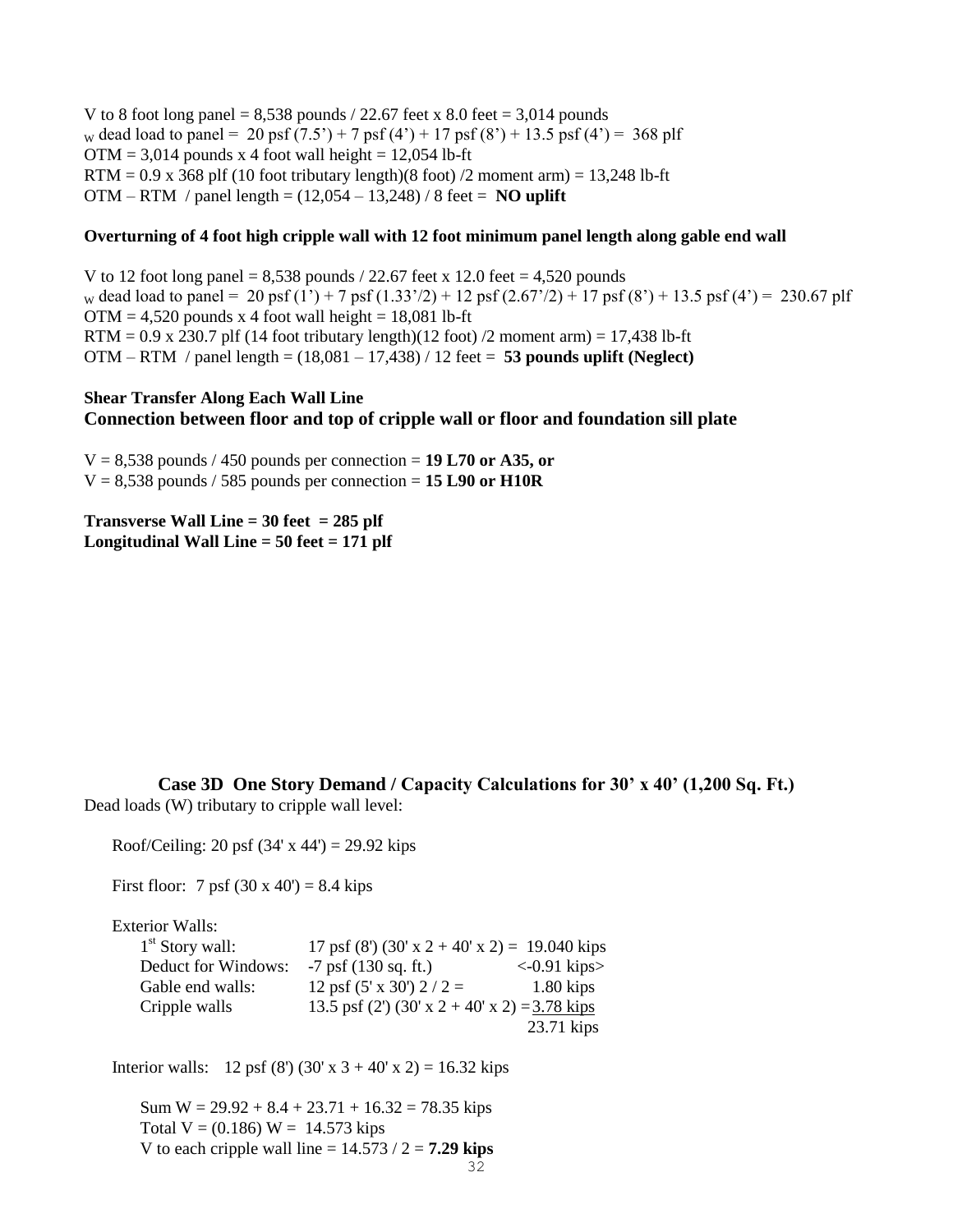#### **Sill bolts needed in 2x sill along each exterior wall line:**

7,287 pounds / 820 pounds/bolt = **9 – 1/2"bolts or**  7,287 pounds/ 1,170 pounds/bolt = **7 - 5/8" bolts**  7,287 pounds/ 1,340 pounds/bolt = **6 UFP10**

# **Length of cripple wall braced with 15/32" rated plywood sheathing w/ 8d @ 4" edge nailing:**

V to each wall line / unit capacity = lineal feet of shear wall based on  $16$ " o.c. stud spacing 7,287 lbs / 380 plf = **20'-0"** 

#### **Overturning of 2 foot high cripple wall with 4 foot minimum panel length along gable end wall:**

V to 4 foot long panel = 7,287 pounds / 20 feet x 4.0 feet = 1,457 pounds w dead load to panel = 20 psf (1') + 7 psf (1.33'/2) = 12 psf (2.67'/2) + 17 psf (8') + 13.5 psf (2') = 203.67 plf  $OTM = 1,457$  pounds x 2 foot wall height = 2,915 lb-ft RTM =  $0.9$  x 203.7 plf (6 foot tributary length)(4 foot /2 moment arm) = 2,200 lb-ft OTM – RTM / panel length = (2,915 – 2,200) / 4 feet = **178 pounds uplift** Locate one new sill bolt with plate washer within 6 inches of both end studs of each 4'-0" braced panel

### **Overturning of 2 foot high cripple wall with 4 foot minimum panel length along longitudinal wall:**

V to 4 foot long panel = 7,287 pounds / 20 feet x 4.0 feet = 1,457 pounds w dead load to panel = 20 psf  $(7.5') + 7$  psf  $(4') + 17$  psf  $(8') + 13.5$  psf  $(2') = 341$  plf  $OTM = 1,457$  pounds x 2 foot wall height = 2,915 lb-ft RTM =  $0.9$  x 341 plf (6 foot tributary length)(4 foot /2 moment arm) = 3,683 lb-ft OTM – RTM / panel length =  $(2,915 - 3,683)$  / 4 feet = **NO** uplift

### **Overturning of 2 foot high cripple wall with 8 foot minimum panel length along gable end wall:**

V to 8 foot long panel = 7,287 pounds / 20 feet x 8.0 feet = 2,915 pounds w dead load to panel = 20 psf (1') + 7 psf (1.33'/2) = 12 psf (2.67'/2) + 17 psf (8') + 13.5 psf (2') = 203.67 plf  $OTM = 2,915$  pounds x 2 foot wall height = 5,829 lb-ft RTM =  $0.9$  x 203.7 plf (10 foot tributary length)(8 foot /2 moment arm) = 7,332 lb-ft OTM – RTM / panel length = (5,829 – 7,332) / 8 feet = **NO uplift**

### **Overturning of 4 foot high cripple wall with 8 foot minimum panel length along gable end wall:**

V to 8 foot long panel  $= 7,287$  pounds / 20 feet x 8.0 feet  $= 2,915$  pounds w dead load to panel = 20 psf (1') + 7 psf (1.33'/2) = 12 psf (2.67'/2) + 17 psf (8') + 13.5 psf (4') = 230.67 plf  $OTM = 2,915$  pounds x 4 foot wall height = 11,658 lb-ft  $RTM = 0.9$  x 230.7 plf (10 foot tributary length) (8 foot /2 moment arm) = 8,304 lb-ft OTM – RTM / panel length = (11,658 – 8,304) / 8 feet = **419 pounds uplift** Locate one new sill bolt with plate washer within 6 inches of both end studs of each 8'-0" braced panel

### **Overturning of 4 foot high cripple wall with 8 foot minimum panel length along longitudinal wall:**

V to 8 foot long panel = 7,287 pounds / 20 feet x 8.0 feet = 2,915 pounds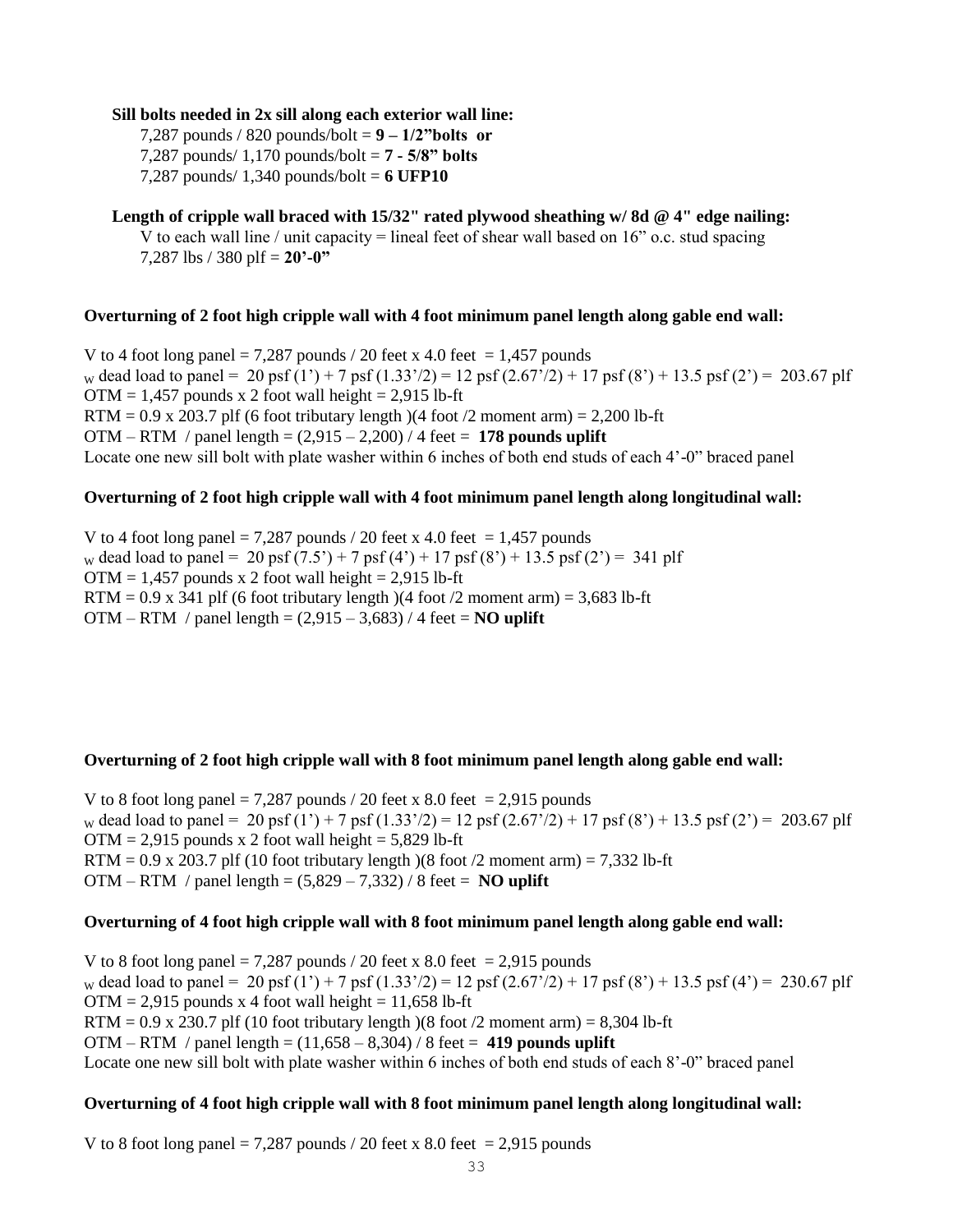w dead load to panel = 20 psf  $(7.5') + 7$  psf  $(4') + 17$  psf  $(8') + 13.5$  psf  $(4') = 368$  plf  $OTM = 2.915$  pounds x 4 foot wall height = 11,658 lb-ft  $RTM = 0.9$  x 368 plf (10 foot tributary length)(8 foot /2 moment arm) = 13,248 lb-ft OTM – RTM / panel length = (11,658 – 13,248) / 8 feet = **NO uplift**

#### **Overturning of 4 foot high cripple wall with 12 foot minimum panel length along gable end wall:**

V to 12 foot long panel = 7,287 pounds / 20 feet x 12.0 feet = 4,372 pounds w dead load to panel = 20 psf (1') + 7 psf (1.33'/2) = 12 psf (2.67'/2) + 17 psf (8') + 13.5 psf (4') = 230.67 plf  $OTM = 4,372$  pounds x 4 foot wall height = 17,488 lb-ft RTM =  $0.9 \times 230.7$  plf (14 foot tributary length)(12 foot /2 moment arm) = 17,438 lb-ft OTM – RTM / panel length = (17,488 – 17,438) / 12 feet = **4 pounds uplift (Neglect)**

### **Shear Transfer Along Each Wall Line Connection between floor and top of cripple wall or floor and foundation sill plate**

 $V = 7,287$  pounds / 450 pounds per connection = 17 L70 or A35, or  $V = 7,287$  pounds / 585 pounds per connection = 13 L90 or H10R

**Transverse Wall Line = 30 feet = 243 plf Longitudinal Wall Line = 40 feet = 182 plf**

### **Case 3D One Story Demand / Capacity Calculations for 36' x 56' = 2,016 square feet.**

. Dead loads (W) tributary to cripple wall level: Roof/Ceiling: 20 psf  $(40' \times 60') = 48.00$  kips

First floor: 7 psf  $(36 \times 56') = 14.112$  kips

Exterior Walls:  $1<sup>st</sup>$  Story wall: 17 psf (8') (36' x 2 + 56' x 2) = 25.024 kips Deduct for windows  $-7$  psf (210 sq. ft.) =  $\left(-1.470 \text{ kips}\right)$ Gable end walls:  $12 \text{ psf } (6' \text{ x } 36') 2 / 2 = 2.592 \text{ kips}$ Cripple walls 13.5 psf (2') (36' x 2 + 56' x 2) = 4.968 kips 31.114 kips Interior wall: 12 psf (8') (35' x 3 + 55' x 2) = 20.64 kips Sum  $W = 48.00 + 14.11 + 31.11 + 20.64 = 113.87$  kips Total  $V = (0.186) W = 21.179$  kips V to each cripple wall line  $= 21.179 / 2 = 10.59$  kips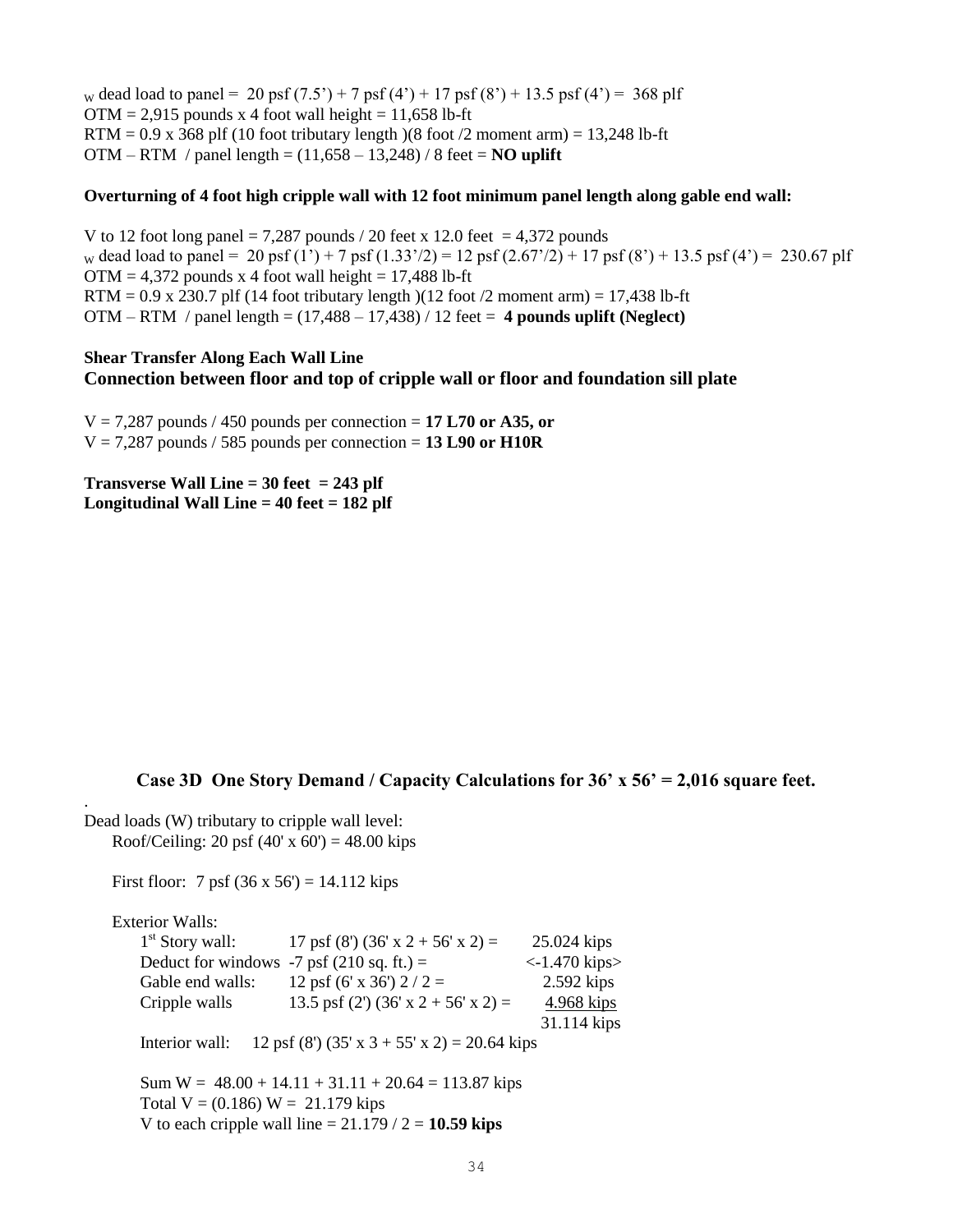### **Sill bolts needed in 2x sill along each exterior wall line:**

10,590 pounds / 820 pounds/bolt = **13 – 1/2"bolts or**  10,590 pounds / 1170 pounds/bolt = **9 - 5/8" bolts** 10,590 pounds / 1340 pounds/UFP10 = **8 UFP10**

**Length of cripple wall braced with 15/32" rated plywood sheathing w/ 8d @ 4" edge nailing:** V to each wall line / unit capacity = lineal feet of shear wall based on 16" o.c. stud spacing 10,590 lbs / 380 plf = **28'-0"** 

### **Overturning of 2 foot high cripple wall with 4 foot minimum panel length along gable end wall:**

V to 4 foot long panel = 10,590 pounds / 28 feet x 4.0 feet = 1,513 pounds w dead load to panel = 20 psf (1') + 7 psf (1.33'/2) = 12 psf (2.67' /2) + 17 psf (8') + 13.5 psf (2') = 203.7 plf  $OTM = 1,513$  pounds x 2 foot wall height = 3,026 lb-ft RTM =  $0.9$  x 203.7 plf (6 foot tributary length)(4 foot /2 moment arm) = 2,200 lb-ft OTM – RTM / panel length = (3,026 – 2,200) / 4 feet = **206 pounds uplift** Locate one new sill bolt with plate washer within 6 inches of both end studs of each 4'-0" braced panel

### **Overturning of 2 foot high cripple wall with 4 foot minimum panel length along longitudinal wall:**

V to 4 foot long panel = 10,590 pounds / 28 feet x 4.0 feet = 1,513 pounds w dead load to panel = 20 psf (9') + 7 psf (4') + 17 psf (8') + 13.5 psf (2') = 371 plf  $OTM = 1,512$  pounds x 2 foot wall height = 3,026 lb-ft RTM =  $0.9$  x 371 plf (6 foot tributary length)(4 foot /2 moment arm) =  $4,007$  lb-ft OTM – RTM / panel length =  $(3,026 - 4,007)$  / 4 feet = **NO uplift** 

### **Overturning of 2 foot high cripple wall with 8 foot minimum panel length along gable end wall:**

V to 8 foot long panel =  $10,590$  pounds / 28 feet x 8.0 feet = 3,026 pounds w dead load to panel = 20 psf (1') + 7 psf (1.33'/2) = 12 psf (2.67' /2) + 17 psf (8') + 13.5 psf (2') = 203.7 plf  $OTM = 3,026$  pounds x 2 foot wall height = 6,051 lb-ft RTM =  $0.9$  x 203.7 plf (10 foot tributary length)(8 foot /2 moment arm) = 7,332 lb-ft OTM – RTM / panel length =  $(6,051 - 7,332)$  / 8 feet = **NO uplift Overturning of 4 foot high cripple wall with 8 foot minimum panel length along gable end wall:**

V to 8 foot long panel = 10,590 pounds / 28 feet x 8.0 feet = 3,026 pounds w dead load to panel = 20 psf (1') + 7 psf (1.33'/2) = 12 psf (2.67' /2) + 17 psf (8') + 13.5 psf (4') = 230.7 plf  $OTM = 3,026$  pounds x 4 foot wall height = 12,103 lb-ft RTM =  $0.9 \times 230.7$  plf (10 foot tributary length) (8 foot /2 moment arm) = 8,304 lb-ft OTM – RTM / panel length = (12,103 – 8,304) / 8 feet = **475 pounds uplift** Locate one new sill bolt with plate washer within 6 inches of each 8'-0" braced panel end studs

# **Overturning of 4 foot high cripple wall with 8 foot minimum panel length along longitudinal wall:**

V to 8 foot long panel =  $10,590$  pounds / 28 feet x 8.0 feet = 3,026 pounds w dead load to panel = 20 psf (9') + 7 psf (4') + 17 psf (8') + 13.5 psf (4') = 398 plf  $OTM = 3,026$  pounds x 4 foot wall height = 12,103 lb-ft RTM =  $0.9$  x 398 plf (10 foot tributary length)(8 foot /2 moment arm) = 14,328 lb-ft OTM – RTM / panel length = (12,103 – 14,328) / 8 feet = **NO uplift** 

### **Overturning of 4 foot high cripple wall with 12 foot minimum panel length along gable end wall:**

V to 12 foot long panel = 10,590 pounds  $/$  28 feet x 12.0 feet = 4,539 pounds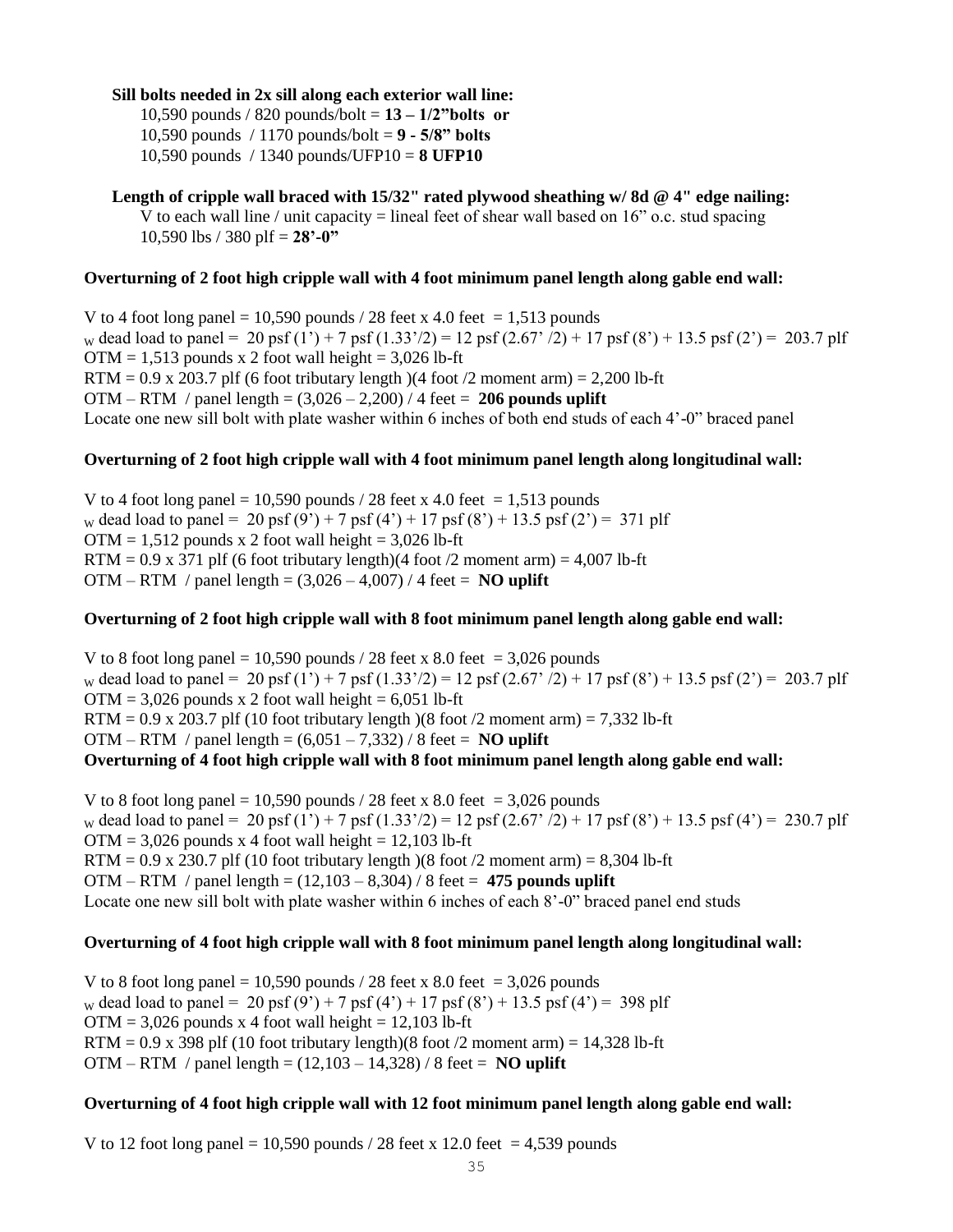w dead load to panel = 20 psf (1') + 7 psf (1.33'/2) = 12 psf (2.67' /2) + 17 psf (8') + 13.5 psf (4') = 230.7 plf  $OTM = 4.539$  pounds x 4 foot wall height = 18,154 lb-ft  $RTM = 0.9$  x 230.7 plf (14 foot tributary length)(12 foot /2 moment arm) = 17,438 lb-ft OTM – RTM / panel length = (18,154 – 17,438) / 12 feet = **60 pounds uplift (Perhaps could Neglect)** Locate one new sill bolt with plate washer within 6 inches of each 12'-0" braced panel end studs

#### **Overturning of 4 foot high cripple wall with 16 foot minimum panel length along gable end wall:**

V to 16 foot long panel = 10,590 pounds / 28 feet x 16.0 feet = 6,051 pounds w dead load to panel = 20 psf (1') + 7 psf (1.33'/2) = 12 psf (2.67' /2) + 17 psf (8') + 13.5 psf (4') = 230.7 plf  $OTM = 6,051$  pounds x 4 foot wall height = 24,206 lb-ft RTM =  $0.9$  x 230.7 plf (18 foot tributary length)(16 foot /2 moment arm) = 29,894 lb-ft OTM – RTM / panel length = (24,206 – 29,894) / 12 feet = **NO uplift**

### **Shear Transfer Along Each Wall Line Connection between floor and top of cripple wall or floor and foundation sill plate**

 $V = 10,590$  pounds / 450 pounds per connection = 24 L70 or A35, or V = 10,590 pounds /585 pounds per connection = **18 L90 or 19 H10R**

**Transverse Wall Line = 36 feet = 292 plf Longitudinal Wall Line = 56 feet = 188 plf**

# **Shear Transfer to Cripple Walls of One Story Buildings**

Shear transfer capacity from the first floor into the cripple wall top plate from existing blocking or rim joist (along longitudinal wall lines), or end joist (along transverse wall lines) are determined below.

Along longitudinal walls, floor joists are assumed to be perpendicular and spaced at 16 inches o.c. If existing connections using 8d common toenails at 8 inches on center (two per joist space) exist between the rim joist or blocking, and the cripple wall top plate or foundation sill plate, that connection capacity would equal: Per 16 inch joist space: 2 nails x 5/6 (for toenails) x 76 pounds (8d common nails) x  $1.33 = 168$  pounds **168 pounds x 12 / 16 feet = 126 plf capacity** 

This capacity does not count the two toenails normally connecting each joist to the cripple wall top plate. If only one of these toenails per joist are accounted for, the capacity along the longitudinal wall would equal: Per 16 inch joist space x 1 nail x 76 pounds/nail x  $5/6$  x  $1.33 = 84$  pounds x  $12/16 = 63$  plf **126 + 63 pounds 189 plf > 188 plf maximum demand at Case 3D (2000 sq. ft.)**

**Because toe nails can be difficult to observe and can be ineffective if the wood framing has split at the nails, existing nailing described above may be either absent or ineffective. Also, the current code prohibits the use of toe nails for shear transfer greater than 150 plf. Therefore, because this load path is essential, the shear transfer demand should be accommodated by adding sheet metal angles.**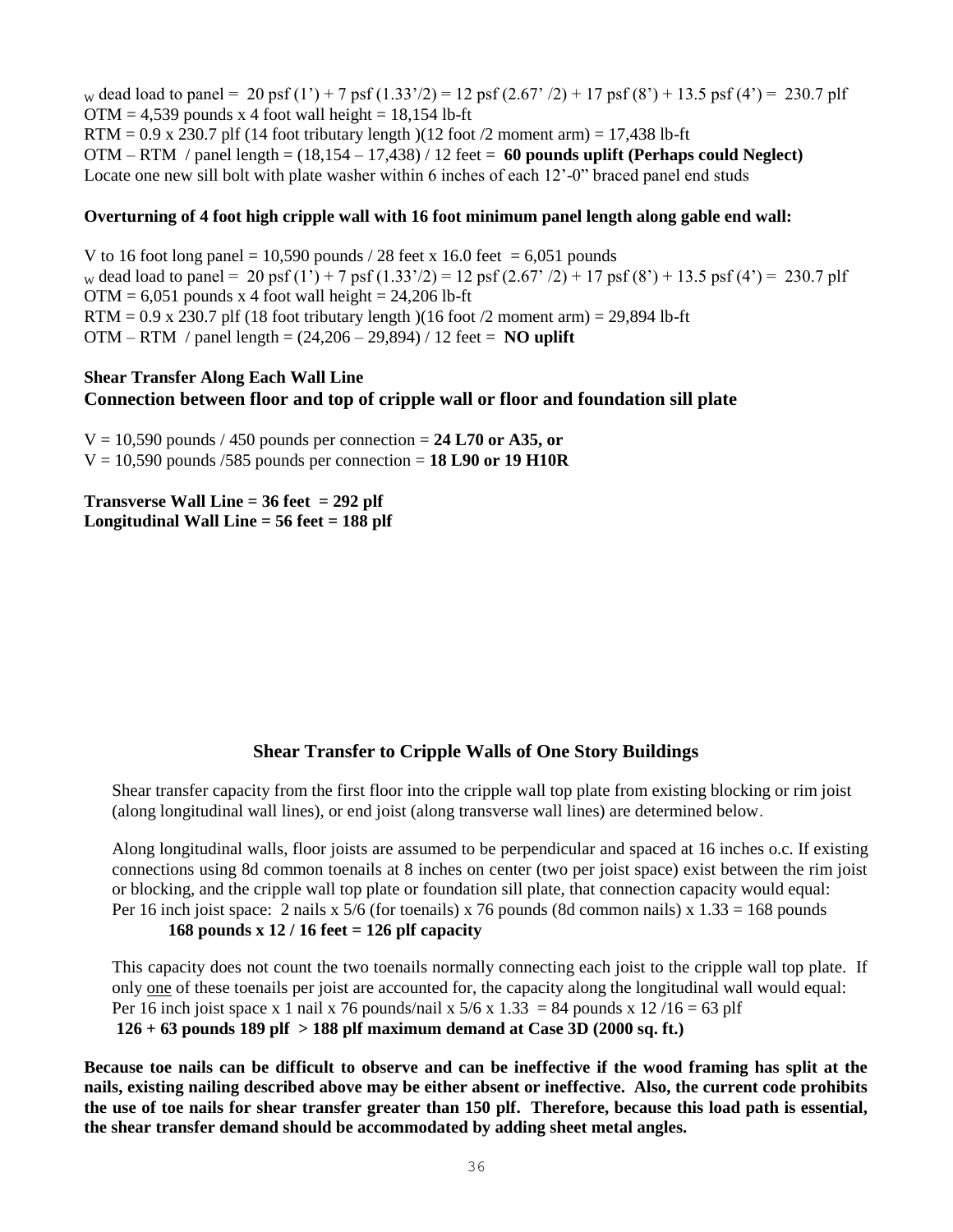## **Along transverse walls, if existing 8d toe nailing at 6 inches o.c. is assumed it provides only 168 plf. The demand along the transverse walls exceeds this amount in all Cases except for Case 3A (1200 sq. ft) Therefore, adding sheet metal angles is necessary along transverse walls.**

With respect to the ability of existing floor sheathing nailing to transfer shear into the top of the blocking or rim joist member the following analysis is provided:

Along the transverse walls where joists are assumed to be parallel to the wall, the ends of the floor sheathing boards should be nailed to that joist. Assuming 1x 6 straight sheathing with 2 - 8d nails each board, these wall lines should have 4 nails per foot assuming 6 inch wide boards. The capacity provided is 90 pounds per nail x 4 nails  $x$  1.33 = 478 plf capacity. Therefore no supplemental connection between the upper edge of the rim or blocking, and the floor sheathing should be necessary for the maximum 292 plf transverse direction demand of Case 3D (2000 sq. ft.). If the floor sheathing is plywood a lower capacity should be assumed. The typical plywood edge nailing is 8d @ 6"o.c. which gives 76 pounds x 2 nails/ft. x 1.33 = 202 plf. Adding in the 16d sill plate nailing assumed at 16" o.c. through the sheathing to the end joist would add 141 pounds x (0.77 Cd) x 1.33  $(12/16) = 109$  plf, for a total of 311 plf. This still exceeds the maximum demand of 292 plf.

The longitudinal direction demand is a maximum of 188 plf for Case 3D (2000 sq. ft.). In this case 8d nails from the sheathing into the rim member should occur at 16 inches on center. This corresponds to each sheathing board being nailed to each rim member at the same spacing as the perpendicular joists. In addition, the first story wall sill plate should be nailed into the rim member with 20d (or perhaps larger nails) at 32 inches on center (one every other stud bay). The combined capacity for both types of nails is: 90 pounds x 1.33 x (12/16) + 170 pounds (0.705 Cd) x 1.33 (12 / 32) = 150 plf. This capacity is about  $7 - 10\%$  less than the demand for the Case 3C small and large footprint houses and ranges from 14 – 25% less than the demand for the Case 3D houses.

## **Conclusions about shear transfer from floor to cripple wall in One-Story Buildings:**

**1) No supplemental connection between the floor sheathing and the top edge of blocking or rim joist should be necessary in a one story condition, even though along longitudinal walls the assumed capacity is less than the demand in some Cases.** 

## **2) Sheet metal angles should be provided between the bottom edge of joists or blocking and the top plate or foundation sill plate.**

### **Cripple Wall Top Plate used as a Collector in One Story Buildings**

Where an existing cripple wall uses a single top plate, or has a double top plate constructed without a standard lap splice as required by the code (e.g., 4 foot lap with  $8 - 16d$  nails) these conditions may create a weak link in a top plate being used as a collector between widely spaced retrofit braced wall segments. The collector force along the longitudinal walls (where joists are assumed perpendicular) varies from 103 plf to 188 plf . For the case of the 2,016 sq. ft. building with a 56 foot long wall where a total of 28 feet of bracing is provided, if this bracing is located in two sections only at each end of the wall, the collector length will be one half of the distance between the two 14 foot long braced segments. For this case, the maximum force demand along this collector occurs where it connects to the braced sections of the cripple wall, and is determined below:

### (56 feet - 28 feet) / 2 x 188 plf = **2,632 pounds**

The actual connection force will be proportionally less by 188 pounds per foot, where the butt joint occurs further away from the end of the braced panel and closer to the mid length of the wall. If braced panels are distributed along the length of the wall, rather than concentrated at the ends only, the splice connection force is also reduced, such that the maximum demand for this example is 188 plf times one-half the distance in feet between the braced wall ends. Where a top plate butt joint occurs within the length of a braced panel the sheathing nailing will also aid in providing a splice. However, the code does not permit using sheathing as a method of providing a collector splice, therefore wherever a top plate butt joint occurs it should be provided with a positive connection between the two pieces (2001 CBC Sec. 2315.5.2)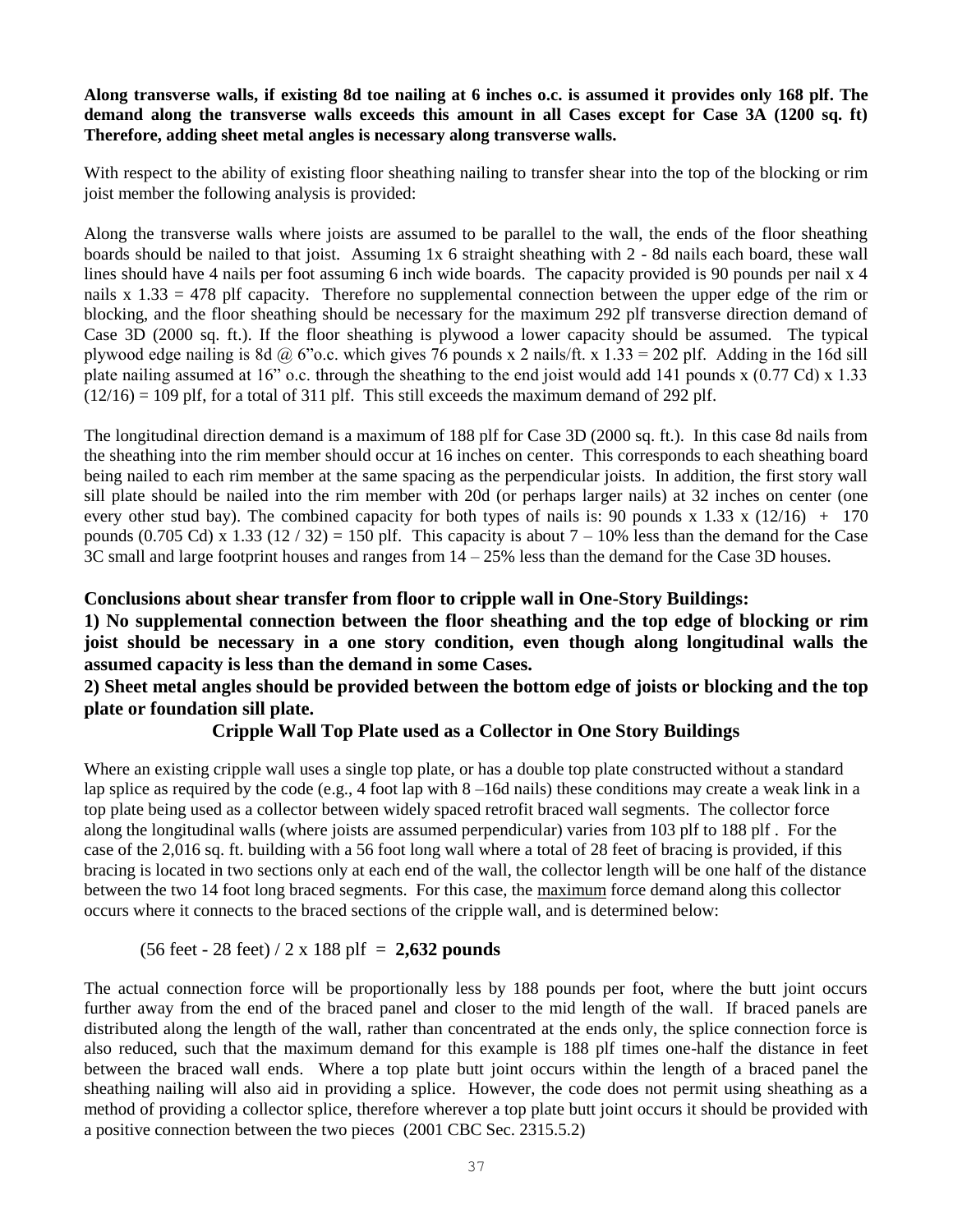A splice connection for a 2,632 pound demand could to be made with bolts or nails. A bolted connection could be provided by installing a  $4 - 1/2$ " bolts vertically through a single 2x top plate on each side of the butt joint, using a 16 inch long ¼ inch thick plate with bolts located 4 inches minimum from the butt joint and spaced 2.5 inches on center. An alternative splice could be made with an 18 gage strap nailed into the vertical face of the top plate having a total of 36 - 16d sinker nails. To prevent splitting, nails should be staggered and spaced not less than 1-½ inches apart. Commercially available straps with the necessary capacity would require that blocking be installed below the existing plate to allow for a second row of nails. The blocking would also need to be attached to the top plate with  $16 - 10d$  common nails along the length of the strap.

For the 36 foot long transverse wall, the maximum collector force is 288 plf for the Case 3D (2000 sq. ft.) house, and its maximum length is  $(36' - 28') / 2 = 4.0$  feet, therefore the force is 1,060 pounds. Along the transverse walls, the parallel end joist should be connected to the top plate as described above with L70 or equivalent angles, therefore a continuous joist should be able to act as the splice member for a single top plate IF the end butt joint of the top plate and end joint of the joist are offset, and the quantity of L70 angles on each side can provide the needed splice capacity. Where end joints in both the joist and a single top plate occur in close proximity, an additional splice connection of the top plate should be provided.

## **Conclusions about splices for single top plates of cripple walls.**

**The actual force at a splice of a single top plate in a cripple wall can vary greatly depending on the location of the splice with respect to the layout of the bracing panels along the wall. The code's prescriptive double top plate splice for conventional construction provides a seismic tension capacity of 1,500 pounds and therefore a retrofit code should likely prescribe a similar capacity connection. This would most easily be provided by an 30 inch long 18 gage strap with 22 - 10d full length nails to provide that capacity, such as a Simpson LSTA or MSTA, nailed to the vertical face of the top plate.** 

# **Overturning Considerations for One-Story Buildings**

The overturning calculations provided for each Case assume a lateral force within each braced panel that is directly proportional to its length as a fraction of the overall minimum length of bracing to be provided. For example if the total lateral load to a wall line is 7,600 pounds and the minimum bracing length is 20 feet, each 8 foot long panel section of bracing will be loaded with  $(7,600 / 20) \times 8 = 3,040$  pounds.

Dead load resistance to overturning is based on the unit weights for the various floor, roof and wall assembles assumed for each Case, and the tributary area supported by the cripple wall. **For roof loads tributary to a wall no roof overhang is assumed**. For the longitudinal walls the width of roof tributary to the exterior walls is 7'-6" for the 30 foot wide houses and 9 feet for the 36 foot wide house. These distances are based on one-quarter of the rafter span to the ridge, and are predicated on a purlin support being present at the halfway span of the rafter between the exterior wall and the roof ridge line. The width of first floor tributary to the longitudinal walls is 4 feet, based on an 8-foot span of floor joists to the first interior line of girders. Typically, the wall length resisting overturning is assumed to be 2 feet longer than the length of the braced wall panel. For example, a 4-foot long braced panel is assumed to engage 6 feet of tributary length for overturning resistance.

Because each individual braced wall length must be at least twice the cripple wall height, a maximum 4-foot height wall requires an 8-foot minimum bracing panel length. This requirement intends to reduce the uplift forces imposed by overturning. However, based on the calculations, net uplift will occur, particularly along the transverse gable end walls and even along the longitudinal (bearing) walls in the Cases having a lightweight roof.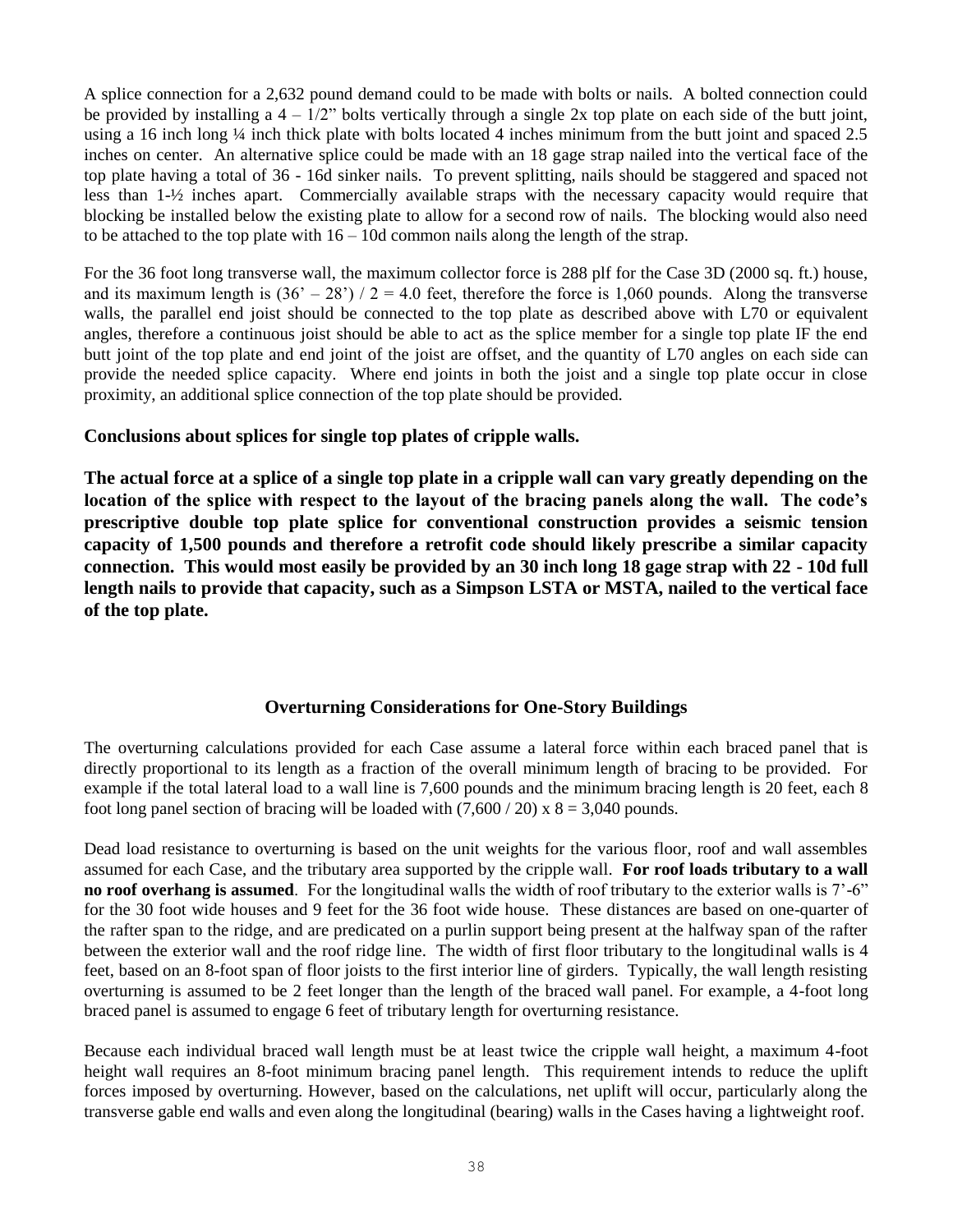#### **Conclusions about uplift restraint for cripple walls of One-story house:**

For 4"-0" tall walls having 8'-0" long braced panels, net uplift forces of up to 1000 pounds (ASD) are calculated to occur. In other cases the net uplift is 500 pounds or less. For these fairly small uplift forces, the use of foundation sill plate anchor bolts with plate washers could be utilized as restraint, based on the following. For example a  $\frac{1}{2}$ " diameter Kwik Bolt with 3-1/2" embed and 3-1/2" edge distance (20% redcution) has a tension capacity without special inspection of 700 pounds in 2000 psi concrete. Wedge-All anchors have smaller values of 532 pounds for ½" diameter without special inspection and assuming a 3-1/2 inch edge distance for 2000 psi concrete**. The minimum edge distances will require placing the bolts approximately 1 inch from the centerline of a 2x6 nominal sill plate. This would preclude the use of a flush cut sill method because the bolt would be too close to the edge of the cut face of the sill plate.A threaded rod installed with epoxy would be an alternative where an edge distance less than 3-1/2 inches is used.**

**For uplifts between zero and 550 pounds, a single expansion anchor bolt with plate washer could be located within 6 inches of the stud at each braced panel segment. Plate washers in this case should be wider and thicker than the minimum 2 x 2 x 3/16 inch typical plate washer to provide the uplift resistance. On a 2x6 nominal sill plate with the anchor bolt offset from the center of the sill plate by 1 inch a 5 x 5 x 3/8 inch washer with a 2 inch long diagonal slot is recommended.**

**For uplifts between 550 and 1000 pounds, a pair of sill anchorage expansion anchor bolts with plate washers could be used to resist this uplift. One bolt could be located within 6 inches of each side of the stud at each end of each brace d panel segment. Alternatively, an FJA / FSA type strap nailed to the end stud and bolted into the face of the foundation stem wall could be used for forces up to 1000 pounds.**

## **Case 3A Two Story Demand / Capacity for 30 ft x 40 ft (2,400 Sq. Ft.)**

Assume SD soil with Ca = 0.44; Na = 1.3; I = 1.00; and R = 5.5; Conversion to ASD force level:  $1/1.4$ Seismic  $V = 0.186$  W

Dead loads (W) tributary to cripple wall level for 30 x 40 two story = 2,400 square feet:

Roof/Ceiling: 11 psf  $(34' \times 44') = 16.456$  kips

Second Floor: 9 psf  $(30' \times 40') = 10.80$  kips First floor: 7 psf  $(30' \times 40') = 8.40$  kips

Exterior Walls: 1st  $\alpha$  and  $\alpha$  $\frac{11}{2}$  **0**  $\frac{6}{4}$  (16' (30'  $\frac{2}{3}$  + 40'  $\frac{3}{4}$  +  $\frac{17.9211}{2}$ 

| $\Gamma$ & $2$ Story walls: | 8 pst (16) (30 x 2 + 40 x 2) = 17.92 kips |              |
|-----------------------------|-------------------------------------------|--------------|
| Gable end walls:            | 5 psf $(5' \times 30')$ 2 / 2 =           | $0.75$ kips  |
| Cripple walls:              | 6 psf (2') (30' x 2 + 40' x 2) =          | $1.68$ kips  |
|                             |                                           | $20.35$ kips |

Interior wall:  $8 \text{ psf } (8') (29' \text{ x } 5 + 39' \text{ x } 3) = 16.768 \text{ kips}$ 

Sum  $W = 16.46 + 10.8 + 8.4 + 20.35 + 16.77 = 72.77$  kips Total  $V = (0.186) W = 13.536$  kips V to each cripple wall line =  $13.536 / 2 = 6.77$  kips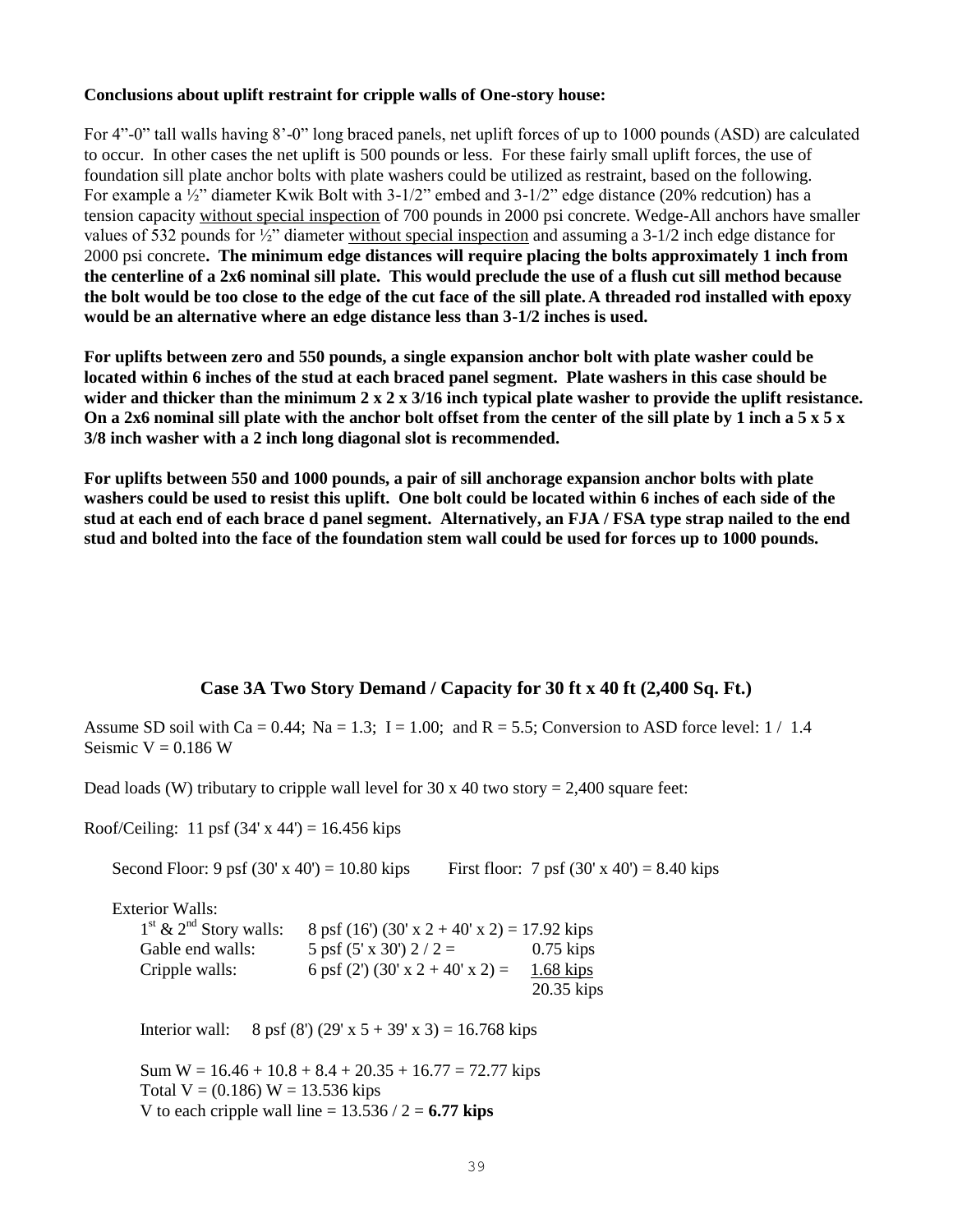### **Number of sill bolts needed along any wall:**

6,768 pounds / 820 pounds/bolt = **9 – 1/2" bolts** 6,768 pounds / 1170 pounds/bolt = **6 – 5/8" bolts** 6,768 pounds / 1340 pounds/UFP10 = **6 UFP10**

#### Length of cripple wall braced with 15/32" rated plywood sheathing w/8d @ 4" edge nailing: V to each wall line / unit capacity = lineal feet of panel based on  $16$ " stud spacing

6,768 pounds / 380 plf = **18'-8"**

## **Overturning of 2 foot high cripple wall with 4 foot minimum panel length along gable end wall:**

V to 4 foot long panel =  $6,768$  pounds / 18.67 feet x 4.0 feet = 1,450 pounds w dead load to panel = 11 psf (1') + (9 psf +7 psf)(1.33'/2) + 5 psf (2.67'/2) + 8 psf (16') + 6 psf (2') =168.3 plf  $OTM = 1,450$  pounds x 2 foot wall height = 2,900 lb-ft  $RTM = 0.9$  x 168.3 plf (6 foot tributary length)(4 foot /2 moment arm) = 1,818 lb-ft OTM – RTM / panel length = (2,900 – 1,818) / 4 feet = **271 pounds uplift** Locate one new sill bolt with plate washer within 6 inches of each 4'-0" braced panel end studs

## **Overturning of 2 foot high cripple wall with 4 foot minimum panel length along longitudinal wall:**

V to 4 foot long panel =  $6,768$  pounds / 18.67 feet x 4.0 feet = 1,450 pounds w dead load to panel = 11 psf  $(7.5') + 7$  psf  $(4') + 9$  psf  $(7.5') + 8$  psf  $(16') + 6$  psf  $(2') = 318$  plf  $OTM = 1,450$  pounds x 2 foot wall height = 2,900 lb-ft  $RTM = 0.9$  x 318 plf (6 foot tributary length)(4 foot /2 moment arm) = 3,434 lb-ft OTM – RTM / panel length =  $(2,900 - 3,434)$  / 4 feet = **NO uplift** 

### **Overturning of 2 foot high cripple wall with 8 foot minimum panel length along gable end wall:**

V to 8 foot long panel =  $6,768$  pounds / 18.67 feet x 8.0 feet = 2,900 pounds w dead load to panel = 11 psf (1') + (9 psf +7 psf)(1.33'/2) + 5 psf (2.67'/2) + 8 psf (16') + 6 psf (2') =168.3 plf  $OTM = 2,900$  pounds x 2 foot wall height = 5,801 lb-ft  $RTM = 0.9$  x 168.3 plf (10 foot tributary length) (8 foot /2 moment arm) = 6,060 lb-ft OTM – RTM / panel length =  $(5,801 - 6,060)$  / 8 feet = **NO uplift** 

### **Overturning of 4 foot high cripple wall with 8 foot minimum panel length along gable end wall**

V to 8 foot long panel =  $6,768$  pounds / 18.67 feet x 8.0 feet = 2,900 pounds w dead load to panel = 11 psf (1') + (9 psf +7 psf)(1.33'/2) + 5 psf (2.67'/2) + 8 psf (16') + 6 psf (4') =180.3 plf  $OTM = 2,900$  pounds x 4 foot wall height = 11,602 lb-ft RTM =  $0.9 \times 180.3$  plf (10 foot tributary length)(8 foot) /2 moment arm) =  $6,492$  lb-ft OTM – RTM / panel length = (11,602 – 6,492) / 8 feet = **639 pounds uplift** Locate two new sill bolts with plate washer within 6 inches of each 8'-0" panel end studs (one each side)

### **Overturning of 4 foot high cripple wall with 8 foot minimum panel length along longitudinal wall**

V to 8 foot long panel  $= 6,768$  pounds / 18.67 feet x 8.0 feet  $= 2,900$  pounds w dead load to panel = 11 psf  $(7.5') + 7$  psf  $(4') + 9$  psf  $(7.5') + 8$  psf  $(16') + 6$  psf  $(4') = 330$  plf  $OTM = 2,900$  pounds x 4 foot wall height = 11,602 lb-ft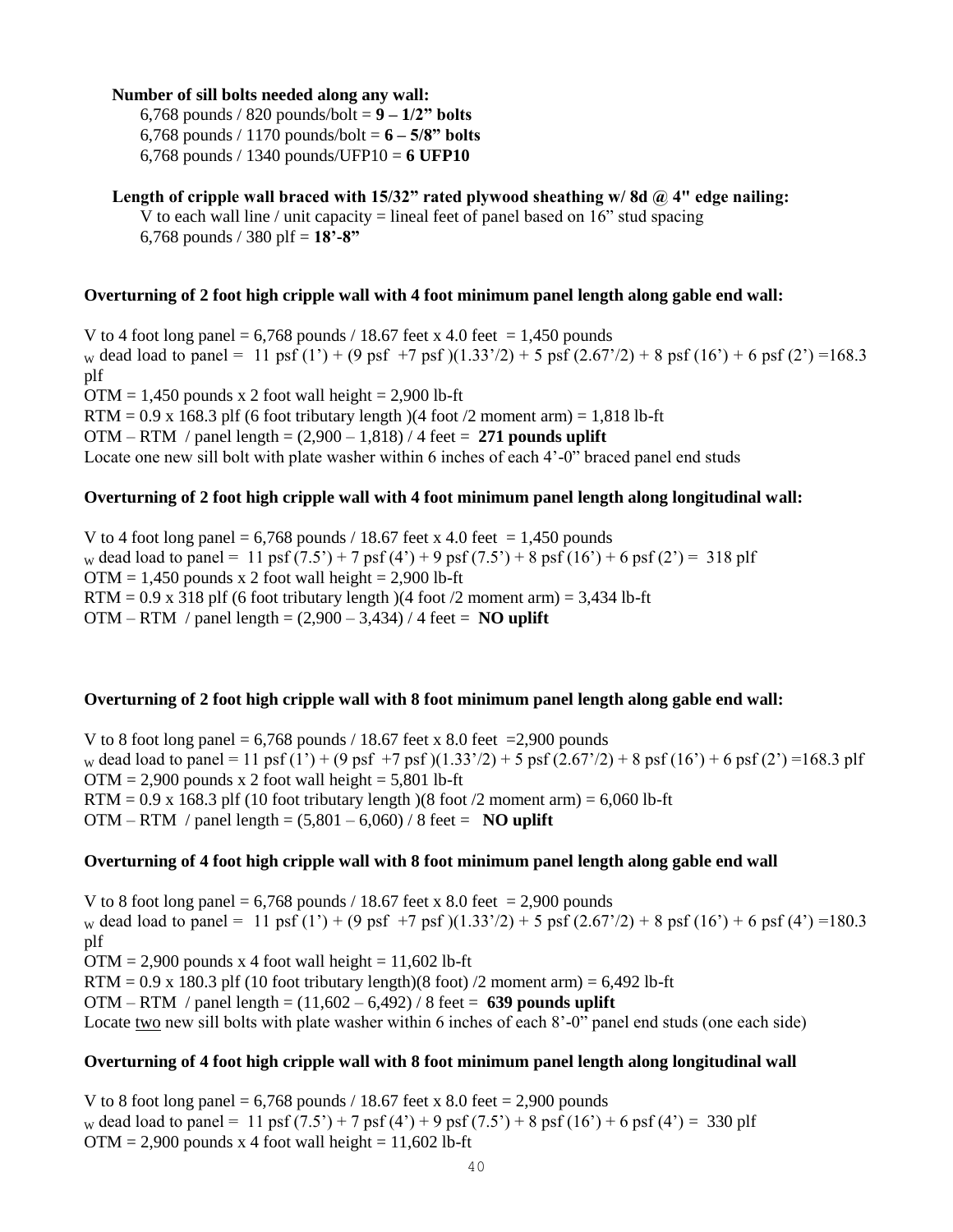$RTM = 0.9$  x 330 plf (10 foot tributary length)(8 foot) /2 moment arm) = 11,880 lb-ft OTM – RTM / panel length =  $(11,602 - 11,880)$  / 8 feet = **NO uplift** 

#### **Overturning of 4 foot high cripple wall with 12 foot minimum panel length along gable end wall**

V to 12 foot long panel =  $6,768$  pounds / 18.67 feet x 12.0 feet = 4,351 pounds w dead load to panel = 11 psf (1') + (9 psf +7 psf)(1.33'/2) + 5 psf (2.67'/2) + 8 psf (16') + 6 psf (4') =180.3 plf  $OTM = 4,351$  pounds x 4 feet wall height = 17,403 lb-ft RTM =  $0.9 \times 180.3$  plf (14 feet tributary length)(12 feet) /2 moment arm) = 13,633 lb-ft OTM – RTM / panel length = (17,403 – 13,633) / 12 feet = **314 pounds uplift** Locate one new sill bolt with plate washer within 6 inches of each 12'-0" braced panel end studs

### **Overturning of 4 foot high cripple wall with 16 foot minimum panel length along gable end wall**

V to 12 foot long panel =  $6,768$  pounds / 18.67 feet x 16.0 feet = 5,801 pounds w dead load to panel = 11 psf (1') + (9 psf +7 psf)(1.33'/2) + 5 psf (2.67'/2) + 8 psf (16') + 6 psf (4') =180.3 plf  $OTM = 5,801$  pounds x 4 feet wall height = 23,205 lb-ft RTM =  $0.9$  x 180.3 plf (18 feet tributary length)(16 feet) /2 moment arm) =  $23,371$  lb-ft OTM – RTM / panel length = (23,205 – 23,371) / 16 feet = **NO uplift**

## **Shear Transfer Along Each Wall Line**

 $V = 6,768$  pounds / 450 pounds per connection = 15 L70 or A35, or  $V = 6,768$  pounds / 585 pounds per connection = 11 L90 or H10R

**Transverse Wall Line = 30 feet = 226 plf Longitudinal Wall Line = 40 feet = 169 plf**

#### **Case 3A Two Story Demand / Capacity for 30 ft x 30 ft (1,800 Sq. Ft.)**

Dead loads (W) tributary to cripple wall level for 1,800 square feet:

Roof/Ceiling: 11 psf  $(34' \times 34') = 12.716$  kips

Second Floor: 9 psf (30' x 30') = 8.10 kips First floor: 7 psf (30' x 30') = 6.30 kips

Exterior Walls:  $1^{\text{st}}$  &  $2^{\text{nd}}$  Story walls:  $8 \text{ psf } (16') (30' \text{ x } 2 + 30' \text{ x } 2) = 15.36 \text{ kips}$ Gable end walls:  $5 \text{ psf } (5' \text{ x } 30') 2 / 2 = 0.75 \text{ kips}$ Cripple walls: 6 psf (2') (30' x 2 + 30' x 2) = 1.44 kips 17.55 kips Interior wall:  $8 \text{ psf } (8') (29' \text{ x } 5 + 29' \text{ x } 3) = 14.848 \text{ kips}$ Sum  $W = 12.72 + 8.10 + 6.30 + 17.55 + 14.85 = 59.51$  kips Total  $V = (0.186) W = 11.070$  kips V to each cripple wall line  $= 11.070 / 2 = 5.535$  kips

#### **Number of sill bolts needed along any wall:**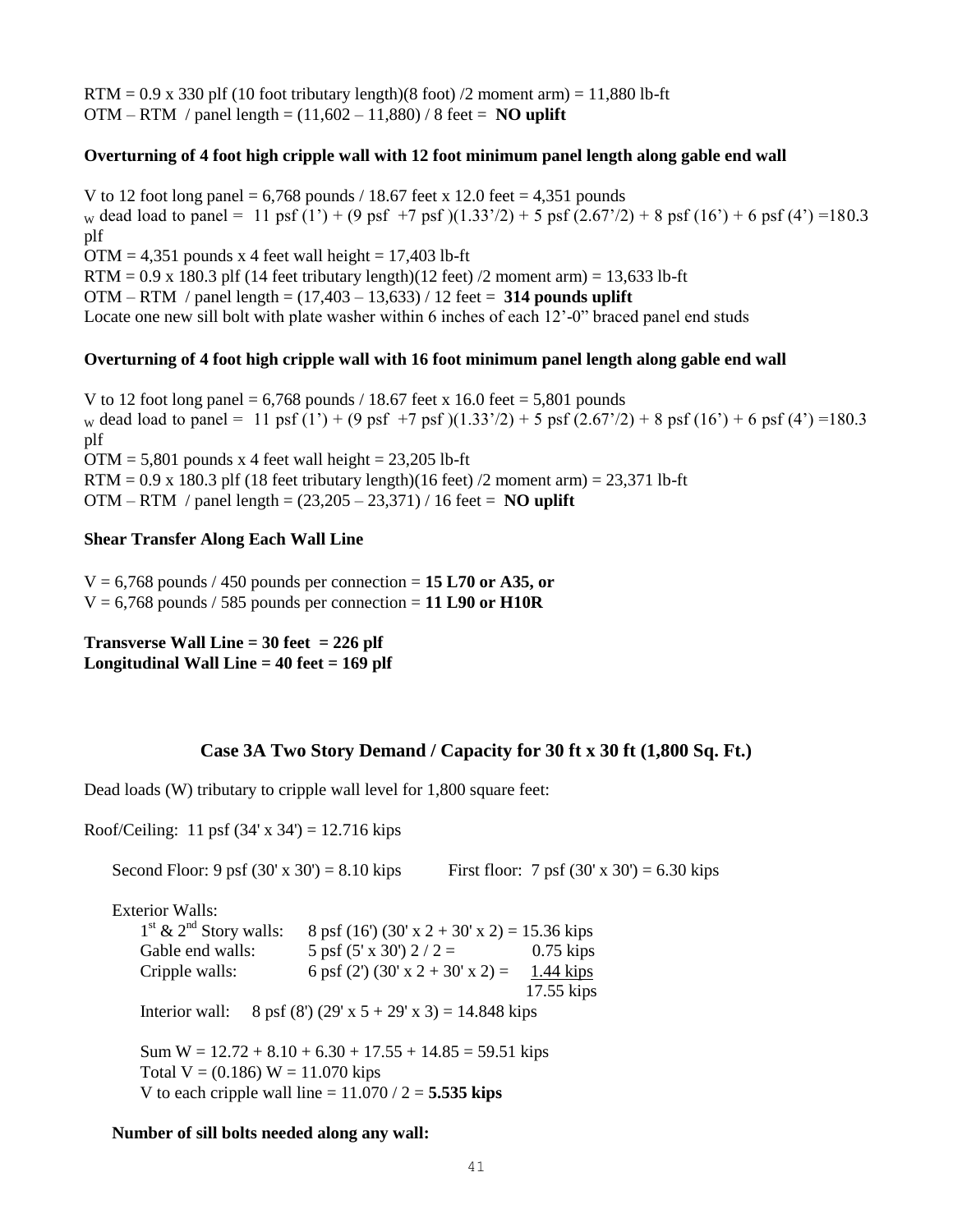5,535 pounds / 820 pounds/bolt = **7 – 1/2" bolts** 5,535 pounds / 1170 pounds/bolt = **5 – 5/8" bolts** 5,535 pounds / 1340 pounds/UFP10 = **5 UFP10**

**Length of cripple wall braced with 15/32" rated plywood sheathing w/ 8d @ 4" edge nailing:** V to each wall line / unit capacity  $=$  lineal feet of panel based on 16 inch stud spacing 5,535 pounds / 380 plf **= 14'-8"**

#### **Overturning of 2 foot high cripple wall with 4 foot minimum panel length along gable end wall:**

V to 4 foot long panel = 5,535 pounds / 14.67 feet x 4.0 feet = 1,510 pounds w dead load to panel = 11 psf (1') + (9 psf +7 psf)(1.33'/2) + 5 psf (2.67'/2) + 8 psf (16') + 6 psf (2') =168.3 plf  $OTM = 1,510$  pounds x 2 foot wall height = 3,019 lb-ft  $RTM = 0.9$  x 168.3 plf (6 foot tributary length)(4 foot /2 moment arm) = 1,818 lb-ft OTM – RTM / panel length = (3,019 – 1,818) / 4 feet = **300 pounds uplift** Locate one new sill bolt with plate washer within 6 inches of each 4'-0" braced panel end studs

#### **Overturning of 2 foot high cripple wall with 4 foot minimum panel length along longitudinal wall:**

V to 4 foot long panel = 5,535 pounds / 14.67 feet x 4.0 feet = 1,510 pounds w dead load to panel = 11 psf  $(7.5') + 7$  psf  $(4') + 9$  psf  $(7.5') + 8$  psf  $(16') + 6$  psf  $(2') = 318$  plf  $OTM = 1,510$  pounds x 2 foot wall height = 3,019 lb-ft RTM =  $0.9$  x 318 plf (6 foot tributary length)(4 foot /2 moment arm) = 3,434 lb-ft OTM – RTM / panel length =  $(3,019 - 3,434)$  / 4 feet = **NO uplift** 

#### **Overturning of 2 foot high cripple wall with 8 foot minimum panel length along gable end wall:**

V to 8 foot long panel = 5,535 pounds / 14.67 feet x 8.0 feet = 3,019 pounds w dead load to panel = 11 psf (1') + (9 psf +7 psf)(1.33'/2) + 5 psf (2.67'/2) + 8 psf (16') + 6 psf (2') =168.3 plf  $OTM = 3,019$  pounds x 2 foot wall height = 6,038 lb-ft  $RTM = 0.9$  x 168.3 plf (10 foot tributary length)(8 foot /2 moment arm) = 6,060 lb-ft OTM – RTM / panel length =  $(6,038 - 6,060)$  / 8 feet = **NO uplift Overturning of 4 foot high cripple wall with 8 foot minimum panel length along gable end wall** 

V to 8 foot long panel = 5,535 pounds / 14.67 feet x 8.0 feet = 3,019 pounds w dead load to panel = 11 psf (1') + (9 psf +7 psf)(1.33'/2) + 5 psf (2.67'/2) + 8 psf (16') + 6 psf (4') =180.3 plf  $OTM = 3,019$  pounds x 4 foot wall height = 12,076 lb-ft  $RTM = 0.9$  x 180.3 plf (10 foot tributary length)(8 foot) /2 moment arm) = 6,492 lb-ft OTM – RTM / panel length = (12,076 – 6,492) / 8 feet = **698 pounds uplift** Locate two new sill bolts with plate washer within 6 inches of each 8'-0" panel end studs (one each side)

### **Overturning of 4 foot high cripple wall with 8 foot minimum panel length along longitudinal wall**

V to 8 foot long panel =  $5,535$  pounds / 14.67 feet x 8.0 feet = 3,019 pounds w dead load to panel = 11 psf  $(7.5') + 7$  psf  $(4') + 9$  psf  $(7.5') + 8$  psf  $(16') + 6$  psf  $(4') = 330$  plf  $OTM = 3,019$  pounds x 4 foot wall height = 12,076 lb-ft  $RTM = 0.9$  x 330 plf (10 foot tributary length)(8 foot) /2 moment arm) = 11,880 lb-ft OTM – RTM / panel length = (12,076 – 11,880) / 8 feet = **25 pounds uplift (Neglect)**

#### **Overturning of 4 foot high cripple wall with 12 foot minimum panel length along gable end wall**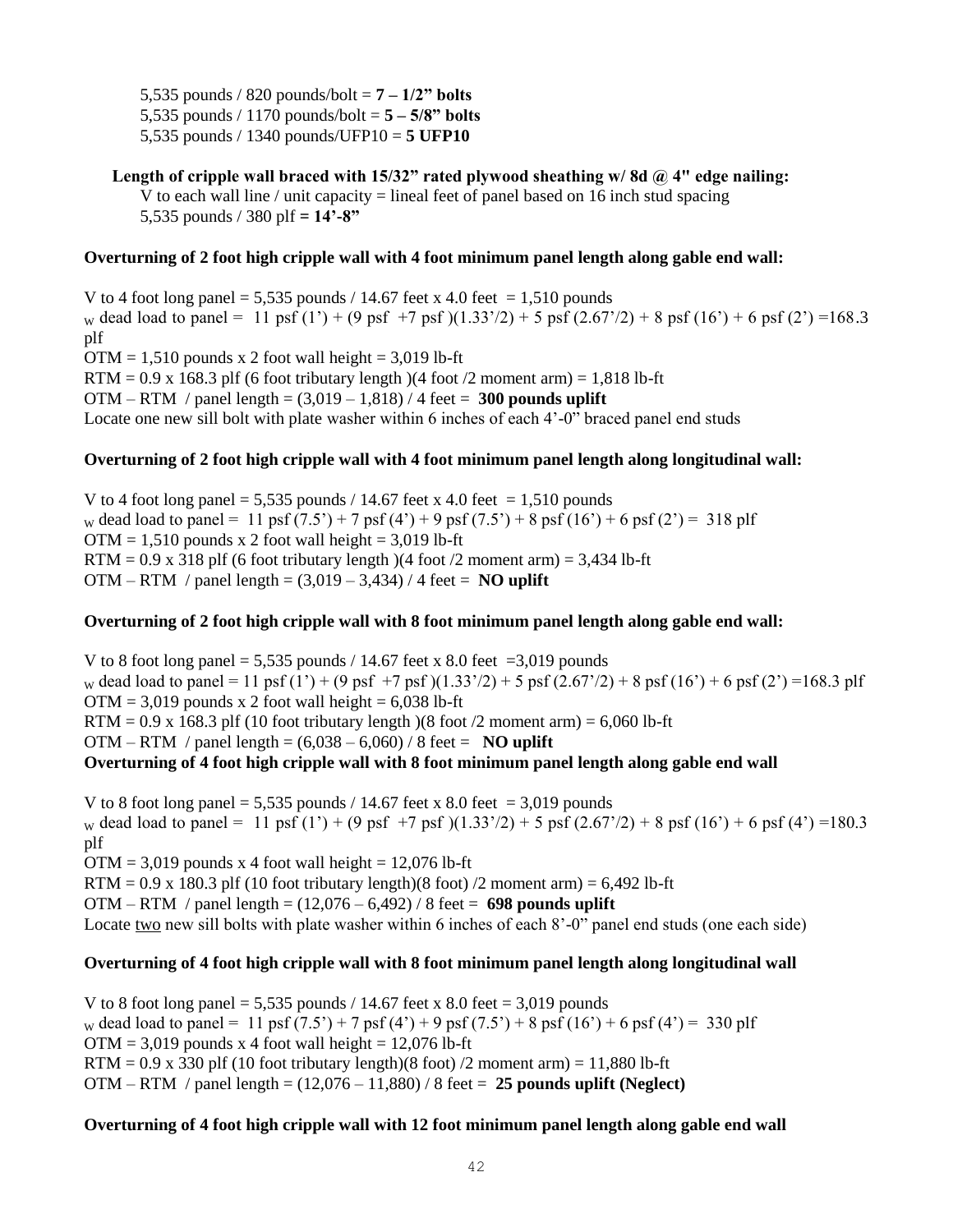V to 12 foot long panel = 5,535 pounds  $/$  14.67 feet x 12.0 feet = 4,529 pounds w dead load to panel = 11 psf (1') + (9 psf +7 psf)(1.33'/2) + 5 psf (2.67'/2) + 8 psf (16') + 6 psf (4') =180.3 plf  $OTM = 4,529$  pounds x 4 feet wall height = 18,115 lb-ft RTM =  $0.9 \times 180.3$  plf (14 feet tributary length)(12 feet /2 moment arm) = 13,633 lb-ft OTM – RTM / panel length = (18,115 – 13,633) / 12 feet = **373 pounds uplift** Locate one new sill bolt with plate washer within 6 inches of each 12'-0" braced panel end studs

### **Overturning of 4 foot high cripple wall with 14'-8" continuous panel length along gable end wall**

V to  $14'$ -8" foot long panel = 5,535 pounds w dead load to panel = 11 psf (1') + (9 psf +7 psf)(1.33'/2) + 5 psf (2.67'/2) + 8 psf (16') + 6 psf (4') =180.3 plf  $OTM = 5,535$  pounds x 4 feet wall height = 22,140 lb-ft RTM =  $0.9 \times 180.3$  plf (16.67 feet tributary length)(14.67 feet /2 moment arm) = 19,837 lb-ft OTM – RTM / panel length = (22,140 – 19,837) / 14.67 feet = **157 pounds uplift**  Locate one new sill bolt with plate washer within 6 inches of each 14'-8" braced panel end studs

#### **Shear Transfer Along Each Wall Line**

 $V = 5,535$  pounds / 450 pounds per connection = 13 L70 or A35, or  $V = 5,535$  pounds / 585 pounds per connection = 10 L90 or H10R

**Transverse Wall Line = 30 feet = 185 plf Longitudinal Wall Line = 30 feet = 185 plf**

### **Case 3A Two Story Demand / Capacity for 30' x 50' = 3,000 square feet**

Dead loads (W) tributary to cripple wall level for 3,000 square feet:

Roof/Ceiling: 11 psf  $(34' \times 54') = 20.196$  kips

43 Second Floor: 9 psf  $(30' \times 50') = 13.50$  kips First floor: 7 psf  $(30' \times 50') = 10.50$  kips Exterior Walls:  $1<sup>st</sup>$  &  $2<sup>nd</sup>$  Story walls:  $8 \text{ psf } (16') (30' \text{ x } 2 + 50' \text{ x } 2) = 20.48 \text{ kips}$ Gable end walls:  $5 \text{ psf } (5 \text{ x } 30') 2 / 2 = 0.75 \text{ kips}$ Cripple walls: 6 psf (2') (30' x 2 + 50' x 2) = 1.92 kips 23.15 kips Interior wall:  $8 \text{ psf } (8') (29' \text{ x } 5 + 49' \text{ x } 3) = 18.688 \text{ kips}$ Sum  $W = 20.20 + 13.50 + 10.50 + 23.15 + 18.69 = 86.03$  kips Total  $V = (0.186) W = 16.002$  kips V to each cripple wall line  $= 16.002 / 2 = 8.00$  kips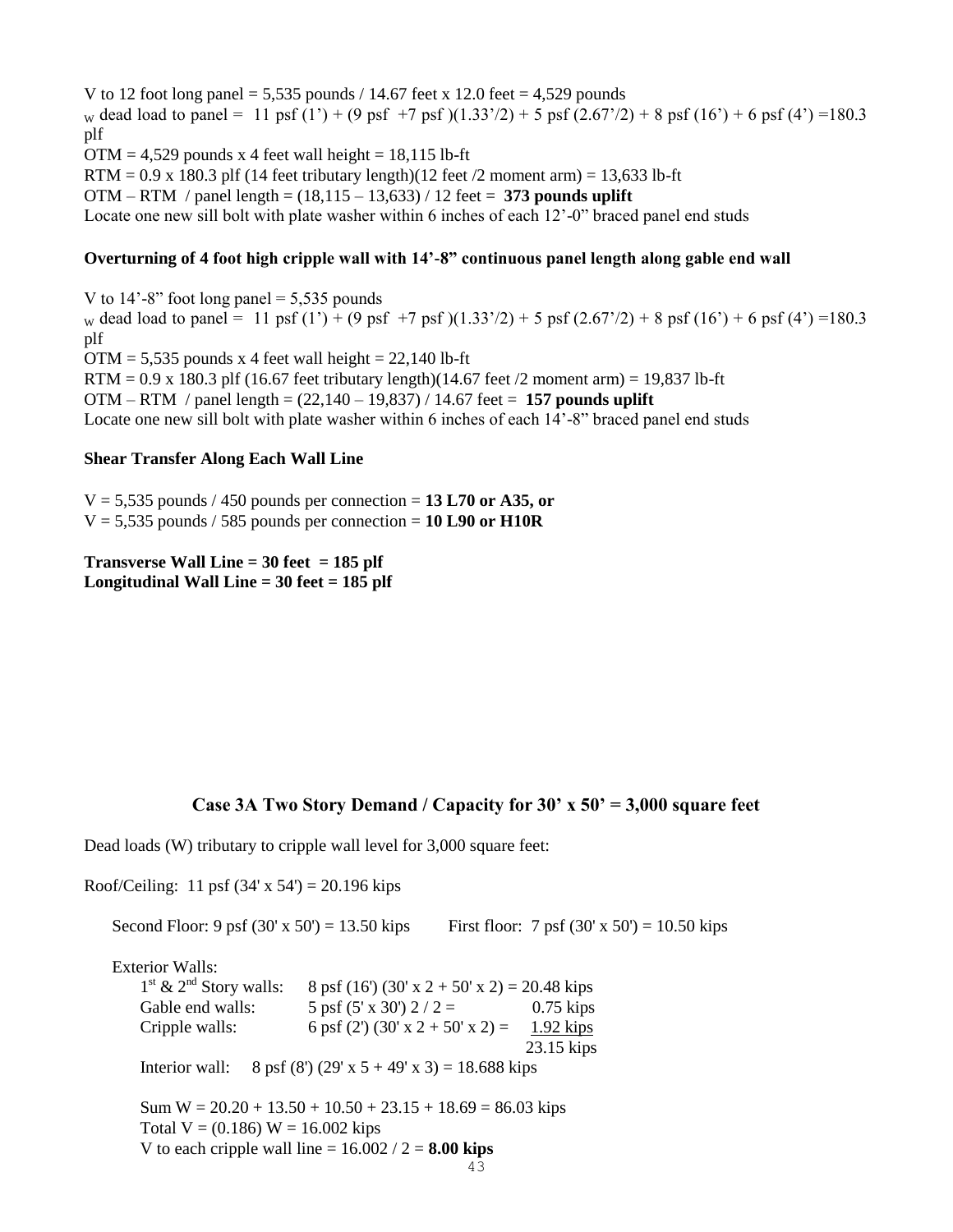#### **Number of sill bolts needed along any wall:**

8,001 pounds / 820 pounds/bolt = **10 – 1/2" bolts** 8,001 pounds / 1170 pounds/bolt = **7 – 5/8" bolts** 8,001 pounds / 1340 pounds/UFP10 = **6 UFP10**

## **Length of cripple wall braced with 15/32" rated plywood sheathing w/ 8d @ 4" edge nailing:**

V to each wall line / unit capacity  $=$  lineal feet of panel based on 16 inch stud spacing 8,001 pounds / 380 plf **= 21'-4"**

#### **Overturning of 2 foot high cripple wall with 4 foot minimum panel length along gable end wall:**

V to 4 foot long panel =  $8,001$  pounds / 21.33 feet x 4.0 feet = 1,500 pounds w dead load to panel = 11 psf (1') + (9 psf +7 psf)(1.33'/2) + 5 psf (2.67'/2) + 8 psf (16') + 6 psf (2') =168.3 plf  $OTM = 1,500$  pounds x 2 foot wall height = 3,000 lb-ft RTM =  $0.9 \times 168.3$  plf (6 foot tributary length)(4 foot /2 moment arm) = 1,818 lb-ft OTM – RTM / panel length = (3,000 – 1,818) / 4 feet = **296 pounds uplift** Locate one new sill bolt with plate washer within 6 inches of each 4'-0" braced panel end studs

### **Overturning of 2 foot high cripple wall with 4 foot minimum panel length along longitudinal wall:**

V to 4 foot long panel =  $8,001$  pounds / 21.33 feet x 4.0 feet = 1,500 pounds w dead load to panel = 11 psf  $(7.5') + 7$  psf  $(4') + 9$  psf  $(7.5') + 8$  psf  $(16') + 6$  psf  $(2') = 318$  plf  $OTM = 1,500$  pounds x 2 foot wall height = 3,000 lb-ft  $RTM = 0.9$  x 318 plf (6 foot tributary length)(4 foot /2 moment arm) = 3,434 lb-ft OTM – RTM / panel length =  $(3,000 - 3,434)$  / 4 feet = **NO uplift** 

### **Overturning of 2 foot high cripple wall with 8 foot minimum panel length along gable end wall:**

V to 8 foot long panel =  $8,001$  pounds / 21.33 feet x 8.0 feet = 3,000 pounds w dead load to panel = 11 psf (1') + (9 psf +7 psf)(1.33'/2) + 5 psf (2.67'/2) + 8 psf (16') + 6 psf (2') =168.3 plf  $OTM = 3,000$  pounds x 2 foot wall height = 6,001 lb-ft  $RTM = 0.9$  x 168.3 plf (10 foot tributary length) (8 foot /2 moment arm) = 6,060 lb-ft OTM – RTM / panel length =  $(6,001 - 6,060)$  / 8 feet = **NO uplift Overturning of 4 foot high cripple wall with 8 foot minimum panel length along gable end wall** 

V to 8 foot long panel =  $8,001$  pounds / 21.33 feet x 8.0 feet = 3,000 pounds w dead load to panel = 11 psf (1') + (9 psf +7 psf)(1.33'/2) + 5 psf (2.67'/2) + 8 psf (16') + 6 psf (4') =180.3 plf  $OTM = 3,000$  pounds x 4 foot wall height = 12,002 lb-ft  $RTM = 0.9$  x 180.3 plf (10 foot tributary length)(8 foot) /2 moment arm) = 6,492 lb-ft OTM – RTM / panel length = (12,002 – 6,492) / 8 feet = **689 pounds uplift** Locate two new sill bolts with plate washer within 6 inches of each 8'-0" panel end studs (one each side)

### **Overturning of 4 foot high cripple wall with 8 foot minimum panel length along longitudinal wall**

V to 8 foot long panel =  $8,001$  pounds  $/ 21.33$  feet x  $8.0$  feet =  $3,000$  pounds w dead load to panel = 11 psf  $(7.5') + 7$  psf  $(4') + 9$  psf  $(7.5') + 8$  psf  $(16') + 6$  psf  $(4') = 330$  plf  $OTM = 3,000$  pounds x 4 foot wall height = 12,002 lb-ft  $RTM = 0.9$  x 330 plf (10 foot tributary length)(8 foot) /2 moment arm) = 11,880 lb-ft OTM – RTM / panel length = (12,002 – 11,880) / 8 feet = **15 pounds uplift (Neglect)**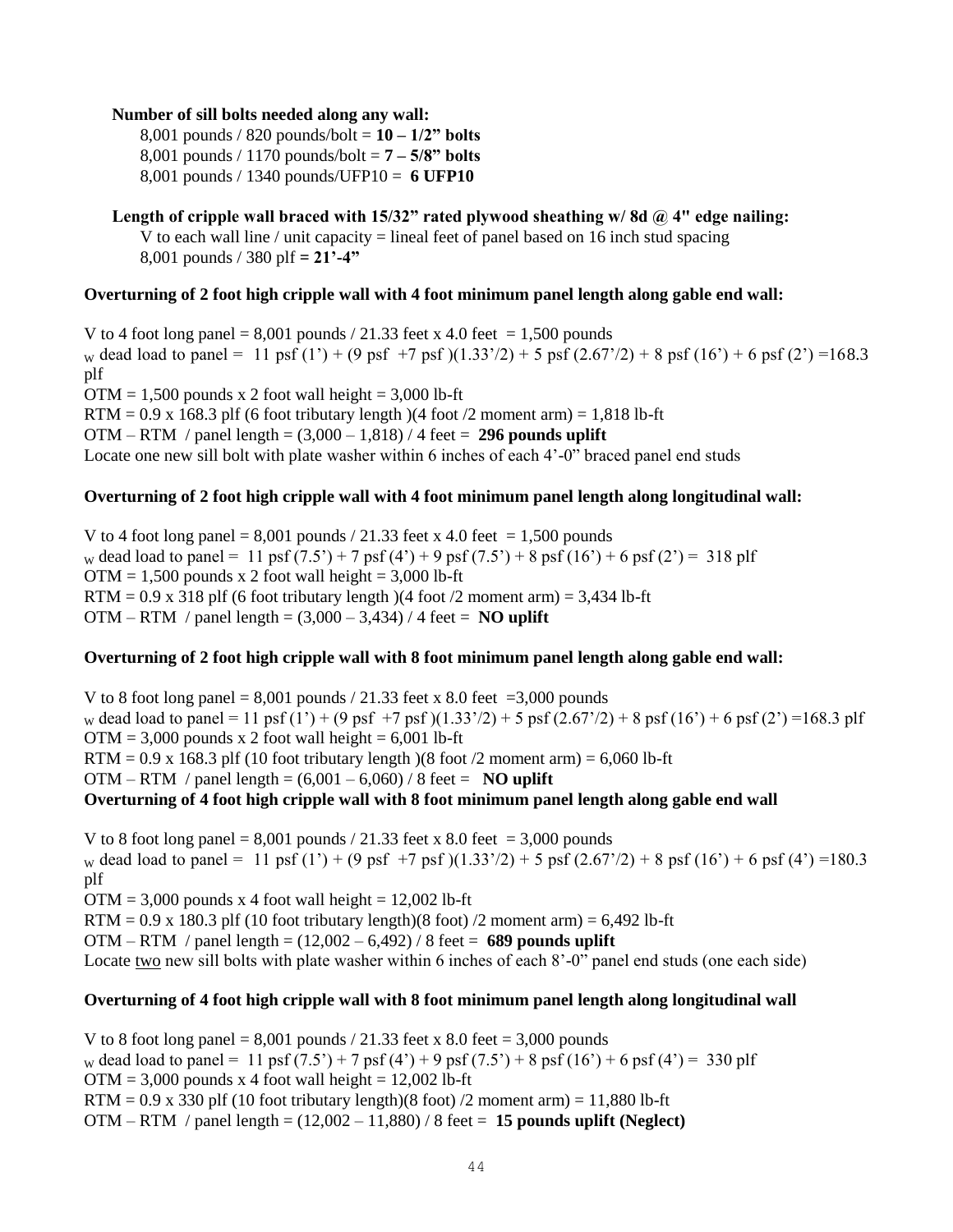### **Overturning of 4 foot high cripple wall with 12 foot minimum panel length along gable end wall**

V to 12 foot long panel =  $8,001$  pounds  $/ 21.33$  feet x 12.0 feet = 4,501 pounds w dead load to panel = 11 psf (1') + (9 psf +7 psf)(1.33'/2) + 5 psf (2.67'/2) + 8 psf (16') + 6 psf (4') =180.3 plf  $OTM = 4,501$  pounds x 4 feet wall height = 18,002 lb-ft  $RTM = 0.9$  x 180.3 plf (14 feet tributary length)(12 feet) /2 moment arm) = 13,633 lb-ft OTM – RTM / panel length = (18,002 – 13,633) / 12 feet = **364 pounds uplift** Locate one new sill bolt with plate washer within 6 inches of each 12'-0" braced panel end studs

## **Overturning of 4 foot high cripple wall with 16 foot minimum panel length along gable end wall**

V to 12 foot long panel = 8,001 pounds  $/ 21.33$  feet x 16.0 feet = 6,001 pounds w dead load to panel = 11 psf (1') + (9 psf +7 psf)(1.33'/2) + 5 psf (2.67'/2) + 8 psf (16') + 6 psf (4') =180.3 plf  $OTM = 6,001$  pounds x 4 feet wall height = 24,003 lb-ft RTM =  $0.9$  x 180.3 plf (18 feet tributary length)(16 feet) /2 moment arm) =  $23,371$  lb-ft OTM – RTM / panel length = (24,003 – 23,271) / 16 feet = **40 pounds uplift (Neglect)**

## **Shear Transfer Along Each Wall Line**

 $V = 8,001$  pounds / 450 pounds per connection = 18 L70 or A35, or  $V = 8,001$  pounds / 585 pounds per connection = **14 L90 or H10R** 

**Transverse Wall Line = 30 feet = 267 plf Longitudinal Wall Line = 50 feet = 160 plf**

# **Case 3B Two Story Demand / Capacity for 30 ft x 40 ft (2,400 Sq. Ft.)**

Assume SD soil with Ca = 0.44; Na = 1.3; I = 1.00; and R = 5.5; Conversion to ASD force level:  $1/1.4$ Seismic  $V = 0.186$  W

Dead loads (W) tributary to cripple wall level for  $30 \times 40$  two story = 2,400 square feet:

Roof/Ceiling: 14 psf  $(34' \times 44') = 20.944$  kips

Second Floor: 11 psf  $(30' \times 40') = 13.20$  kips First floor: 7 psf  $(30' \times 40') = 8.40$  kips

Exterior Walls:  $1<sup>st</sup>$  &  $2<sup>nd</sup>$  Story walls:  $10 \text{ psf } (16') (30' \text{ x } 2 + 40' \text{ x } 2) = 22.40 \text{ kips}$ Gable end walls:  $5 \text{ psf } (5 \text{ x } 30') 2 / 2 = 0.75 \text{ kips}$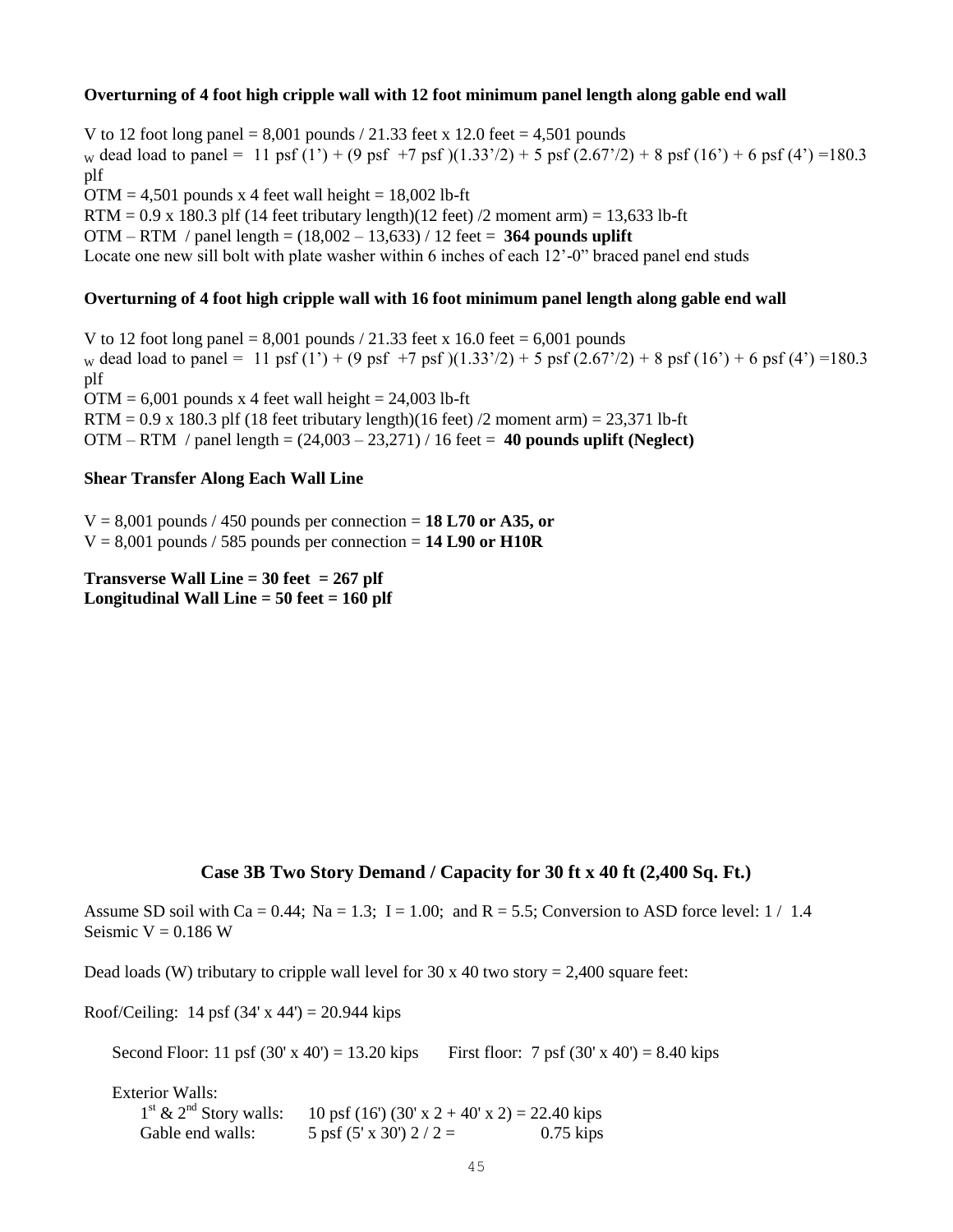| Cripple walls: | 6 psf (2') (30' x 2 + 40' x 2) = | $1.68$ kips |
|----------------|----------------------------------|-------------|
|                |                                  | 24.83 kips  |

Interior wall: 12 psf (8') (29' x  $5 + 39'$  x 3) = 25.152 kips

Sum  $W = 20.94 + 13.2 + 8.4 + 24.83 + 25.15 = 92.53$  kips Total  $V = (0.186) W = 17.210$  kips V to each cripple wall line  $= 17.210 / 2 = 8.60$  kips

#### **Number of sill bolts needed along any wall:**

8,605 pounds / 820 pounds/bolt = **11 – 1/2" bolts** 8,605 pounds / 1170 pounds/bolt = **8 – 5/8" bolts** 8,605 pounds / 1340 pounds/UFP10 = **7 UFP10**

Length of cripple wall braced with 15/32" rated plywood sheathing w/8d @ 4" edge nailing: V to each wall line / unit capacity = lineal feet of panel based on  $16$ " stud spacing 8,605 pounds / 380 plf = **22'-8"**

#### **Overturning of 2 foot high cripple wall with 4 foot minimum panel length along gable end wall:**

V to 4 foot long panel =  $8,605$  pounds / 22.67 feet x 4.0 feet = 1,519 pounds w dead load to panel = 14 psf (1') + (11 psf +7 psf)(1.33'/2) + 5 psf (2.67'/2) + 10 psf (16') + 6 psf (2') = 204.7  $OTM = 1,519$  pounds x 2 foot wall height = 3,037 lb-ft  $RTM = 0.9$  x 204.7 plf (6 foot tributary length) (4 foot /2 moment arm) = 2,210 lb-ft OTM – RTM / panel length = (3,037 – 2,210) / 4 feet = **207 pounds uplift** Locate one new sill bolt with plate washer within 6 inches of each 4'-0" braced panel end studs

## **Overturning of 2 foot high cripple wall with 4 foot minimum panel length along longitudinal wall:**

V to 4 foot long panel =  $8,605$  pounds / 22.67 feet x 4.0 feet = 1,519 pounds w dead load to panel = 14 psf  $(7.5') + 7$  psf  $(4') + 11$  psf  $(7.5') + 10$  psf  $(16') + 6$  psf  $(2') = 387.5$  plf  $OTM = 1,519$  pounds x 2 foot wall height = 3,037 lb-ft RTM =  $0.9$  x 387.5 plf (6 foot tributary length)(4 foot /2 moment arm) =  $4.185$  lb-ft OTM – RTM / panel length =  $(3,037 - 4,185)$  / 4 feet = **NO uplift** 

#### **Overturning of 2 foot high cripple wall with 8 foot minimum panel length along gable end wall:**

V to 8 foot long panel =  $8,605$  pounds / 22.67 feet x 8.0 feet = 3,037 pounds w dead load to panel = 14 psf (1') + (11 psf +7 psf)(1.33'/2) + 5 psf (2.67'/2) + 10 psf (16') + 6 psf (2') = 204.7  $OTM = 3,037$  pounds x 2 foot wall height = 6,074 lb-ft RTM =  $0.9 \times 204.7$  plf (10 foot tributary length) (8 foot /2 moment arm) = 7,368 lb-ft OTM – RTM / panel length =  $(6,074 - 7,368)$  / 8 feet = **NO uplift** 

#### **Overturning of 4 foot high cripple wall with 8 foot minimum panel length along gable end wall**

V to 8 foot long panel =  $8,605$  pounds / 22.67 feet x 8.0 feet = 3,037 pounds w dead load to panel = 14 psf (1') + (11 psf +7 psf)(1.33'/2) + 5 psf (2.67'/2) + 10 psf (16') + 6 psf (4') = 216.7  $OTM = 3,037$  pounds x 4 foot wall height = 12,148 lb-ft RTM =  $0.9$  x 216.7 plf (10 foot tributary length)(8 foot) /2 moment arm) = 7,800 lb-ft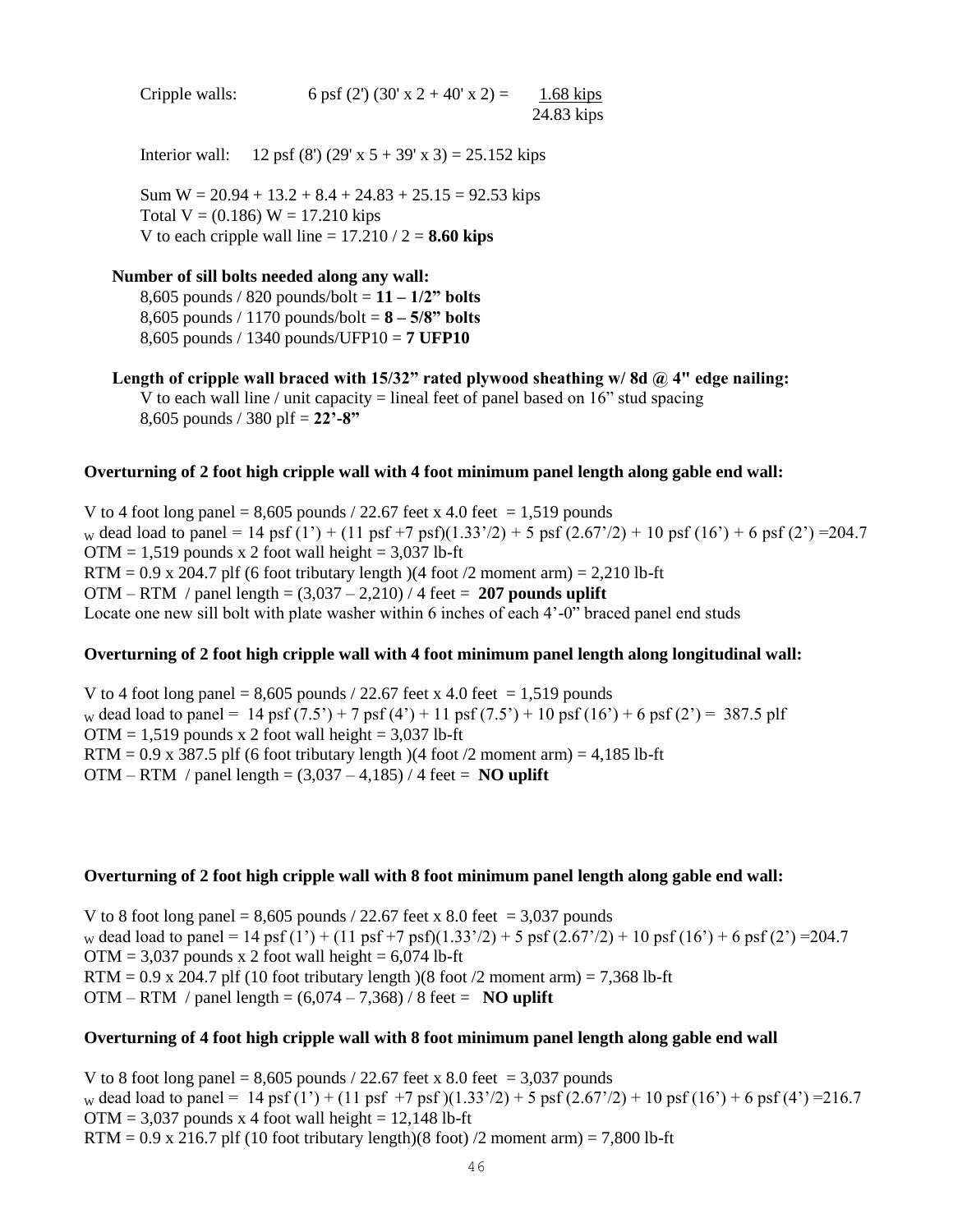OTM – RTM / panel length = (12,148 – 7,800) / 8 feet = **544 pounds uplift** Locate one new sill bolt with plate washer within 6 inches of each 8'-0" panel end studs

### **Overturning of 4 foot high cripple wall with 8 foot minimum panel length along longitudinal wall**

V to 8 foot long panel =  $8,605$  pounds / 22.67 feet x 8.0 feet =  $3,037$  pounds w dead load to panel = 14 psf  $(7.5') + 7$  psf  $(4') + 11$  psf  $(7.5') + 10$  psf  $(16') + 6$  psf  $(4') = 399.5$  plf  $OTM = 3.037$  pounds x 4 foot wall height = 12,148 lb-ft RTM =  $0.9$  x 399.5 plf (10 foot tributary length)(8 foot) /2 moment arm) = 14,382 lb-ft OTM – RTM / panel length =  $(12,148 - 14,382)$  / 8 feet = **NO uplift** 

#### **Overturning of 4 foot high cripple wall with 12 foot minimum panel length along gable end wall**

V to 12 foot long panel =  $8,605$  pounds  $/ 22.67$  feet x 12.0 feet = 4,556 pounds w dead load to panel = 14 psf (1') + (11 psf +7 psf)(1.33'/2) + 5 psf (2.67'/2) + 10 psf (16') + 6 psf (4') = 216.7  $OTM = 4,556$  pounds x 4 feet wall height = 18,222 lb-ft RTM =  $0.9 \times 216.7$  plf (14 feet tributary length)(12 feet) /2 moment arm) = 16,380 lb-ft OTM – RTM / panel length = (18,222 – 16,380) / 12 feet = **153 pounds uplift** Locate one new sill bolt with plate washer within 6 inches of each 12'-0" braced panel end studs

#### **Overturning of 4 foot high cripple wall with 16 foot minimum panel length along gable end wall**

V to 12 foot long panel =  $8,605$  pounds / 22.67 feet x 16.0 feet =  $6,074$  pounds w dead load to panel = 14 psf (1') + (11 psf +7 psf)(1.33'/2) + 5 psf (2.67'/2) + 10 psf (16') + 6 psf (4') = 216.7  $OTM = 6,074$  pounds x 4 feet wall height = 24,296 lb-ft  $RTM = 0.9$  x 216.7 plf (18 feet tributary length)(16 feet) /2 moment arm) = 28,080 lb-ft OTM – RTM / panel length = (24,296 – 28,080) / 16 feet = **NO uplift**

#### **Shear Transfer Along Each Wall Line**

 $V = 8,605$  pounds / 450 pounds per connection = 20 L70 or A35, or  $V = 8,605$  pounds / 585 pounds per connection = **15 L90 or H10R** 

**Transverse Wall Line = 30 feet = 287 plf Longitudinal Wall Line = 40 feet = 215 plf**

### **Case 3B Two Story Demand / Capacity for 30 ft x 30 ft (1,800 Sq. Ft.)**

Dead loads (W) tributary to cripple wall level for 1,800 square feet:

Roof/Ceiling:  $14psf (34' x 34') = 16.184$  kips

Second Floor: 11 psf  $(30' \times 30') = 9.90$  kips First floor: 7 psf  $(30' \times 30') = 6.30$  kips

Exterior Walls:

| $1st$ & $2nd$ Story walls: | 10 psf (16') (30' x 2 + 30' x 2) = 19.20 kips |              |
|----------------------------|-----------------------------------------------|--------------|
| Gable end walls:           | 5 psf $(5' \times 30')$ 2 / 2 =               | $0.75$ kips  |
| Cripple walls:             | 6 psf (2') (30' x 2 + 30' x 2) =              | $1.44$ kips  |
|                            |                                               | $21.39$ kips |
| Interior wall:             | 12 psf (8') (29' x 5 + 29' x 3) = 22.272 kips |              |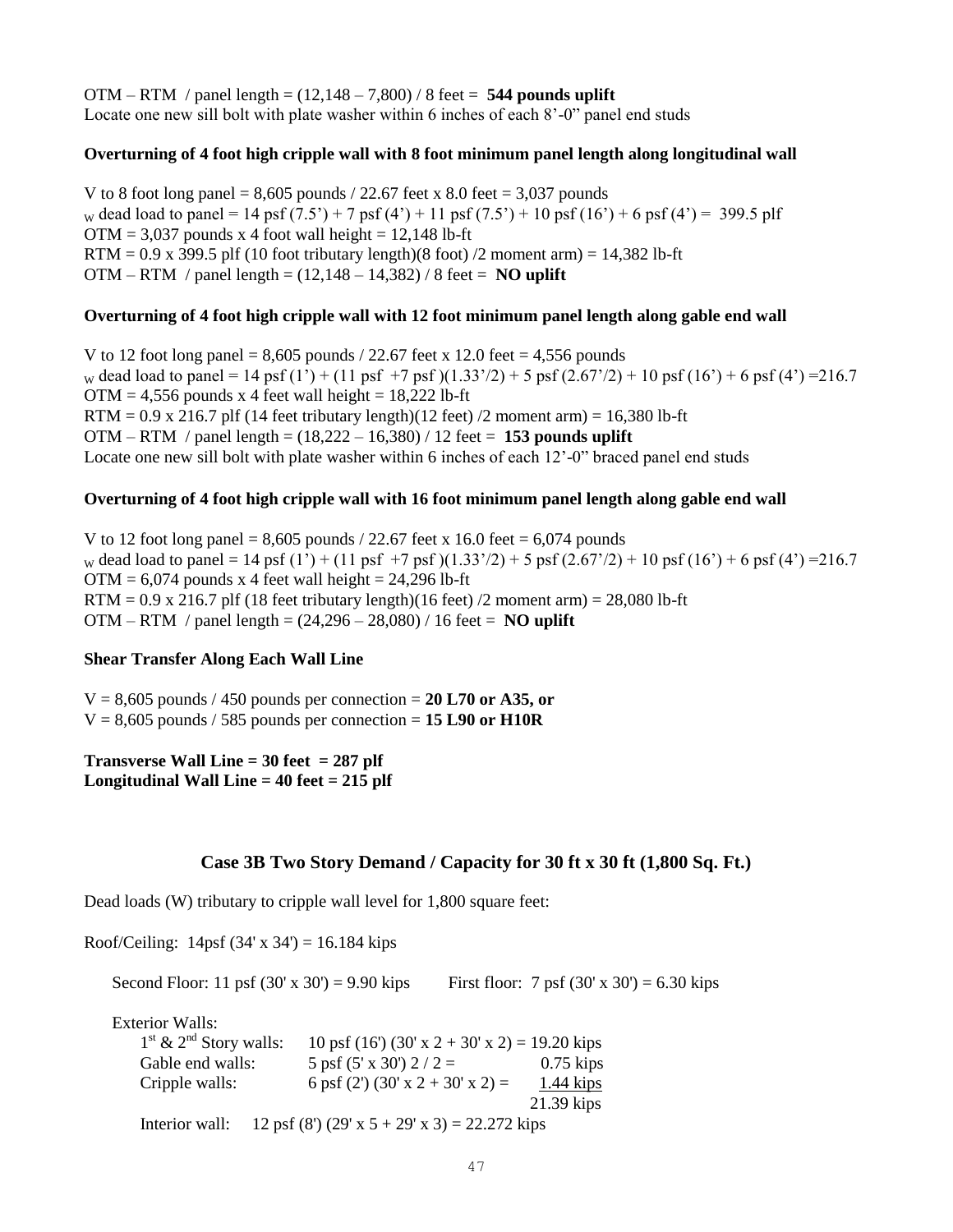Sum  $W = 16.18 + 9.90 + 6.30 + 21.39 + 22.27 = 76.05$  kips Total  $V = (0.186) W = 14.145$  kips V to each cripple wall line  $= 14.145 / 2 = 7.07$  kips

#### **Number of sill bolts needed along any wall:**

7,072 pounds / 820 pounds/bolt = **9 – 1/2" bolts** 7,072 pounds / 1170 pounds/bolt = **7 – 5/8" bolts** 7,072 pounds / 1340 pounds/UFP10 = **6 UFP10**

**Length of cripple wall braced with 15/32" rated plywood sheathing w/ 8d @ 4" edge nailing:** V to each wall line / unit capacity  $=$  lineal feet of panel based on 16 inch stud spacing 7,072 pounds / 380 plf **= 18'-8"**

#### **Overturning of 2 foot high cripple wall with 4 foot minimum panel length along gable end wall:**

V to 4 foot long panel = 7,072 pounds / 18.67 feet x 4.0 feet = 1,515 pounds w dead load to panel = 14 psf (1') + (11 psf +7 psf)(1.33'/2) + 5 psf (2.67'/2) + 10 psf (16') + 6 psf (2') = 204.7  $OTM = 1,515$  pounds x 2 foot wall height = 3,031 lb-ft  $RTM = 0.9$  x 204.7 plf (6 foot tributary length) (4 foot /2 moment arm) = 2,210 lb-ft OTM – RTM / panel length = (3,031 – 2,210) / 4 feet = **205 pounds uplift** Locate one new sill bolt with plate washer within 6 inches of each 4'-0" braced panel end studs

### **Overturning of 2 foot high cripple wall with 4 foot minimum panel length along longitudinal wall:**

V to 4 foot long panel = 7,072 pounds / 18.67 feet x 4.0 feet = 1,515 pounds w dead load to panel = 14 psf  $(7.5') + 7$  psf  $(4') + 11$  psf  $(7.5') + 10$  psf  $(16') + 6$  psf  $(2') = 387.5$  plf  $OTM = 1,515$  pounds x 2 foot wall height = 3,031 lb-ft RTM =  $0.9$  x 387.5 plf (6 foot tributary length)(4 foot /2 moment arm) =  $4,185$  lb-ft OTM – RTM / panel length =  $(3,031 - 4,185)$  / 4 feet = **NO uplift** 

### **Overturning of 2 foot high cripple wall with 8 foot minimum panel length along gable end wall:**

V to 8 foot long panel = 7,072 pounds / 18.67 feet x 8.0 feet = 3,031 pounds w dead load to panel = 14 psf (1') + (11 psf +7 psf)(1.33'/2) + 5 psf (2.67'/2) + 10 psf (16') + 6 psf (2') = 204.7  $OTM = 3,031$  pounds x 2 foot wall height = 6,062 lb-ft RTM =  $0.9 \times 204.7$  plf (10 foot tributary length) (8 foot /2 moment arm) = 7,368 lb-ft OTM – RTM / panel length =  $(6,062 - 7,368)$  / 8 feet = **NO uplift Overturning of 4 foot high cripple wall with 8 foot minimum panel length along gable end wall** 

V to 8 foot long panel = 7,072 pounds / 18.67 feet x 8.0 feet = 3,031 pounds w dead load to panel = 14 psf (1') + (11 psf +7 psf)(1.33'/2) + 5 psf (2.67'/2) + 10 psf (16') + 6 psf (4') = 216.7  $OTM = 3,031$  pounds x 4 foot wall height = 12,123 lb-ft RTM =  $0.9 \times 216.7$  plf (10 foot tributary length)(8 foot) /2 moment arm) = 7,800 lb-ft OTM – RTM / panel length = (12,123 – 7,800) / 8 feet = **540 pounds uplift** Locate one new sill bolt with plate washer within 6 inches of each 8'-0" panel end studs

### **Overturning of 4 foot high cripple wall with 8 foot minimum panel length along longitudinal wall**

V to 8 foot long panel = 7,072 pounds / 18.67 feet x 8.0 feet = 3,031 pounds w dead load to panel = 14 psf  $(7.5') + 7$  psf  $(4') + 11$  psf  $(7.5') + 10$  psf  $(16') + 6$  psf  $(4') = 399.5$  plf  $OTM = 3,031$  pounds x 4 foot wall height = 12,123 lb-ft RTM =  $0.9$  x 399.5 plf (10 foot tributary length)(8 foot) /2 moment arm) = 14,382 lb-ft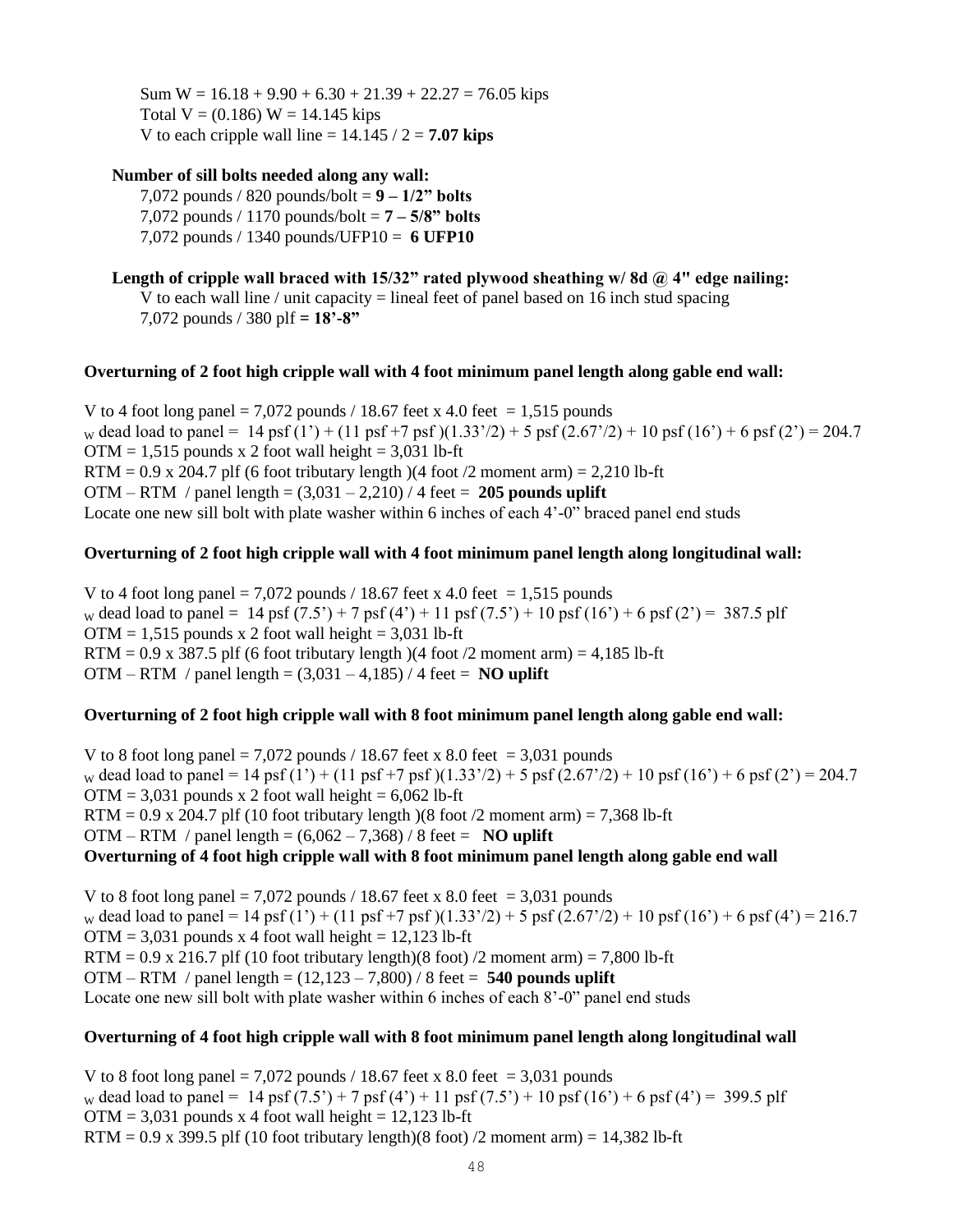OTM – RTM / panel length = (12,123 – 14,382) / 8 feet = **No uplift**

#### **Overturning of 4 foot high cripple wall with 12 foot minimum panel length along gable end wall**

V to 12 foot long panel = 7,072 pounds / 18.67 feet x 12.0 feet = 4,546 pounds w dead load to panel = 14 psf (1') + (11 psf +7 psf)(1.33'/2) + 5 psf (2.67'/2) + 10 psf (16') + 6 psf (4') = 216.7  $OTM = 4.546$  pounds x 4 feet wall height = 18.185 lb-ft RTM =  $0.9$  x 216.7 plf (14 feet tributary length)(12 feet) /2 moment arm) = 16,380 lb-ft OTM – RTM / panel length = (18,185 – 16,380) / 12 feet = **150 pounds uplift** Locate one new sill bolt with plate washer within 6 inches of each 12'-0" braced panel end studs

#### **Overturning of 4 foot high cripple wall with 16 foot minimum panel length along gable end wall**

V to 12 foot long panel = 7,072 pounds  $/$  18.67 feet x 16.0 feet = 6,062 pounds w dead load to panel = 14 psf (1') + (11 psf +7 psf)(1.33'/2) + 5 psf (2.67'/2) + 10 psf (16') + 6 psf (4') = 216.7  $OTM = 6,062$  pounds x 4 feet wall height = 24,247 lb-ft RTM =  $0.9$  x 216.7 plf (18 feet tributary length)(16 feet) /2 moment arm) = 28,080 lb-ft OTM – RTM / panel length = (24,247 – 28,080) / 16 feet = **NO uplift**

#### **Shear Transfer Along Each Wall Line**

 $V = 7,072$  pounds / 450 pounds per connection = 16 L70 or A35, or  $V = 7.072$  pounds / 585 pounds per connection = 12 L90 or 13 H10R

**Transverse Wall Line = 30 feet = 236 plf Longitudinal Wall Line = 30 feet = 236 plf**

### **Case 3B Two Story Demand / Capacity for 30' x 50' = 3,000 square feet**

Dead loads (W) tributary to cripple wall level for 3,000 square feet:

Roof/Ceiling: 14 psf  $(34' \times 54') = 25.704$  kips

Second Floor: 11 psf  $(30' \times 50') = 16.50$  kips First floor: 7 psf  $(30' \times 50') = 10.50$  kips Exterior Walls:  $1<sup>st</sup>$  & 2 10 psf (16') (30' x 2 + 50' x 2) = 25.60 kips Gable end walls:  $5 \text{ psf } (5 \text{ x } 30') 2 / 2 = 0.75 \text{ kips}$ Cripple walls: 6 psf (2') (30' x 2 + 50' x 2) = 1.92 kips 28.27 kips Interior wall: 12 psf (8') (29' x  $5 + 49'$  x 3) = 28.032 kips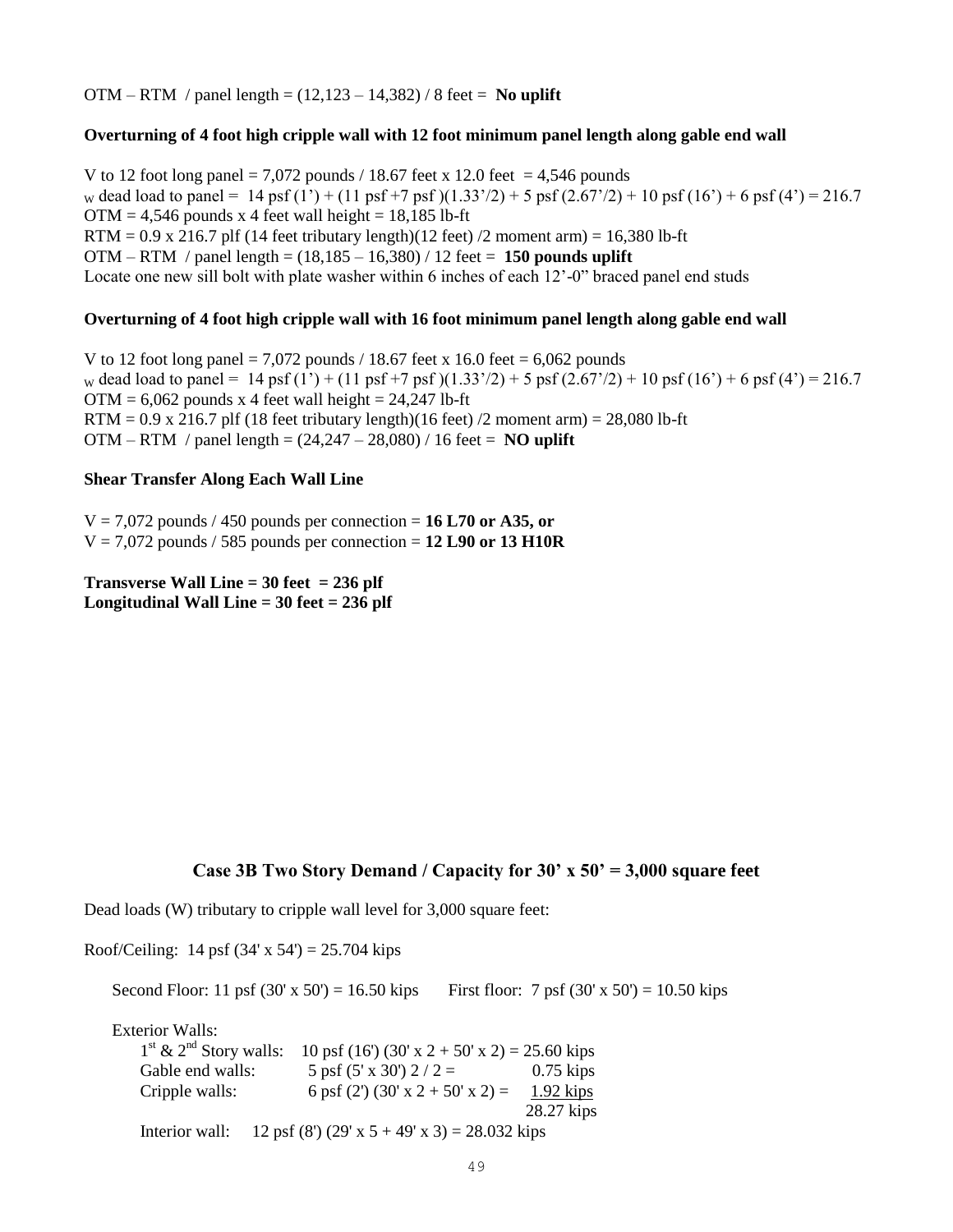Sum  $W = 25.70 + 16.50 + 10.50 + 28.27 + 28.03 = 109.01$  kips Total  $V = (0.186) W = 20.275$  kips V to each cripple wall line  $= 20.275 / 2 = 10.14$  kips

## **Number of sill bolts needed along any wall:**

10,138 pounds / 820 pounds/bolt = **13 – 1/2" bolts** 10,138 pounds / 1170 pounds/bolt = **9 – 5/8" bolts** 10,138 pounds / 1340 pounds/UFP10 = **8 UFP10**

### **Length of cripple wall braced with 15/32" rated plywood sheathing w/ 8d @ 4" edge nailing:**

V to each wall line / unit capacity  $=$  lineal feet of panel based on 16 inch stud spacing 10,138 pounds / 380 plf **= 26'-8" or for 10d @ 4"** 10,138 pounds / 460 plf **= 22'-8"**

## **Overturning of 2 foot high cripple wall with 4 foot minimum panel length along gable end wall: Using 10d @ 4" edge nailing**

V to 4 foot long panel = 10,138 pounds  $/$  22.67 feet x 4.0 feet = 1,789 pounds w dead load to panel = 14 psf (1') + (11 psf +7 psf)(1.33'/2) + 5 psf (2.67'/2) + 10 psf (16') + 6 psf (2') = 204.7  $OTM = 1,789$  pounds x 2 foot wall height = 3,578 lb-ft RTM =  $0.9$  x 204.7 plf (6 foot tributary length) (4 foot /2 moment arm) = 2,210 lb-ft OTM – RTM / panel length = (3,578 – 2,210) / 4 feet = **342 pounds uplift** Locate one new sill bolt with plate washer within 6 inches of each 4'-0" braced panel end studs

## **Overturning of 2 foot high cripple wall with 4 foot minimum panel length along longitudinal wall:**

V to 4 foot long panel = 10,138 pounds  $/$  22.67 feet x 4.0 feet = 1,789 pounds w dead load to panel = 14 psf  $(7.5') + 7$  psf  $(4') + 11$  psf  $(7.5') + 10$  psf  $(16') + 6$  psf  $(2') = 387.5$  plf  $OTM = 1,789$  pounds x 2 foot wall height = 3,578 lb-ft RTM =  $0.9$  x 387.5 plf (6 foot tributary length)(4 foot /2 moment arm) =  $4,185$  lb-ft OTM – RTM / panel length =  $(3.578 - 4.185)$  / 4 feet = **NO uplift** 

### **Overturning of 2 foot high cripple wall with 8 foot minimum panel length along gable end wall:**

V to 8 foot long panel = 10,138 pounds  $/$  22.67 feet x 8.0 feet = 3,578 pounds w dead load to panel = 14 psf (1') + (11 psf +7 psf)(1.33'/2) + 5 psf (2.67'/2) + 10 psf (16') + 6 psf (2') = 204.7  $OTM = 3,578$  pounds x 2 foot wall height = 7,156 lb-ft RTM =  $0.9$  x 204.7 plf (10 foot tributary length)(8 foot /2 moment arm) = 7,368 lb-ft OTM – RTM / panel length =  $(7,156 - 7,368)$  / 8 feet = **NO uplift Overturning of 4 foot high cripple wall with 8 foot minimum panel length along gable end wall** 

V to 8 foot long panel = 10,138 pounds / 22.67 feet x 8.0 feet = 3,578 pounds w dead load to panel = 14 psf (1') + (11 psf +7 psf)(1.33'/2) + 5 psf (2.67'/2) + 10 psf (16') + 6 psf (4') = 216.7  $OTM = 3,578$  pounds x 4 foot wall height = 14,312 lb-ft  $RTM = 0.9$  x 216.7 plf (10 foot tributary length)(8 foot) /2 moment arm) = 7,800 lb-ft OTM – RTM / panel length = (14,312 – 7,800) / 8 feet = **814 pounds uplift** Locate two new sill bolts with plate washer within 6 inches of each 8'-0" panel end studs (one each side)

### **Overturning of 4 foot high cripple wall with 8 foot minimum panel length along longitudinal wall**

V to 8 foot long panel = 10,138 pounds / 22.67 feet x 8.0 feet = 3,578 pounds w dead load to panel = 14 psf  $(7.5') + 7$  psf  $(4') + 11$  psf  $(7.5') + 10$  psf  $(16') + 6$  psf  $(4') = 399.5$  plf  $OTM = 3,578$  pounds x 4 foot wall height = 14,312 lb-ft RTM =  $0.9$  x 399.5 plf (10 foot tributary length)(8 foot) /2 moment arm) = 14,382 lb-ft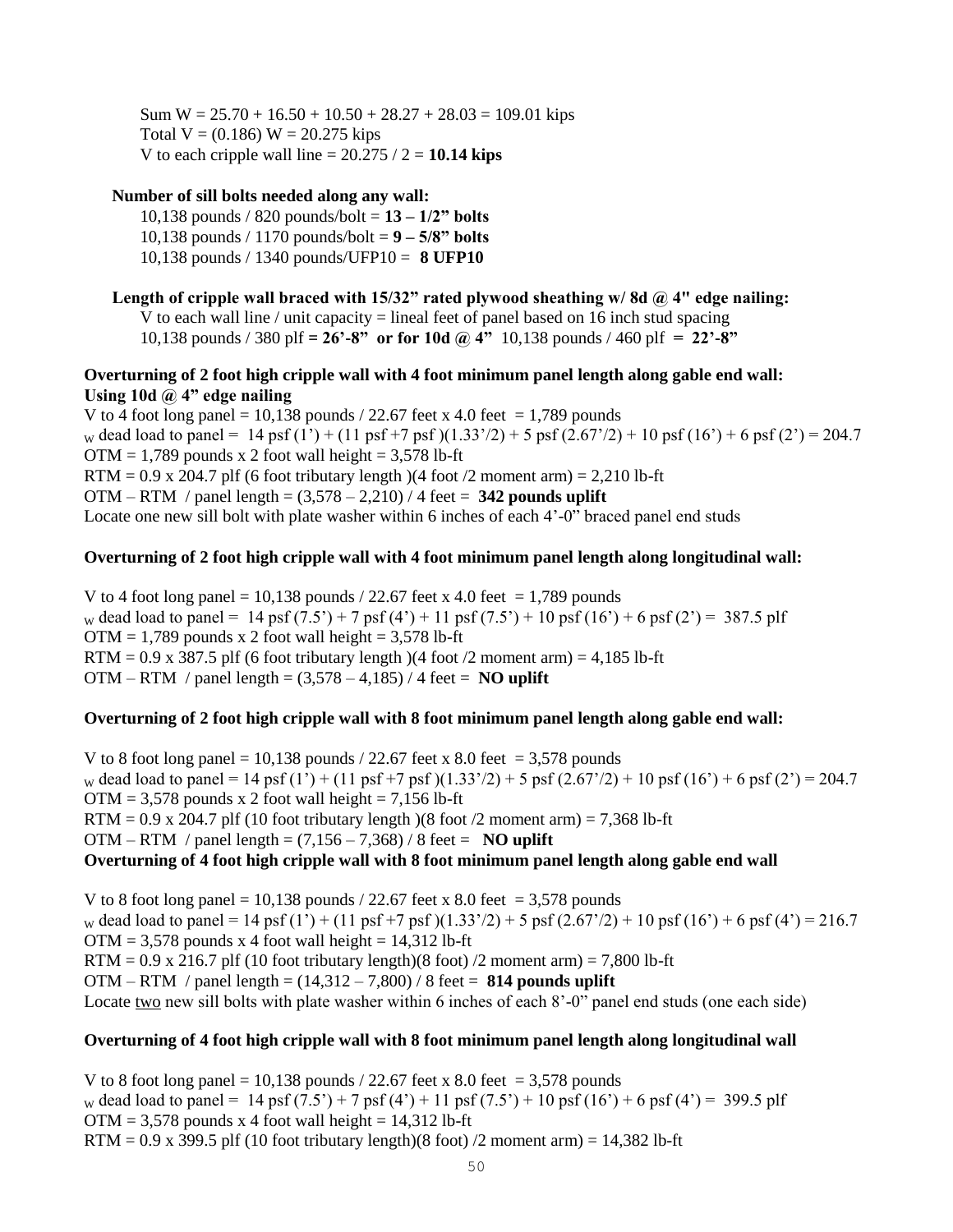OTM – RTM / panel length =  $(14,312 – 14,382)$  / 8 feet = **No uplift** 

#### **Overturning of 4 foot high cripple wall with 12 foot minimum panel length along gable end wall**

V to 12 foot long panel = 10,138 pounds  $/$  22.67 feet x 12.0 feet = 5,367 pounds w dead load to panel = 14 psf (1') + (11 psf +7 psf)(1.33'/2) + 5 psf (2.67'/2) + 10 psf (16') + 6 psf (4') = 216.7  $OTM = 5,367$  pounds x 4 feet wall height = 21,469 lb-ft RTM =  $0.9$  x 216.7 plf (14 feet tributary length)(12 feet) /2 moment arm) = 16,380 lb-ft OTM – RTM / panel length = (21,469 – 16,380) / 12 feet = **424 pounds uplift** Locate one new sill bolt with plate washer within 6 inches of each braced panel end studs

#### **Overturning of 4 foot high cripple wall with 16 foot minimum panel length along gable end wall**

V to 12 foot long panel = 10,138 pounds  $/$  22.67 feet x 12.0 feet = 7,156 pounds w dead load to panel = 14 psf (1') + (11 psf +7 psf)(1.33'/2) + 5 psf (2.67'/2) + 10 psf (16') + 6 psf (4') = 216.7  $OTM = 7,156$  pounds x 4 feet wall height = 28,625 lb-ft RTM =  $0.9 \times 216.7$  plf (18 feet tributary length)(16 feet) /2 moment arm) = 28,080 lb-ft OTM – RTM / panel length = (28,625 – 28,080) / 16 feet = **34 pounds uplift (Neglect)**

### **Shear Transfer Along Each Wall Line**

 $V = 10,138$  pounds / 450 pounds per connection = 23 L70 or A35, or  $V = 10,138$  pounds / 585 pounds per connection = 17 L90 or 18 H10R

**Transverse Wall Line = 30 feet = 338 plf Longitudinal Wall Line = 50 feet = 203 plf**

## **Case 3C Two Story Demand / Capacity for 30 ft x 40 ft (2,400 Sq. Ft.)**

Assume SD soil with Ca = 0.44; Na = 1.3; I = 1.00; and R = 5.5; Conversion to ASD force level:  $1/1.4$ Seismic  $V = 0.186$  W

Dead loads (W) tributary to cripple wall level for  $30 \times 40$  two story = 2,400 square feet:

Roof/Ceiling: 14 psf  $(34' \times 44') = 20.944$  kips

Second Floor: 11 psf  $(30' \times 40') = 13.20$  kips First floor: 7 psf  $(30' \times 40') = 8.40$  kips

Exterior Walls:  $1<sup>st</sup>$  &  $2<sup>nd</sup>$  Story walls:  $17 \text{ psf} (16') (30' \text{ x } 2 + 40' \text{ x } 2) = 38.08 \text{ kips}$ Deduct for windows:  $-7$  psf (240 sq. ft.) =  $\langle -1.68 \rangle$  kips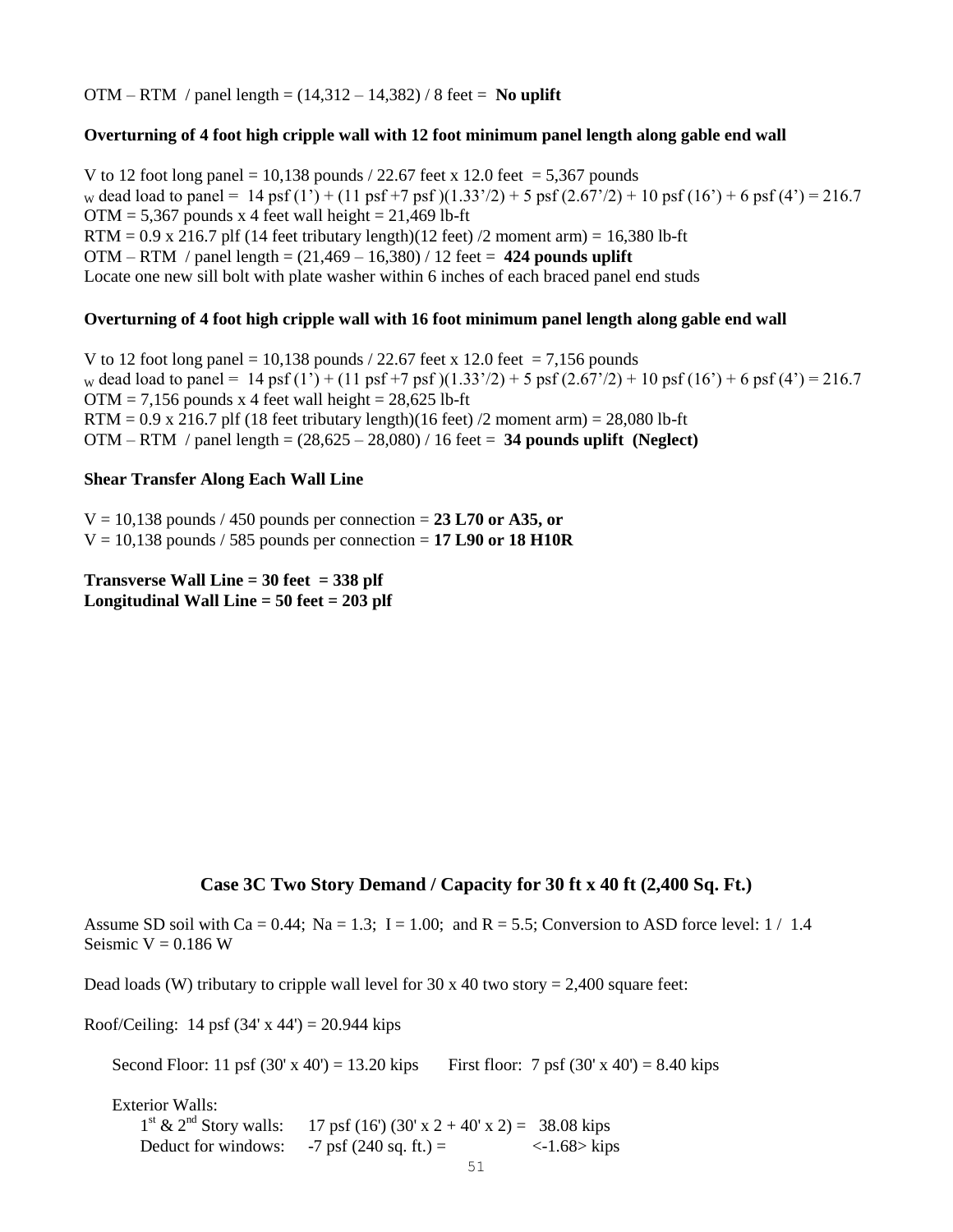Gable end walls:  $12 \text{ psf } (5 \text{ x } 30') 2 / 2 = 1.80 \text{ kips}$ Cripple walls: 13.5 psf (2') (30' x 2 + 40' x 2) =  $\frac{3.78 \text{ kips}}{2.5 \text{ m/s}}$ 41.98 kips

Interior wall: 12 psf (8') (29' x  $5 + 39'$  x 3) = 25.152 kips

Sum  $W = 20.94 + 13.2 + 8.4 + 41.98 + 25.15 = 109.68$  kips Total  $V = (0.186) W = 20.40$  kips V to each cripple wall line  $= 20.40 / 2 = 10.20$  kips

#### **Number of sill bolts needed along any wall:**

10,200 pounds / 820 pounds/bolt = **13 – 1/2" bolts** 10,200 pounds / 1170 pounds/bolt = **9 – 5/8" bolts** 10,200 pounds / 1340 pounds/UFP10 = **8 UFP10**

Length of cripple wall braced with 15/32" rated plywood sheathing w/8d @ 4" edge nailing: V to each wall line / unit capacity = lineal feet of panel based on  $16$ " stud spacing 10,200 pounds / 380 plf = **28'-0" or for 10d @ 4"** 10,200 / 460 **= 22'-8"**

## **Overturning of 2 foot high cripple wall with 4 foot minimum panel length along gable end wall: Using 10d @ 4" edge nailing**

V to 4 foot long panel = 10,200 pounds  $/$  22.67 feet x 4.0 feet = 1,800 pounds w dead load to panel = 14 psf (1') + (11 psf +7 psf)(1.33'/2) +12 psf (2.67'/2)+17 psf (16')+ 13.5 psf (2')= 341  $OTM = 1,800$  pounds x 2 foot wall height = 3,600 lb-ft RTM =  $0.9$  x 341 plf (6 foot tributary length)(4 foot /2 moment arm) = 3,683 lb-ft OTM – RTM / panel length =  $(3,600 - 3,683)$  / 4 feet = **NO uplift** 

## **Overturning of 2 foot high cripple wall with 4 foot minimum panel length along longitudinal wall:**

V to 4 foot long panel = 10,200 pounds / 22.67 feet x 4.0 feet = 1,800 pounds w dead load to panel = 14 psf  $(7.5') + 7$  psf  $(4') + 11$  psf  $(7.5') + 17$  psf  $(16') + 13.5$  psf  $(2') = 514.5$  plf  $OTM = 1,800$  pounds x 2 foot wall height = 3,600 lb-ft  $RTM = 0.9$  x 514.5 plf (6 foot tributary length)(4 foot /2 moment arm) = 5,557 lb-ft OTM – RTM / panel length =  $(3.600 - 5.557)$  / 4 feet = **NO uplift** 

### **Overturning of 4 foot high cripple wall with 8 foot minimum panel length along gable end wall**

V to 8 foot long panel = 10,200 pounds  $/$  22.67 feet x 8.0 feet = 3,600 pounds w dead load to panel = 14 psf (1') + (11 psf +7 psf)(1.33'/2) +12 psf (2.67'/2)+17 psf (16')+ 13.5 psf (4')= 368  $OTM = 3,600$  pounds x 4 foot wall height = 14,400 lb-ft  $RTM = 0.9$  x 368 plf (10 foot tributary length)(8 foot) /2 moment arm) = 13,248 lb-ft OTM – RTM / panel length = (14,400 – 13,248) / 8 feet = **144 pounds uplift** Locate one new sill bolt with plate washer within 6 inches of each 8'-0" panel end studs

### **Overturning of 4 foot high cripple wall with 8 foot minimum panel length along longitudinal wall**

V to 8 foot long panel = 10,200 pounds  $/$  22.67 feet x 8.0 feet = 3,600 pounds w dead load to panel = 14 psf (7.5') + 7 psf (4') + 11 psf (7.5') + 17 psf (16') + 13.5 psf (4') = 541.5 plf  $OTM = 3,600$  pounds x 4 foot wall height = 14,400 lb-ft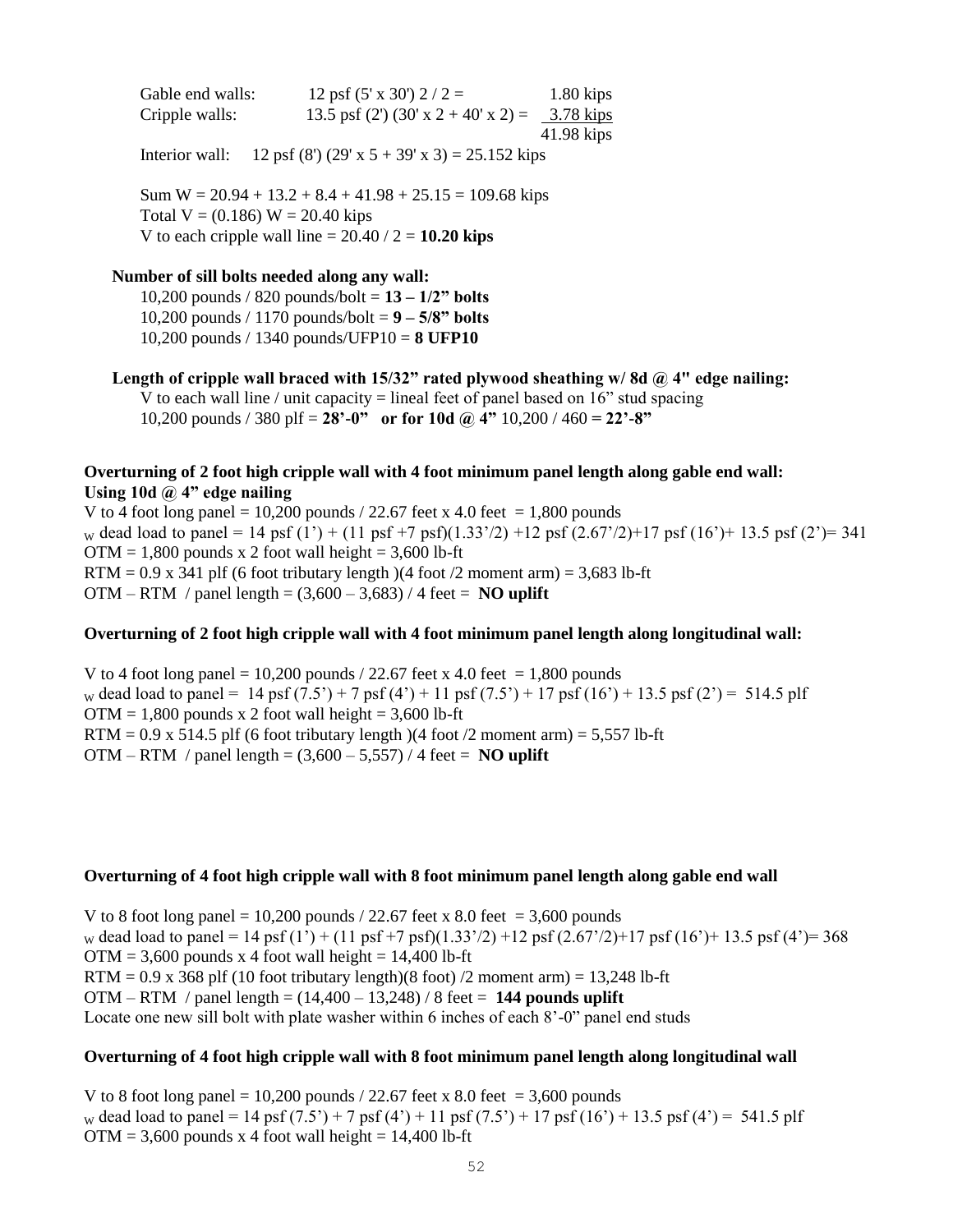$RTM = 0.9$  x 541.5 plf (10 foot tributary length)(8 foot) /2 moment arm) = 19,494 lb-ft OTM – RTM / panel length = (14,400 – 19,494) / 8 feet = **NO uplift**

### **Overturning of 4 foot high cripple wall with 12 foot minimum panel length along gable end wall**

V to 12 foot long panel = 10,200 pounds  $/$  22.67 feet x 12.0 feet = 5,400 pounds w dead load to panel = 14 psf (1') + (11 psf +7 psf)(1.33'/2) +12 psf (2.67'/2)+17 psf (16')+ 13.5 psf (4')= 368  $OTM = 5,400$  pounds x 4 feet wall height = 21,600 lb-ft RTM =  $0.9$  x 368 plf (14 feet tributary length)(12 feet) /2 moment arm) =  $27,821$  lb-ft OTM – RTM / panel length = (21,600 – 27,821) / 12 feet = **NO uplift**

#### **Shear Transfer Along Each Wall Line**

 $V = 10,200$  pounds / 450 pounds per connection = 23 L70 or A35, or  $V = 10,200$  pounds / 450 pounds per connection = 17 L90 or 18 H10R

**Transverse Wall Line = 30 feet = 340 plf Longitudinal Wall Line = 40 feet = 255 plf**

### **Case 3C Two Story Demand / Capacity for 30 ft x 30 ft (1,800 Sq. Ft.)**

Dead loads (W) tributary to cripple wall level for 1,800 square feet:

Roof/Ceiling:  $14psf (34' \times 34') = 16.184$  kips

Second Floor: 11 psf  $(30' \times 30') = 9.90$  kips First floor: 7 psf  $(30' \times 30') = 6.30$  kips

Exterior Walls:

 $1<sup>st</sup>$  &  $2<sup>nd</sup>$  Story walls:  $17$  psf (16') (30' x 2 + 30' x 2) = 32.64 kips Deduct for windows  $-7$  psf (200 sq. ft.) =  $\langle -1.40 \rangle$  kips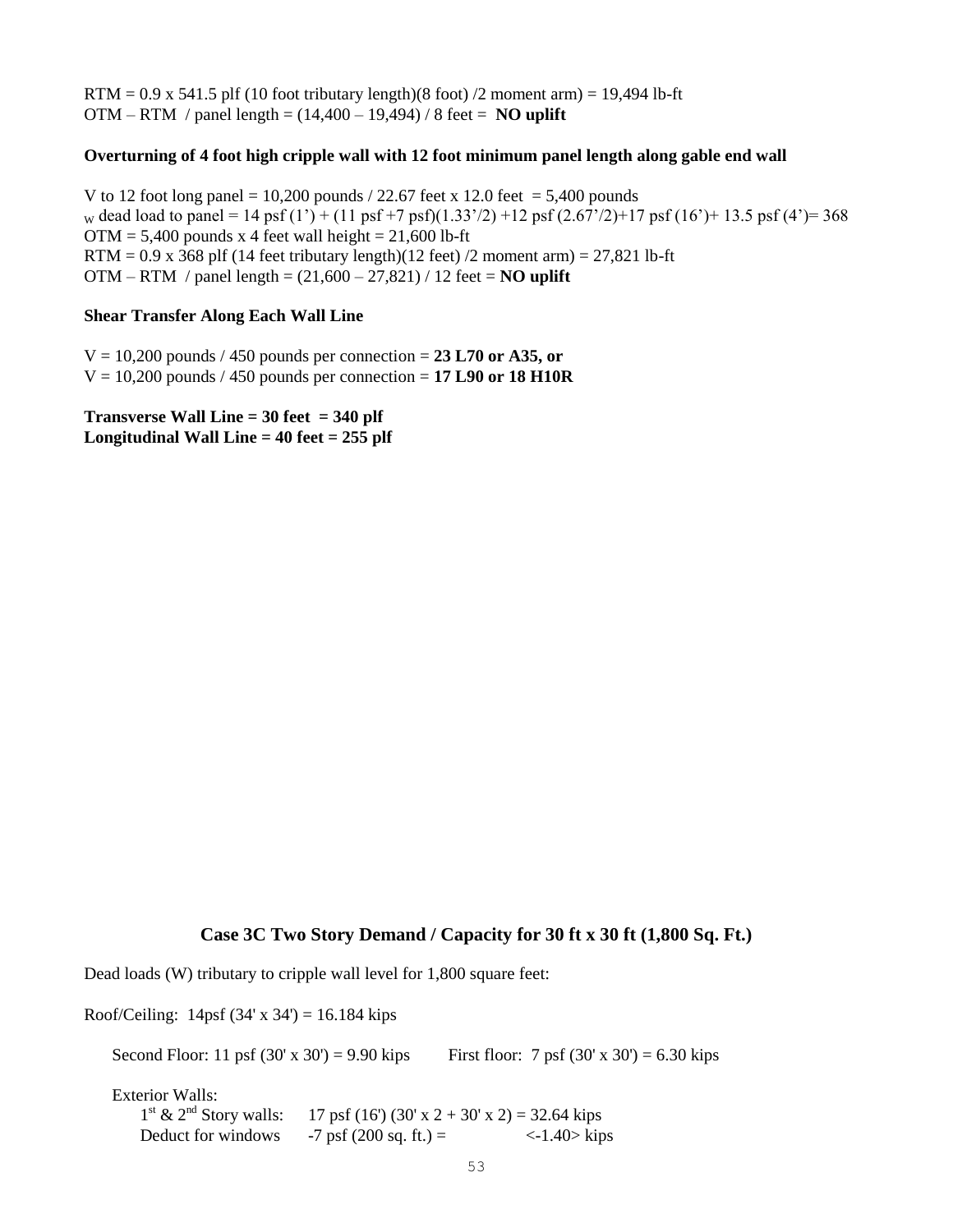Gable end walls:  $12 \text{ psf } (5 \text{ x } 30') 2 / 2 = 1.80 \text{ kips}$ Cripple walls: 13.5 psf (2') (30' x 2 + 30' x 2) =  $3.24 \text{ kips}$ 36.28 kips

Interior wall: 12 psf (8') (29' x  $5 + 29'$  x 3) = 22.272 kips

Sum  $W = 16.18 + 9.90 + 6.30 + 36.28 + 22.27 = 90.94$  kips Total  $V = (0.186) W = 16.914$  kips V to each cripple wall line  $= 16.914 / 2 = 8.46$  kips

#### **Number of sill bolts needed along any wall:**

8,457 pounds / 820 pounds/bolt = **11 – 1/2" bolts** 8,457 pounds / 1170 pounds/bolt = **8 – 5/8" bolts** 8,457 pounds / 1340 pounds/UFP10 = **7 UFP10**

**Length of cripple wall braced with 15/32" rated plywood sheathing w/ 8d @ 4" edge nailing:** V to each wall line / unit capacity  $=$  lineal feet of panel based on 16 inch stud spacing 8,457 pounds / 380 plf = **22'-8"**

#### **Overturning of 2 foot high cripple wall with 4 foot minimum panel length along gable end wall:**

V to 4 foot long panel =  $8,457$  pounds / 22.67 feet x 4.0 feet = 1,492 pounds w dead load to panel = 14 psf (1') + (11 psf +7 psf)(1.33'/2) +12 psf (2.67'/2)+17 psf (16')+ 13.5 psf (2')= 341  $OTM = 1,492$  pounds x 2 foot wall height = 2,985 lb-ft RTM =  $0.9$  x 341 plf (6 foot tributary length)(4 foot /2 moment arm) = 3,683 lb-ft OTM – RTM / panel length =  $(2,985 - 3,683)$  / 4 feet = **NO uplift** 

## **Overturning of 2 foot high cripple wall with 4 foot minimum panel length along longitudinal wall:**

V to 4 foot long panel =  $8,457$  pounds / 22.67 feet x 4.0 feet = 1,492 pounds w dead load to panel = 14 psf  $(7.5') + 7$  psf  $(4') + 11$  psf  $(7.5') + 17$  psf  $(16') + 13.5$  psf  $(2') = 514.5$  plf  $OTM = 1,492$  pounds x 2 foot wall height = 2,985 lb-ft  $RTM = 0.9$  x 514.5 plf (6 foot tributary length)(4 foot /2 moment arm) = 5,557 lb-ft OTM – RTM / panel length =  $(2,985 - 5,557)$  / 4 feet = **NO uplift** 

#### **Overturning of 4 foot high cripple wall with 8 foot minimum panel length along gable end wall**

V to 8 foot long panel =  $8,457$  pounds / 22.67 feet x 8.0 feet = 2,985 pounds w dead load to panel = 14 psf (1') + (11 psf +7 psf)(1.33'/2) +12 psf (2.67'/2)+17 psf (16')+ 13.5 psf (4')= 368  $OTM = 2,985$  pounds x 4 foot wall height = 11,939 lb-ft  $RTM = 0.9$  x 368 plf (10 foot tributary length)(8 foot) /2 moment arm) = 13,248 lb-ft OTM – RTM / panel length = (11,939 – 13,248) / 8 feet = **NO uplift**

#### **Overturning of 4 foot high cripple wall with 8 foot minimum panel length along longitudinal wall**

V to 8 foot long panel =  $8,457$  pounds / 22.67 feet x 8.0 feet = 2,985 pounds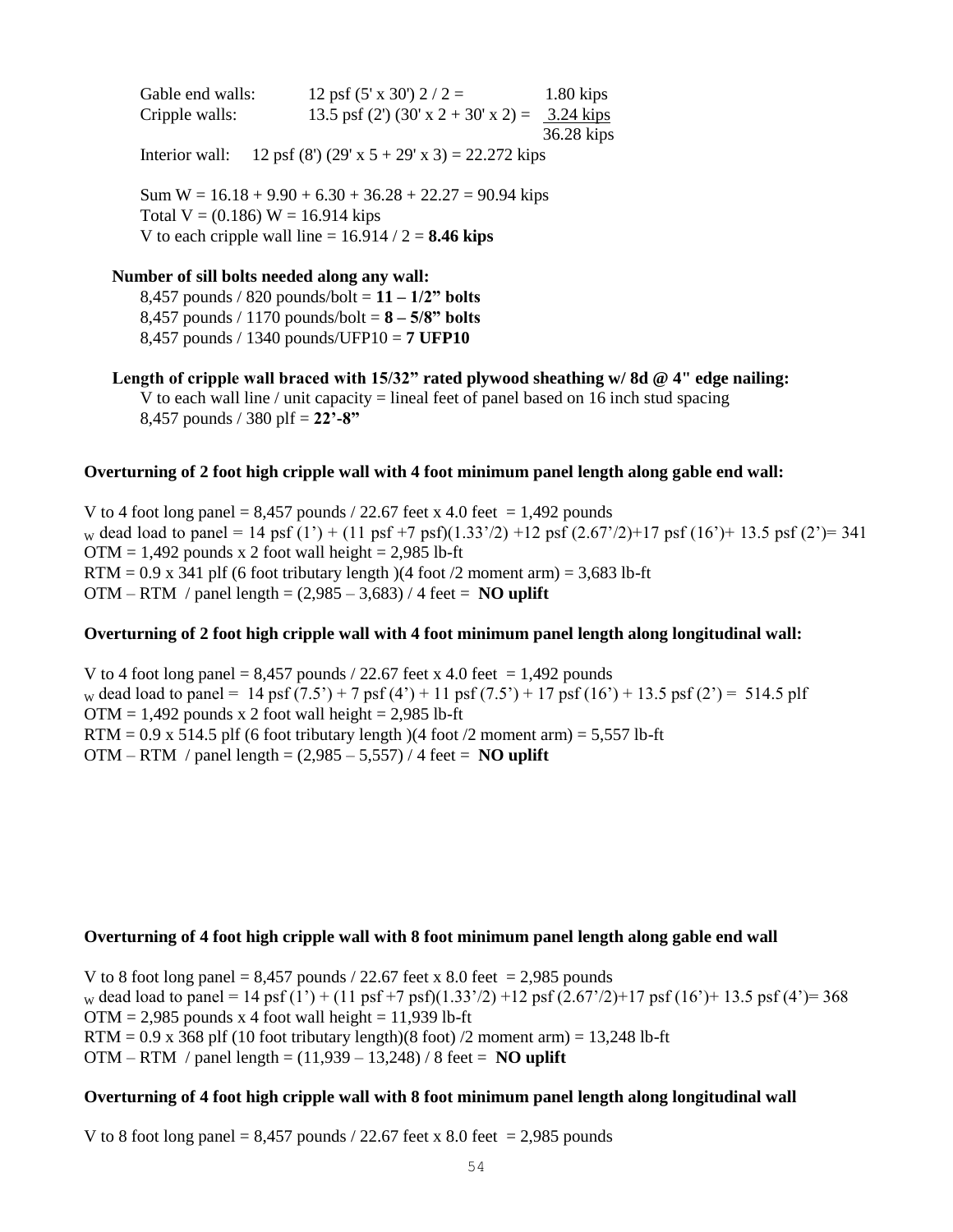w dead load to panel = 14 psf  $(7.5') + 7$  psf  $(4') + 11$  psf  $(7.5') + 17$  psf  $(16') + 13.5$  psf  $(4') = 541.5$  plf  $OTM = 2,985$  pounds x 4 foot wall height = 11,939 lb-ft  $RTM = 0.9$  x 541.5 plf (10 foot tributary length)(8 foot) /2 moment arm) = 19,494 lb-ft OTM – RTM / panel length = (11,939 – 19,494) / 8 feet = **NO uplift**

### **Shear Transfer Along Each Wall Line**

 $V = 8,457$  pounds / 450 pounds per connection = 19 L70 or A35, or  $V = 8,457$  pounds / 585 pounds per connection = **15 L90 or H10R** 

**Transverse Wall Line = 30 feet = 282 plf Longitudinal Wall Line = 30 feet = 282 plf**

#### **Case 3C Two Story Demand / Capacity for 30' x 50' = 3,000 square feet**

Dead loads (W) tributary to cripple wall level for 3,000 square feet:

Roof/Ceiling: 14 psf  $(34' \times 54') = 25.704$  kips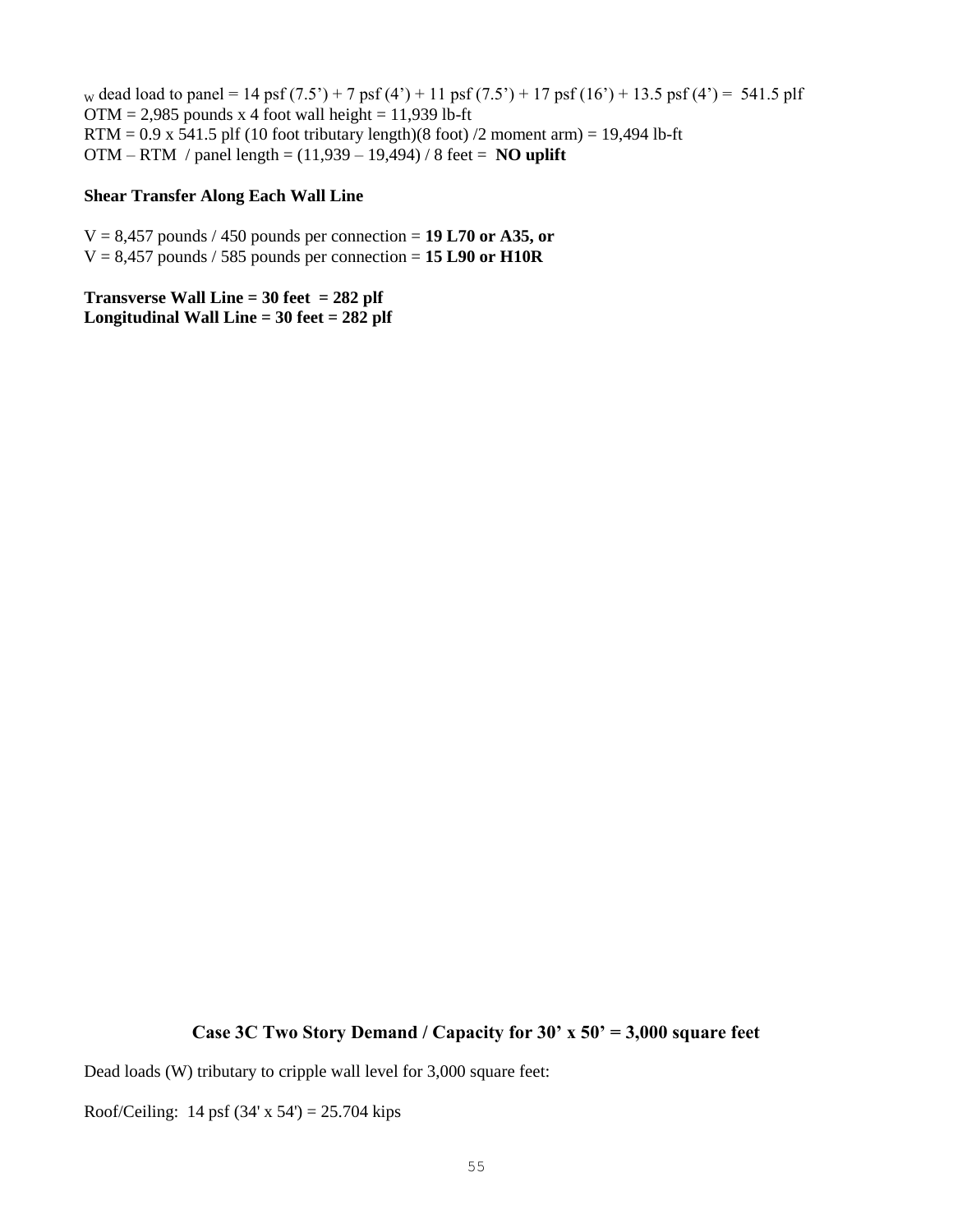Second Floor: 11 psf  $(30' \times 50') = 16.50$  kips First floor: 7 psf  $(30' \times 50') = 10.50$  kips

Exterior Walls:

 $1<sup>st</sup>$  &  $2<sup>nd</sup>$  Story walls: 17 psf (16') (30' x 2 + 50' x 2) = 43.52 kips Deduct for Windows:  $-7$  psf (300 sq. ft.) =  $\langle -2.10 \rangle$  kips Gable end walls:  $12 \text{ psf } (5' \text{ x } 30') 2 / 2 = 1.80 \text{ kips}$ Cripple walls: 13.5 psf (2') (30' x 2 + 50' x 2) = 4.32 kips 47.54 kips Interior wall: 12 psf (8') (29' x  $5 + 49'$  x 3) = 28.032 kips

Sum  $W = 25.70 + 16.50 + 10.50 + 47.54 + 28.03 = 128.28$  kips Total  $V = (0.186) W = 23.86$  kips V to each cripple wall line  $= 23.86 / 2 = 11.93$  kips

#### **Number of sill bolts needed along any wall:**

11,930 pounds / 820 pounds/bolt = **15 – 1/2" bolts** 11,930 pounds / 1170 pounds/bolt = **11 – 5/8" bolts** 11,930 pounds / 1340 pounds/UFP10 = **9 UFP10**

**Length of cripple wall braced with 15/32" rated plywood sheathing w/ 8d @ 4" edge nailing:** V to each wall line / unit capacity  $=$  lineal feet of panel based on 16 inch stud spacing 11,930 pounds / 380 plf **= 31'- 4"NG!! Must use 10d @ 4"** 11,930 pounds / 460 plf **= 26'-8"**

## **Overturning of 2 foot high cripple wall with 4 foot minimum panel length along gable end wall: Using 10d @ 4" edge nailing**

V to 4 foot long panel = 11,930 pounds  $/$  26.67 feet x 4.0 feet = 1,790 pounds w dead load to panel = 14 psf (1') + (11 psf +7 psf)(1.33'/2) +12 psf (2.67'/2)+17 psf (16')+ 13.5 psf (2')= 341  $OTM = 1,790$  pounds x 2 foot wall height = 3,579 lb-ft RTM =  $0.9$  x 341 plf (6 foot tributary length)(4 foot /2 moment arm) = 3,683 lb-ft OTM – RTM / panel length =  $(3,579 - 3,683)$  / 4 feet = **NO uplift** 

#### **Overturning of 2 foot high cripple wall with 4 foot minimum panel length along longitudinal wall:**

V to 4 foot long panel = 11,930 pounds  $/$  26.67 feet x 4.0 feet = 1,790 pounds w dead load to panel = 14 psf  $(7.5') + 7$  psf  $(4') + 11$  psf  $(7.5') + 17$  psf  $(16') + 13.5$  psf  $(2') = 514.5$  plf  $OTM = 1,790$  pounds x 2 foot wall height = 3,579 lb-ft  $RTM = 0.9$  x 514.5 plf (6 foot tributary length) (4 foot /2 moment arm) = 5,557 lb-ft OTM – RTM / panel length =  $(3,579 - 5,557)$  / 4 feet = **NO uplift** 

#### **Overturning of 4 foot high cripple wall with 8 foot minimum panel length along gable end wall**

V to 8 foot long panel = 11,930 pounds  $/$  26.67 feet x 8.0 feet = 3,579 pounds w dead load to panel = 14 psf (1') + (11 psf +7 psf)(1.33'/2) +12 psf (2.67'/2)+17 psf (16')+ 13.5 psf (4')= 368  $OTM = 3,579$  pounds x 4 foot wall height = 14,316 lb-ft  $RTM = 0.9$  x 368 plf (10 foot tributary length)(8 foot) /2 moment arm) = 13,248 lb-ft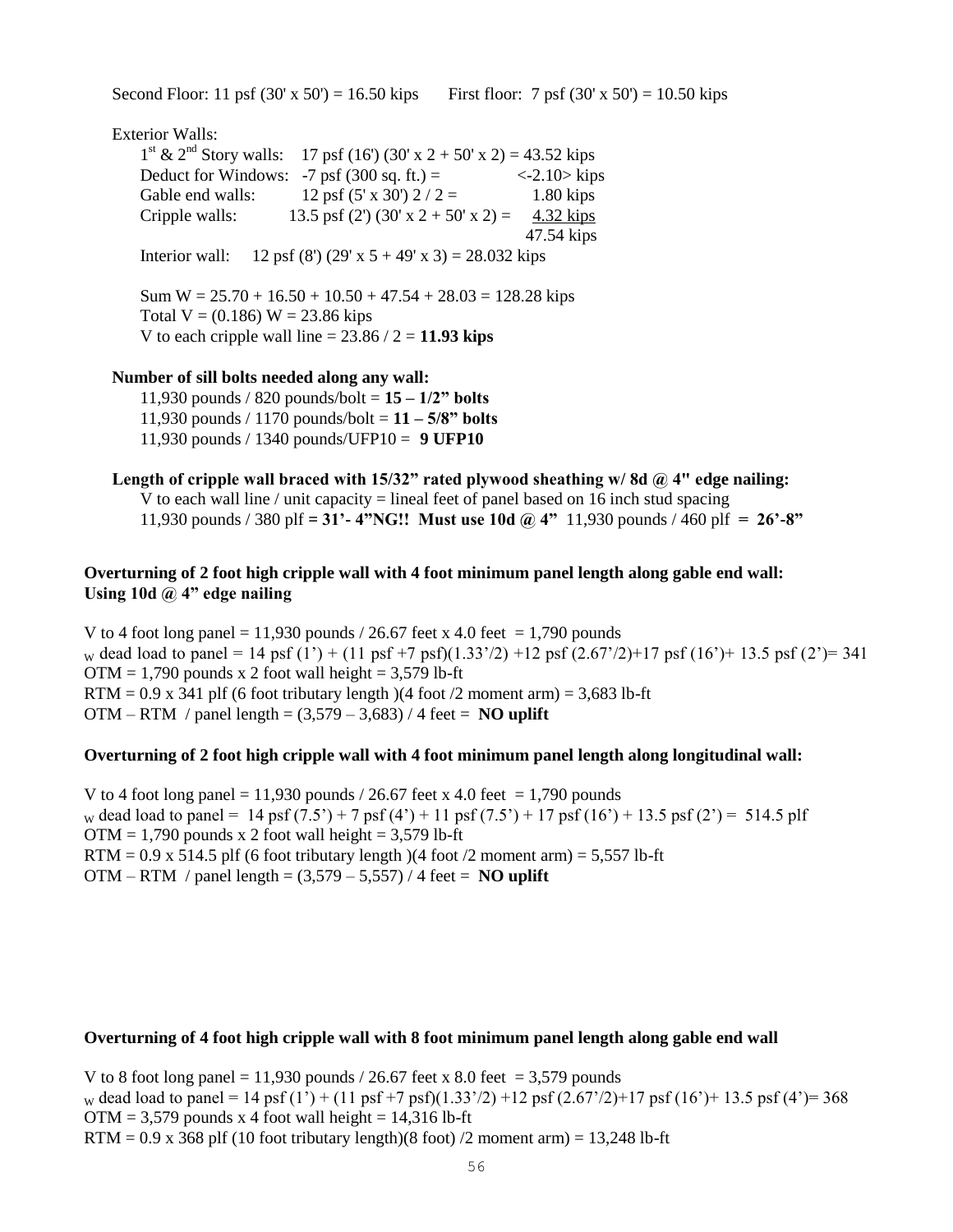OTM – RTM / panel length = (14,316 – 13,248) / 8 feet = **134 pounds uplift** Locate one new sill bolt with plate washer within 6 inches of each 8'-0" panel end studs

## **Overturning of 4 foot high cripple wall with 8 foot minimum panel length along longitudinal wall**

V to 8 foot long panel = 11,930 pounds  $/$  26.67 feet x 8.0 feet = 3,579 pounds w dead load to panel = 14 psf  $(7.5') + 7$  psf  $(4') + 11$  psf  $(7.5') + 17$  psf  $(16') + 13.5$  psf  $(4') = 541.5$  plf  $OTM = 3,579$  pounds x 4 foot wall height = 14,316 lb-ft RTM =  $0.9$  x 541.5 plf (10 foot tributary length)(8 foot) /2 moment arm) = 19,494 lb-ft OTM – RTM / panel length = (14,316 – 19,494) / 8 feet = **NO uplift**

#### **Overturning of 4 foot high cripple wall with 12 foot minimum panel length along gable end wall**

V to 12 foot long panel = 11,930 pounds  $/$  26.67 feet x 12.0 feet = 5,369 pounds w dead load to panel = 14 psf (1') + (11 psf +7 psf)(1.33'/2) +12 psf (2.67'/2)+17 psf (16')+ 13.5 psf (4')= 368  $OTM = 5,369$  pounds x 4 feet wall height = 21,474 lb-ft RTM =  $0.9 \times 368$  plf (14 feet tributary length)(12 feet) /2 moment arm) =  $27,821$  lb-ft OTM – RTM / panel length = (21,474 – 27,821) / 12 feet = **NO uplift**

#### **Shear Transfer Along Each Wall Line**

 $V = 11,390$  pounds / 450 pounds per connection = 27 L70 or A35; or  $V = 11,390$  pounds / 585 pounds per connection = 19 L90, or 20 H10R

**Transverse Wall Line = 30 feet = 398 plf Longitudinal Wall Line = 50 feet = 239 plf**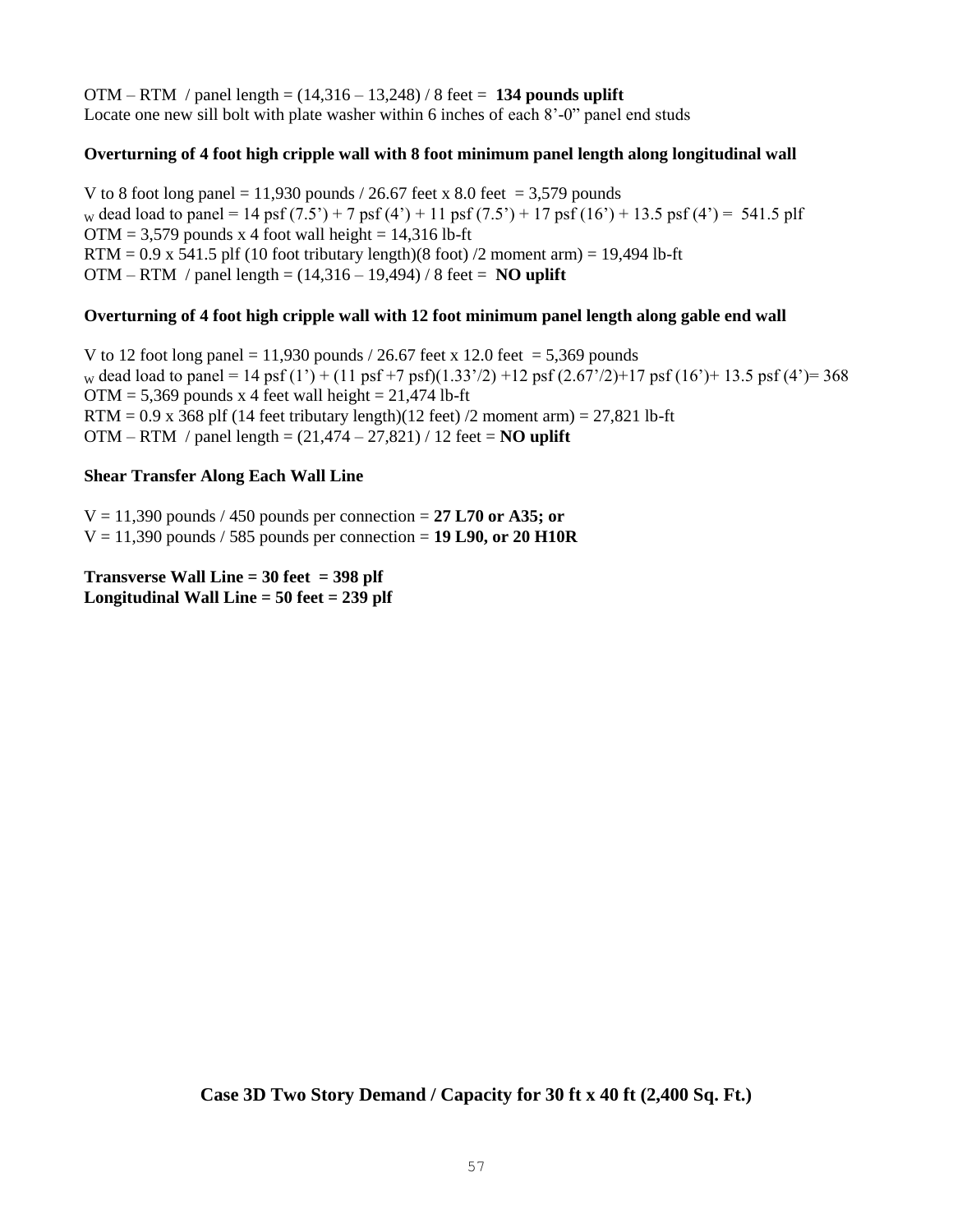Assume SD soil with Ca = 0.44; Na = 1.3; I = 1.00; and R = 5.5; Conversion to ASD force level:  $1/1.4$ Seismic  $V = 0.186$  W

Dead loads (W) tributary to cripple wall level for 30 x 40 two story = 2,400 square feet:

Roof/Ceiling: 20 psf  $(34' \times 44') = 29.92$  kips

Second Floor: 11 psf  $(30' \times 40') = 13.20$  kips First floor: 7 psf  $(30' \times 40') = 8.40$  kips

Exterior Walls:

 $1<sup>st</sup>$  &  $2<sup>nd</sup>$  Story walls:  $17$  psf (16') (30' x 2 + 40' x 2) = 38.08 kips Deduct for windows:  $-7$  psf (240 sq. ft.) =  $\langle -1.68 \rangle$  kips Gable end walls:  $12 \text{ psf } (5 \text{ x } 30') 2 / 2 = 1.80 \text{ kips}$ Cripple walls: 13.5 psf (2') (30' x 2 + 40' x 2) = 3.78 kips 41.98 kips Interior wall: 12 psf (8') (29' x  $5 + 39'$  x 3) = 25.152 kips

Sum  $W = 29.92 + 13.2 + 8.4 + 41.98 + 25.15 = 118.65$  kips Total  $V = (0.186) W = 22.07$  kips V to each cripple wall line  $= 22.07 / 2 = 11.035$  kips

#### **Number of sill bolts needed along any wall:**

11,035 pounds / 820 pounds/bolt = **14 – 1/2" bolts** 11,035 pounds / 1170 pounds/bolt = **10 – 5/8" bolts** 11,035 pounds / 1340 pounds/UFP10 = **9 UFP10**

**Length of cripple wall braced with 15/32" rated plywood sheathing w/ 8d @ 4" edge nailing:** V to each wall line / unit capacity = lineal feet of panel based on 16" stud spacing 11,035 pounds / 380 plf =  $29' - 4''$  or for 10d @ 4" 11,035 / 460 =  $24' - 0''$ 

## **Overturning of 2 foot high cripple wall with 4 foot minimum panel length along gable end wall: Using 10d @ 4" edge nailing**

V to 4 foot long panel = 11,035 pounds / 24 feet x 4.0 feet = 1,839 pounds w dead load to panel = 20 psf (1') + (11 psf +7 psf)(1.33'/2) +12 psf (2.67'/2)+17 psf (16')+ 13.5 psf (2')= 347  $OTM = 1,839$  pounds x 2 foot wall height = 3,678 lb-ft RTM =  $0.9$  x 347 plf (6 foot tributary length)(4 foot /2 moment arm) = 3,748 lb-ft OTM – RTM / panel length =  $(3,678 - 3,748)$  / 4 feet = **NO uplift** 

#### **Overturning of 2 foot high cripple wall with 4 foot minimum panel length along longitudinal wall:**

V to 4 foot long panel = 11,035 pounds  $/$  24 feet x 4.0 feet = 1,839 pounds w dead load to panel = 20 psf  $(7.5') + 7$  psf  $(4') + 11$  psf  $(7.5') + 17$  psf  $(16') + 13.5$  psf  $(2') = 559.5$  plf  $OTM = 1,839$  pounds x 2 foot wall height = 3,678 lb-ft  $RTM = 0.9$  x 559.5 plf (6 foot tributary length) (4 foot /2 moment arm) = 6,043 lb-ft OTM – RTM / panel length =  $(3.678 – 6.043) / 4$  feet = **NO uplift** 

#### **Overturning of 4 foot high cripple wall with 8 foot minimum panel length along gable end wall**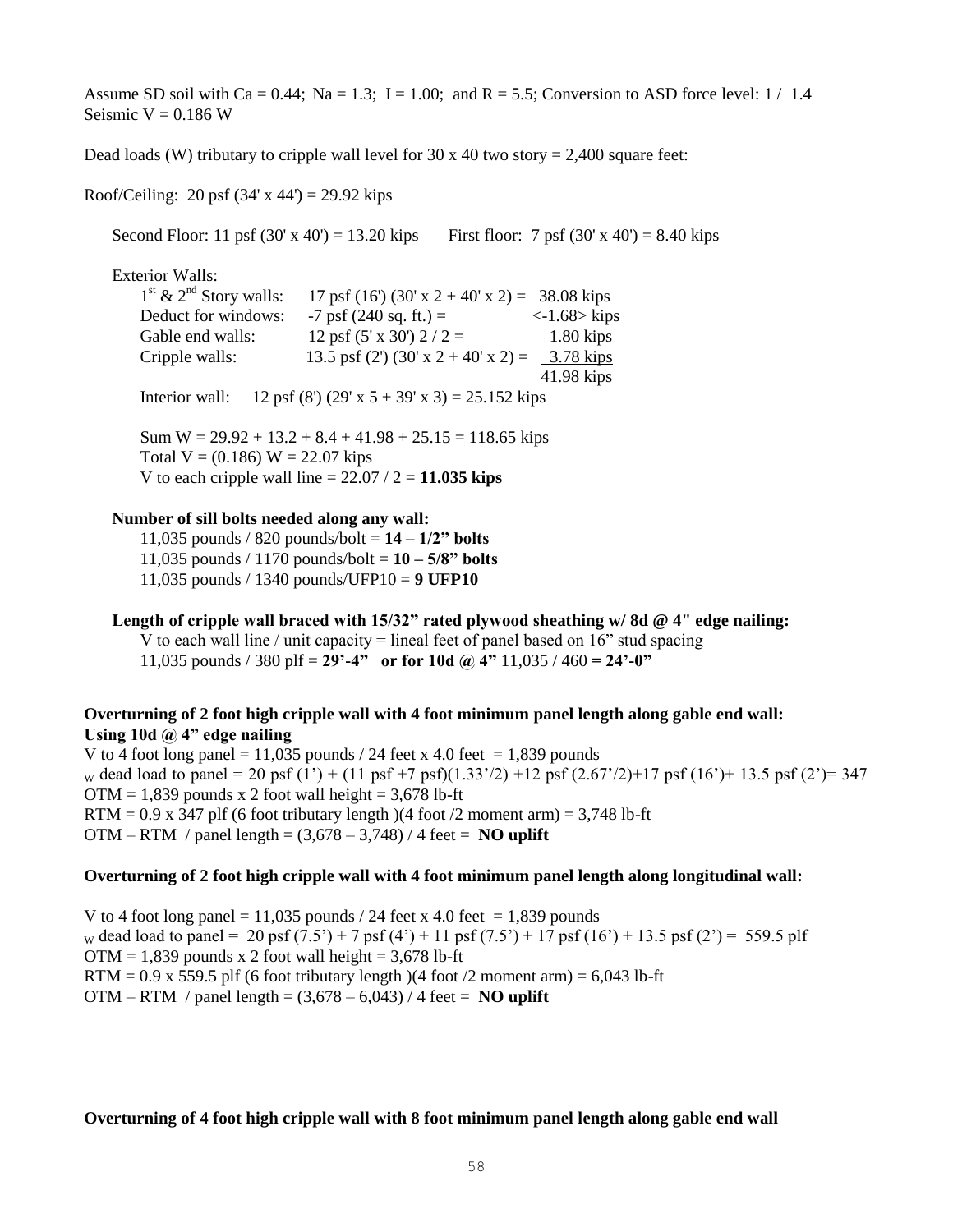V to 8 foot long panel = 11,035 pounds / 24 feet x 8.0 feet = 3,678 pounds w dead load to panel = 20 psf (1') + (11 psf +7 psf)(1.33'/2) +12 psf (2.67'/2)+17 psf (16')+ 13.5 psf (4')= 374  $OTM = 3.678$  pounds x 4 foot wall height = 14,713 lb-ft RTM =  $0.9 \times 374$  plf (10 foot tributary length)(8 foot) /2 moment arm) = 13,464 lb-ft OTM – RTM / panel length = (14,713 – 13,464) / 8 feet = **156 pounds uplift** Locate one new sill bolt with plate washer within 6 inches of each 8'-0" panel end studs

### **Overturning of 4 foot high cripple wall with 8 foot minimum panel length along longitudinal wall**

V to 8 foot long panel = 11,035 pounds / 24 feet x 8.0 feet = 3,678 pounds w dead load to panel = 20 psf  $(7.5') + 7$  psf  $(4') + 11$  psf  $(7.5') + 17$  psf  $(16') + 13.5$  psf  $(4') = 586.5$  plf  $OTM = 3,678$  pounds x 4 foot wall height = 14,713 lb-ft  $RTM = 0.9$  x 586.5 plf (10 foot tributary length)(8 foot) /2 moment arm) = 21,114 lb-ft OTM – RTM / panel length =  $(14,713 - 21,114)$  / 8 feet = **NO uplift** 

#### **Overturning of 4 foot high cripple wall with 12 foot minimum panel length along gable end wall**

V to 12 foot long panel = 11,035 pounds / 24 feet x 12.0 feet = 5,518 pounds w dead load to panel = 20 psf (1') + (11 psf +7 psf)(1.33'/2) +12 psf (2.67'/2)+17 psf (16')+ 13.5 psf (4')= 374  $OTM = 5,418$  pounds x 4 feet wall height = 22,070 lb-ft RTM =  $0.9 \times 374$  plf (14 feet tributary length)(12 feet) /2 moment arm) =  $28,274$  lb-ft OTM – RTM / panel length = (22,070 – 28,274) / 12 feet = **NO uplift**

#### **Shear Transfer Along Each Wall Line**

 $V = 11,035$  pounds / 450 pounds per connection = 25 L70 or A35, or  $V = 11,035$  pounds / 450 pounds per connection = **19 L90 or H10R** 

**Transverse Wall Line = 30 feet = 368 plf Longitudinal Wall Line = 40 feet = 276 plf**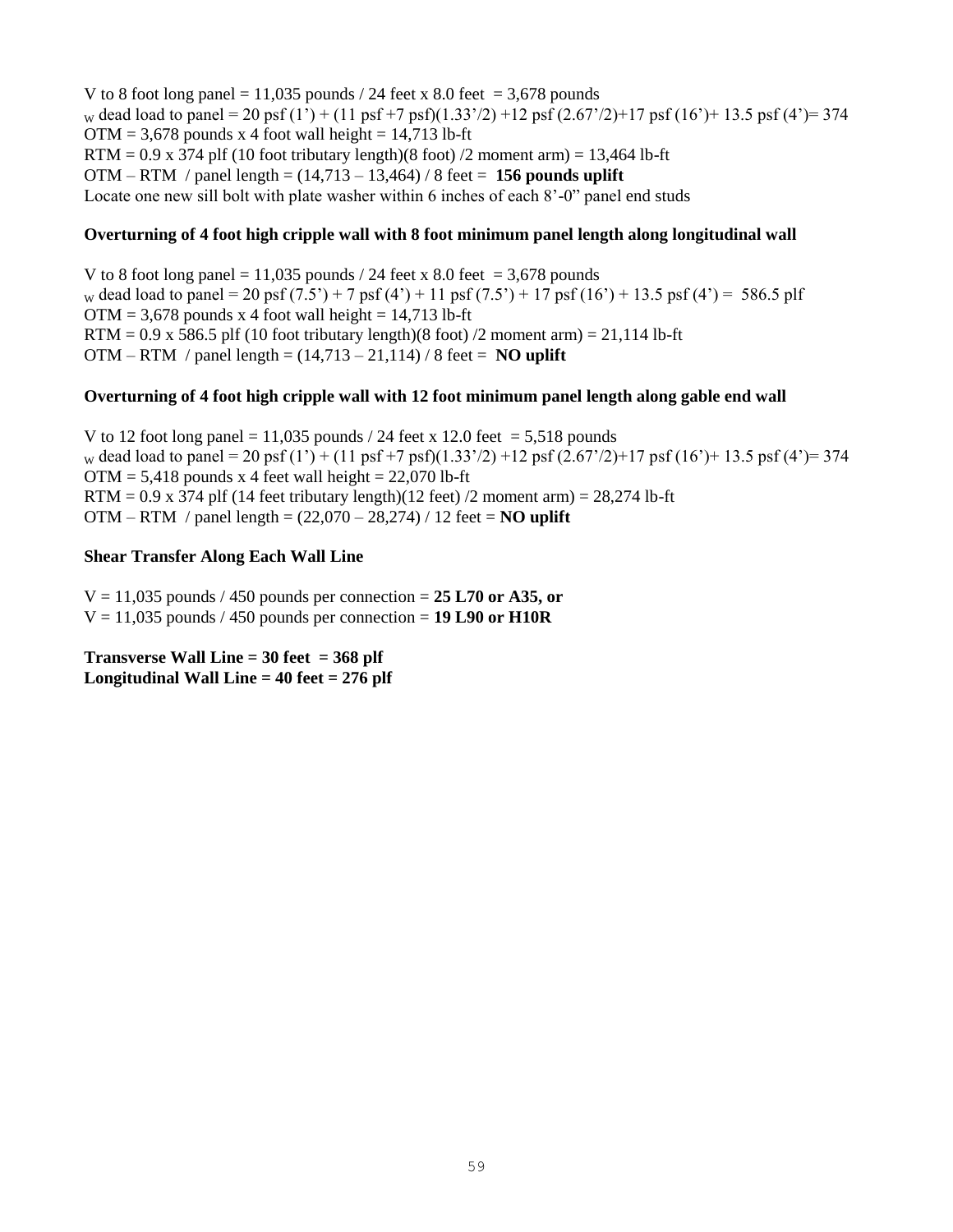## **Case 3D Two Story Demand / Capacity for 30 ft x 30 ft (1,800 Sq. Ft.)**

Dead loads (W) tributary to cripple wall level for 1,800 square feet:

Roof/Ceiling: 20 psf  $(34' \times 34') = 23.12$  kips

Second Floor: 11 psf  $(30' \times 30') = 9.90$  kips First floor: 7 psf  $(30' \times 30') = 6.30$  kips

Exterior Walls:

 $1<sup>st</sup>$  &  $2<sup>nd</sup>$  Story walls:  $17$  psf (16') (30' x 2 + 30' x 2) = 32.64 kips Deduct for windows  $-7$  psf (200 sq. ft.) =  $\langle -1.40 \rangle$  kips Gable end walls:  $12 \text{ psf } (5 \text{ x } 30') 2 / 2 = 1.80 \text{ kips}$ Cripple walls: 13.5 psf (2') (30' x 2 + 30' x 2) =  $3.24 \text{ kips}$  36.28 kips Interior wall: 12 psf (8') (29' x  $5 + 29'$  x 3) = 22.272 kips

Sum  $W = 23.12 + 9.90 + 6.30 + 36.28 + 22.27 = 97.87$  kips Total  $V = (0.186) W = 18.204$  kips V to each cripple wall line  $= 18.204 / 2 = 9.10$  kips

### **Number of sill bolts needed along any wall:**

9,102 pounds / 820 pounds/bolt = **12 – 1/2" bolts** 9,102 pounds / 1170 pounds/bolt = **8 – 5/8" bolts** 9,102 pounds / 1340 pounds/UFP10 = **7 UFP10**

**Length of cripple wall braced with 15/32" rated plywood sheathing w/ 8d @ 4" edge nailing:** V to each wall line / unit capacity  $=$  lineal feet of panel based on 16 inch stud spacing 9,102 pounds / 380 plf = **24'-0"**

#### **Overturning of 2 foot high cripple wall with 4 foot minimum panel length along gable end wall:**

V to 4 foot long panel =  $9,102$  pounds / 24 feet x 4.0 feet = 1,517 pounds w dead load to panel = 20 psf (1') + (11 psf +7 psf)(1.33'/2) +12 psf (2.67'/2)+17 psf (16')+ 13.5 psf (2')= 347  $OTM = 1,517$  pounds x 2 foot wall height = 3,034 lb-ft RTM =  $0.9$  x 347 plf (6 foot tributary length)(4 foot /2 moment arm) = 3,748 lb-ft OTM – RTM / panel length =  $(3.034 - 3.748)$  / 4 feet = **NO uplift** 

#### **Overturning of 2 foot high cripple wall with 4 foot minimum panel length along longitudinal wall:**

V to 4 foot long panel = 9,102 pounds / 24 feet x 4.0 feet = 1,517 pounds w dead load to panel = 20 psf  $(7.5') + 7$  psf  $(4') + 11$  psf  $(7.5') + 17$  psf  $(16') + 13.5$  psf  $(2') = 559.5$  plf  $OTM = 1,517$  pounds x 2 foot wall height = 3,034 lb-ft  $RTM = 0.9$  x 559.5 plf (6 foot tributary length)(4 foot /2 moment arm) = 6,043 lb-ft OTM – RTM / panel length =  $(3,034 - 6,043)$  / 4 feet = **NO uplift**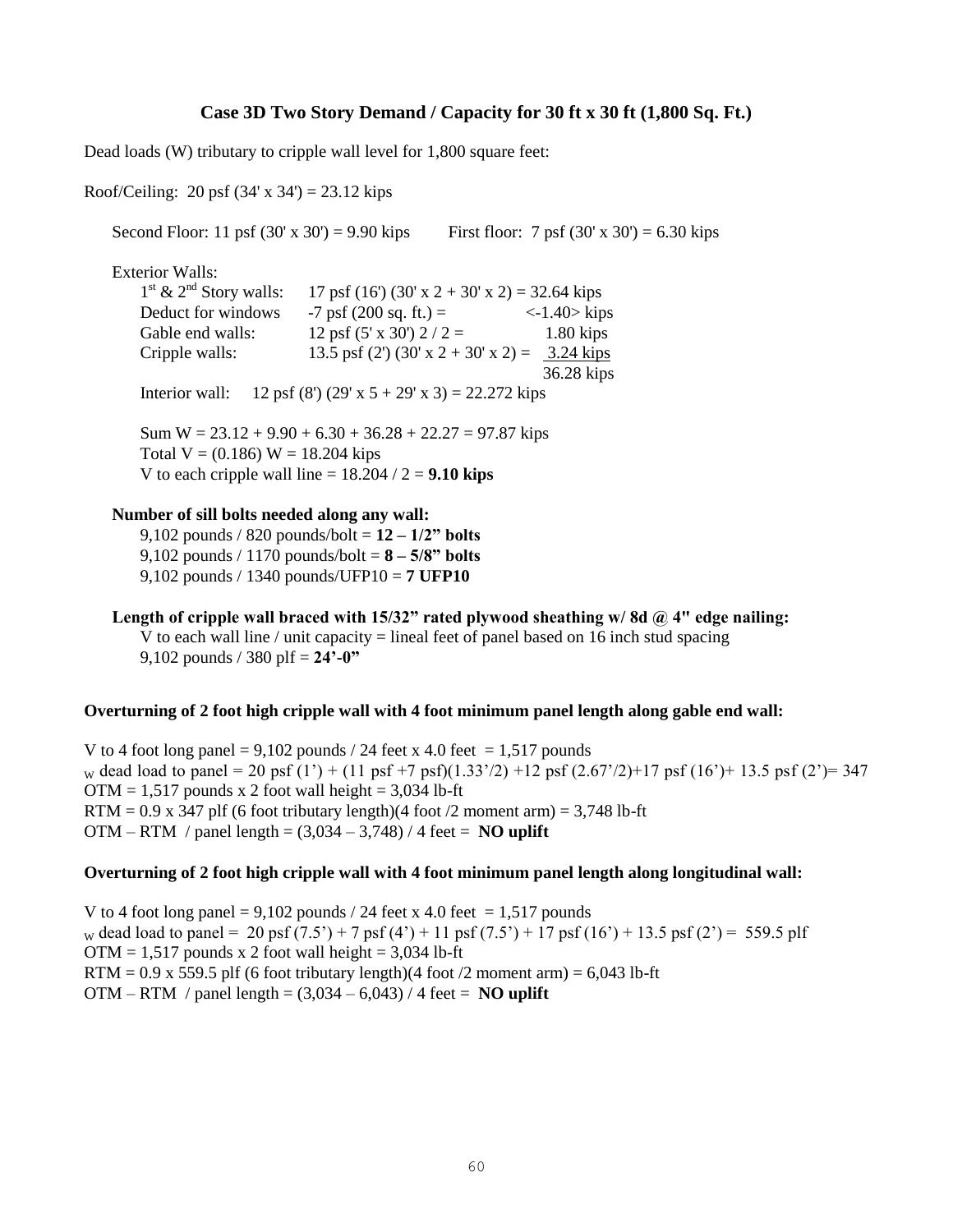#### **Overturning of 4 foot high cripple wall with 8 foot minimum panel length along gable end wall**

V to 8 foot long panel = 9,102 pounds / 24 feet x 8.0 feet = 3,034 pounds w dead load to panel = 20 psf (1') + (11 psf +7 psf)(1.33'/2) +12 psf (2.67'/2)+17 psf (16')+ 13.5 psf (4')= 374  $OTM = 3,034$  pounds x 4 foot wall height = 12,136 lb-ft  $RTM = 0.9$  x 374 plf (10 foot tributary length)(8 foot) /2 moment arm) = 13,464 lb-ft OTM – RTM / panel length = (12,136 – 13,464) / 8 feet = **NO uplift**

#### **Overturning of 4 foot high cripple wall with 8 foot minimum panel length along longitudinal wall**

V to 8 foot long panel =  $9,102$  pounds / 24 feet x 8.0 feet = 3,034 pounds w dead load to panel = 20 psf  $(7.5') + 7$  psf  $(4') + 11$  psf  $(7.5') + 17$  psf  $(16') + 13.5$  psf  $(4') = 586.5$  plf  $OTM = 3,034$  pounds x 4 foot wall height = 12,136 lb-ft RTM =  $0.9$  x 586.5 plf (10 foot tributary length)(8 foot) /2 moment arm) =  $21,114$  lb-ft OTM – RTM / panel length = (12,136 – 19,494) / 8 feet = **NO uplift**

#### **Shear Transfer Along Each Wall Line**

 $V = 9,102$  pounds / 450 pounds per connection = 21 L70 or A35, or  $V = 9,102$  pounds / 585 pounds per connection = **16 L90 or H10R** 

**Transverse Wall Line = 30 feet = 303 plf Longitudinal Wall Line = 30 feet = 303 plf**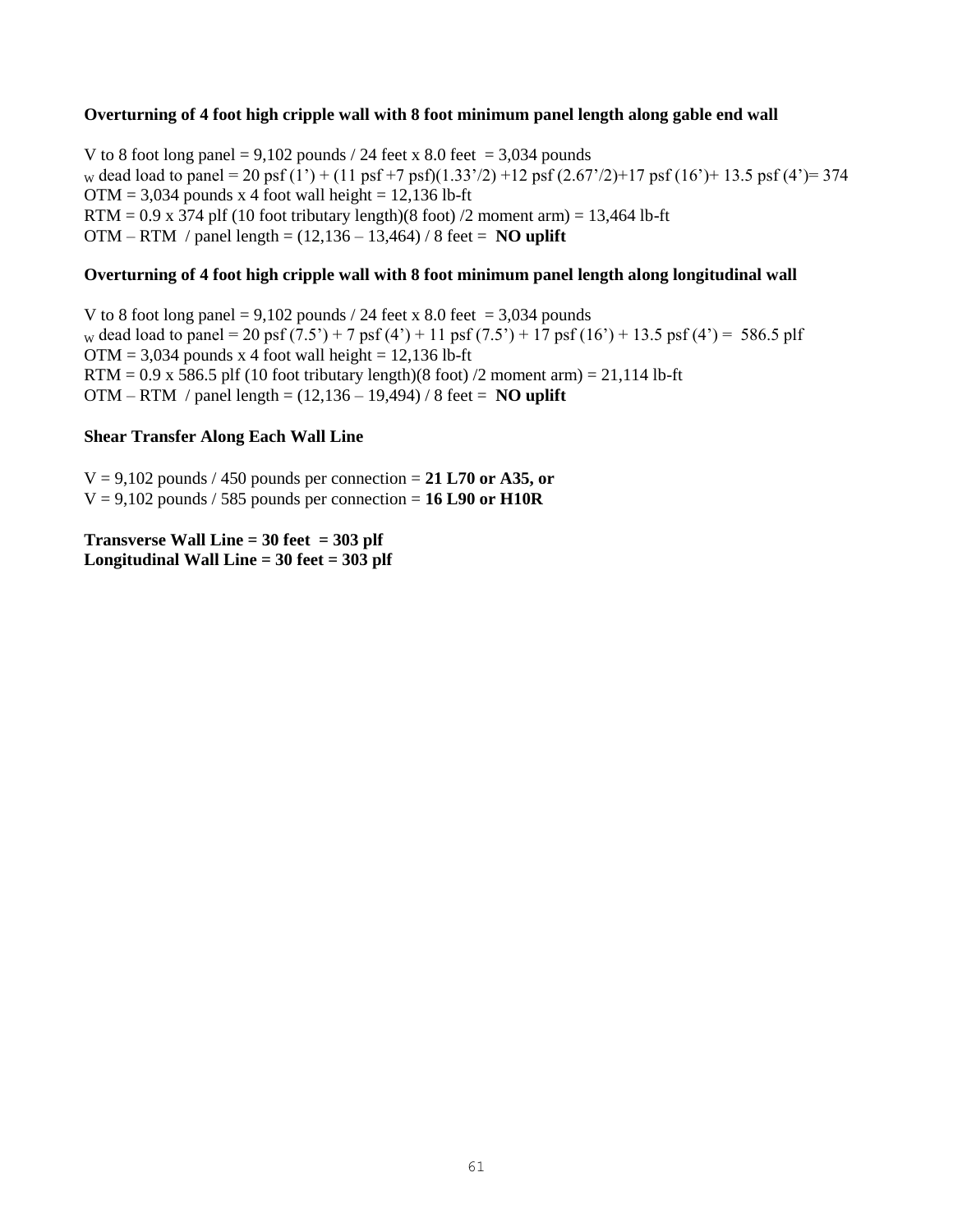#### **Case 3D Two Story Demand / Capacity for 30' x 50' = 3,000 square feet**

Dead loads (W) tributary to cripple wall level for 3,000 square feet:

Roof/Ceiling: 20 psf  $(34' \times 54') = 36.72$  kips

Second Floor: 11 psf  $(30' \times 50') = 16.50$  kips First floor: 7 psf  $(30' \times 50') = 10.50$  kips

Exterior Walls:

 $1<sup>st</sup>$  &  $2<sup>nd</sup>$  Story walls: 17 psf (16') (30' x 2 + 50' x 2) = 43.52 kips Deduct for Windows:  $-7$  psf (300 sq. ft.) =  $\langle -2.10 \rangle$  kips Gable end walls:  $12 \text{ psf } (5 \text{ x } 30') 2 / 2 = 1.80 \text{ kips}$ Cripple walls: 13.5 psf (2') (30' x 2 + 50' x 2) =  $4.32 \text{ kips}$ 47.54 kips

Interior wall: 12 psf (8') (29' x  $5 + 49'$  x 3) = 28.032 kips

Sum  $W = 36.72 + 16.50 + 10.50 + 47.54 + 28.03 = 139.29$  kips Total  $V = (0.186) W = 25.91$  kips V to each cripple wall line  $= 25.91 / 2 = 12.95$  kips

#### **Number of sill bolts needed along any wall:**

12,954 pounds / 820 pounds/bolt = **16 – 1/2" bolts** 12,954 pounds / 1170 pounds/bolt = **12 – 5/8" bolts** 12,954 pounds / 1340 pounds/UFP10 = **10 UFP10**

Length of cripple wall braced with 15/32" rated plywood sheathing w/8d @ 4" edge nailing: V to each wall line / unit capacity  $=$  lineal feet of panel based on 16 inch stud spacing 12,954 pounds / 380 plf = 34'-0" NG!! **Must use 10d @ 4"** 12,954 pounds / 460 plf= **28'-8"**

### **Overturning of 2 foot high cripple wall with 4 foot minimum panel length along gable end wall: Using 10d @ 4" edge nailing**

V to 4 foot long panel = 12,954 pounds  $/$  28.67 feet x 4.0 feet = 1,808 pounds w dead load to panel = 20 psf (1') + (11 psf +7 psf)(1.33'/2) +12 psf (2.67'/2)+17 psf (16')+ 13.5 psf (2')= 347  $OTM = 1,808$  pounds x 2 foot wall height = 3,615 lb-ft RTM =  $0.9$  x 347 plf (6 foot tributary length )(4 foot /2 moment arm) = 3,748 lb-ft OTM – RTM / panel length =  $(3.615 - 3.748)$  / 4 feet = **NO uplift** 

### **Overturning of 2 foot high cripple wall with 4 foot minimum panel length along longitudinal wall:**

V to 4 foot long panel = 12,954 pounds  $/$  28.67 feet x 4.0 feet = 1,808 pounds w dead load to panel = 20 psf  $(7.5') + 7$  psf  $(4') + 11$  psf  $(7.5') + 17$  psf  $(16') + 13.5$  psf  $(2') = 559.5$  plf  $OTM = 1.808$  pounds x 2 foot wall height = 3.615 lb-ft  $RTM = 0.9 \times 559.5$  plf (6 foot tributary length)(4 foot /2 moment arm) = 6,043 lb-ft OTM – RTM / panel length =  $(3,615 - 6,043)$  / 4 feet = **NO uplift**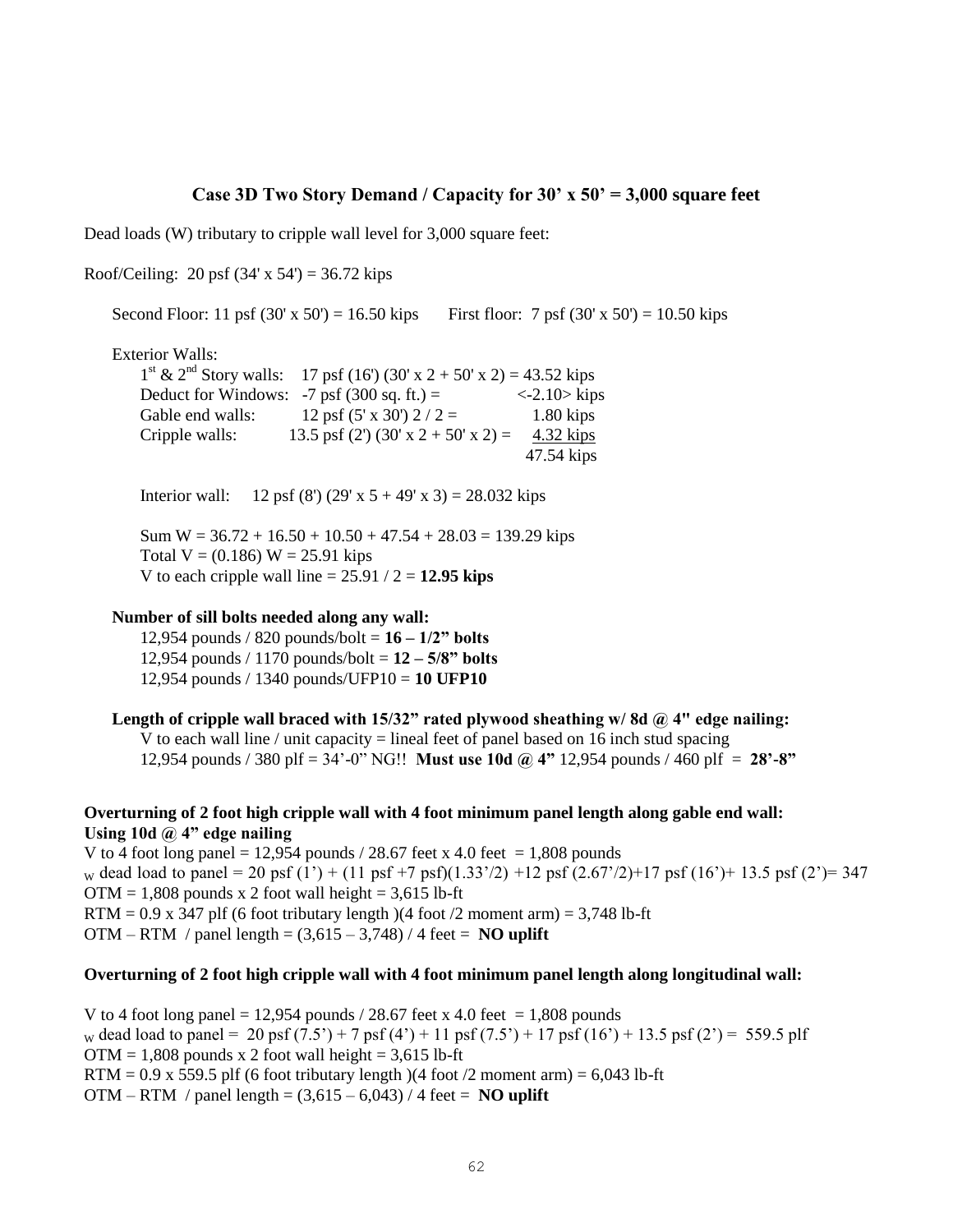#### **Overturning of 4 foot high cripple wall with 8 foot minimum panel length along gable end wall**

V to 8 foot long panel = 12,954 pounds  $/$  28.67 feet x 8.0 feet = 3,615 pounds w dead load to panel = 20 psf (1') + (11 psf +7 psf)(1.33'/2) +12 psf (2.67'/2)+17 psf (16')+ 13.5 psf (4')= 374  $OTM = 3,615$  pounds x 4 foot wall height = 14,460 lb-ft RTM =  $0.9 \times 374$  plf (10 foot tributary length)(8 foot) /2 moment arm) = 13,464 lb-ft OTM – RTM / panel length = (14,460 – 13,464) / 8 feet = **125 pounds uplift** Locate one new sill bolt with plate washer within 6 inches of each 8'-0" panel end studs

### **Overturning of 4 foot high cripple wall with 8 foot minimum panel length along longitudinal wall**

V to 8 foot long panel = 12,954 pounds  $/$  28.67 feet x 8.0 feet = 3,615 pounds w dead load to panel = 20 psf  $(7.5') + 7$  psf  $(4') + 11$  psf  $(7.5') + 17$  psf  $(16') + 13.5$  psf  $(4') = 586.5$  plf  $OTM = 3,615$  pounds x 4 foot wall height = 14,460 lb-ft RTM =  $0.9$  x 586.5 plf (10 foot tributary length)(8 foot) /2 moment arm) =  $21,114$  lb-ft OTM – RTM / panel length = (14,460 – 19,494) / 8 feet = **NO uplift**

## **Overturning of 4 foot high cripple wall with 12 foot minimum panel length along gable end wall**

V to 12 foot long panel = 12,954 pounds  $/$  28.67 feet x 12.0 feet = 5,423 pounds w dead load to panel = 20 psf (1') + (11 psf +7 psf)(1.33'/2) +12 psf (2.67'/2)+17 psf (16')+ 13.5 psf (4')= 374  $OTM = 5,423$  pounds x 4 feet wall height = 21,690 lb-ft RTM =  $0.9 \times 374$  plf (14 feet tributary length)(12 feet) /2 moment arm) =  $28,274$  lb-ft OTM – RTM / panel length = (21,690 – 28,274) / 12 feet = **NO uplift**

### **Shear Transfer Along Each Wall Line**

 $V = 12,954$  pounds / 450 pounds per connection = 29 L70 or A35; or  $V = 12,954$  pounds / 585 pounds per connection = 22 L90, or 23 H10R

**Transverse Wall Line = 30 feet = 432 plf Longitudinal Wall Line = 50 feet = 259 plf**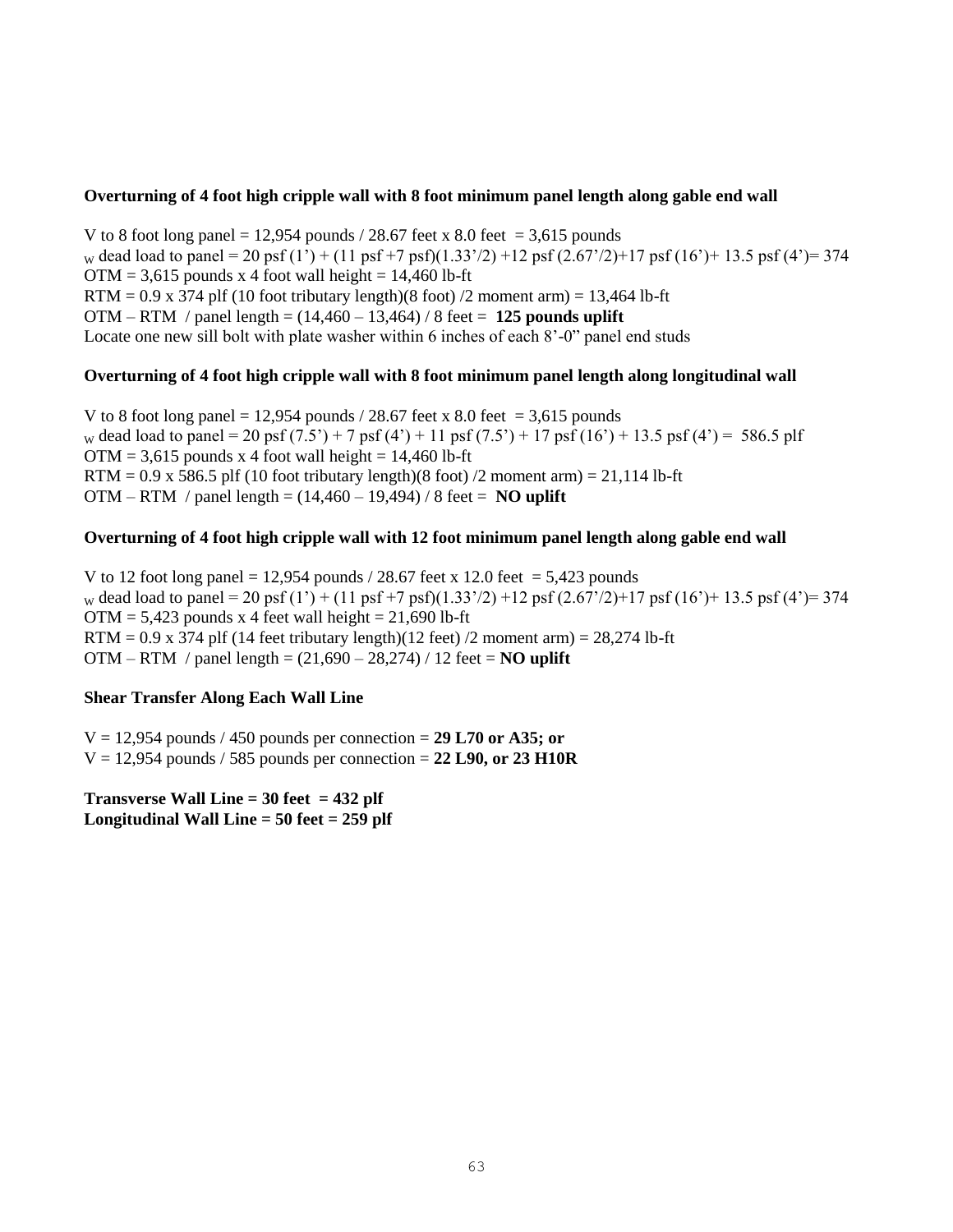## **Shear Transfer to Cripple Walls of Two-Story Buildings**

Shear transfer capacity from the first floor into the cripple wall top plate from existing blocking or rim joist (along longitudinal wall lines), or end joist (along transverse wall lines) are determined below.

Along longitudinal walls, floor joists are assumed to be perpendicular and spaced at 16 inches o.c. If existing connections using 8d common toenails at 8 inches on center (two per joist space) exist between the rim joist or blocking, and the cripple wall top plate or foundation sill plate, that connection capacity would equal: Per 16 inch joist space: 2 nails x 5/6 (for toenails) x 76 pounds (8d common nails) x  $1.33 = 168$  pounds

## **168 pounds x 12 / 16 feet = 126 plf capacity**

This capacity does not count the two toenails normally connecting each joist to the cripple wall top plate. If only one of these toenails per joist are accounted for, the capacity along the longitudinal wall would equal: Per 16 inch joist space x 1 nail x 76 pounds/nail x  $5/6$  x  $1.33 = 84$  pounds x  $12/16 = 63$  plf **126 + 63 pounds = 189 plf > 185 plf maximum demand at Case 3A. All other cases exceed 189 plf.**

**Because toe nails can be difficult to observe and can be ineffective if the wood framing has split at the nails, existing nailing described above may be either absent or ineffective. Also, the current code prohibits the use of toe nails for shear transfer greater than 150 plf. Therefore, because this load path is essential, the shear transfer demand should be accommodated by adding sheet metal angles.**

**Along transverse walls, if existing 8d toe nailing at 6 inches o.c. is assumed it provides only 168 plf. The demand along the transverse walls exceeds this amount in all two-story Cases and sizes of buildings. Therefore, adding sheet metal angles definitely is necessary along transverse walls.**

With respect to the ability of existing floor sheathing nailing to transfer shear into the top of the blocking or rim joist member the following analysis is provided:

Along the transverse walls where joists are assumed to be parallel to the wall, the ends of the floor sheathing boards should be nailed to that joist. Assuming 1x 6 straight sheathing with 2 - 8d nails each board, these wall lines should have 4 nails per foot assuming 6 inch wide boards. The capacity provided is 90 pounds per nail x 4 nails x 1.33 = 478 plf capacity. This ignores any contribution of sill plate nailing into the end joist. **Therefore when straight sheathing is installed no supplemental connection between the upper edge of the end joist and the floor sheathing should be necessary for the maximum 432 plf transverse direction demand of Case 3D (3000 sq. ft.)**. If the floor sheathing is plywood a lower capacity should be assumed. The typical plywood edge nailing is 8d  $\omega$  6"o.c. which gives 76 pounds x 2 nails/ft. x 1.33 = 202 plf. Adding in the 16d sill plate nailing assumed at 16" o.c. through the sheathing to the end joist would add 141 pounds x (0.77 Cd) x 1.33  $(12/16) = 109$  plf for a total of 311 plf. This is sufficient for all configurations except for Case 3B (3000 sq.ft.), Case 3C (2400 and 3000 sq. ft.) and Case 3D (2400 sq. ft. and 3000 sq. ft.). The overstress for Case 3B is 9%, for Case 3C 9% and 28%, and for Case 3D, 18% and 39% respectively. **Therefore in two-story buildings with plywood sheathed first floors, a supplemental connection along the transverse walls may be prudent**.

The longitudinal direction demand is a maximum of 303 plf for Case 3D (1800 sq. ft.). In this case 8d nails from the sheathing into the rim member should occur at 16 inches on center. This corresponds to each sheathing board being nailed to each rim member at the same spacing as the perpendicular joists. In addition, the first story wall sill plate should be nailed into the rim member with 20d (or perhaps larger nails) at 32 inches on center (one every other stud bay). The combined capacity for both types of nails is: 90 pounds x 1.33 x (12/16) + 170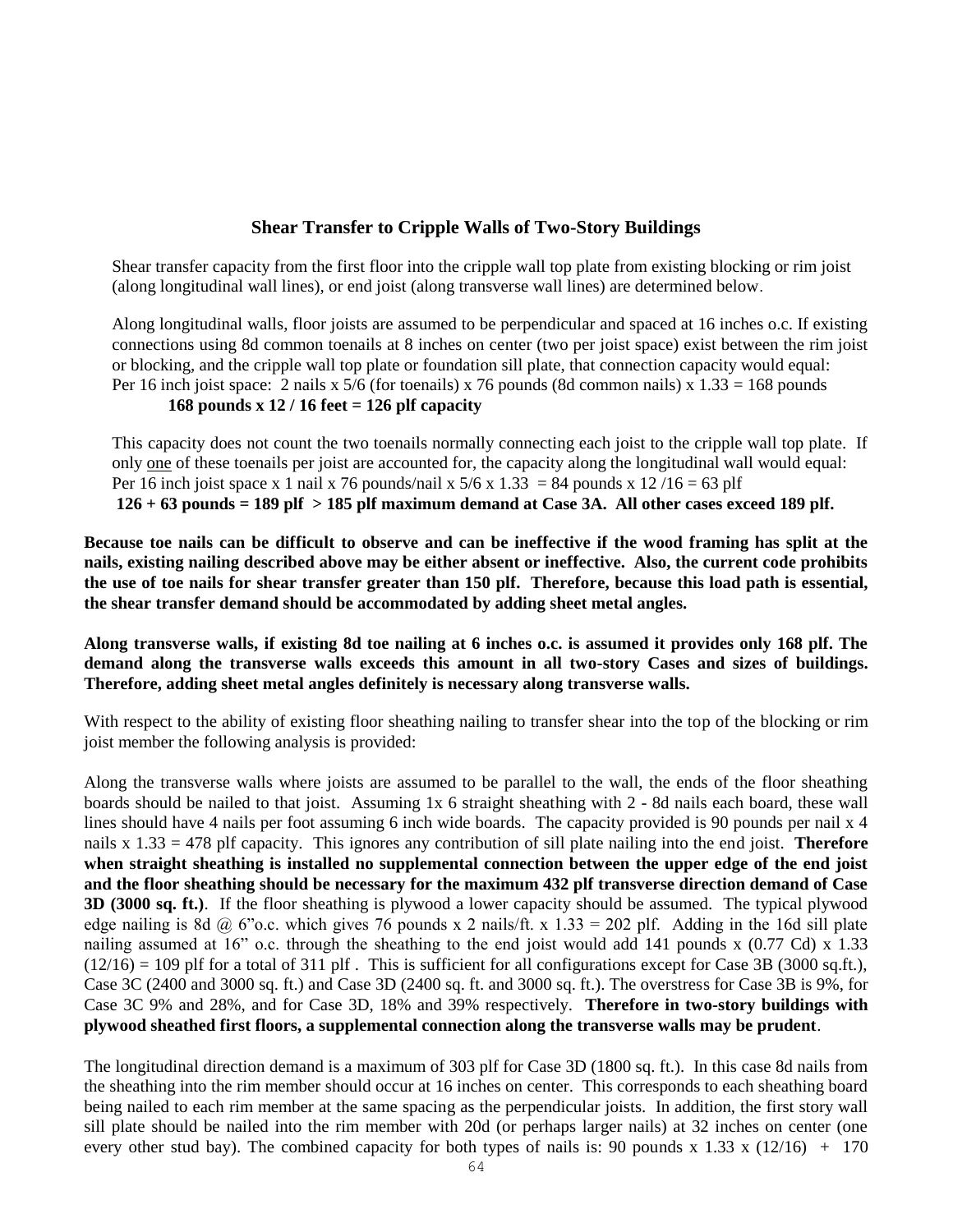pounds x (0.76 Cd) x 1.33 (12 / 32) = 154 plf. This capacity is less than the demand in all cases and sizes of buildings**. Therefore a supplemental connection between the rim member and the floor sheathing, or between the joists and the top plate or foundation sill plate is definitely necessary along longitudinal walls**.

**Conclusions about shear transfer from floor to cripple wall in Two-Story Buildings:**

- **1) Along Transverse Walls, where joists are parallel, no supplemental connection between the floor sheathing and the top edge of the end joist should be necessary in a two-story condition having a wood board straight sheathed flooring.**
- **2) Along Transverse Walls, a supplemental connection should be provided when plywood floor sheathing is used.**
- **3) Along Longitudinal Walls where joists are perpendicular, a supplemental connection is necessary at the top edge of the blocking or rim joist, or between the joist and the top plate or foundation sill plate for two-story buildings.**
- **4) In all Cases and building sizes sheet metal angles should be provided between the bottom edge of joists or blocking and the top plate of the cripple wall or foundation sill plate,**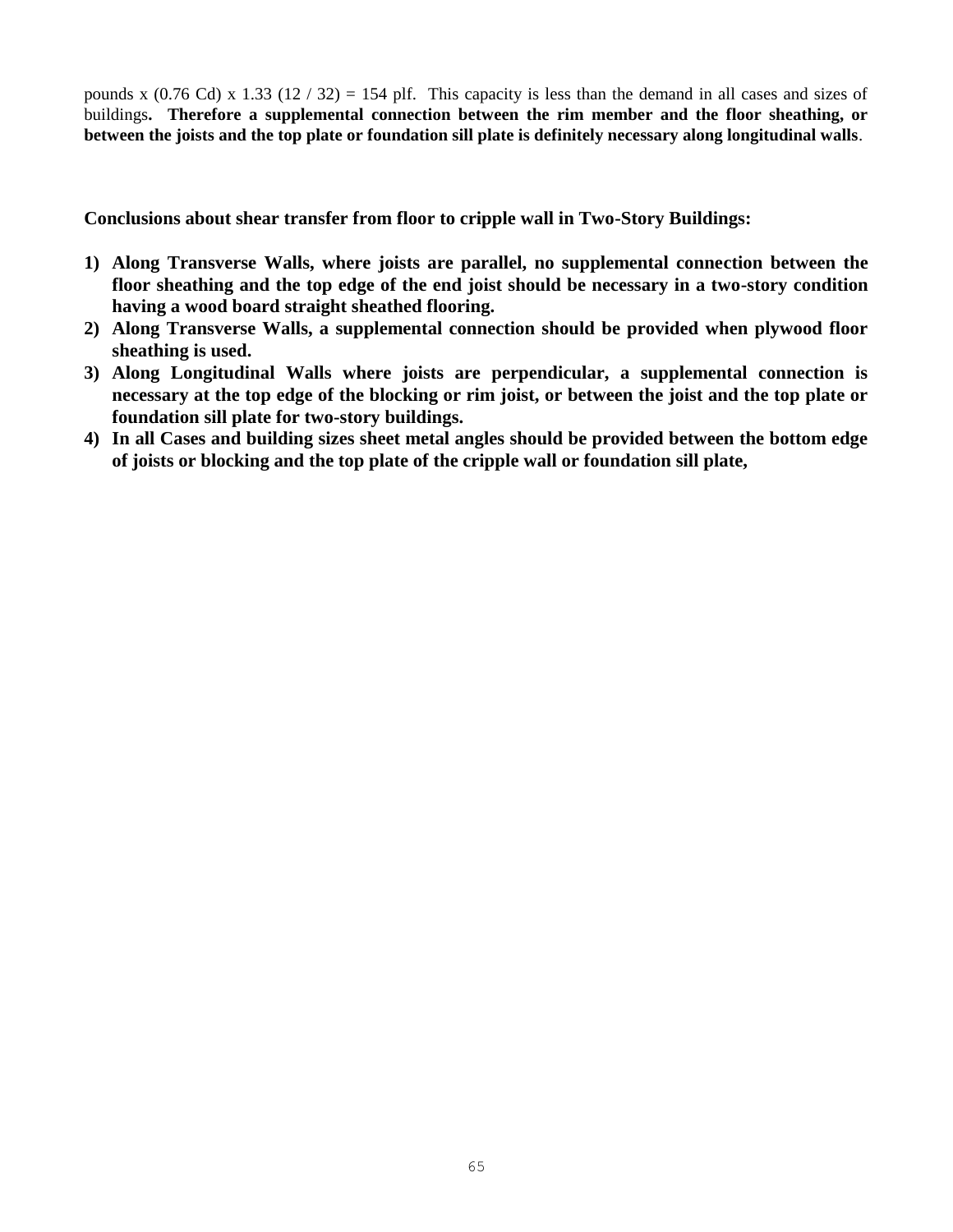## **Cripple Wall Top Plate used as a Collector in Two-Story Buildings**

Where an existing cripple wall uses a single top plate, or has a double top plate constructed without a standard lap splice as required by the code (e.g., 4 foot lap with  $8 - 16d$  nails) these conditions may create a weak link in a top plate being used as a collector between widely spaced retrofit braced wall segments. The collector force along the longitudinal walls (where joists are assumed perpendicular) varies from 103 plf to 188 plf . For the Case 3A of the 3,000 sq. ft. building with a 56 foot long wall where a total of 21-4" feet of bracing is provided, if this bracing is located in two sections only at each end of the wall, the collector length will be one half of the distance between the two braced segments. For this case, the maximum force demand along this collector occurs where it connects to the braced sections of the cripple wall, and is determined below:

## (56 feet – 21.33 feet) / 2 x 160 plf = **2,773 pounds**

The actual connection force will be proportionally less by 160 pounds per foot, where the butt joint occurs further away from the end of the braced panel and closer to the mid length of the wall. If braced panels are distributed along the length of the wall, rather than concentrated at the ends only, the splice connection force is also reduced, such that the maximum demand for this example is 160 plf times one-half the distance in feet between the braced wall ends. Where a top plate butt joint occurs within the length of a braced panel the sheathing nailing will also aid in providing a splice. However, the code does not permit using sheathing as a method of providing a collector splice, therefore wherever a top plate butt joint occurs it should be provided with a positive connection between the two pieces (2001 CBC Sec. 2315.5.2)

A splice connection for a 2,773 pound demand could to be made with bolts or nails. A bolted connection could be provided by installing a  $4 - 1/2$ " bolts vertically through a single 2x top plate on each side of the butt joint, using a 16 inch long ¼ inch thick plate with bolts located 4 inches minimum from the butt joint and spaced 2.5 inches on center. An alternative splice could be made with an 18 gage strap nailed into the vertical face of the top plate having a total of 36 - 16d sinker nails. To prevent splitting, nails should be staggered and spaced not less than 1-½ inches apart. Commercially available straps with the necessary capacity would require that blocking be installed below the existing plate to allow for a second row of nails. The blocking would also need to be attached to the top plate with  $16 - 10d$  common nails along the length of the strap.

For the 36 foot long transverse wall, the maximum collector force is 267 plf for the Case 3A (3000 sq. ft.) house, and its maximum length is  $(30' - 21.33') / 2 = 4.33$  feet, therefore the force is 1,157 pounds. Along the transverse walls, the parallel end joist should be connected to the top plate as described above with L70 or equivalent angles, therefore a continuous joist should be able to act as the splice member for a single top plate IF the end butt joint of the top plate and end joint of the joist are offset, and the quantity of L70 angles on each side can provide the needed splice capacity. Where end joints in both the joist and a single top plate occur in close proximity, an additional splice connection of the top plate should be provided.

## **Conclusions about splices for single top plates of cripple walls.**

**The actual force at a splice of a single top plate in a cripple wall can vary greatly depending on the location of the splice with respect to the layout of the bracing panels along the wall. The code's prescriptive double top plate splice for conventional construction provides a seismic tension capacity of 1,500 pounds and therefore a retrofit code should likely prescribe a similar capacity connection. This would most easily be provided by an 30 inch long 18 gage strap with 22 - 10d full length nails to provide that capacity, such as a Simpson LSTA or MSTA, nailed to the vertical face of the top plate.**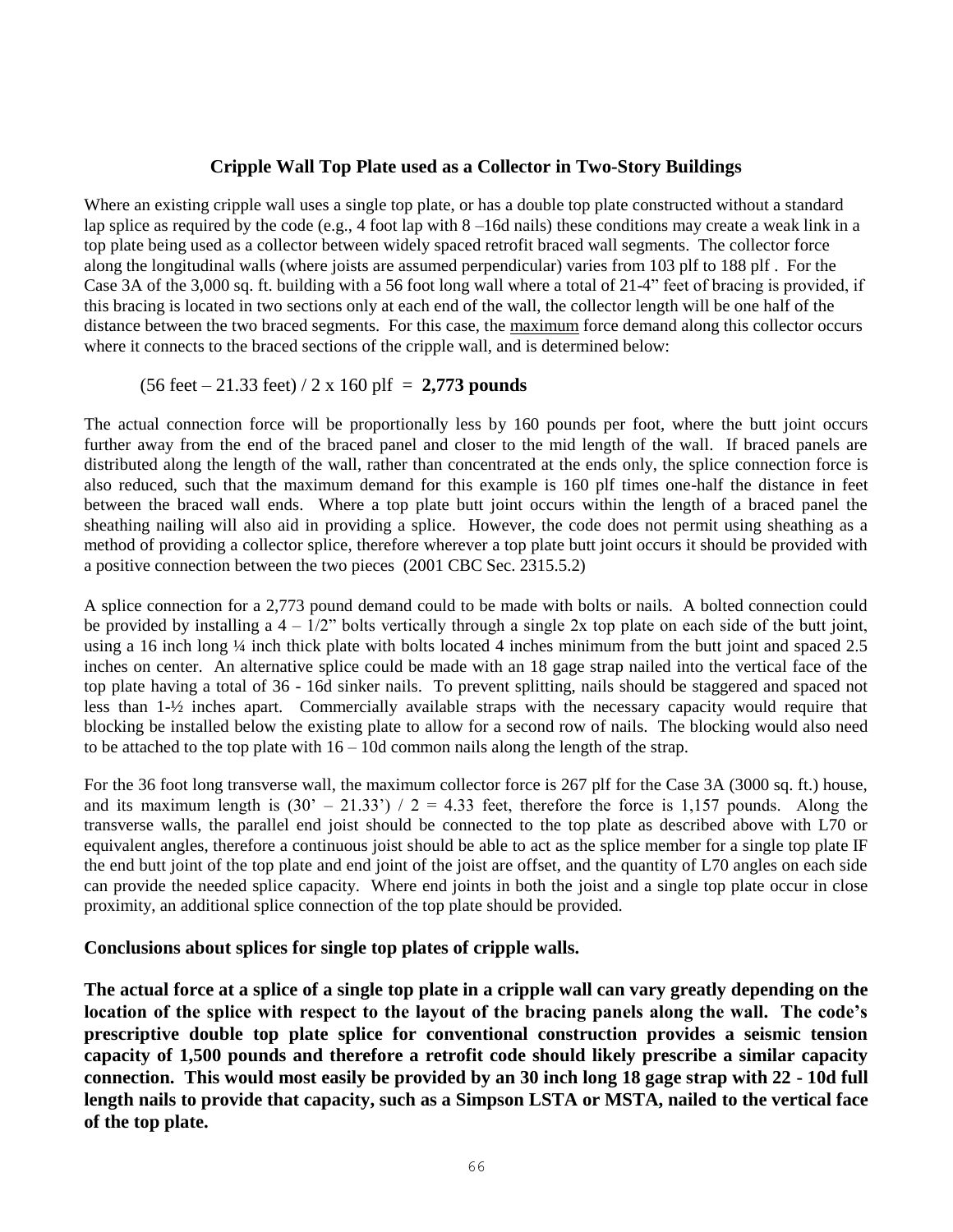## **Overturning Considerations for Two-Story Buildings**

The overturning calculations for each Case assume a lateral force within each braced panel segment that is directly proportional to its length, as a fraction of the overall length of bracing provided. For example if the calculated lateral load to a wall line is 7,600 pounds and the total bracing length provided is 20 feet, each 8 foot long panel section of bracing has a lateral load of  $(7,600 / 20)$  x  $8 = 3,040$  pounds.

Dead load resistance to overturning is based on the unit weights for the various floor, roof and wall assembles assumed for each Case, and the tributary area supported by the cripple wall. **For roof loads, no roof overhang is assumed**. For the longitudinal walls the width of roof tributary to the exterior walls is assumed to be onequarter of the rafter span to the ridge based on a purlin being present at the halfway point between the exterior wall and the ridge line. The width of first floor tributary to the longitudinal walls is 4 feet, based on an 8-foot span of floor joists to the first interior line of girders. The width of the second floor tributary to the longitudinal walls is 7'-6" based on one-half of the span to the center of the 30 foot wide buildings. Where an interior first story bearing wall is closer to the exterior wall than the center of the building width, this assumption will overestimate tributary weight from the second floor, but the second floor weight contribution is only 21% of the total resistance for Cases 3A and 3B and reduces to only 15% in Case 3D. **Typically, the wall length resisting overturning is assumed to be 2 feet longer than the length of the braced wall panel. For example, a 4-foot long braced panel is assumed to engage 6 feet of tributary wall length for overturning resistance**.

Because each individual braced wall length must be at least twice the cripple wall height, a maximum 4-foot height wall requires an 8-foot minimum bracing panel length. This requirement intends to reduce the uplift forces imposed by overturning. However, based on the calculations, net uplift still occurs along the transverse gable end walls, but uplift does not occur along the longitudinal walls for any of the two-story conditions.

### **Conclusions about uplift restraint for cripple walls of Two-story house:**

For 4"-0" tall walls having 8'-0" long braced panels using  $15/32$ " sheathing with 8d  $\omega$  4" edge nailing, net uplift forces ranging from 815 to 540 pounds (ASD) are calculated to occur along gable end walls for Cases 3A and 3B. In Cases 3C and 3D along gable end walls, the range is 160 to zero. For these fairly small uplift forces, the use of foundation sill plate anchor bolts with plate washers could be utilized as restraint, based on the following.

For example a  $\frac{1}{2}$ " diameter Kwik Bolt with 3-1/2" embed and 3-1/2" edge distance (20% reduction) has a tension capacity without special inspection of 700 pounds in 2000 psi concrete. Wedge-All anchors have smaller values of 532 pounds for ½" diameter without special inspection and assuming a 3-1/2 inch edge distance in 2000 psi concrete**. The minimum 3-1/2 inch edge distance will require placing the bolts approximately 1 inch from the centerline of a 2x6 nominal sill plate. This would preclude the use of a flush cut sill method because the bolt would be too close to the edge of the cut face of the sill plate. A threaded rod installed with epoxy would be an alternative where an edge distance less than 3-1/2 inches is used.**

**For uplifts between zero and 550 pounds, a single expansion anchor bolt with plate washer could be located within 4 inches of the end studs of each braced panel segment. Plate washers in this case should be wider and thicker than the current minimum 2 x 2 x 3/16 inch plate washer to provide uplift resistance. On a 2x6 nominal sill plate with the anchor bolt offset from the center of the sill plate by 1 inch a 5 x 5 x 3/8 inch washer with a 2 inch long diagonal slot is recommended.**

**For uplifts between 550 and 1000 pounds, a pair of expansion anchor bolts with plate washers could be used to resist this uplift. Each bolt could be located within 4 inches of the end studs of each braced panel segment. Alternatively, an FJA / FSA type strap nailed to the end stud and bolted into the face of the foundation stem wall could be used for forces up to 1000 pounds.**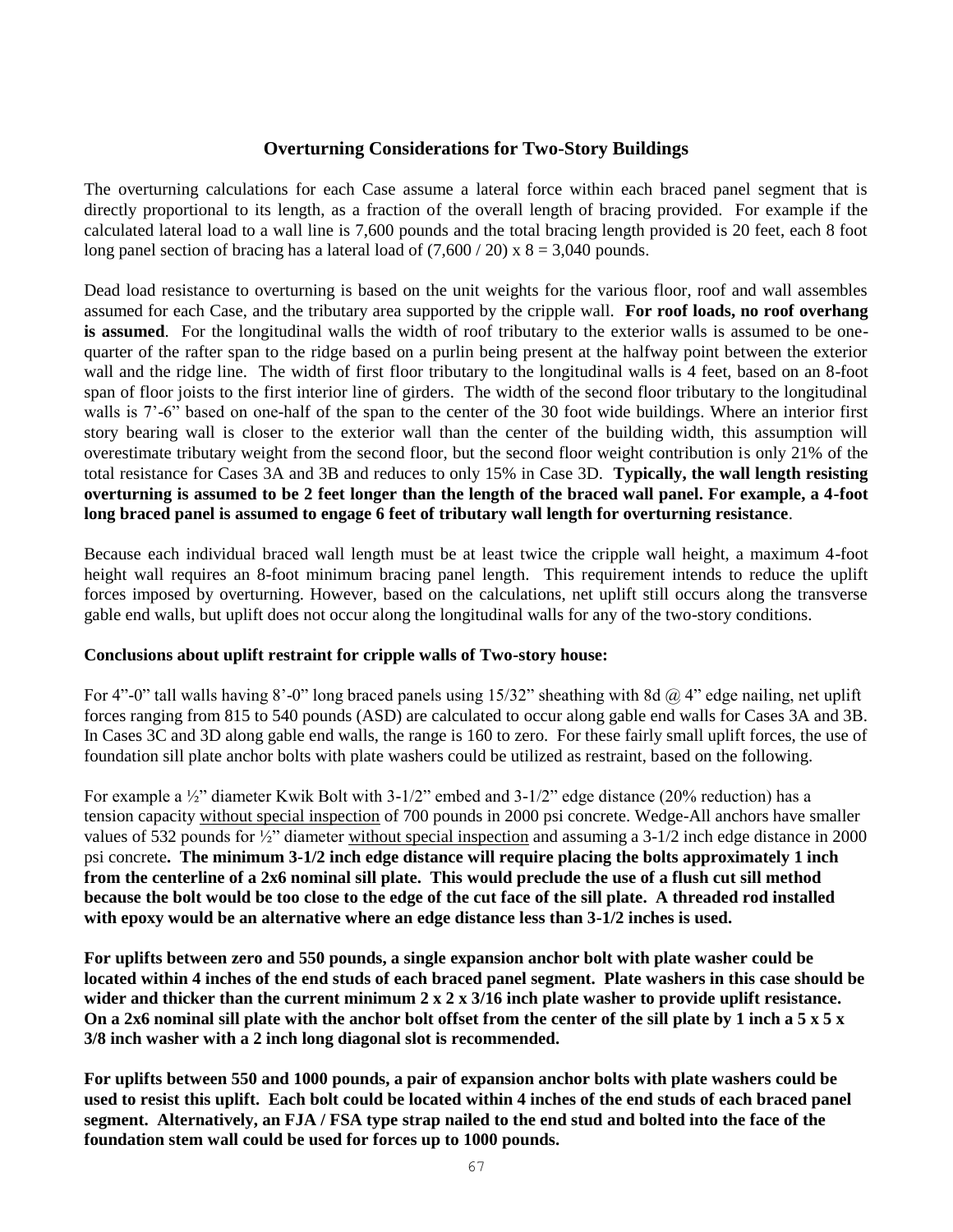## **DRAFT TABLE A-1 BRACING, BOLTING AND SHEAR TRANSFER REQUIREMENTS FOR ONE-STORY HOUSES Using 15/32-inch rated plywood sheathing with 8d @ 4" o.c. 10d @ 4" nailing is not used in order to reduce overturning demands**

| Total                              | Case | <b>Bracing Length</b> | No. of Sill Bolts    |                       | No. of L70 or    | <b>Shear Transfer Force</b> |      |
|------------------------------------|------|-----------------------|----------------------|-----------------------|------------------|-----------------------------|------|
| Floor Area                         | ID   | 8d $(a)$ 4" nailing   | along each wall line |                       | A35 angles along | along each wall (plf)       |      |
| (sq.fr.)                           |      |                       | $5/8"$ Ø             | $\frac{1}{2}\sqrt{2}$ | each wall line   | Trans                       | Long |
| 1,200 $^{A}$                       | 3A   | $12'-0$ "             | 4                    | 6                     | 10               | 146                         | 110  |
| $1,200^{\overline{A}}$             | 3B   | $14 - 8"$             | 5                    | 7                     | 13               | 184                         | 138  |
| $1,200^{\overline{A}}$             | 3C   | $17' - 4"$            | 6                    | 8                     | 15               | 215                         | 161  |
| $1,200^{A}$                        | 3D   | $20' - 0''$           | 7                    | 9                     | 17               | 243                         | 182  |
| $1,500^{\frac{B}{B}}$              | 3A   | $14' - 8''$           | 5                    | 7                     | 12               | 172                         | 103  |
| $1,500^{B}$                        | 3B   | $17' - 4"$            | 6                    | 8                     | 15               | 215                         | 129  |
| $1,500^{\overline{B}}$             | 3C   | $20' - 0''$           | 7                    | 10                    | 17               | 250                         | 150  |
| $1,500^{B}$                        | 3D   | $22' - 8"$            | 8                    | 11                    | 19               | 285                         | 171  |
| $2,000^{\circ}$                    | 3A   | $17' - 4"$            | 6                    | 8                     | 15               | 179                         | 115  |
| $2,000^{\circ}$                    | 3B   | $21'-4"$              | 7                    | 10                    | 18               | 223                         | 143  |
| $2,000^{\circ}$                    | 3C   | $25' - 4"$            | 8                    | 12                    | 21               | 257                         | 165  |
| $2,000^{\circ}$                    | 3D   | $28' - 0''$           | 9                    | 13                    | 24               | 292                         | 188  |
| $A$ Footprint is 30 feet x 40 feet |      |                       |                      |                       |                  |                             |      |
| $B$ Footprint is 30 feet x 50 feet |      |                       |                      |                       |                  |                             |      |

 $\rm{c}$  Footprint is 36 feet x 56 feet

### **DRAFT TABLE A-2**

## **BRACING, BOLTING AND SHEAR TRANSFER REQUIREMENTS FOR TWO-STORY HOUSES Using 15/32-inch rated sheathing with either 8d or 10d @ 4" o.c. 10d @ 4" is used where 8d nailing results in too little capacity OR when calculated length exceeds 85% of the total assumed maximum length of the wall**

| <b>Total Floor</b>     | Case |                | <b>Bracing Length</b> |                      | No. of Sill Bolts     | No. of L70 or    |       | <b>Shear Transfer Force</b> |
|------------------------|------|----------------|-----------------------|----------------------|-----------------------|------------------|-------|-----------------------------|
| Area                   | ID   | 8d $\omega$ 4" | 10d @ 4               | along each wall line |                       | A35 angles along |       | along each wall (plf)       |
| (sq.fr.)               |      | nailing        | nailing               | $5/8"$ $\varnothing$ | $\frac{1}{2}\sqrt{2}$ | each wall line   | Trans | Long                        |
| $1,800^{\overline{A}}$ | 3A   | $14' - 8"$     | N/A                   | 5                    |                       | 13               | 185   | 185                         |
| $1,800^{\overline{A}}$ | 3B   | $18 - 8$ "     | N/A                   | 7                    | 9                     | 16               | 236   | 236                         |
| $1,800^{\overline{A}}$ | 3C   | $22 - 8"$      | N/A                   | 8                    | 11                    | 19               | 282   | 282                         |
| $1,800^{\overline{A}}$ | 3D   | $24' - 0''$    | N/A                   | 8                    | 12                    | 21               | 303   | 303                         |
| $2,400^{\circ}$        | 3A   | $18' - 8"$     | N/A                   | 6                    | 9                     | 15               | 226   | 169                         |
| $2,400^{\frac{1}{6}}$  | 3B   | $22 - 8"$      | N/A                   | 8                    | 11                    | 20               | 287   | 215                         |
| $2,400^{\circ}$        | 3C   | $26' - 8"$     | $22 - 8"$             | 9                    | 13                    | 23               | 340   | 255                         |
| 2,400 <sup>B</sup>     | 3D   | $29' - 4"$     | $24'-0$ "             | 10                   | 14                    | 25               | 368   | 276                         |
| $3,000^{\circ}$        | 3A   | $21' - 4"$     | N/A                   | 7                    | 10                    | 18               | 267   | 160                         |
| $3,000^{\circ}$        | 3B   | $26' - 8"$     | $22 - 8"$             | 9                    | 13                    | 23               | 338   | 203                         |
| $3,000^{\circ}$        | 3C   | N/A            | $26' - 8"$            | 11                   | 15                    | 27               | 398   | 239                         |
| $3,000^{\circ}$        | 3D   | N/A            | $28 - 8$ "            | 12                   | 16                    | 29               | 432   | 259                         |

<sup>A</sup> Footprint is 30 feet x 30 feet

 $B$  Footprint is 30 feet x 40 feet

 $\rm{c}$  Footprint is 30 feet x 50 feet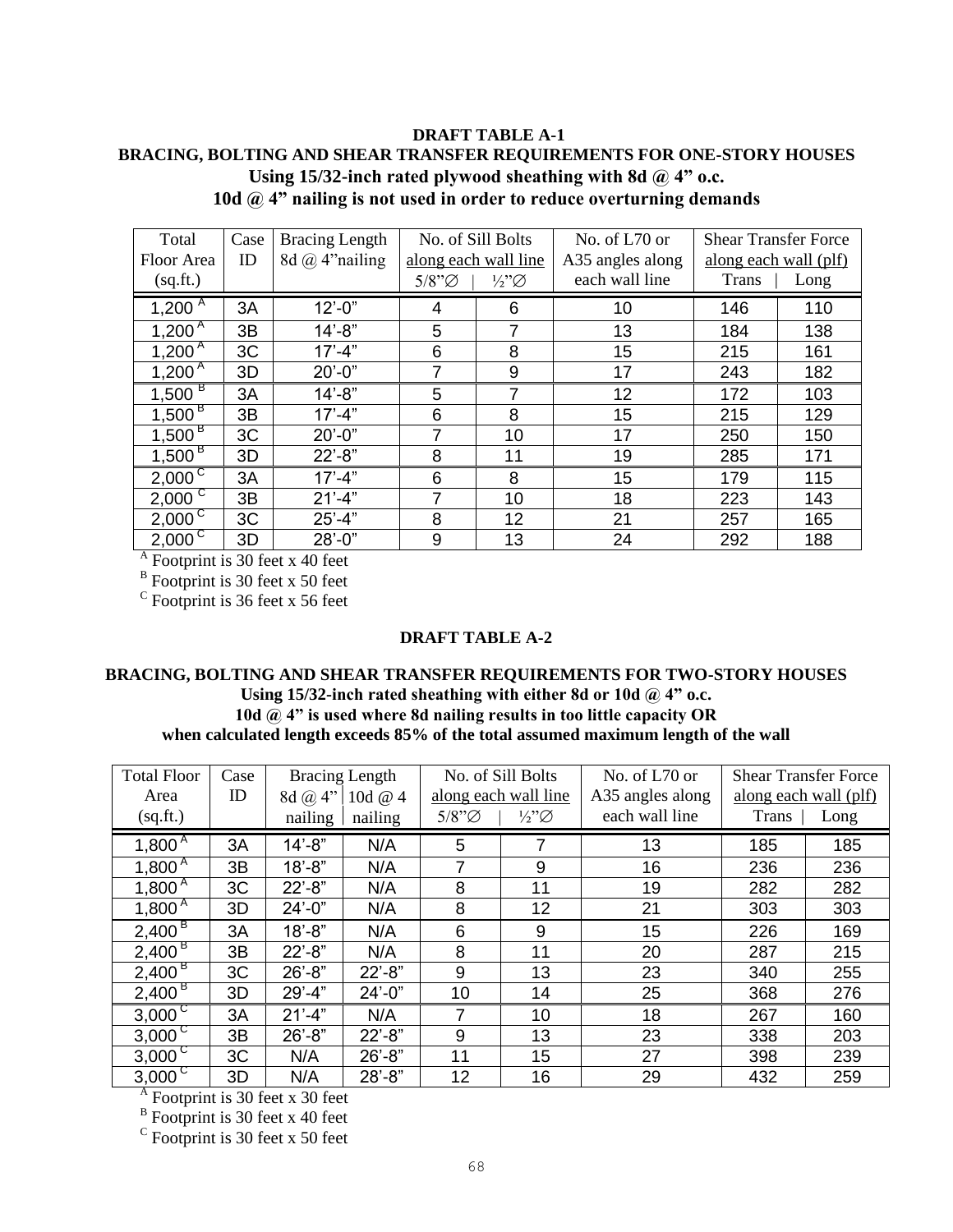**Locations and quantity of extra foundation sill bolts needed for uplift adjacent to braced panel end studs based on the overturning calculations following each Case and building size** 

## **DRAFT TABLE B-1**

## **BRACED WALL LENGTHS REQUIRING EXTRA SILL BOLTS FOR UPLIFT AT ONE-STORY USING 15/32" RATED SHEATHING w/ 8d @ 4" o.c. EDGE NAILING ONLY 2 Bolts or FJA for net uplift**  $\ge 550 \le 1000$  **pounds** 1 Bolt for net uplift  $\lt 550$  pounds

| Total | Case | Cripple    |                         | Number of Extra Sill Bolts Needed for Uplift at Ends of Braced Panel |                         |                     |                         |                          |                |                |                          |                  |
|-------|------|------------|-------------------------|----------------------------------------------------------------------|-------------------------|---------------------|-------------------------|--------------------------|----------------|----------------|--------------------------|------------------|
| Floor | ID   | Wall       |                         | $4^{\circ} - 0^{\circ}$                                              |                         | $8' - 0''$          |                         | $12^{\circ} - 0^{\circ}$ | $16' - 0$ "    |                | $20^{\circ} - 0^{\circ}$ |                  |
| Area  |      | Height     | Trans                   |                                                                      | Long   Trans            | Long   Trans   Long |                         |                          | Trans   Long   |                | Trans   Long             |                  |
| 1,200 | 3A   | $2' - 0''$ | 1                       | $\overline{1}$                                                       | $\overline{\mathbf{1}}$ | 0                   | 1                       | 0                        | N/A            | N/A            | N/A                      | N/A              |
| 1,200 | 3A   | $4' - 0''$ | N/A                     | N/A                                                                  | $\overline{\mathbf{2}}$ | $\overline{1}$      | $\overline{\mathbf{2}}$ | $\overline{1}$           | N/A            | N/A            | N/A                      | N/A              |
| 1,200 | 3B   | $2'-0''$   | $\overline{\mathbf{1}}$ | $\overline{1}$                                                       | $\overline{1}$          | $\mathbf 0$         | $\overline{0}$          | 0                        | $\mathbf 0$    | $\mathbf 0$    | N/A                      | N/A              |
| 1,200 | 3B   | $4' - 0''$ | N/A                     | N/A                                                                  | $\overline{\mathbf{2}}$ | $\overline{1}$      | $\overline{\mathbf{2}}$ | 0                        | $1^A$          | $0^A$          | N/A                      | N/A              |
| 1,200 | 3C   | $2'-0"$    | $\overline{1}$          | $\overline{0}$                                                       | $\mathbf 0$             | $\mathbf 0$         | $\mathbf 0$             | 0                        | $\mathbf 0$    | $\mathbf 0$    | N/A                      | N/A              |
| 1,200 | 3C   | $4' - 0$   | N/A                     | N/A                                                                  | 1                       | $\overline{0}$      | 1                       | 0                        | $\mathbf 0$    | $\overline{0}$ | N/A                      | N/A              |
| 1,200 | 3D   | $2' - 0''$ | 1                       | 0                                                                    | 0                       | 0                   | 0                       | 0                        | 0              | 0              | 0                        | 0                |
| 1,200 | 3D   | $4' - 0''$ | N/A                     | N/A                                                                  | $\overline{1}$          | $\mathbf 0$         | $\overline{0}$          | 0                        | $\mathbf 0$    | $\mathbf 0$    | $\overline{0}$           | $\mathbf 0$      |
| 1,500 | 3A   | $2' - 0''$ | $\overline{1}$          | $\overline{1}$                                                       | $\overline{1}$          | $\mathbf 0$         | $\overline{0}$          | $\overline{0}$           | $0^A$          | $0^A$          | N/A                      | N/A              |
| 1,500 | 3A   | $4'-0''$   | N/A                     | N/A                                                                  | $\overline{\mathbf{2}}$ | $\overline{1}$      | $\overline{2}$          | $\overline{1}$           | $1^A$          | $0^A$          | N/A                      | N/A              |
| 1,500 | 3B   | $2'-0"$    | $\overline{1}$          | 1                                                                    | $\overline{\mathbf{1}}$ | 0                   | $\overline{0}$          | 0                        | $\mathbf 0$    | $\overline{0}$ | $0^{\overline{B}}$       | $0^{\text{B}}$   |
| 1,500 | 3B   | $4' - 0''$ | N/A                     | N/A                                                                  | $\overline{2}$          | $\overline{1}$      | $\overline{2}$          | $\overline{0}$           | $\overline{1}$ | $\overline{0}$ | $1^B$                    | $0^{\text{B}}$   |
| 1,500 | 3C   | $2' - 0''$ |                         | 0                                                                    | 0                       | $\mathbf 0$         | 0                       | 0                        | $\mathbf 0$    | $\mathbf 0$    | 0                        | $\mathbf 0$      |
| 1,500 | 3C   | $4' - 0''$ | N/A                     | N/A                                                                  | $\overline{1}$          | $\overline{0}$      | $\overline{1}$          | 0                        | $\overline{0}$ | $\overline{0}$ | $\overline{0}$           | $\overline{0}$   |
| 1,500 | 3D   | $2' - 0''$ | 1                       | 0                                                                    | 0                       | 0                   | 0                       | 0                        | 0              | 0              | 0                        | $\mathbf 0$      |
| 1,500 | 3D   | $4' - 0''$ | N/A                     | N/A                                                                  | $\overline{1}$          | $\mathbf 0$         | $\mathbf 0$             | 0                        | $\mathbf 0$    | $\mathbf 0$    | 0                        | $\mathsf 0$      |
| 2,000 | 3A   | $2'-0"$    |                         | 1                                                                    | 1                       | 0                   | 1                       | 0                        | 0              | 0              | $0^{\mathsf{B}}$         | $0^{\text{B}}$   |
| 2,000 | 3A   | $4'-0''$   | N/A                     | N/A                                                                  | $\overline{2}$          | $\overline{1}$      | $\overline{2}$          | $\overline{1}$           | $\overline{2}$ | $\overline{0}$ | $1^B$                    | $0^{\text{B}}$   |
| 2,000 | 3B   | $2' - 0''$ | $\overline{1}$          | 1                                                                    | $\overline{\mathbf{1}}$ | $\mathbf 0$         | $\overline{0}$          | 0                        | $\mathbf 0$    | $\overline{0}$ | 0                        | $\mathbf 0$      |
| 2,000 | 3B   | $4'-0''$   | N/A                     | N/A                                                                  | $\overline{\mathbf{2}}$ | $\overline{1}$      | $\overline{2}$          | $\overline{0}$           | $\overline{1}$ | $\overline{0}$ | $1^\mathrm{C}$           | $\mathbf 0$      |
| 2,000 | 3C   | $2' - 0''$ | $\overline{1}$          | $\overline{0}$                                                       | 0                       | 0                   | $\overline{0}$          | 0                        | 0              | $\overline{0}$ | 0                        | $\mathbf 0$      |
| 2,000 | 3C   | $4 - 0$ "  | N/A                     | N/A                                                                  | $\overline{1}$          | $\overline{0}$      | 0                       | 0                        | $\overline{0}$ | $\overline{0}$ | $\overline{0}$           | $\mathbf 0$      |
| 2,000 | 3D   | $2' - 0''$ | 0                       | $\mathbf 0$                                                          | 0                       | $\mathbf 0$         | 0                       | $\mathbf 0$              | $\mathbf 0$    | $\mathbf 0$    | $\mathbf 0$              | $\boldsymbol{0}$ |
| 2,000 | 3D   | $4' - 0''$ | N/A                     | N/A                                                                  | $\overline{1}$          | $\overline{0}$      | $\mathbf{1}$            | $\mathbf 0$              | $\mathbf 0$    | $\mathbf 0$    | $\mathbf 0$              | $\mathbf 0$      |

 $A<sub>A</sub>$ Maximum braced length considered is 14'-8"

 $B<sup>B</sup>$  Maximum braced length considered is 17'-4"

 $\degree$  One extra bolt also required at maximum considered braced length of 21'-4"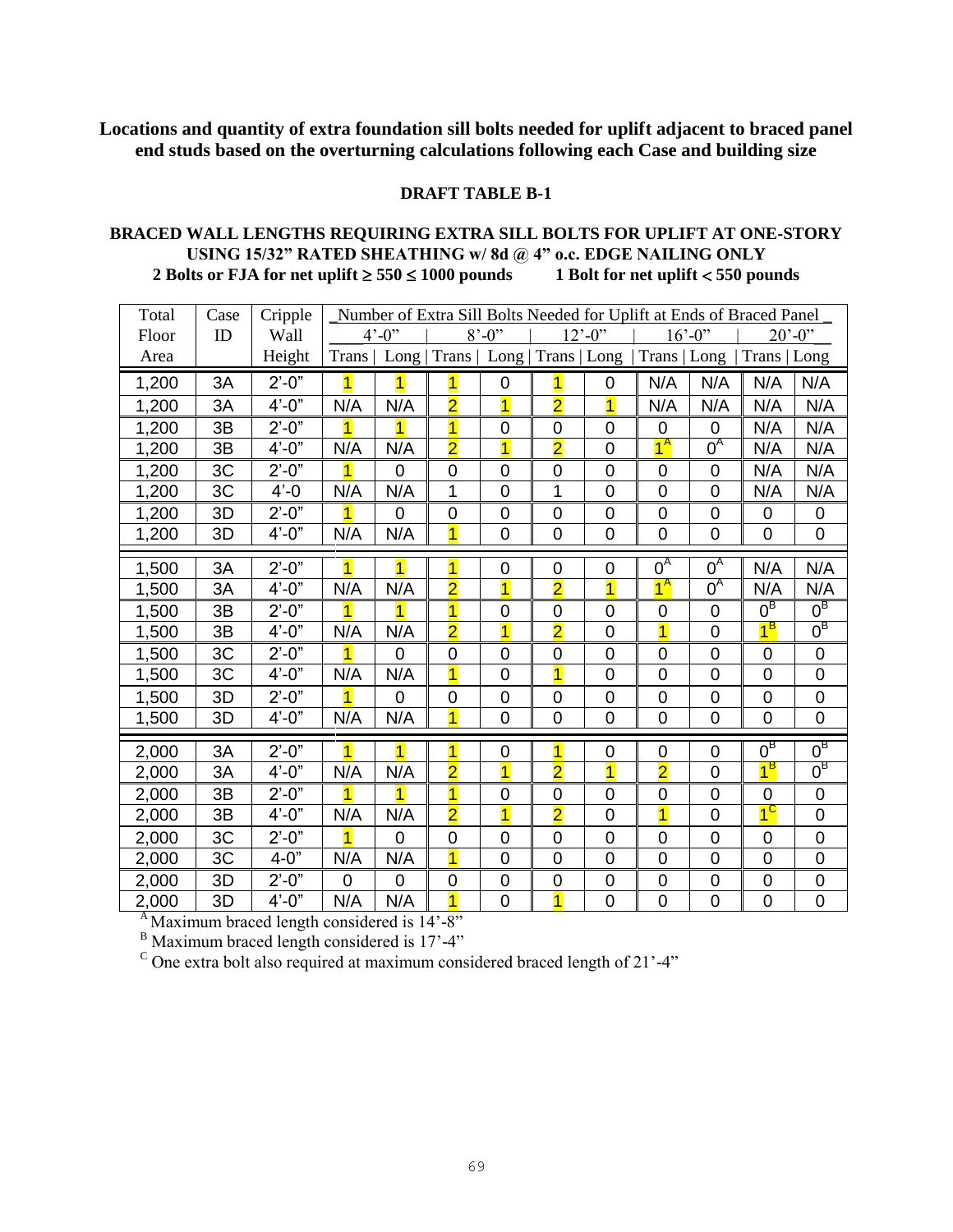**Locations and quantity of extra foundation sill bolts needed for uplift adjacent to braced panel end studs based on the overturning calculations following each Case and building size** 

#### **DRAFT TABLE B-2**

## **BRACED WALL LENGTHS REQUIRING EXTRA SILL BOLTS FOR UPLIFT AT TWO-STORY 15/32" RATED SHEATHING w/ 8d @ 4" o.c. EDGE NAILING<sup>A</sup> 2 Bolts or FJA for net uplift**  $\ge 550 \le 1000$  **pounds** 1 Bolt for net uplift  $\lt 550$  pounds

| Total | Case            | Cripple          |                         | Number of Extra Sill Bolts Needed for Uplift at Ends of Braced Panel |                         |                         |                          |                |                |                        |                          |                  |
|-------|-----------------|------------------|-------------------------|----------------------------------------------------------------------|-------------------------|-------------------------|--------------------------|----------------|----------------|------------------------|--------------------------|------------------|
| Floor | ID              | Wall             |                         | $4^{\circ} - 0^{\circ}$                                              |                         | $8^{\circ} - 0^{\circ}$ | $12^{\circ} - 0^{\circ}$ |                | $16' - 0$ "    |                        | $20^{\circ} - 0^{\circ}$ |                  |
| Area  |                 | Height           | Trans                   | Long                                                                 | Trans   Long            |                         | Trans   Long             |                | Trans   Long   |                        | <b>Trans</b>             | Long             |
| 1,800 | 3A              | $2' - 0''$       | $\overline{\mathbf{1}}$ | $\mathbf 0$                                                          | 0                       | 0                       | $\mathbf 0$              | 0              | $0^{\text{B}}$ | $0^{\text{B}}$         | N/A                      | N/A              |
| 1,800 | 3A              | $4'-0''$         | N/A                     | N/A                                                                  | $\overline{\mathbf{2}}$ | $\mathbf 0$             | $\overline{1}$           | 0              | $1^B$          | $\overline{0}^{\rm B}$ | N/A                      | N/A              |
| 1,800 | 3B              | $2^{\prime}$ -0" | $\overline{1}$          | $\overline{0}$                                                       | 0                       | $\overline{0}$          | $\overline{0}$           | $\mathbf 0$    | $\mathbf 0$    | $\overline{0}$         | N/A                      | N/A              |
| 1,800 | 3B              | $4'-0''$         | N/A                     | N/A                                                                  | $\overline{1}$          | $\overline{0}$          | $\overline{1}$           | $\mathbf 0$    | $\overline{0}$ | $\overline{0}$         | N/A                      | N/A              |
| 1,800 | 3C              | $2^{\prime}$ -0" | 0                       | 0                                                                    | 0                       | $\mathbf 0$             | $\mathbf 0$              | $\mathbf 0$    | $\mathbf 0$    | 0                      | 0                        | 0                |
| 1,800 | 3C              | $4' - 0$         | N/A                     | N/A                                                                  | 0                       | $\overline{0}$          | $\overline{0}$           | $\overline{0}$ | $\overline{0}$ | $\overline{0}$         | $\overline{0}$           | $\mathsf 0$      |
| 1,800 | 3D              | $2' - 0''$       | $\overline{0}$          | $\overline{0}$                                                       | 0                       | $\mathbf 0$             | $\overline{0}$           | 0              | $\mathbf 0$    | $\mathbf 0$            | 0                        | $\mathbf 0$      |
| 1,800 | 3D              | $4'-0''$         | N/A                     | N/A                                                                  | 0                       | $\overline{0}$          | $\overline{0}$           | $\overline{0}$ | $\overline{0}$ | $\overline{0}$         | $\overline{0}$           | $\mathbf 0$      |
| 2,400 | 3A              | $2' - 0''$       | $\overline{1}$          | $\overline{0}$                                                       | 0                       | $\mathbf 0$             | $\overline{0}$           | 0              | $\mathbf 0$    | 0                      | N/A                      | N/A              |
| 2,400 | 3A              | $4'-0"$          | N/A                     | N/A                                                                  | $\overline{2}$          | $\overline{0}$          | $\overline{1}$           | $\overline{0}$ | $\overline{0}$ | $\overline{0}$         | N/A                      | N/A              |
| 2,400 | 3B              | $2'-0"$          | $\mathbf{1}$            | 0                                                                    | 0                       | $\mathbf 0$             | $\mathbf 0$              | 0              | $\mathbf 0$    | 0                      | 0                        | 0                |
| 2,400 | 3B              | $4'-0''$         | N/A                     | N/A                                                                  | $\overline{1}$          | $\overline{0}$          | 1                        | $\overline{0}$ | $\overline{0}$ | $\overline{0}$         | $\overline{0}$           | $\mathbf 0$      |
| 2,400 | 3C <sup>A</sup> | $2' - 0''$       | $\overline{0}$          | 0                                                                    | 0                       | $\mathbf 0$             | $\overline{0}$           | $\mathbf 0$    | $\mathbf 0$    | 0                      | 0                        | $\mathbf 0$      |
| 2,400 | 3C <sup>A</sup> | $4' - 0''$       | N/A                     | N/A                                                                  | $\overline{1}$          | $\mathbf 0$             | $\overline{0}$           | $\mathbf 0$    | $\overline{0}$ | $\mathbf 0$            | $\mathbf 0$              | $\boldsymbol{0}$ |
| 2,400 | 3D <sup>A</sup> | $2' - 0''$       | 0                       | 0                                                                    | 0                       | $\mathbf 0$             | $\mathbf 0$              | $\mathbf 0$    | $\mathbf 0$    | $\mathbf 0$            | $\mathbf 0$              | $\boldsymbol{0}$ |
| 2,400 | 3D <sup>A</sup> | $4'-0''$         | N/A                     | N/A                                                                  | 1                       | $\overline{0}$          | $\mathbf 0$              | $\mathbf 0$    | $\overline{0}$ | $\mathbf 0$            | $\mathbf 0$              | $\mathbf 0$      |
| 3,000 | 3A              | $2'-0"$          | $\overline{1}$          | 0                                                                    | 0                       | 0                       | 0                        | 0              | 0              | 0                      | 0                        | 0                |
| 3,000 | 3A              | $4'-0''$         | N/A                     | N/A                                                                  | $\overline{2}$          | $\overline{0}$          | $\overline{1}$           | $\mathbf 0$    | $\overline{0}$ | $\overline{0}$         | $\overline{0}$           | $\overline{0}$   |
| 3,000 | 3B <sup>A</sup> | $2'-0"$          | $\overline{1}$          | $\overline{0}$                                                       | 0                       | $\mathbf 0$             | $\mathbf 0$              | $\mathbf 0$    | $\mathbf 0$    | $\mathbf 0$            | 0                        | $\mathbf 0$      |
| 3,000 | 3B <sup>A</sup> | $4'-0''$         | N/A                     | N/A                                                                  | $\overline{\mathbf{2}}$ | $\overline{0}$          | 1                        | $\overline{0}$ | $\overline{0}$ | $\overline{0}$         | $\overline{0}$           | $\overline{0}$   |
| 3,000 | 3C <sup>A</sup> | $2'-0"$          | 0                       | $\overline{0}$                                                       | 0                       | $\mathbf 0$             | $\mathbf 0$              | $\mathbf 0$    | $\mathbf 0$    | $\mathbf 0$            | 0                        | $\mathbf 0$      |
| 3,000 | 3C <sup>A</sup> | $4 - 0"$         | N/A                     | N/A                                                                  | $\overline{1}$          | $\mathbf 0$             | $\overline{0}$           | $\mathbf 0$    | $\overline{0}$ | $\mathbf 0$            | $\overline{0}$           | $\mathsf 0$      |
| 3,000 | 3D <sup>A</sup> | $2^{\prime}$ -0" | 0                       | 0                                                                    | 0                       | $\mathbf 0$             | $\mathbf 0$              | $\mathbf 0$    | $\mathbf 0$    | 0                      | $\mathbf 0$              | $\boldsymbol{0}$ |
| 3,000 | $3D^{A}$        | $4'-0''$         | N/A                     | N/A                                                                  | $\overline{1}$          | $\overline{0}$          | $\overline{0}$           | $\overline{0}$ | $\overline{0}$ | $\overline{0}$         | $\overline{0}$           | $\overline{0}$   |

<sup>A</sup> Specific Cases and sizes using 10d  $\omega$  4" edge nailing are indicated by this footnote

 $B$  Maximum braced length considered is  $14'$ -8"

# **DRAFT TABLE C-1**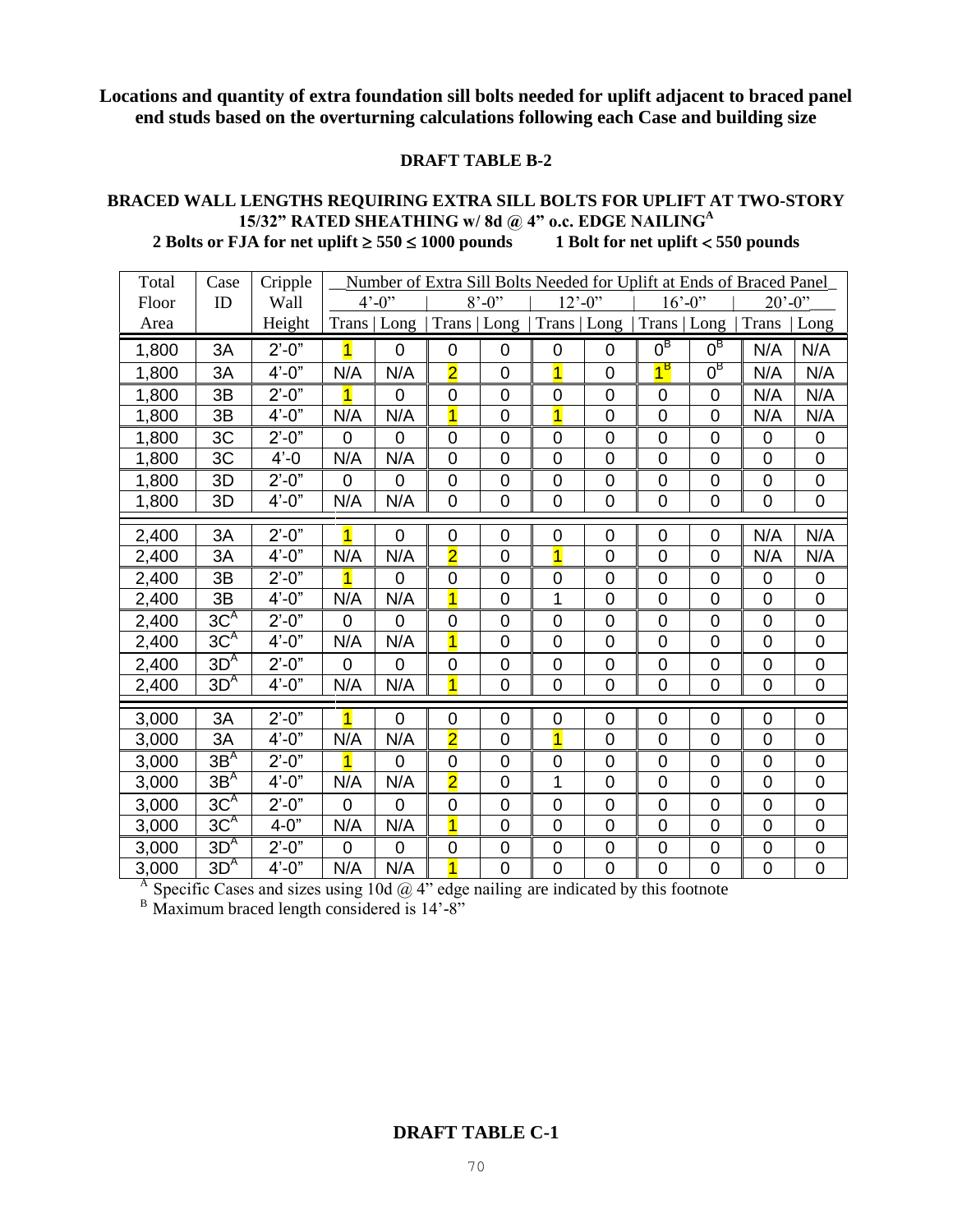| <b>Total Floor</b> | Case | <b>Bracing</b>               | Cripple Wall            | Tie-down Required at Each  |              |              | Tie-down Force (lbs.) |
|--------------------|------|------------------------------|-------------------------|----------------------------|--------------|--------------|-----------------------|
| Area (sq. ft.)     | ID   | Length                       | Height                  | <b>End of Braced Panel</b> |              | <b>Trans</b> | Long                  |
| 1,200              | 3A   | $6' - 8''$                   | $2^{\prime}$ -0"        | 2 bolts w/PW               |              | 931          | 588                   |
|                    |      | $6' - 8'$                    | $2^{\prime}$ -8"        | PHD <sub>2</sub>           |              | 1,354        | 1,010                 |
|                    |      | $6' - 8''$                   | $3' - 4''$              | PHD <sub>2</sub>           |              | 1,777        | 1,433                 |
|                    |      | $6' - 8''$                   | $4^{\circ} - 0^{\circ}$ | PHD <sub>2</sub>           |              | 2,200        | 1,856                 |
| 1,200              | 3B   | $9' - 4''$                   | $2^{\circ} - 0^{\circ}$ | 2 bolts w/PW               | None         | 583          | 34                    |
|                    |      | $9' - 4''$                   | $2^{\prime}$ -8"        | 2 bolts w/PW               | 1 bolt w/PW  | 957          | 408                   |
|                    |      | $9' - 4''$                   | $3' - 4''$              | PHD <sub>2</sub>           | 2 bolts w/PW | 1,330        | 781                   |
|                    |      | $9' - 4''$                   | $4^{\circ} - 0^{\circ}$ | PHD <sub>2</sub>           |              | 1,703        | 1,154                 |
| 1,200              | 3C   | $10' - 8''$                  | $2^{\prime}$ -0"        | 1 bolt w/PW                | None         | 83           | $\mathbf{0}$          |
|                    |      | $10' - 8''$                  | $2^{\prime}$ -8"        | 1 bolt w/PW                | None         | 435          | $\boldsymbol{0}$      |
|                    |      | $10' - 8''$                  | $3' - 4''$              | 2 bolts w/PW               | 1 bolt w/PW  | 787          | 226                   |
|                    |      | $10' - 8''$                  | $4^{\circ} - 0^{\circ}$ | PHD <sub>2</sub>           | 2 bolts w/PW | 1,139        | 578                   |
| 1,200              | 3D   | $12^{\circ} - 0^{\circ}$     | $2^{\prime}$ -0"        | None                       |              | $\Omega$     | $\theta$              |
|                    |      | $12^{\circ} - 0^{\circ}$     | $2^{\prime}$ -8"        | 1 bolt w/PW                | None         | 280          | $\boldsymbol{0}$      |
|                    |      | $12^{\circ} - 0^{\circ}$     | $3' - 4''$              | 2 bolts w/PW               | None         | 628          | $\overline{0}$        |
|                    |      | $12^{\degree} - 0^{\degree}$ | $4^{\circ} - 0^{\circ}$ | 2 bolts w/PW               | 1 bolt w/PW  | 976          | 111                   |

## **High Capacity Single Segment Length Bracing for 1,200 Sq. Ft. One-Story Buildings Using 15/32" Structural I Plywood w/ 10d @ 3 inch o.c. edge nailing**

# **DRAFT TABLE C-2**

# **High Capacity Single Segment Length Bracing for 1,500 Sq. Ft. One-Story Buildings Using 15/32" Structural I Plywood w/ 10d @ 3 inch o.c. edge nailing**

| <b>Total Floor</b> | Case | <b>Bracing</b>               | Cripple Wall                | Tie-down Required at Each        |          | Tie-down Force (lbs.) |
|--------------------|------|------------------------------|-----------------------------|----------------------------------|----------|-----------------------|
| Area (sq. ft.)     | ID   | Length                       | Height                      | <b>End of Braced Panel</b>       | Trans    | Long                  |
| 1,500              | 3A   | $8^{\circ} - 0^{\circ}$      | $2^{\degree} - 0^{\degree}$ | 2 bolts w/PW  <br>1 bolt w/PW    | 847      | 450                   |
|                    |      | $8' - 0''$                   | $2^{\prime}$ -8"            | PHD <sub>2</sub><br>2 bolts w/PW | 1,258    | 862                   |
|                    |      | $8' - 0''$                   | $3' - 4'$                   | PHD <sub>2</sub>                 | 1,670    | 1,273                 |
|                    |      | $8' - 0''$                   | $4^{\circ} - 0^{\circ}$     | PHD <sub>2</sub>                 | 2,082    | 1,685                 |
| 1,500              | 3B   | $10' - 8''$                  | $2^{\circ} - 0^{\circ}$     | 1 bolt w/PW<br>None              | 542      | $\overline{0}$        |
|                    |      | $10' - 8''$                  | $2^{\prime}$ -8"            | 2 bolts w/PW<br>1 bolt w/PW      | 923      | 309                   |
|                    |      | $10^{\circ} - 8^{\circ}$     | $3' - 4''$                  | PHD <sub>2</sub><br>2 bolts w/PW | 1,303    | 690                   |
|                    |      | $10' - 8''$                  | $4^{\circ} - 0^{\circ}$     | PHD <sub>2</sub>                 | 1,684    | 1,070                 |
| 1,500              | 3C   | $12^{\degree} - 0^{\degree}$ | $2^{\prime}$ -0"            | None                             | 7        | $\mathbf{0}$          |
|                    |      | $12^{\circ} - 0^{\circ}$     | $2^{\prime}$ -8"            | 1 bolt w/PW<br>None              | 368      | $\mathbf{0}$          |
|                    |      | $12^{\circ} - 0^{\circ}$     | $3' - 4''$                  | 2 bolts w/PW<br>1 bolt w/PW      | 729      | 109                   |
|                    |      | $12^{\degree} - 0^{\degree}$ | $4^{\circ} - 0^{\circ}$     | PHD <sub>2</sub><br>1 bolt w/PW  | 1,089    | 470                   |
| 1,500              | 3D   | $13' - 4''$                  | $2^{\prime}$ -0"            | None                             | $\Omega$ | $\theta$              |
|                    |      | $13' - 4''$                  | $2^{\degree} - 8^{\degree}$ | 1 bolt w/PW<br>None              | 240      | $\boldsymbol{0}$      |
|                    |      | $13' - 4''$                  | $3' - 4'$                   | 2 bolts w/ PW<br>None            | 605      | $\theta$              |
|                    |      | $13' - 4''$                  | $4^{\circ} - 0^{\circ}$     | 2 bolts w/PW<br>None             | 970      | 22                    |

**DRAFT TABLE C-3 High Capacity Single Segment Length Bracing for 2,000 Sq. Ft. One-Story Buildings**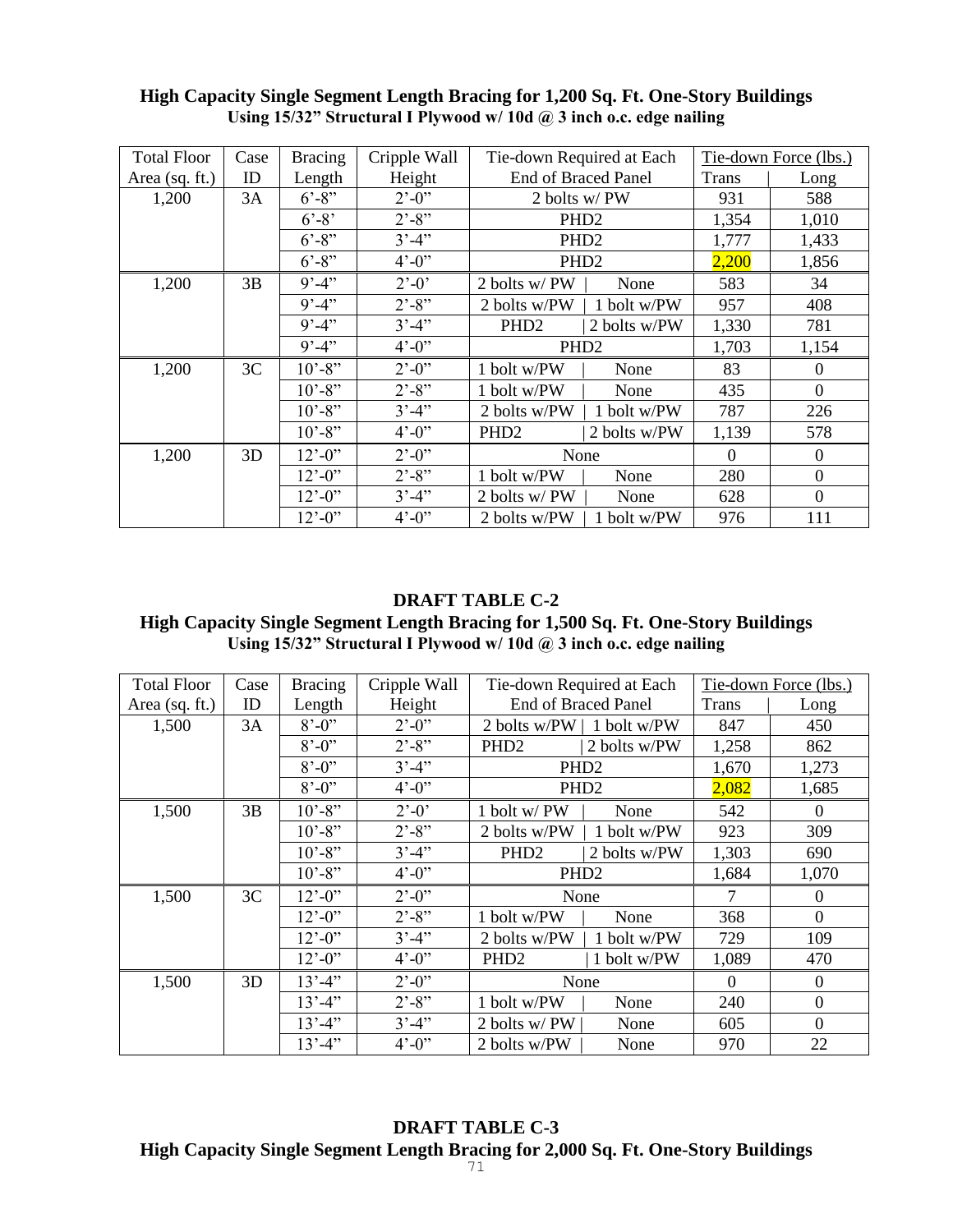| <b>Total Floor</b> | Case | <b>Bracing</b>               | Cripple Wall                |                            | Tie-down Required at Each |              | Tie-down Force (lbs.) |
|--------------------|------|------------------------------|-----------------------------|----------------------------|---------------------------|--------------|-----------------------|
| Area $(sq. ft.)$   | ID   | Length                       | Height                      | <b>End of Braced Panel</b> |                           | <b>Trans</b> | Long                  |
| 2,000              | 3A   | $10' - 8''$                  | $2^{\degree} - 0^{\degree}$ | 2 bolts w/PW   1 bolt w/PW |                           | 649          | 52                    |
|                    |      | $10' - 8''$                  | $2^{\degree} - 8^{\degree}$ | PHD <sub>2</sub>           | 1 bolt w/PW               | 1,029        | 404                   |
|                    |      | $10' - 8''$                  | $3' - 4''$                  | PHD <sub>2</sub>           | 2 bolts w/PW              | 1,409        | 755                   |
|                    |      | $10' - 8''$                  | $4^{\circ} - 0^{\circ}$     | PHD <sub>2</sub>           |                           | 1,789        | 1,107                 |
| 2,000              | 3B   | $12^{\degree} - 0^{\degree}$ | $2^{\degree} - 0^{\degree}$ | 2 bolts w/PW               | None                      | 600          | $\overline{0}$        |
|                    |      | $12^{\degree} - 0^{\degree}$ | $2^{\prime}$ -8"            | PHD <sub>2</sub>           | 1 bolt w/PW               | 1,020        | 210                   |
|                    |      | $12^{\degree} - 0^{\degree}$ | $3' - 4''$                  | PHD <sub>2</sub>           | 2 bolts w/PW              | 1,442        | 631                   |
|                    |      | $12^{\degree} - 0^{\degree}$ | $4^{\circ} - 0^{\circ}$     | PHD <sub>2</sub>           |                           | 1,863        | 1,052                 |
| 2,000              | 3C   | $14' - 8''$                  | $2^{\prime}$ -0"            | None                       |                           | $\Omega$     | $\overline{0}$        |
|                    |      | $14' - 8''$                  | $2^{\degree} - 8^{\degree}$ | 1 bolt w/PW                | None                      | 132          | $\overline{0}$        |
|                    |      | $14' - 8''$                  | $3' - 4''$                  | 1 bolt w/PW                | None                      | 485          | $\overline{0}$        |
|                    |      | $14 - 8$ "                   | $4^{\circ} - 0^{\circ}$     | 2 bolts w/PW               | None                      | 838          | $\overline{0}$        |
| 2,000              | 3D   | $16' - 0$ "                  | $2^{\prime}$ -0"            | None                       |                           | $\Omega$     | $\theta$              |
|                    |      | $16' - 0$ "                  | $2^{\prime}$ -8"            | 1 bolt w/PW                | None                      | 42           | $\Omega$              |
|                    |      | $16' - 0$ "                  | $3' - 4'$                   | 1 bolt w/ PW               | None                      | 411          | $\Omega$              |
|                    |      | $16' - 0$ "                  | $4^{\circ} - 0^{\circ}$     | 2 bolts w/PW               | None                      | 779          | $\boldsymbol{0}$      |

**Using 15/32" Structural I Plywood w/ 10d @ 3 inch o.c. edge nailing**

## **DRAFT TABLE C-4**

**High Capacity Single Segment Length Bracing for 1,800 Sq. Ft. Two-Story Buildings** Using 15/32" Structural I Plywood w/ 10d @ 3 inch o.c. edge nailing

| <b>Total Floor</b> | Case | <b>Bracing</b> | Cripple Wall                |                  | Tie-down Required at Each  |                | Tie-down Force (lbs.) |
|--------------------|------|----------------|-----------------------------|------------------|----------------------------|----------------|-----------------------|
| Area (sq. ft.)     | ID   | Length         | Height                      |                  | <b>End of Braced Panel</b> | <b>Trans</b>   | Long                  |
| 1,800              | 3A   | $9' - 4''$     | $2^{\prime}$ -0"            | 1 bolt w/PW      | None                       | 328            | $\theta$              |
|                    |      | $9' - 4''$     | $2^{\prime}$ -8"            | 2 bolts w/PW     | None                       | 703            | $\mathbf{0}$          |
|                    |      | $9' - 4''$     | $3' - 4''$                  | PHD <sub>2</sub> | 1 bolt w/PW                | 1,077          | 314                   |
|                    |      | $9' - 4''$     | $4^{\circ} - 0^{\circ}$     | PHD <sub>2</sub> | 2 bolts w/PW               | 1,452          | 689                   |
| 1,800              | 3B   | $10' - 8''$    | $2^{\circ} - 0^{\circ}$     | 1 bolt w/PW      | None                       | 159            | $\boldsymbol{0}$      |
|                    |      | $10' - 8''$    | $2^{\prime}$ -8"            | 1 bolt w/PW      | None                       | 579            | $\boldsymbol{0}$      |
|                    |      | $10' - 8"$     | $3' - 4''$                  | 2 bolts w/PW     | None                       | 998            | $\mathbf{0}$          |
|                    |      | $10' - 8''$    | $4^{\circ} - 0^{\circ}$     | PHD <sub>2</sub> | 1 bolt w/PW                | 1,417          | 375                   |
| 1,800              | 3C   | $13' - 4''$    | $2^{\prime}$ -0"            |                  | None                       | $\theta$       | $\overline{0}$        |
|                    |      | $13' - 4''$    | $2^{\prime}$ -8"            |                  | None                       | $\theta$       | $\boldsymbol{0}$      |
|                    |      | $13' - 4''$    | $3' - 4'$                   |                  | None                       | $\overline{0}$ | $\overline{0}$        |
|                    |      | $13' - 4''$    | $4^{\circ} - 0^{\circ}$     |                  | None                       | $\overline{0}$ | $\mathbf{0}$          |
| 1,800              | 3D   | $14' - 8''$    | $2^{\degree} - 0^{\degree}$ |                  | None                       | $\theta$       | $\mathbf{0}$          |
|                    |      | $14' - 8''$    | $2^{\prime}$ -8"            |                  | None                       | $\overline{0}$ | $\mathbf{0}$          |
|                    |      | $14' - 8''$    | $3' - 4'$                   |                  | None                       | $\overline{0}$ | $\boldsymbol{0}$      |
|                    |      | $14' - 8''$    | $4^{\circ} - 0^{\circ}$     |                  | None                       | $\mathbf{0}$   | $\boldsymbol{0}$      |

**DRAFT TABLE C-5 High Capacity Single Segment Length Bracing for 2,400 Sq. Ft. Two-Story Buildings Using 15/32" Structural I Plywood w/ 10d @ 3 inch o.c. edge nailing**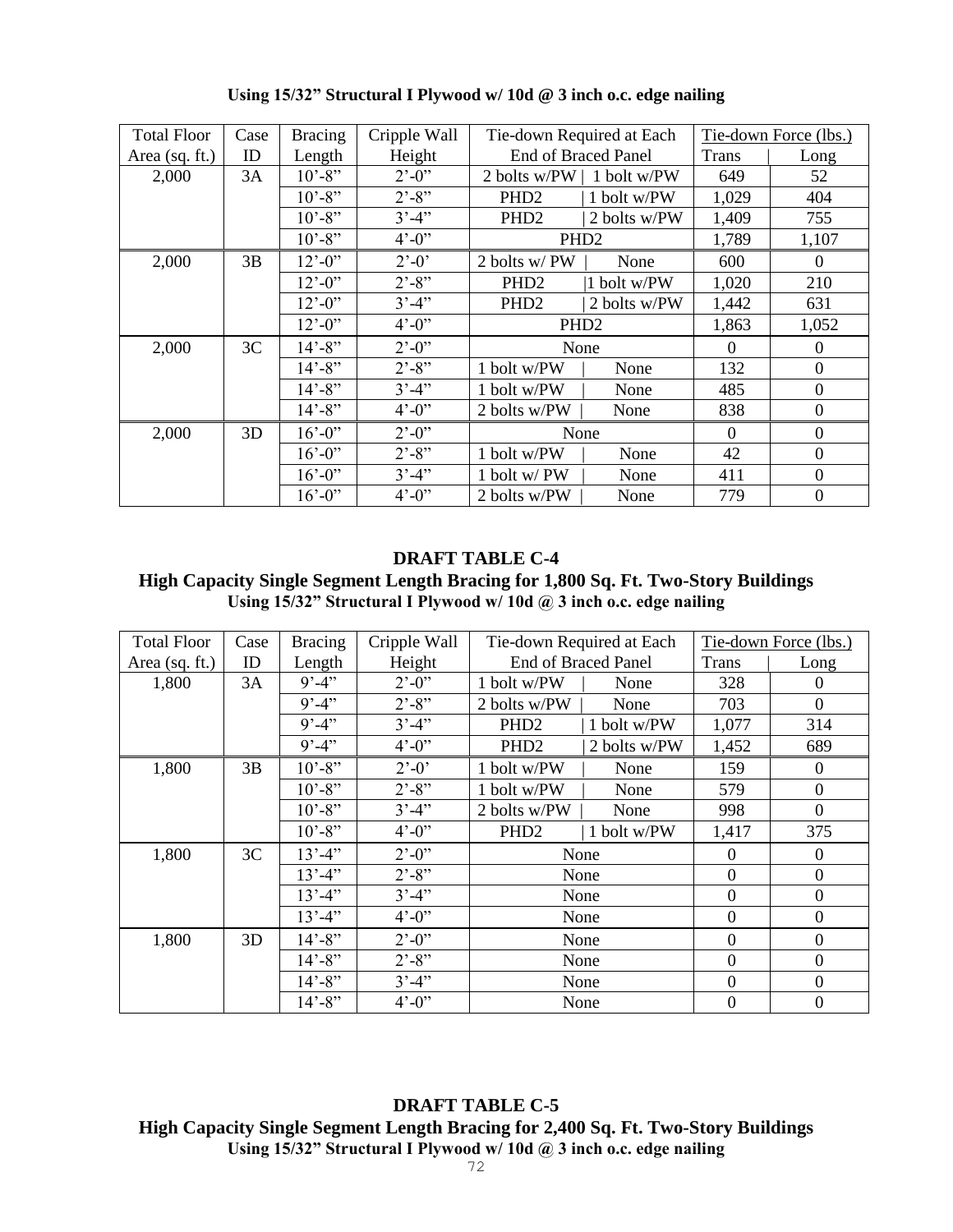| <b>Total Floor</b> | Case | <b>Bracing</b>     | Cripple Wall                 |                            | Tie-down Required at Each |                | Tie-down Force (lbs.) |
|--------------------|------|--------------------|------------------------------|----------------------------|---------------------------|----------------|-----------------------|
| Area $(sq. ft.)$   | ID   | Length             | Height                       | <b>End of Braced Panel</b> |                           | <b>Trans</b>   | Long                  |
| 2,400              | 3A   | $10' - 8'$         | $2^{\degree} - 0^{\degree}$  | 1 bolt w/PW                | None                      | 310            | $\overline{0}$        |
|                    |      | $10' - 8"$         | $2^{\degree} - 8^{\degree}$  | 2 bolts w/PW               | None                      | 710            | $\mathbf{0}$          |
|                    |      | $10' - 8"$         | $3' - 4''$                   | PHD <sub>2</sub>           | 1 bolt w/PW               | 1,110          | 257                   |
|                    |      | $10' - 8''$        | $4^{\circ} - 0^{\circ}$      | PHD <sub>2</sub>           | 2 bolts w/PW              | 1,510          | 657                   |
| 2,400              | 3B   | $13' - 4''$        | $2^{\degree} - 0^{\degree}$  |                            | None                      | $\Omega$       | $\theta$              |
|                    |      | $13' - 4''$        | $2^{\degree} - 8^{\degree}$  | 1 bolt w/PW                | None                      | 281            | $\overline{0}$        |
|                    |      | $13' - 4''$        | $3' - 4''$                   | 2 bolts w/PW               | None                      | 684            | $\overline{0}$        |
|                    |      | $13' - 4''$        | $4^{\circ} - 0^{\circ}$      | PHD <sub>2</sub>           | None                      | 1,087          | $\boldsymbol{0}$      |
| 2,400              | 3C   | $16' - 0$ "        | $2^{\prime}$ -0 <sup>"</sup> |                            | None                      | $\theta$       | $\mathbf{0}$          |
|                    |      | $16' - 0$ "        | $2^{\degree} - 8^{\degree}$  |                            | None                      | $\theta$       | $\overline{0}$        |
|                    |      | $16^{\circ} - 0$ " | $3' - 4'$                    |                            | None                      | $\theta$       | $\overline{0}$        |
|                    |      | $16' - 0$ "        | $4^{\circ} - 0^{\circ}$      |                            | None                      | $\Omega$       | $\mathbf{0}$          |
| 2,400              | 3D   | $17' - 4''$        | $2^{\prime}$ -0"             |                            | None                      | $\theta$       | $\boldsymbol{0}$      |
|                    |      | $17' - 4''$        | $2^{\degree} - 8^{\degree}$  |                            | None                      | $\overline{0}$ | $\overline{0}$        |
|                    |      | $17' - 4''$        | $3' - 4''$                   |                            | None                      | $\theta$       | $\overline{0}$        |
|                    |      | $17' - 4''$        | $4^{\circ} - 0^{\circ}$      |                            | None                      | $\theta$       | $\boldsymbol{0}$      |

**High Capacity Single Segment Length Bracing for 3,000 Sq. Ft. Two-Story Buildings Using 15/32" Structural I Plywood w/ 10d @ 3 inch o.c. edge nailing**

| <b>Total Floor</b> | Case | <b>Bracing</b>               | Cripple Wall                 |                            | Tie-down Required at Each |                | Tie-down Force (lbs.) |
|--------------------|------|------------------------------|------------------------------|----------------------------|---------------------------|----------------|-----------------------|
| Area (sq. ft.)     | ID   | Length                       | Height                       | <b>End of Braced Panel</b> |                           | <b>Trans</b>   | Long                  |
| 3,000              | 3A   | $12^{\degree} - 0^{\degree}$ | $2^{\prime}$ -0 <sup>"</sup> | 1 bolt w/PW                | None                      | 273            | $\Omega$              |
|                    |      | $12^{\circ} - 0^{\circ}$     | $2^{\prime}$ -8"             | 2 bolts w/PW               | None                      | 692            | $\overline{0}$        |
|                    |      | $12^{\degree} - 0^{\degree}$ | $3' - 4''$                   | PHD <sub>2</sub>           | 1 bolt w/PW               | 1,112          | 169                   |
|                    |      | $12^{\degree} - 0^{\degree}$ | $4^{\circ} - 0^{\circ}$      | PHD <sub>2</sub>           | 2 bolts w/PW              | 1,531          | 588                   |
| 3,000              | 3B   | $16' - 0$ "                  | $2^{\degree} - 0^{\degree}$  | None                       |                           | $\theta$       | $\mathbf{0}$          |
|                    |      | $16' - 0$ "                  | $2^{\prime}$ -8"             |                            | None                      | $\Omega$       | $\mathbf{0}$          |
|                    |      | $16^{\circ} - 0$ "           | $3' - 4''$                   | 1 bolt w/PW                | None                      | 390            | $\mathbf{0}$          |
|                    |      | $16' - 0$ "                  | $4^{\circ} - 0^{\circ}$      | 2 bolts w/PW               | None                      | 780            | $\overline{0}$        |
| 3,000              | 3C   | $18' - 8''$                  | $2^{\prime}$ -0"             |                            | None                      | $\overline{0}$ | $\overline{0}$        |
|                    |      | $18' - 8''$                  | $2^{\prime}$ -8"             |                            | None                      | $\overline{0}$ | $\boldsymbol{0}$      |
|                    |      | $18' - 8''$                  | $3' - 4'$                    |                            | None                      | $\overline{0}$ | $\boldsymbol{0}$      |
|                    |      | $18' - 8''$                  | $4^{\circ} - 0^{\circ}$      |                            | None                      | $\overline{0}$ | $\boldsymbol{0}$      |
| 3,000              | 3D   | $20' - 0''$                  | $2^{\prime}$ -0 <sup>"</sup> |                            | None                      | $\Omega$       | $\Omega$              |
|                    |      | $20' - 0''$                  | $2^{\prime}$ -8"             |                            | None                      | $\Omega$       | $\overline{0}$        |
|                    |      | $20^{\circ} - 0^{\circ}$     | $3' - 4''$                   |                            | None                      | $\Omega$       | $\Omega$              |
|                    |      | $20^{\circ} - 0^{\circ}$     | $4^{\circ} - 0^{\circ}$      |                            | None                      | $\theta$       | $\boldsymbol{0}$      |

#### **DRAFT TABLE D-1**

**High Capacity Multi-Segment Bracing for 1,200 Sq. Ft. One-Story Buildings Using 15/32" Structural I Plywood w/ 10d @ 3 inch o.c. edge nailing All panels lengths used in this table comply with a minimum 1:2 height-to-width ratio**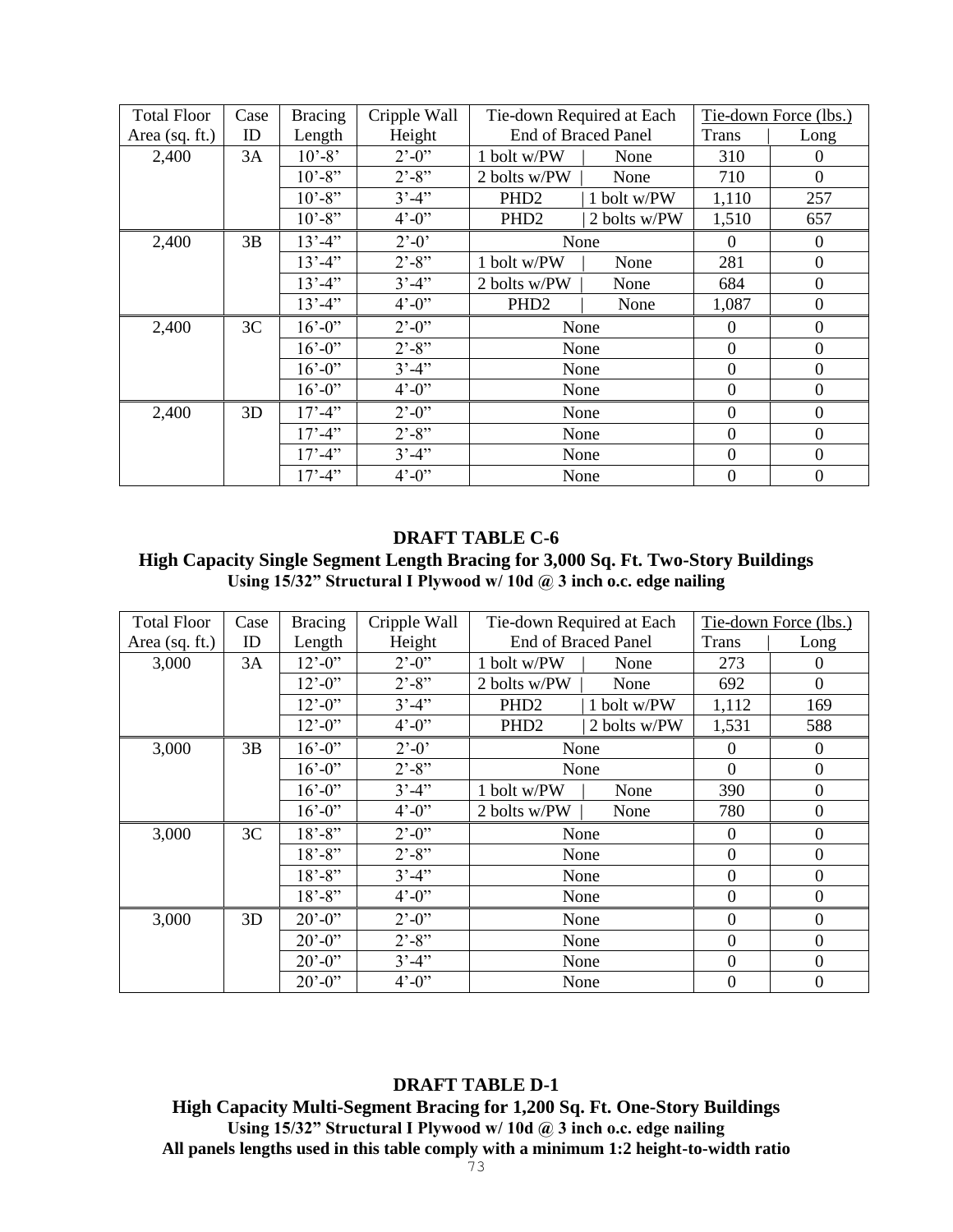| <b>Total Floor</b> | Case | <b>Bracing</b>        | Cripple Wall                 | Tie-down Required at Each        |              | Tie-down Force (lbs.) |
|--------------------|------|-----------------------|------------------------------|----------------------------------|--------------|-----------------------|
| Area (sq. ft.)     | ID   | Length                | Height                       | <b>End of Braced Panel</b>       | <b>Trans</b> | Long                  |
| 1,200              | 3A   | $2 @ 4'-0"$           | $2^{\prime}$ -0 <sup>"</sup> | 2 bolts w/PW   2 bolts w/PW      | 830          | 592                   |
| 1,200              | 3A   | $8^{\circ}$ -0" $min$ | $>2^{\degree}$ -0"           | See Table C-1                    |              |                       |
| 1,200              | 3B   | $1 \omega 4' - 0''$   | $2^{\prime}$ -0"             | 2 bolts w/PW<br>2 bolts w/PW     | 865          | 574                   |
|                    |      | 1 (a) $5' - 4''$      | $2^{\prime}$ -0"             | 2 bolts w/PW<br>1 bolt w/PW      | 794          | 439                   |
| 1,200              | 3B   | $2 @ 5' - 4"$         | $2^{\degree} - 8^{\degree}$  | 2 bolts w/PW<br>2 bolts w/PW     | 884          | 623                   |
| 1,200              | 3B   | $9' - 4''$ min        | $>2'$ -8"                    | See Table C-1                    |              |                       |
| 1,200              | 3C   | $(a)$ 4'-0"           | $2^{\prime}$ -0"             | 2 bolts w/PW<br>2 bolts w/PW     | 875          | 610                   |
|                    |      | $1 @ 6' - 8"$         | $2^{\prime}$ -0"             | 2 bolts w/PW<br>1 bolt w/PW      | 638          | 268                   |
| 1,200              | 3C   | $2 @ 5' - 4"$         | $2^{\degree} - 8^{\degree}$  | PHD <sub>2</sub><br>2 bolts w/PW | 1,197        | 872                   |
| 1,200              | 3C   | $2 @ 6-8"$            | $3' - 4''$                   | PHD <sub>2</sub><br>2 bolts w/PW | 1,037        | 654                   |
| 1,200              | 3C   | $10'$ -8" $min$       | $>3' - 4'$                   | See Table C-1                    |              |                       |
| 1,200              | 3D   | $1 \omega 4' - 0''$   | $2^{\prime}$ -0"             | 2 bolts w/PW<br>1 bolt w/PW      | 665          | 294                   |
|                    |      | $1 \omega 8' - 0''$   | $2^{\prime}$ -0"             | 1 bolt w/PW<br>None              | 298          | $\mathbf{0}$          |
| 1,200              | 3D   | 1 (a) $5^{\circ}$ -4" | $2^{\prime}$ -8"             | 2 bolts w/PW<br>1 bolt w/PW      | 918          | 464                   |
|                    |      | 1 @ $6'$ -8"          | $2^{\degree} - 8^{\degree}$  | 2 bolts w/PW<br>1 bolt w/PW      | 790          | 254                   |
| 1,200              | 3D   | 2 @ $6'$ -8"          | $3' - 4''$                   | PHD <sub>2</sub><br>2 bolts w/PW | 1,160        | 624                   |
| 1,200              | 3D   | $12'$ -0" $min$       | $>3' - 4'$                   | See Table C-1                    |              |                       |

**High Capacity Multi-Segment Bracing for 1,500 Sq. Ft. One-Story Buildings Using 15/32" Structural I Plywood w/ 10d @ 3 inch o.c. edge nailing All panels lengths used in this table comply with a minimum 1:2 height-to-width ratio**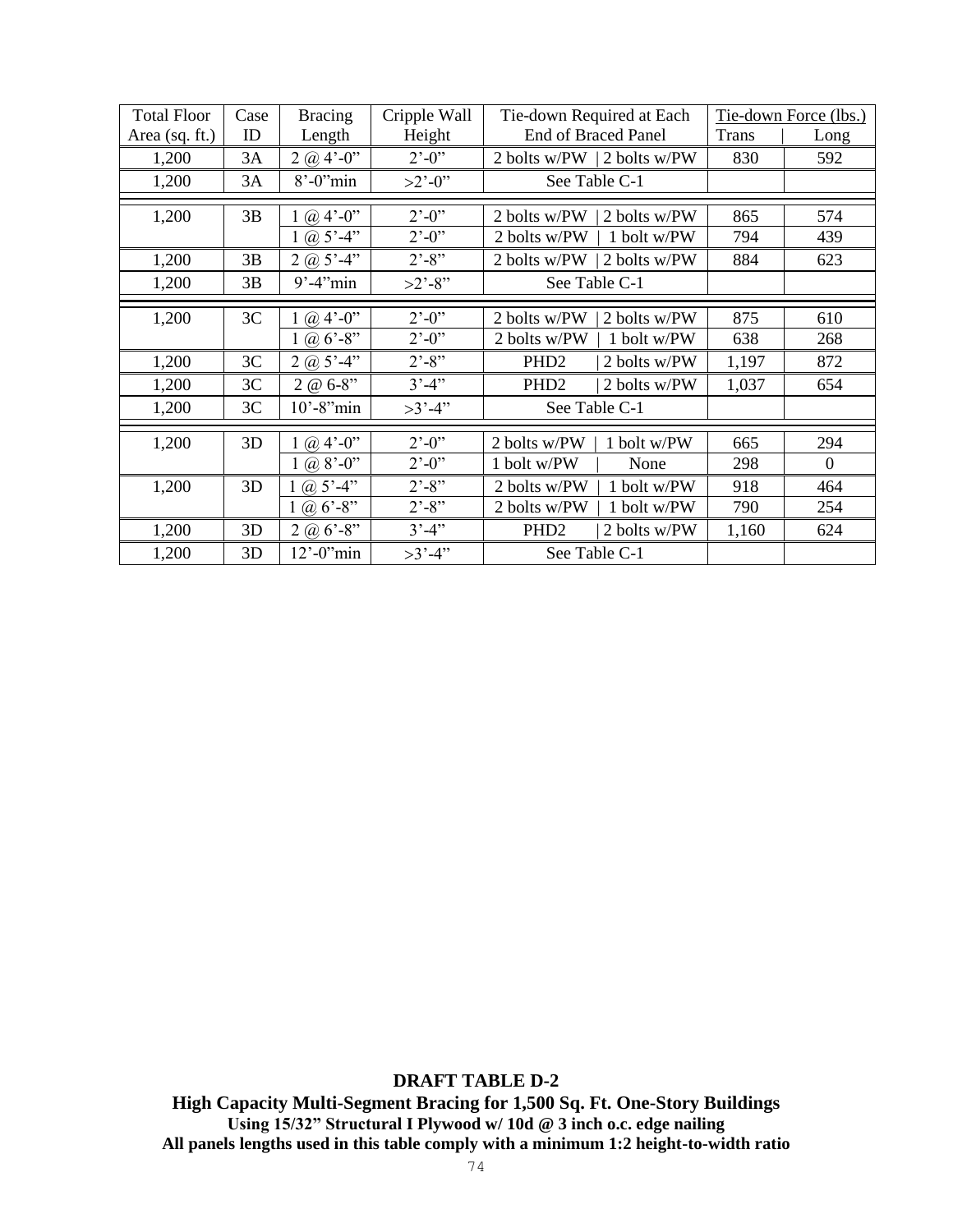| <b>Total Floor</b> | Case | <b>Bracing</b>                      | Cripple Wall                  | Tie-down Required at Each        | Tie-down Force (lbs.) |                  |
|--------------------|------|-------------------------------------|-------------------------------|----------------------------------|-----------------------|------------------|
| Area (sq. ft.)     | ID   | Length                              | Height                        | <b>End of Braced Panel</b>       | <b>Trans</b>          | Long             |
| 1,500              | 3A   | $2 @ 4' - 0''$                      | $2^{\prime}$ -0 <sup>77</sup> | PHD <sub>2</sub><br>2 bolts w/PW | 1,024                 | 785              |
| 1,500              | 3A   | $2(a) 5'-4"$                        | $2^{\degree} - 8^{\degree}$   | 2 bolts w/PW<br>2 bolts w/PW     | 951                   | 660              |
| 1,500              | 3A   | $1 @ 8'-0"$                         | $>2'$ -8"                     | See Table C-2                    |                       |                  |
| 1,500              | 3B   | $1 \omega 4' - 0''$                 | $2^{\prime}$ -0"              | 2 bolts w/PW<br>2 bolts w/PW     | 894                   | 603              |
|                    |      | $1 @ 6' - 8"$                       | $2^{\degree} - 0^{\degree}$   | 2 bolts w/PW<br>1 bolt w/PW      | 753                   | 333              |
| 1,500              | 3B   | $2 @ 5' - 4"$                       | $2^{\degree} - 8^{\degree}$   | PHD <sub>2</sub><br>2 bolts w/PW | 1,214                 | 859              |
| 1,500              | 3B   | 2 @ $6'$ -8"                        | $3'-4"$                       | PHD <sub>2</sub><br>2 bolts w/PW | 1,125                 | 706              |
| 1,500              | 3B   | $10'$ -8" $min$                     | $>3' - 4"$                    | See Table C-2                    |                       |                  |
| 1,500              | 3C   | $3 @ 4'-0"$                         | $2^{\degree} - 0^{\degree}$   | 2 bolts w/PW<br>1 bolt w/PW      | 719                   | 453              |
| 1,500              | 3C   | $1 \omega 4'-0$ "                   | $2^{\degree} - 0^{\degree}$   | 2 bolts w/PW<br>1 bolt w/PW      | 719                   | 453              |
|                    |      | 1 (a) $8^{\circ}$ -0"               | $2^{\prime}$ -0"              | 1 bolt w/PW<br>None              | 363                   | $\boldsymbol{0}$ |
| 1,500              | 3C   | 1 (a) $5^{\circ}$ -4 $\overline{1}$ | $2^{\degree} - 8^{\degree}$   | 2 bolts w/PW<br>2 bolts w/PW     | 988                   | 663              |
|                    |      | $1 @ 6' - 8"$                       | $2^{\prime}$ -8"              | 2 bolts w/PW<br>1 bolt w/PW      | 864                   | 480              |
| 1,500              | 3C   | $2(a) 6'-8$ "                       | $3' - 4''$                    | PHD <sub>2</sub><br>2 bolts w/PW | 1,037                 | 564              |
| 1,500              | 3C   | $12^{\circ}$ -0" $\min$             | $>3' - 4"$                    | See Table C-2                    |                       |                  |
| 1,500              | 3D   | $1 \omega 4'-0$ "                   | $2^{\degree} - 0^{\degree}$   | 2 bolts w/PW<br>1 bolt w/PW      | 731                   | 433              |
|                    |      | 1 @ $9' - 4''$                      | $2^{\prime}$ -0"              | 1 bolt w/PW<br>None              | 242                   | $\overline{0}$   |
| 1,500              | 3D   | $2(a)$ 4'-0"                        | $2^{\degree} - 0^{\degree}$   | 2 bolts w/PW<br>1 bolt w/PW      | 731                   | 433              |
|                    |      | 1 (a) $5' - 4''$                    | $2^{\degree} - 0^{\degree}$   | 2 bolts w/PW<br>1 bolt w/PW      | 609                   | 245              |
| 1,500              | 3D   | $3 @ 5'-4"$                         | $2^{\degree} - 8^{\degree}$   | 2 bolts w/PW<br>1 bolt w/PW      | 721                   | 268              |
| 1,500              | 3D   | $2 @ 6' - 8"$                       | $3'-4"$                       | PHD <sub>2</sub><br>2 bolts w/PW | 1,270                 | 840              |
| 1,500              | 3D   | $13' - 4''$ min                     | $>3' - 4"$                    | See Table C-2                    |                       |                  |

**High Capacity Multi-Segment Bracing for 2,000 Sq. Ft. One-Story Buildings Using 15/32" Structural I Plywood w/ 10d @ 3 inch o.c. edge nailing All panels lengths used in this table comply with a minimum 1:2 height-to-width ratio**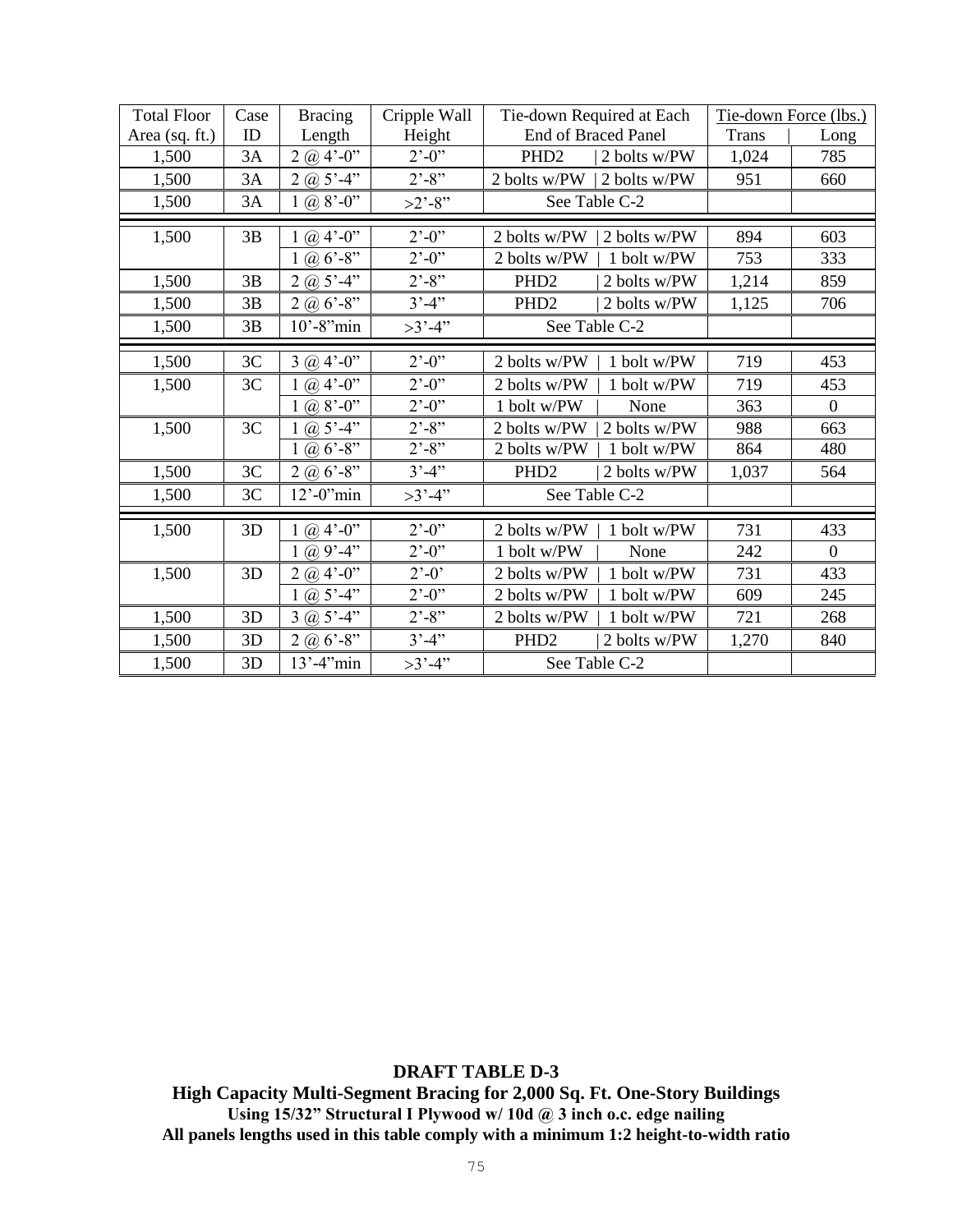| <b>Total Floor</b> | Case | <b>Bracing</b>                                            | Cripple Wall                 |                     | Tie-down Required at Each | Tie-down Force (lbs.) |                  |
|--------------------|------|-----------------------------------------------------------|------------------------------|---------------------|---------------------------|-----------------------|------------------|
| Area (sq. ft.)     | ID   | Length                                                    | Height                       | End of Braced Panel |                           | <b>Trans</b>          | Long             |
| 2,000              | 3A   | $3 @ 4'-0"$                                               | $2^{\prime}$ -0"             | 2 bolts w/PW        | 1 bolt w/PW               | 809                   | 527              |
| 2,000              | 3A   | $1 \omega 4'-0$ "                                         | $2^{\prime}$ -0"             | 2 bolts w/PW        | 2 bolts w/PW              | 944                   | 661              |
|                    |      | 1 (a) $6'$ -8"                                            | $2^{\prime}$ -0"             | 2 bolts w/PW        | 1 bolt w/PW               | 826                   | 417              |
| 2,000              | 3A   | $2(a) 5'-4"$                                              | $2^{\prime}$ -8"             | PHD <sub>2</sub>    | 2 bolts w/PW              | 1,274                 | 929              |
| 2,000              | 3A   | $2(a) 6' - 8''$                                           | $3' - 4''$                   | PHD <sub>2</sub>    | 2 bolts w/PW              | 1,197                 | 789              |
| 2,000              | 3A   | $\overline{10}$ '-8"min                                   | $>3' - 4"$                   |                     | See Table C-3             |                       |                  |
| 2,000              | 3B   | $3 \omega 4'-0$ "                                         | $2^{\prime}$ -0"             | PHD <sub>2</sub>    | 2 bolts w/PW              | 1,022                 | 675              |
| 2,000              | 3B   | 1 (a) $4^{\prime}$ -0 <sup>77</sup>                       | $2^{\degree} - 0^{\degree}$  | PHD <sub>2</sub>    | 2 bolts w/PW              | 1,022                 | 675              |
|                    |      | $1 \omega 8'-0$ "                                         | $2^{\degree} - 0^{\degree}$  | 2 bolts w/PW        | 1 bolt w/PW               | 811                   | 232              |
| 2,000              | 3B   | 1 (a) $4^{\circ}$ -0"                                     | $2^{\prime}$ -0"             | 2 bolts w/PW        | 1 bolt w/PW               | 778                   | 431              |
|                    |      | $2 @ 5' - 4"$                                             | $2^{\degree} - 0^{\degree}$  | 2 bolts w/PW        | 1 bolt w/PW               | 708                   | 283              |
| 2,000              | 3B   | $3 \omega 5' - 4''$                                       | $2^{\degree} - 8^{\degree}$  | 2 bolts w/PW        | 1 bolt w/PW               | 938                   | 514              |
| 2,000              | 3B   | $2 @ 6' - 8''$                                            | $3' - 4''$                   | PHD <sub>2</sub>    |                           | 1,519                 | 1,017            |
| 2,000              | 3B   | $\overline{12}$ <sup>'</sup> -0 <sup>'</sup> 'min         | $>3' - 4"$                   |                     | See Table C-3             |                       |                  |
| 2,000              | 3C   | 4 ( $\omega$ ) 4'-0"                                      | $2^{\prime}$ -0"             | 2 bolts w/PW        | 1 bolt w/PW               | 623                   | 300              |
| 2,000              | 3C   | 1 (a) $4^{\circ}$ -0 <sup><math>\overline{)}</math></sup> | $2^{\prime}$ -0"             | 2 bolts w/PW        | 1 bolt w/PW               | 728                   | 405              |
|                    |      | $2(a) 5'-4"$                                              | $2^{\prime}$ -0"             | 2 bolts w/PW        | 1 bolt w/PW               | 609                   | 215              |
| 2,000              | 3C   | $1 \omega 4'-0$                                           | $2^{\cdot}$ -0 <sup>77</sup> | 2 bolts w/PW        | 1 bolt w/PW               | 623                   | 300              |
|                    |      | 1 (a) $5' - 4''$                                          | $2^{\degree} - 0^{\degree}$  | 1 bolt w/PW         | 1 bolt w/PW               | 504                   | 110              |
|                    |      | 1 (a) $6'$ -8"                                            | $2^{\degree} - 0^{\degree}$  | 1 bolt w/PW         | None                      | 385                   | $\mathbf{0}$     |
| 2,000              | 3C   | $2\omega 5' - 4''$                                        | $2^{\prime}$ -8"             | 2 bolts w/PW        | 1 bolt w/PW               | 741                   | 347              |
|                    |      | $1 \omega_6$ 6'-8"                                        | $2^{\prime}$ -8"             | 2 bolts w/PW        | 1 bolt w/PW               | 617                   | 152              |
| 2,000              | 3C   | $2\omega_0 6' - 8''$                                      | $3' - 4''$                   |                     | PHD <sub>2</sub>          | 1,471                 | 1,006            |
| 2,000              | 3C   | $14'$ -8" $min$                                           | $>3' - 4"$                   |                     | See Table C-3             |                       |                  |
| 2,000              | 3D   | $4 @.4'-0"$                                               | $2^{\prime}$ -0"             | 2 bolts w/PW        | 1 bolt w/PW               | 774                   | 322              |
| 2,000              | 3D   | $1 \omega 4'-0$ "                                         | $2^{\prime}$ -0"             | 2 bolts w/PW        | 1 bolt w/PW               | 774                   | 322              |
|                    |      | 1 (a) $5' - 4''$                                          | $2^{\prime}$ -0"             | 2 bolts w/PW        | 1 bolt w/PW               | 652                   | 100              |
|                    |      | 1 (a) $6 - 8$                                             | $2^{\prime}$ -0"             | 1 bolt w/PW         | None                      | 529                   | $\boldsymbol{0}$ |
| 2,000              | 3D   | $3 \omega 5' - 4''$                                       | $2^{\prime}$ -8"             | PHD <sub>2</sub>    | 1 bolt w/PW               | 1,063                 | 511              |
| 2,000              | 3D   | $2(a) 5'-4"$                                              | $2^{\prime}$ -8"             | 2 bolts w/PW        | 1 bolt w/PW               | 927                   | 375              |
|                    |      | 1 (a) $6'$ -8"                                            | $2^{\degree} - 8^{\degree}$  | 2 bolts w/PW        | 1 bolt w/PW               | 800                   | 147              |
| 2,000              | 3D   | $3$ (a) $6'$ -8"                                          | $3' - 4''$                   | 2 bolts w/PW        | 1 bolt w/PW               | 901                   | 248              |
| 2,000              | 3D   | $2(a, 8'-0)$                                              | $4^{\circ} - 0^{\circ}$      | 1 bolt w/PW         | None                      | 433                   | $\boldsymbol{0}$ |
| 2,000              | 3D   | $16'$ -0 $'m$ in                                          |                              | See Table C-3       |                           |                       |                  |

**High Capacity Multi-Segment Bracing for 1,800 Sq. Ft. Two-Story Buildings Using 15/32" Structural I Plywood w/ 10d @ 3 inch o.c. edge nailing All panels lengths used in this table comply with a minimum 1:2 height-to-width ratio**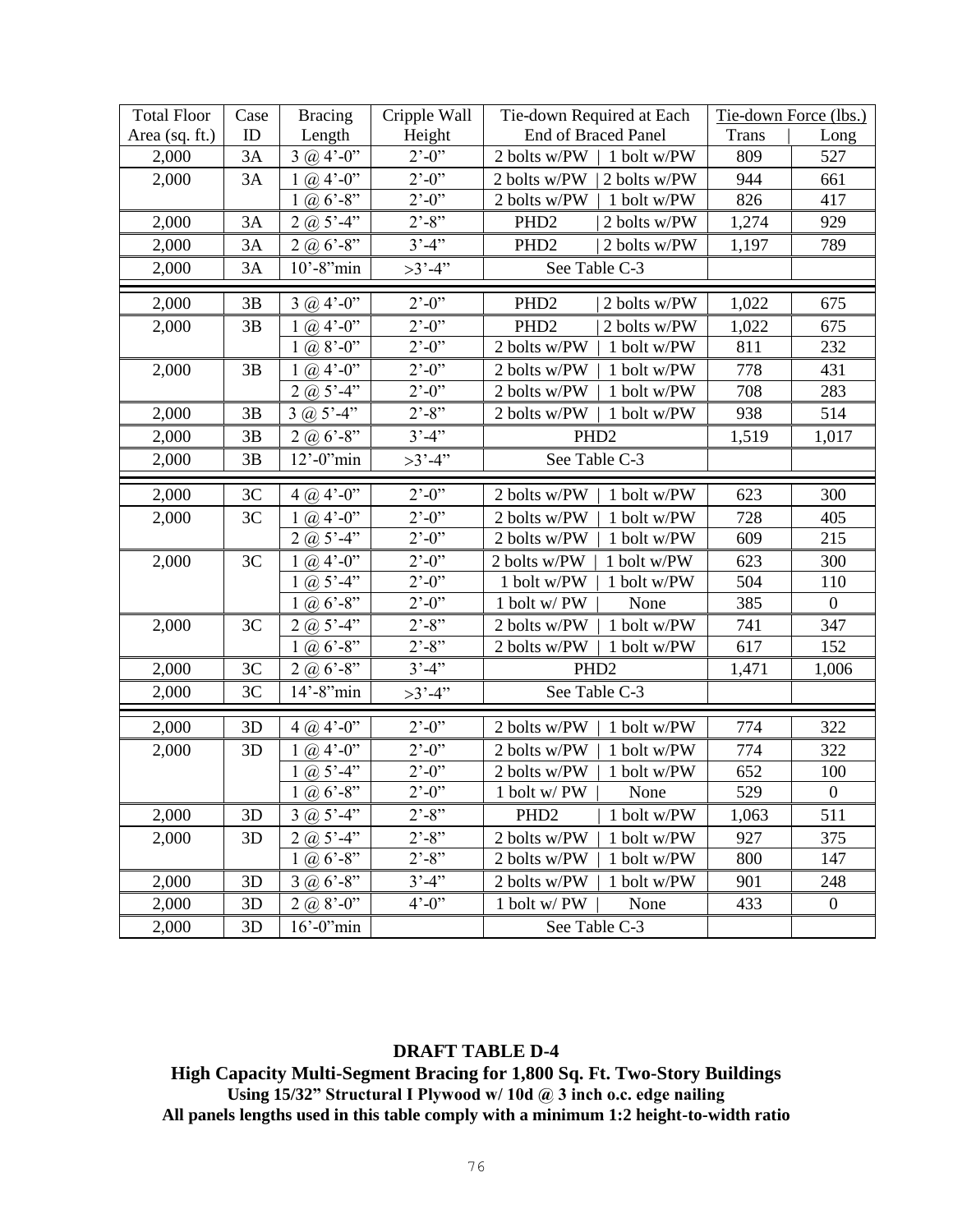| <b>Total Floor</b> | Case | <b>Bracing</b>        | Cripple Wall                                 | Tie-down Required at Each       | Tie-down Force (lbs.) |                  |
|--------------------|------|-----------------------|----------------------------------------------|---------------------------------|-----------------------|------------------|
| Area (sq. ft.)     | ID   | Length                | Height                                       | <b>End of Braced Panel</b>      | <b>Trans</b>          | Long             |
| 1,800              | 3A   | $1 \omega 4' - 0''$   | $2^{\cdot}$ -0 <sup><math>\cdot</math></sup> | 2 bolts w/PW<br>1 bolt w/PW     | 732                   | 327              |
|                    |      | 1 (a) $5^{\circ}$ -4" | $\overline{2}$ '-0''                         | 2 bolts w/PW<br>1 bolt w/PW     | 631                   | 137              |
| 1,800              | 3A   | 2 ( $\omega$ 5'-4"    | $2^{\degree} - 8^{\degree}$                  | 1 bolt w/PW<br>2 bolts w/PW     | 815                   | 321              |
| 1,800              | 3A   | $9' - 4''$ min        | $>2'$ -8"                                    | See Table C-4                   |                       |                  |
| 1,800              | 3B   | $1 @ 4'-0"$           | $2^{\prime}$ -0"                             | 2 bolts w/PW<br>1 bolt w/PW     | 773                   | 280              |
|                    |      | 1 (a) $6'$ -8"        | $2^{\prime}$ -0"                             | 1 bolt w/PW<br>None             | 528                   | $\boldsymbol{0}$ |
| 1,800              | 3B   | $2(a) 5'-4"$          | $2^{\prime}$ -8"                             | 1 bolt w/PW<br>PHD <sub>2</sub> | 1,079                 | 476              |
| 1,800              | 3B   | $2 @ 6' - 8"$         | $3' - 4''$                                   | 2 bolts w/PW<br>1 bolt w/PW     | 939                   | 226              |
| 1,800              | 3B   | $10'$ -8" $min$       | $>3' - 4"$                                   | See Table C-4                   |                       |                  |
| 1,800              | 3C   | $2 @ 4'-0"$           | $2^{\degree} - 0^{\degree}$                  | 1 bolt w/PW<br>None             | 348                   | $\boldsymbol{0}$ |
|                    |      | $1 @ 5' - 4"$         | $2^{\prime}$ -0"                             | 1 bolt w/PW<br>None             | 143                   | $\overline{0}$   |
| 1,800              | 3C   | $3 @ 5' - 4"$         | $2^{\prime}$ -8"                             | 1 bolt w/PW<br>None             | 255                   | $\mathbf{0}$     |
| 1,800              | 3C   | $2 @ 6' - 8''$        | $3' - 4''$                                   | 2 bolts w/PW<br>None            | 714                   | 38               |
| 1,800              | 3C   | $2(a) 8'-0$ "         | $4^{\circ} - 0^{\circ}$                      | 1 bolt w/PW<br>None             | 458                   | $\boldsymbol{0}$ |
| 1,800              | 3C   | $13' - 4''$ min       |                                              | See Table C-4                   |                       |                  |
| 1,800              | 3D   | $4 @ 4'-0"$           | $2^{\prime}$ -0"                             | 1 bolt w/PW<br>None             | 201                   | $\overline{0}$   |
| 1,800              | 3D   | $1 \omega 4'-0$ "     | $2^{\degree} - 0^{\degree}$                  | 1 bolt w/PW<br>None             | 304                   | $\mathbf{0}$     |
|                    |      | $2 @ 5' - 4"$         | $2^{\degree} - 0^{\degree}$                  | 1 bolt w/PW<br>None             | 96                    | $\overline{0}$   |
| 1,800              | 3D   | $3 \omega 5' - 4''$   | $2^{\degree} - 8^{\degree}$                  | 1 bolt w/PW<br>None             | 342                   | $\boldsymbol{0}$ |
| 1,800              | 3D   | $1 @ 6' - 8"$         | $3' - 4''$                                   | 2 bolts w/PW<br>None            | 645                   | $\overline{0}$   |
|                    |      | 1 (a) $8^{\circ}$ -0" | $3'-4"$                                      | 1 bolt w/PW<br>None             | 426                   | $\overline{0}$   |
| 1,800              | 3D   | 2 ( $\omega$ 8'-0"    | $4^{\circ} - 0^{\circ}$                      | 2 bolts w/PW<br>None            | 593                   | $\boldsymbol{0}$ |
| 1,800              | 3D   | $14'$ -8" $min$       |                                              | See Table C-4                   |                       |                  |

**High Capacity Multi-Segment Bracing for 2,400 Sq. Ft. Two-Story Buildings Using 15/32" Structural I Plywood w/ 10d @ 3 inch o.c. edge nailing All panels lengths used in this table comply with a minimum 1:2 height-to-width ratio**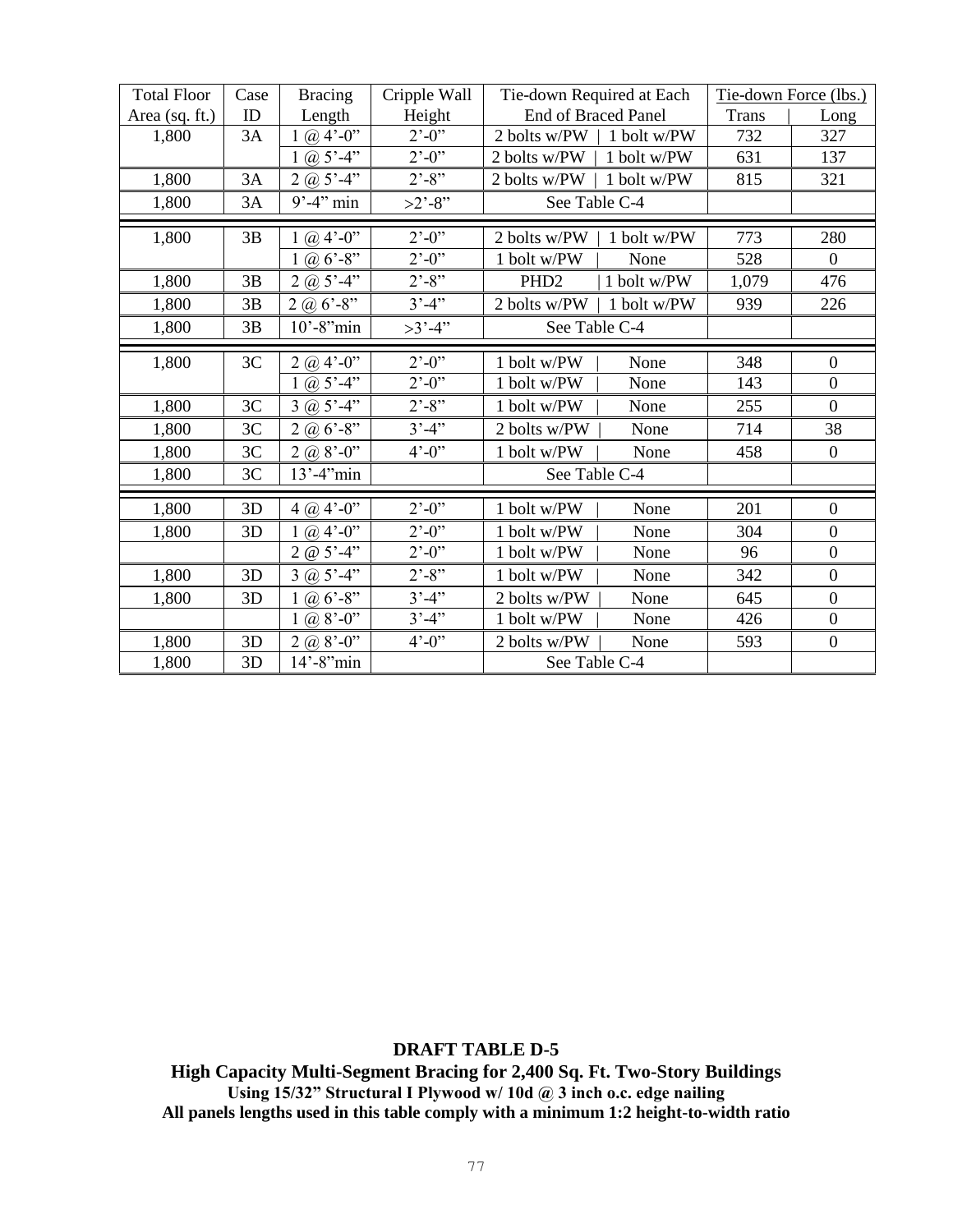| <b>Total Floor</b> | Case | <b>Bracing</b>        | Cripple Wall                    | Tie-down Required at Each        | Tie-down Force (lbs.) |                  |
|--------------------|------|-----------------------|---------------------------------|----------------------------------|-----------------------|------------------|
| Area (sq. ft.)     | ID   | Length                | Height                          | <b>End of Braced Panel</b>       | <b>Trans</b>          | Long             |
| 2,400              | 3A   | $3 @ 4'-0"$           | $2^{\prime}$ -0"                | 2 bolts w/PW   1 bolt w/PW       | 674                   | 269              |
| 2,400              | 3A   | 1 (a) $4^{\circ}$ -0" | $2^{7} - 0^{7}$                 | 2 bolts w/PW  <br>1 bolt w/PW    | 815                   | 410              |
|                    |      | $1 @ 6' - 8"$         | $2^{\prime}$ -0 <sup>"</sup>    | 2 bolts w/PW<br>None             | 613                   | 29               |
| 2,400              | 3A   | $2(a) 5'-4"$          | $2^{\prime} - 8^{\prime\prime}$ | PHD <sub>2</sub><br>2 bolts w/PW | 1,123                 | 629              |
| 2,400              | 3A   | $2 @ 6' - 8''$        | $3' - 4''$                      | 1 bolt w/PW<br>PHD <sub>2</sub>  | 1,004                 | 421              |
| 2,400              | 3A   | $10'$ -8" $min$       | $>3' - 4'$                      | See Table C-5                    |                       |                  |
| 2,400              | 3B   | $4\omega$ 4'-0"       | $2^{\prime}$ -0"                | 1 bolt w/PW<br>None              | 523                   | 29               |
| 2,400              | 3B   | $2(a, 4'-0)$          | $2^{\prime}$ -0"                | 1 bolt w/PW<br>2 bolts w/PW      | 738                   | 245              |
|                    |      | 1 (a) $5' - 4'$       | $2^{\prime}$ -0"                | 2 bolts w/PW<br>None             | 615                   | 12               |
| 2,400              | 3B   | $3 \omega 5' - 4''$   | $2^{\degree} - 8^{\degree}$     | 1 bolt w/PW<br>2 bolts w/PW      | 746                   | 142              |
| 2,400              | 3B   | 2 (a) $6^{\circ}$ -8" | $3' - 4'$                       | PHD <sub>2</sub><br>2 bolts w/PW | 1,322                 | 999              |
| 2,400              | 3B   | $2(a, 8'-0)$          | $4^{\circ} - 0^{\circ}$         | PHD <sub>2</sub><br>1 bolt w/PW  | 1,176                 | 354              |
| 2,400              | 3B   | $13' - 4''$ min       |                                 | See Table C-5                    |                       |                  |
| 2,400              | 3C   | $4\omega$ 4'-0"       | $2^{\prime}$ -0"                | 1 bolt w/PW<br>None              | 354                   | $\mathbf{0}$     |
| 2,400              | 3C   | $1 \omega 4'-0$       | $2^{\degree} - 0^{\degree}$     | 1 bolt w/PW<br>None              | 354                   | $\boldsymbol{0}$ |
|                    |      | 1 (a) $5' - 4''$      | $2^{\prime}$ -0"                | 1 bolt w/PW<br>None              | 150                   | $\boldsymbol{0}$ |
|                    |      | 1 @ $6'$ -8"          | $2^{\degree}$ -0 <sup>7</sup>   | None                             | $\boldsymbol{0}$      | $\boldsymbol{0}$ |
| 2,400              | 3C   | $3$ (a) $5' - 4'$     | $2^{\prime} - 8^{\prime\prime}$ | 1 bolt w/PW<br>None              | 545                   | $\boldsymbol{0}$ |
| 2,400              | 3C   | $3 @ 6'-8"$           | $3' - 4'$                       | 1 bolt w/PW<br>None              | 300                   | $\overline{0}$   |
| 2,400              | 3C   | $2(a) 8'-0"$          | $4^{\circ} - 0^{\circ}$         | 2 bolts w/PW<br>1 bolt w/PW      | 894                   | 113              |
| 2,400              | 3C   | $16'$ -0" $min$       |                                 | See Table C-5                    |                       |                  |
| 2,400              | 3D   | $5 @ 4'-0"$           | $2^{\prime}$ -0"                | 1 bolt w/PW<br>None              | 167                   | $\boldsymbol{0}$ |
| 2,400              | 3D   | 1 (a) $4^{\circ}$ -0" | $2^{\prime}$ -0"                | 1 bolt w/PW<br>None              | 336                   | $\boldsymbol{0}$ |
|                    |      | 1 (a) $5' - 4''$      | $2^{\degree} - 0^{\degree}$     | 1 bolt w/PW<br>None              | 128                   | $\boldsymbol{0}$ |
|                    |      | 1 (a) $8^{\circ}$ -0" | $2^{\prime} - 0^{\prime\prime}$ | None                             | $\mathbf{0}$          | $\overline{0}$   |
| 2,400              | 3D   | 1 (a) $5' - 4'$       | $2^{\prime}$ -8"                | 1 bolt w/PW<br>None              | 402                   | $\boldsymbol{0}$ |
|                    |      | $2(a) 6' - 8''$       | $2^{\cdot}$ -8 <sup>77</sup>    | None<br>1 bolt w/PW              | 188                   | $\overline{0}$   |
| 2,400              | 3D   | $3 @ 6' - 8"$         | $3'-4"$                         | None<br>1 bolt w/PW              | 416                   | $\boldsymbol{0}$ |
| 2,400              | 3D   | $1 \omega 8' - 0''$   | $4^{\circ} - 0^{\circ}$         | None<br>2 bolts w/PW             | 864                   | $\boldsymbol{0}$ |
|                    |      | $1 \omega 9' - 4''$   | $4^{\circ} - 0^{\circ}$         | None<br>2 bolts w/PW             | 639                   | $\boldsymbol{0}$ |
| 2,400              | 3D   | $17' - 4''$ min       |                                 | See Table C-5                    |                       |                  |

**High Capacity Multi-Segment Bracing for 3,000 Sq. Ft. Two-Story Buildings Using 15/32" Structural I Plywood w/ 10d @ 3 inch o.c. edge nailing All panels lengths used in this table comply with a minimum 1:2 height-to-width ratio**